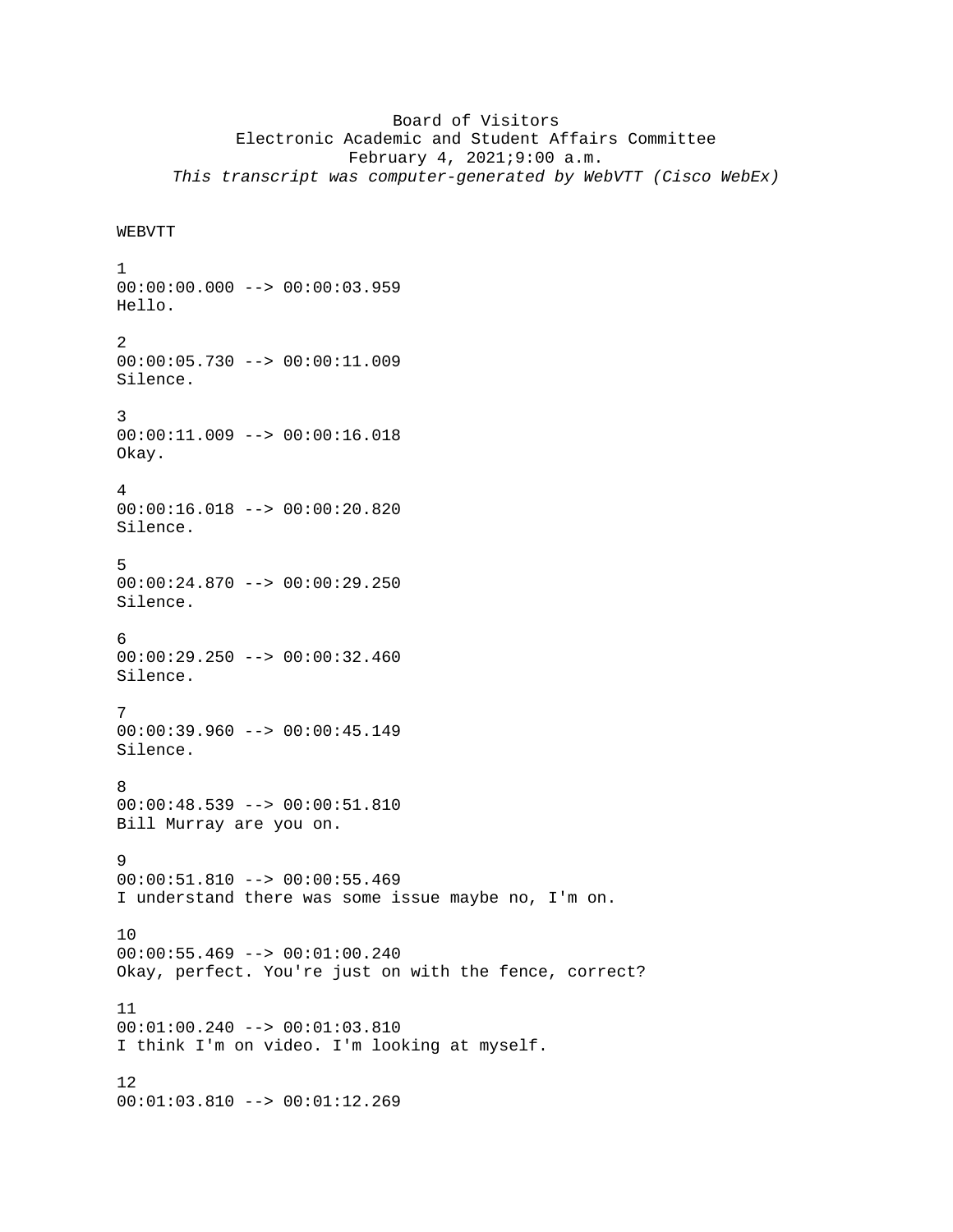Okay, fancy Webex room here next to my office. So I'll try that out. Actually seems like it works. 13 00:01:12.269 --> 00:01:15.989 Excellent. Excellent. 14 00:01:15.989 --> 00:01:19.650 And Dr, rev says. 15 00:01:27.540 --> 00:01:34.500 Yeah, we are ready to go. 16 00:01:34.500 --> 00:01:40.799 So we will begin with a roll call. Dr red. Are you there? Could you. 17 00:01:40.799 --> 00:01:44.849 Okay, started out. 18 00:01:54.450 --> 00:02:06.540 Dr red morning. Good morning morning. I think you're ready to go if you want to do roll call. 19 00:02:10.650 --> 00:02:13.680 Feared. 20  $00:02:13.680$  -->  $00:02:21.449$ Do you need to know where do you need to know where I am here from? Do you need me to say Amen. 21 00:02:21.449 --> 00:02:25.110 Okay, thank you sir. 22 00:02:25.110 --> 00:02:28.650 Thank you thank you. 23 00:02:28.650 --> 00:02:31.710 15. 24 00:02:31.710 --> 00:02:37.800 Present present and accounted for.

25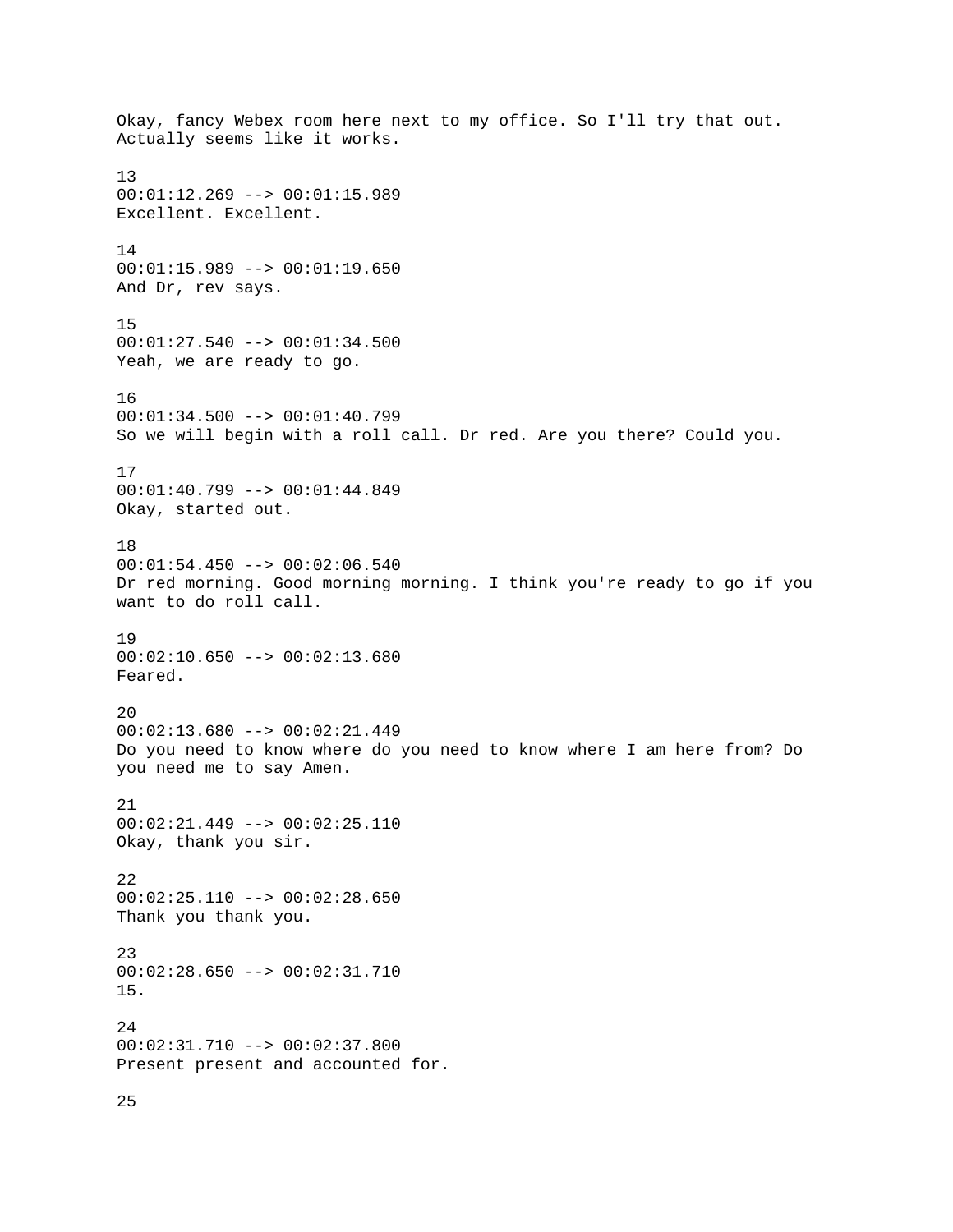00:02:37.800 --> 00:02:41.250 I'm sorry. 26 00:02:41.250 --> 00:02:44.310 Present. 27 00:02:44.310 --> 00:02:49.139 Failure. 28  $00:02:51.090$  -->  $00:02:56.550$ The way. 29 00:02:56.550 --> 00:03:00.330 Here. 30 00:03:02.189 --> 00:03:05.969 We like to recognize. 31 00:03:05.969 --> 00:03:09.449 Good morning. 32 00:03:10.560 --> 00:03:15.419 And the camera gray I represent. 33 00:03:16.710 --> 00:03:20.310 Thank you. 34 00:03:20.310 --> 00:03:26.639 Okay, and Dr red you're a little muffled. 35 00:03:30.810 --> 00:03:34.740 I have why. 36 00:03:34.740 --> 00:03:39.389 But you do have a formal okay good deal. 37 00:03:39.389 --> 00:03:42.449 Okay. 38 00:03:42.449 --> 00:03:45.539 Hello.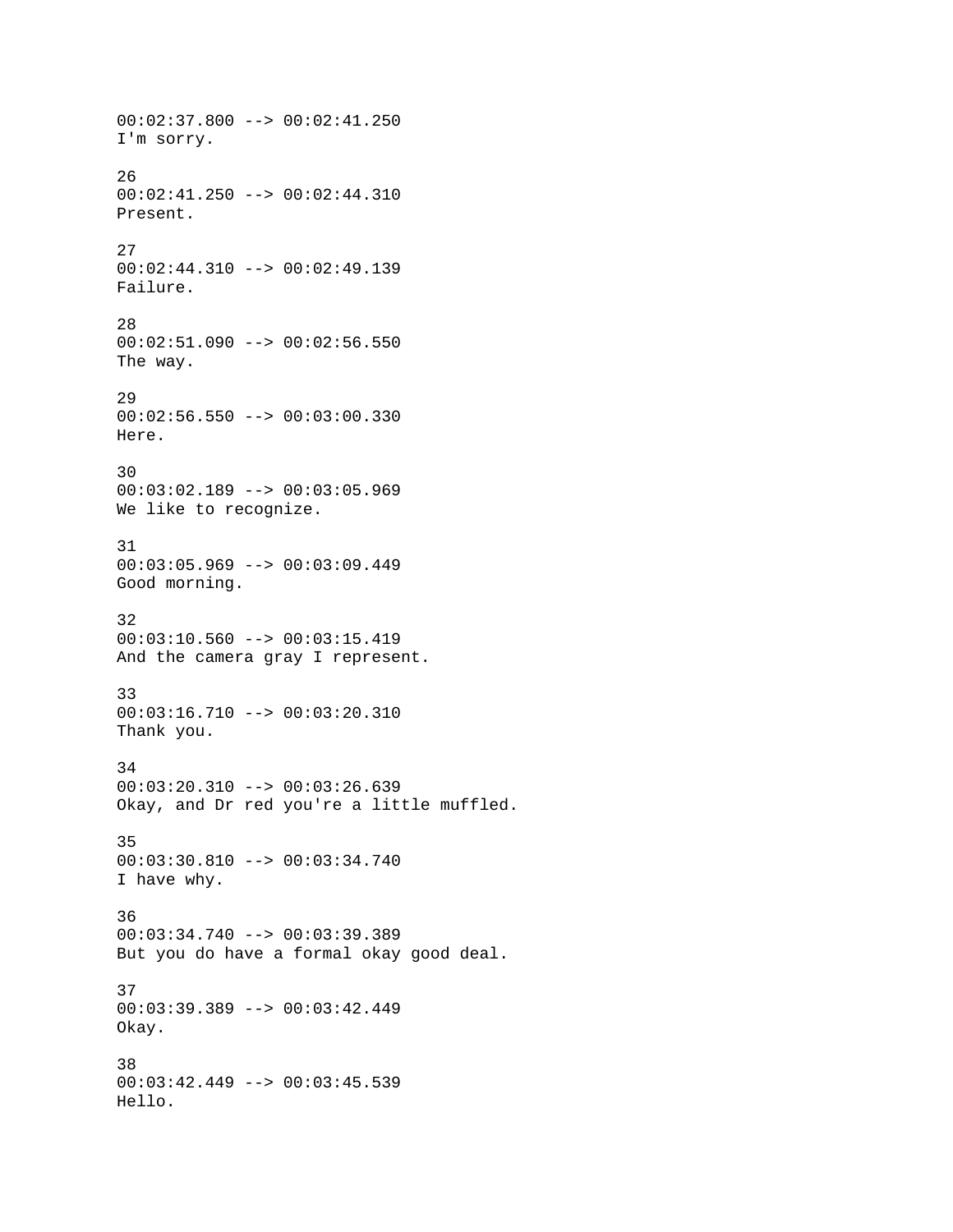39 00:03:45.539 --> 00:03:50.340 Hopefully, that's not me, we'll move on to the approval of the agenda. 40 00:03:51.419 --> 00:03:54.870 I didn't I moved that we approve the agenda as presented. 41 00:03:56.729 --> 00:04:00.960 second second christine darden . 42  $00:04:00.960$  -->  $00:04:06.750$ Thank you very much and appreciate your giving your name. So Dr red can get. 43  $00:04:06.750$  -->  $00:04:10.199$ All right, you move the agenda is the Pre. 44  $00:04:10.199$  -->  $00:04:20.399$ It's not on the agenda that I see in diligent, but I believe we have an invitation this morning from Mr hall. 45 00:04:20.399 --> 00:04:28.528 Mr. hall are you there? Yes. Great. Happy. New year. I think we can say that for another 3 days. 46 00:04:28.528 --> 00:04:35.278 Didn't want to give this morning heavenly father the morning. 47 00:04:35.278 --> 00:04:39.059 In. 48 00:04:39.059 --> 00:04:42.809 Thank you for your many blessings and. 49 00:04:42.809 --> 00:04:49.588 Patient and inflation and faithful and prayer. 50 00:04:49.588 --> 00:04:53.309 Pay for. 51 00:04:53.309 --> 00:04:59.759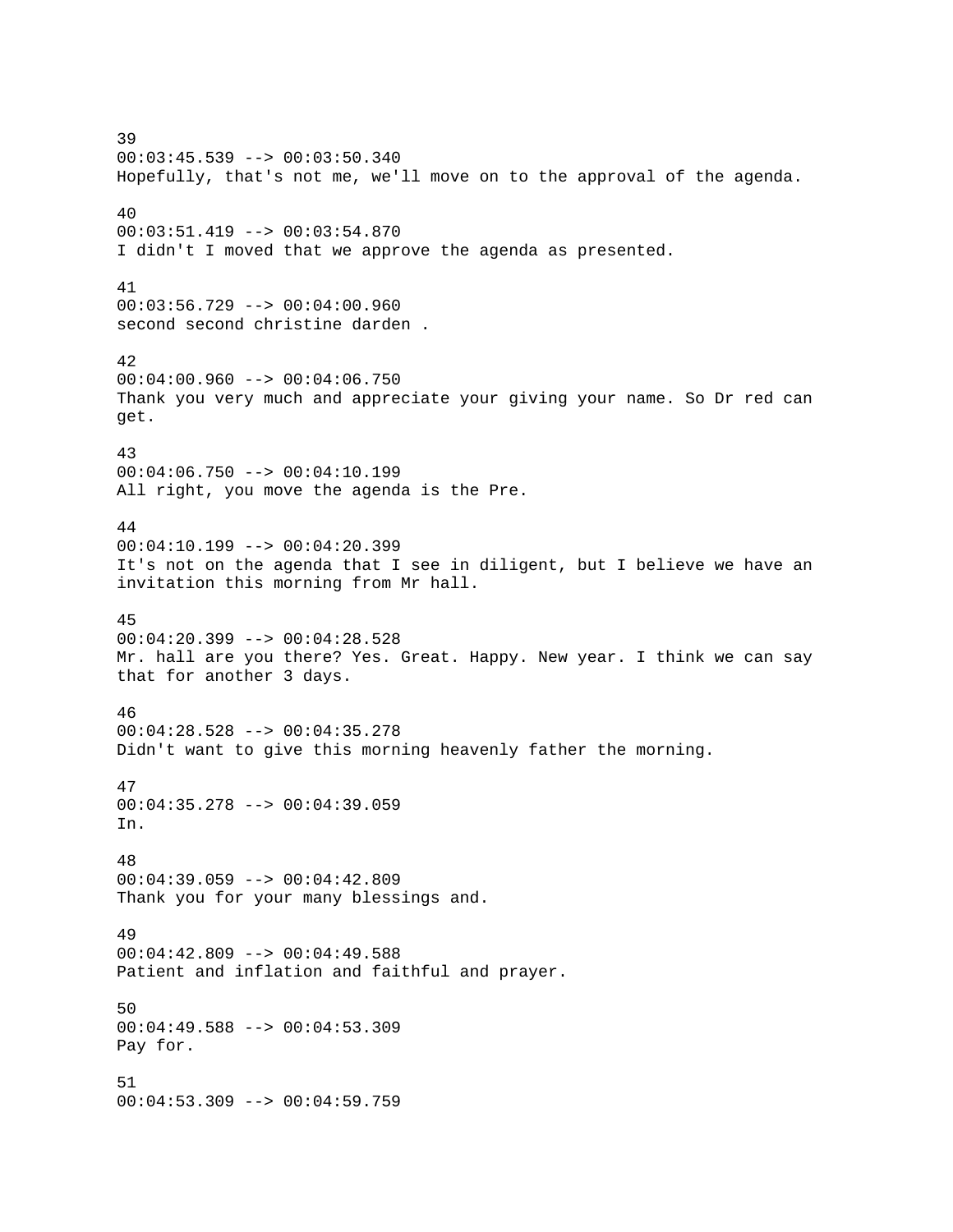University overall health and a hearts and minds of all time. 52 00:04:59.759 --> 00:05:03.538 Continue to give us wisdom to make the right decisions. 53 00:05:03.538 --> 00:05:06.689 Good tell me how to work. 54  $00:05:06.689$  -->  $00:05:12.478$ Break the panel, and all of our communication that we may be going. 55 00:05:12.478 --> 00:05:19.108 Because you said, behold, how good and it is doable in unity. 56 00:05:19.108 --> 00:05:22.379 It is in your mind, we pray in that. 57 00:05:22.379 --> 00:05:26.459 Thank you Mr. hall. 58  $00:05:26.459$  -->  $00:05:36.838$ And I understand that we need to go back and get actual votes for approval of the agenda. 59 00:05:36.838 --> 00:05:45.059 So, I believe Mr stefan's you moved it and darn Dr Darden seconded. 60 00:05:45.059 --> 00:05:48.689 So, if we could have a roll call, that'd be great. 61  $00:05:51.689$  -->  $00:05:56.069$ Yes. 62 00:05:57.329 --> 00:06:02.848 So, quick thing on. Yes, so. 63 00:06:02.848 --> 00:06:06.838 Yes. 64 00:06:06.838 --> 00:06:11.579 Yes.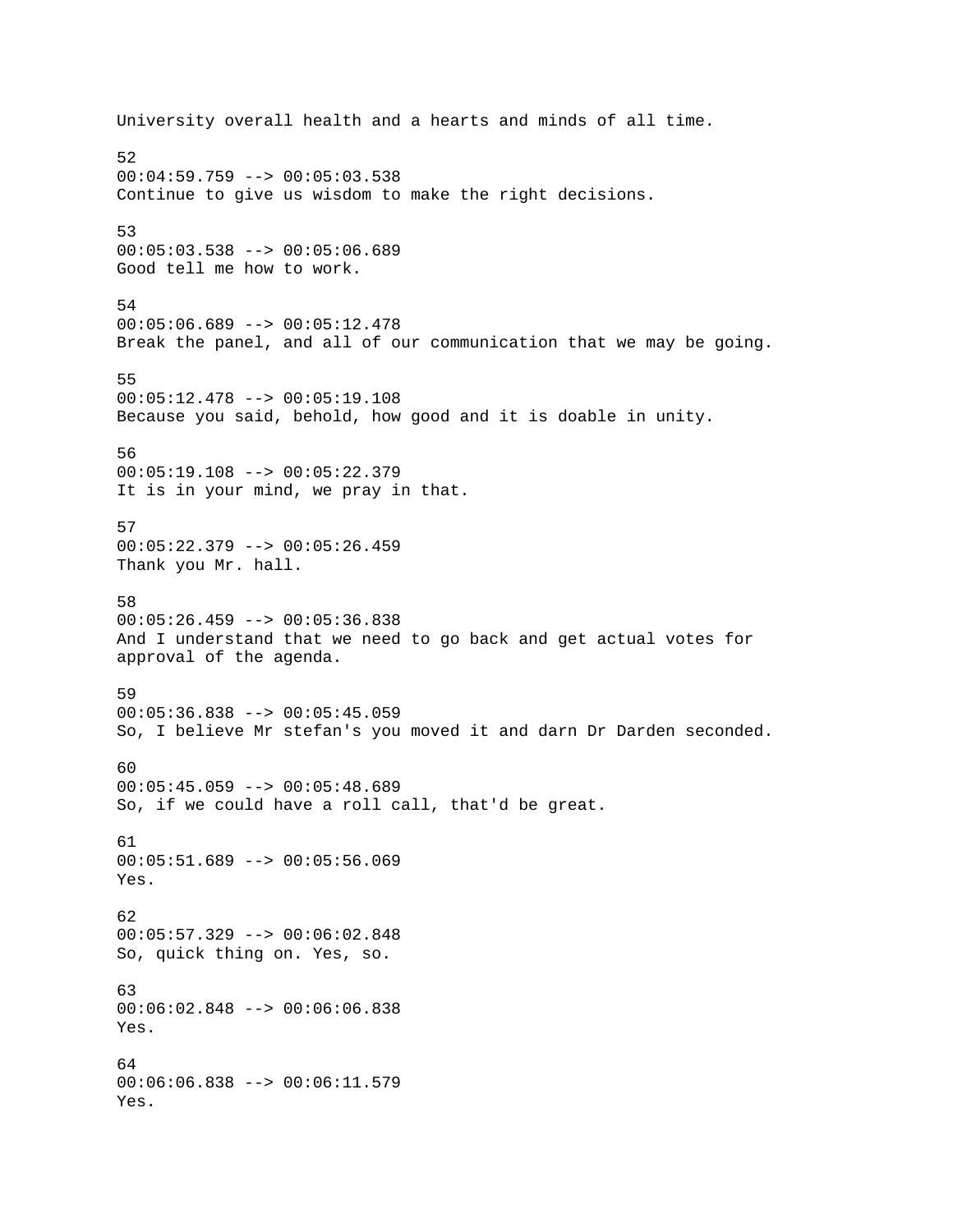65 00:06:13.108 --> 00:06:17.309 They were reducing the way. 66 00:06:17.309 --> 00:06:20.939 Great rewording? Yes. 67 00:06:20.939 --> 00:06:24.238 Thank you. Bye. 68  $00:06:24.238$  -->  $00:06:30.959$ Thank you the next item that we have is approval of the previous meeting minutes. 69  $00:06:30.959$  -->  $00:06:36.178$ If I have a motion on that approval, or if there are amendments to offer. 70 00:06:36.178 --> 00:06:42.418 Madam chair on those minutes. I have a question for clarification on page 6. 71 00:06:42.418 --> 00:06:51.869 There's a reference to all students must be validated before they move in and I just want to be sure. 72 00:06:51.869 --> 00:07:00.899 That that's that's what we actually agreed to. Okay. I'm finding it here. So it's on. 73 00:07:00.899 --> 00:07:11.968 Page 6 of the minutes, and I'm just scanning to find it so I have the contact. 74 00:07:11.968 --> 00:07:19.019 To Hill, Mr Bernard run at Tyler was that was in what she was presenting. 75  $00:07:19.019$  -->  $00:07:23.069$ Okay, and then you got 3rd bullet. 76 00:07:29.728 --> 00:07:37.468 So, I would ask Dr Palm or if MS.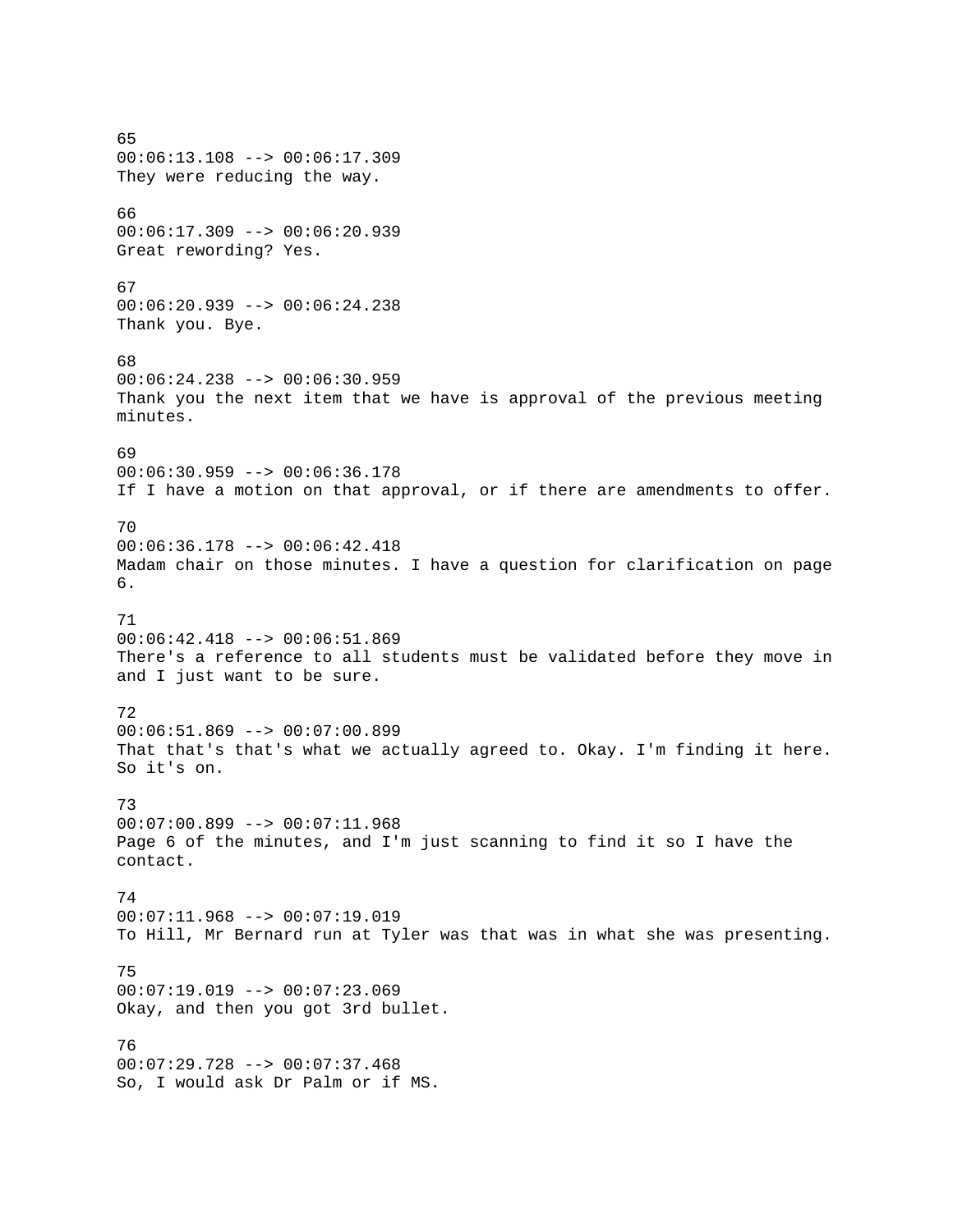77  $00:07:37.468$  -->  $00:07:45.988$ Barnet Tyler is on the line. Is this an accurate reflection of what we are doing? What we've done. 78 00:07:45.988 --> 00:07:52.798 So, there's not an accurate reflection when they check into. 79 00:07:52.798 --> 00:07:59.249 Into the, it didn't help that. 80 00:08:00.569 --> 00:08:03.959 So, how should we amend this? 81 00:08:03.959 --> 00:08:08.369 So that we can make an, a motion to amend that item. 82 00:08:08.369 --> 00:08:12.298 Silence. 83 00:08:12.298 --> 00:08:15.629 Hello. 84 00:08:15.629 --> 00:08:20.309 Okay, just delete bullet number 3 on page. 85 00:08:20.309 --> 00:08:24.713 6 of the minutes Madam 10 is that appropriate? 86 00:08:24.744 --> 00:08:36.833 I was just simply trying to make sense out of it because when I saw and the validation numbers are, as of January 26, that was way off mark. 87 00:08:36.833 --> 00:08:45.443 And I know that was the inconsistency that I was trying to resolve it was, it apparently was a case where the intent. 88 00:08:46.408 --> 00:08:51.178 Wants to validate all students and we fail to do that. Is that is that correct? 89 00:08:52.769 --> 00:08:56.009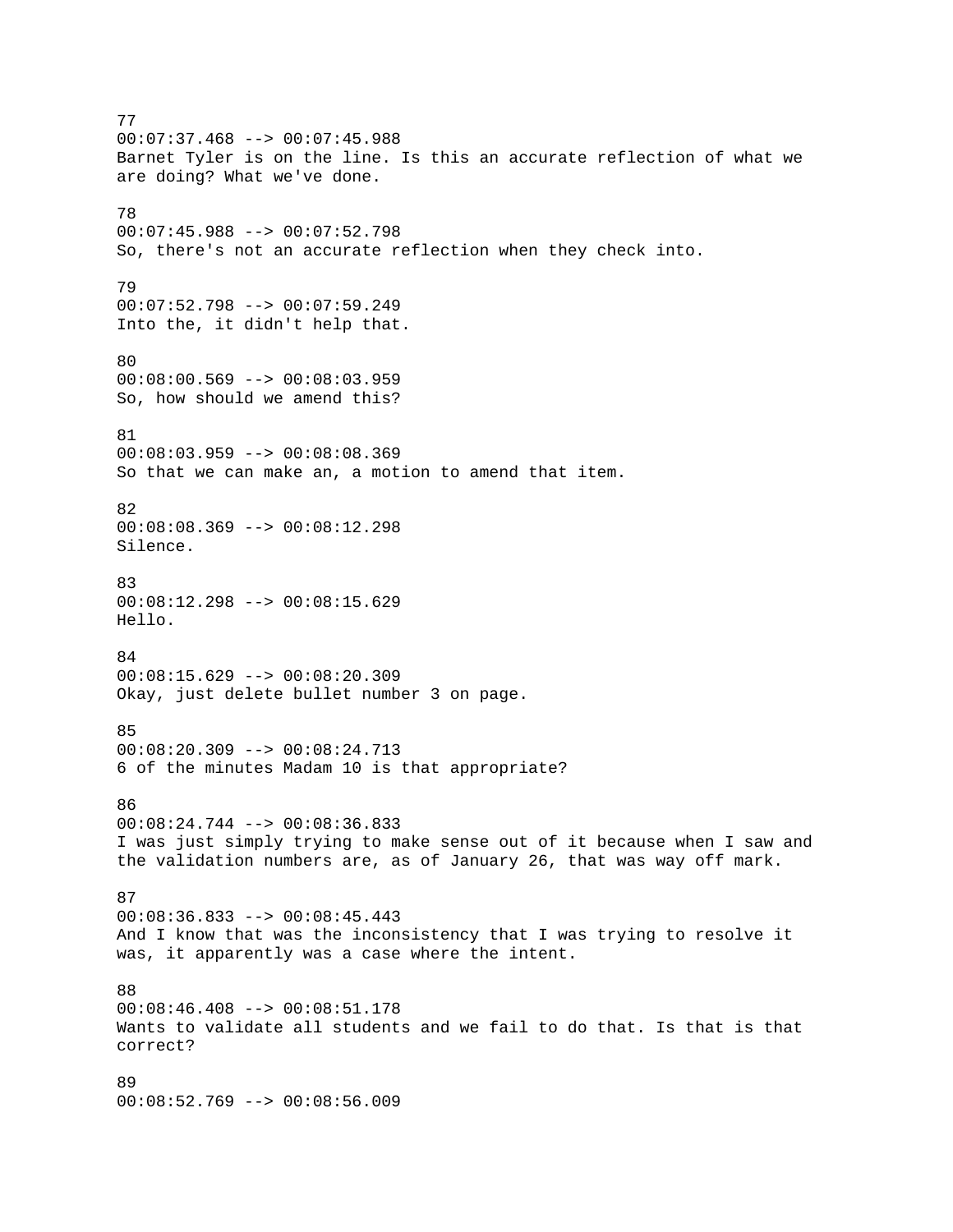Validate often, however, we. 90 00:08:56.009 --> 00:09:01.828 Into, however, we do know that Devon going to be really do. 91 00:09:01.828 --> 00:09:07.769 So, again, it wasn't a definitely that the. 92 00:09:07.769 --> 00:09:11.068 Validation yeah. 93  $00:09:15.149$  -->  $00:09:28.859$ So, the minutes are accurate when I don't have the presentation in front of me from the previous meetings. So, the minutes are accurate. That that's what we. 94 00:09:28.859 --> 00:09:33.808 Approved or talked about that, we were going to do. 95 00:09:33.808 --> 00:09:37.408 That is my practice that hasn't occurred. 96 00:09:37.408 --> 00:09:43.649 Right. And therefore, with that clarification, I moved that we approve the minutes as presented. Right? And. 97 00:09:43.649 --> 00:09:50.818 No amendment no amendment Thank you. Is there a 2nd, Bellmore in a 2nd. 98 00:09:50.818 --> 00:09:54.629 Thank you could we have a roll call Dr red. 99 00:09:59.038 --> 00:10:02.668 Thank you. 100 00:10:02.668 --> 00:10:08.788 Yeah, that's true. Yes. 101 00:10:08.788 --> 00:10:11.849 Yes. 102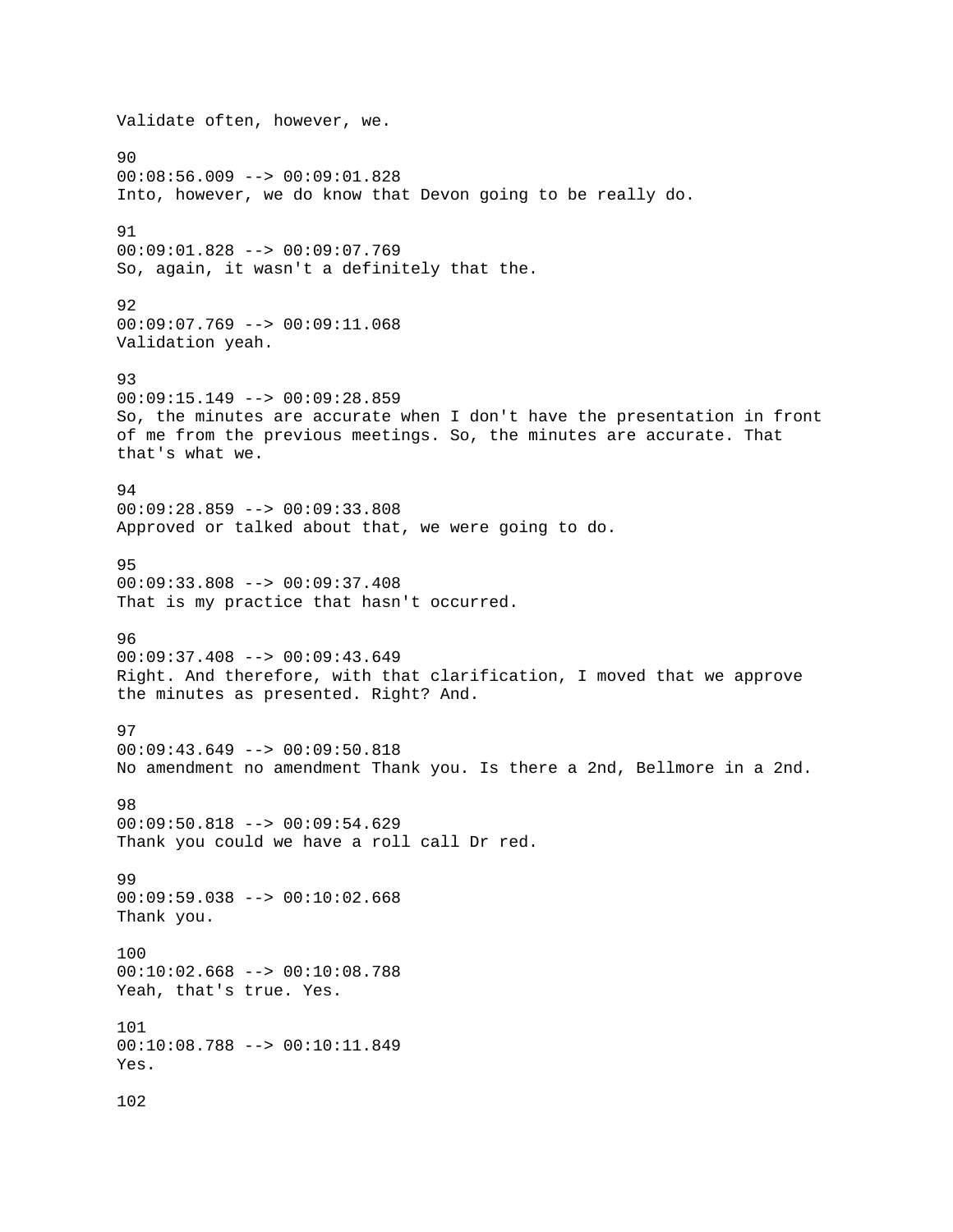00:10:14.009 --> 00:10:18.808 What are you, Marie? Yes, they rewritten. 103 00:10:18.808 --> 00:10:21.899 Time. 104 00:10:21.899 --> 00:10:26.099 Yes. 105  $00:10:26.099$  -->  $00:10:29.249$ Thank you. 106 00:10:29.249 --> 00:10:36.808 Thank you all if we have our esteemed president on this call. 107 00:10:36.808 --> 00:10:42.869 We'd like to hear from you at this point I am here and I think. 108 00:10:42.869 --> 00:10:54.563 On video, 1 of the trends so 1 of the trials I wanted to welcome you all this morning. It's good to have everybody here. And I'm excited. 109 00:10:54.624 --> 00:11:04.163 I think it's important that this will be on campus and started class this week. 110 00:11:04.739 --> 00:11:14.394 Uh, excuse me Mr. President. Excuse me and Madam chair. It's very difficult to understand. 111  $00:11:14.394$  -->  $00:11:28.313$ You Madam chair mentioned a muscle sound earlier that local sound is is taking away from really appreciating what you're saying, sir is there anything that can be done technically so that we don't miss. 112 00:11:28.708 --> 00:11:37.499 What you are sharing with us let me try this. Can you hear me better? Now? That's already much better much better already. 113 00:11:37.499 --> 00:11:49.589 This is, this is me standing right on top of the speaker phone to make sure you can hear me. So, again, I guess I'll start by saying welcome and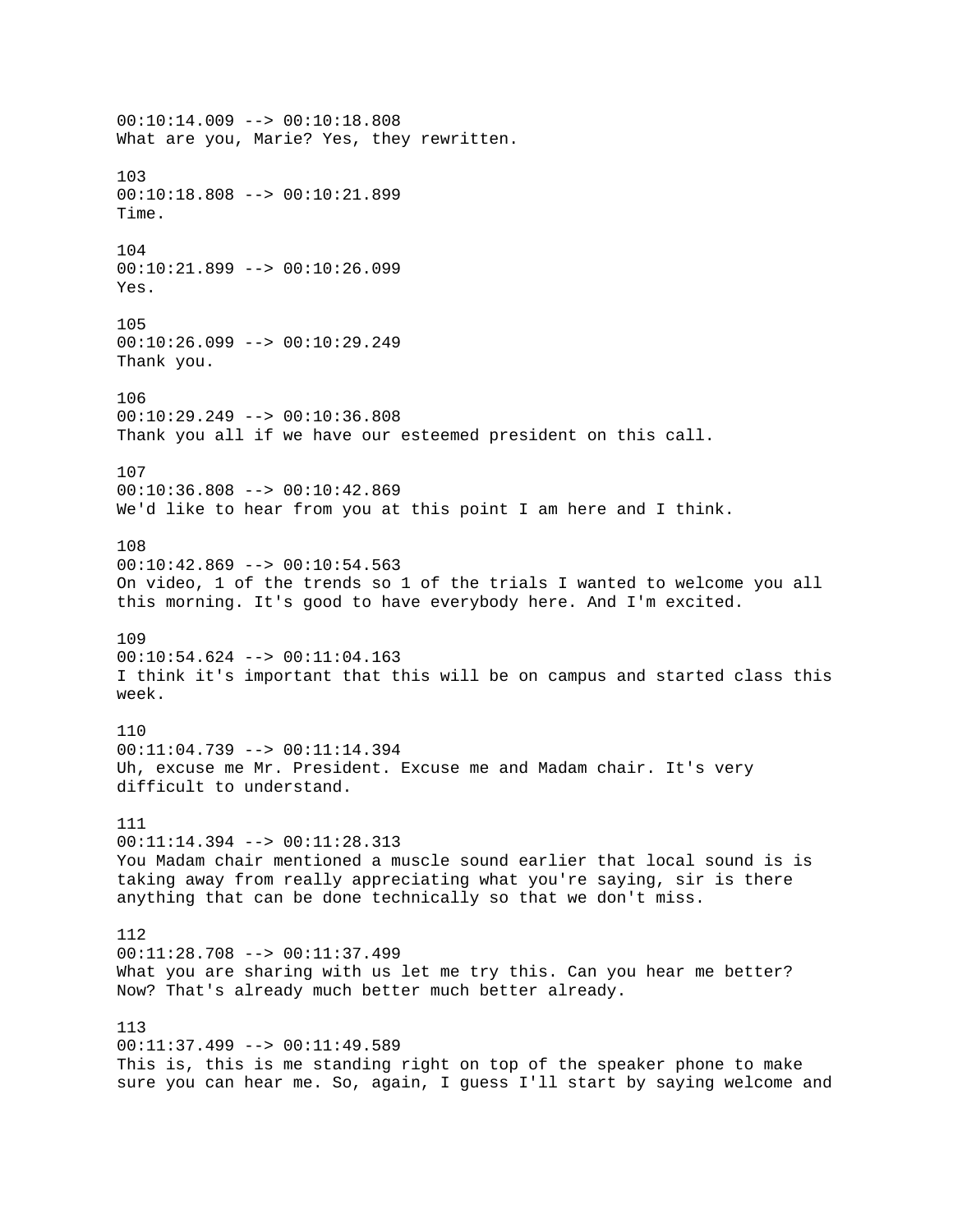it's good to see everybody's face and we're happy to have everybody here this morning. 114 00:11:49.589 --> 00:12:00.923 The problem has a has a long and luxurious agenda, so I won't talk too long, but but I really wanted to thank him and his team for move in. And so we just finished moving on Sunday. 115 00:12:01.433 --> 00:12:09.053 We started classes in Virginia state on Monday, and it really went very well. We've had a couple of hiccups, but interestingly enough. 116  $00:12:09.149$  -->  $00:12:17.308$ None of those hiccups were around colon 19. none of them were around testing moving, gives them the dorm. And so I'm really excited about where we are right now. 117 00:12:17.308 --> 00:12:24.208 And so he'll give you a bigger and better update, but I just wanted to take this public the opportunity to thank the members of red life. 118  $00:12:24.208$  -->  $00:12:30.568$ Members of student affairs, our faculty are staff department his office for a wonderful coordination. 119 00:12:30.568 --> 00:12:36.479 For moving during this very difficult time of the pandemic and so thank you very much Madam chair it with that. 120 00:12:36.479 --> 00:12:41.308 I conclude my remarks. Well, thank you very much. 121 00:12:42.563 --> 00:12:48.144 Is Dr Halley and if I messed up the pronunciation, I apologize. 122 00:12:48.144 --> 00:12:59.754 We have a lot of exciting things going on at Virginia state as I know you've all read in the news releases and seen on the news with respect to. 123 00:13:00.298 --> 00:13:10.139 Um, our technology and all the exciting new things happening and so we thought it would be useful to highlight.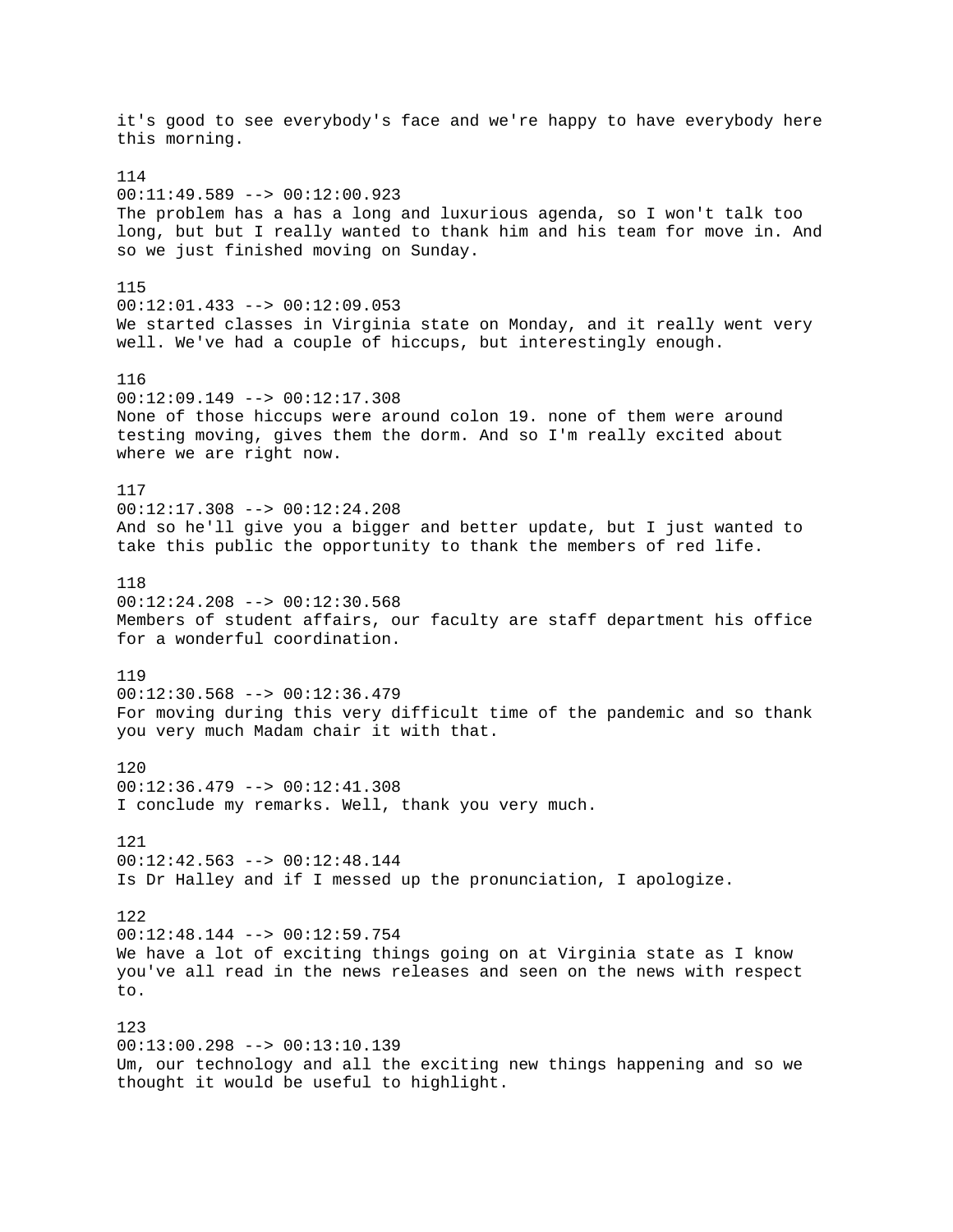124  $00:13:10.139$  -->  $00:13:14.278$ Dr, Holly, and have him bring us up to speed. 125 00:13:16.078 --> 00:13:27.389 So, let me visit occurring 1st of all. Let me introduce Dr Halley. But 1st, let me also welcome our director director of. 126 00:13:27.389 --> 00:13:31.438 Wednesday bye tractor Mr. hill. 127 00:13:31.438 --> 00:13:34.619 4 members as well as Madam chair as well as the committee. 128 00:13:34.619 --> 00:13:40.708 It's my pleasure to introduce Dr Halle, who is our dean of an engineering and technology. 129 00:13:40.708 --> 00:13:44.339 Technology as well and Dr Lee Max. 130  $00:13:44.339$  -->  $00:13:57.208$ Who is the chair of the department and, of course, Dr Holly is going to give you a nice overview, especially for the new board members of some things that are going on in our graduate and our numbers as well as and the computer science program. 131 00:13:57.208 --> 00:14:06.058 But also talk about this initiative that we're so excited about moving forward with computer science. So I'm going to turn it over to Dr. 132 00:14:06.058 --> 00:14:10.828 Excellent. Thank you. Good morning. Can you hear me. 133 00:14:10.828 --> 00:14:17.969 Yes, yes, the morning November. 134 00:14:17.969 --> 00:14:21.058 All you have. 135 00:14:21.058 --> 00:14:27.808 Excuse me, we heard you to start with and now you're getting a little muffled.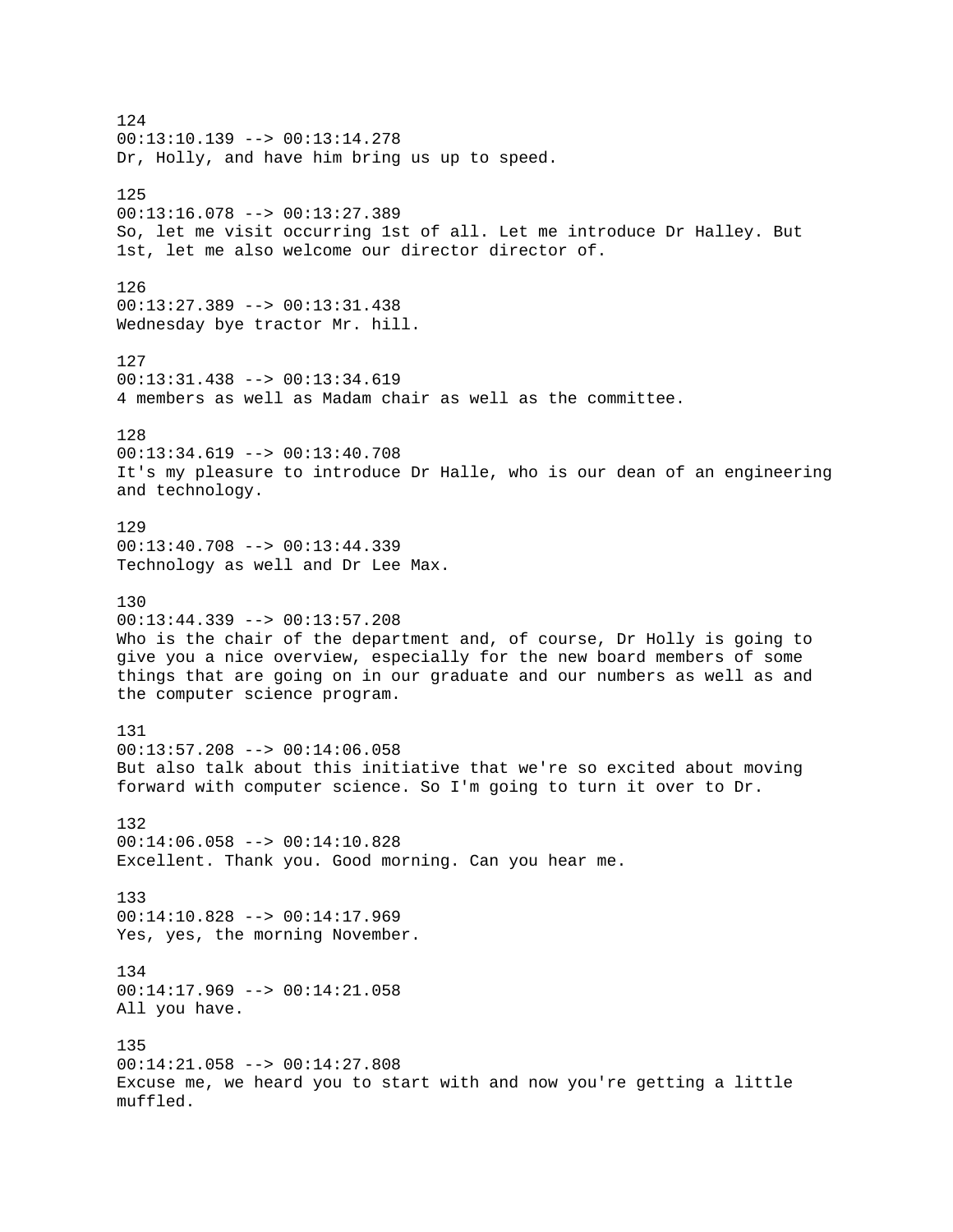136 00:14:28.134 --> 00:14:42.234 Okay, thank you. Madam said no no. Okay, so good morning again. Can you hear me now? Yes, yes. Yeah, that's perfect. Perfect perfect. 137 00:14:42.234 --> 00:14:43.764 So good morning board members. 138 00:14:44.038 --> 00:14:49.168 Good morning. Mr. President. Mr promos and the rest of the family here. 139  $00:14:49.168$  -->  $00:14:57.629$ My name is down with highlights, introduce the dean for the College of engineering and technology. 140 00:14:57.629 --> 00:15:03.658 Cameras right? All right. Okay. And. 141 00:15:03.658 --> 00:15:09.719 You know, myself and my colleague Dr leemark are pleased to share with, you. 142 00:15:09.719 --> 00:15:23.278 Um, what we proposed in response to our President's proposal to enhance the graduating number in computer science and computer engineering. So, the way that we're going to do this presentation is. 143 00:15:23.278 --> 00:15:31.918 Since we have some new board members, we are going to give you a brief introduction of what we do in our college in general. 144 00:15:31.918 --> 00:15:40.708 And then we're going to go into the proposed ideas to enhance the number of graduates in computer science and computer engineering. 145 00:15:42.264 --> 00:15:45.683 So our mission would they be able to see the, 146 00:15:46.703 --> 00:15:56.604 our mission is to provide quite again graduate and graduate education in all the areas that we have within the court are engineering engineering,

147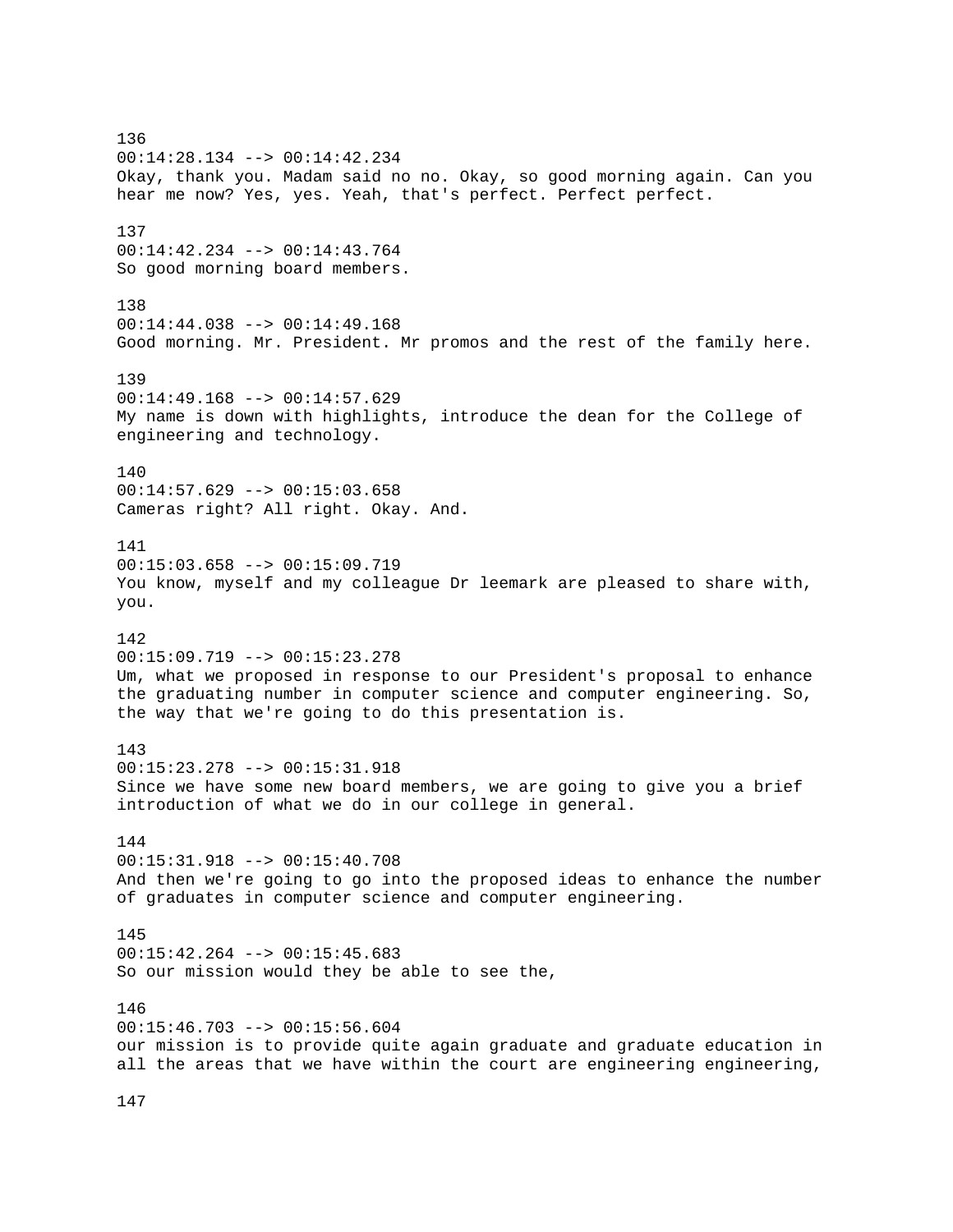00:15:56.933 --> 00:15:57.774 technology, 148 00:15:57.923 --> 00:15:58.703 mathematics, 149 00:15:58.703 --> 00:15:59.094 computer, 150 00:15:59.094 --> 00:15:59.484 science, 151 00:15:59.484 --> 00:16:00.594 and sales technology, 152 00:16:00.594 --> 00:16:01.104 information, 153 00:16:01.104 --> 00:16:01.764 logistics, 154 00:16:02.214 --> 00:16:07.464 and economics and finance and to produce graduate that are well prepared for the workforce. 155 00:16:07.708 --> 00:16:11.188 As well, as to pursue advance in education. 156 00:16:11.188 --> 00:16:15.239 Within the coordinate, we have 11 degree programs. 157  $00:16:15.239$  -->  $00:16:20.759$ And these programs are allocated or categorized in for the. 158 00:16:21.173 --> 00:16:34.014 We have department, the chair of the department is Dr leemark that houses, computer engineering, manufacturing engineering, and soon we're going to have data analytics engineering at a master's level. 159 00:16:34.043 --> 00:16:38.274 This is a program that is under consideration. Currently. I share.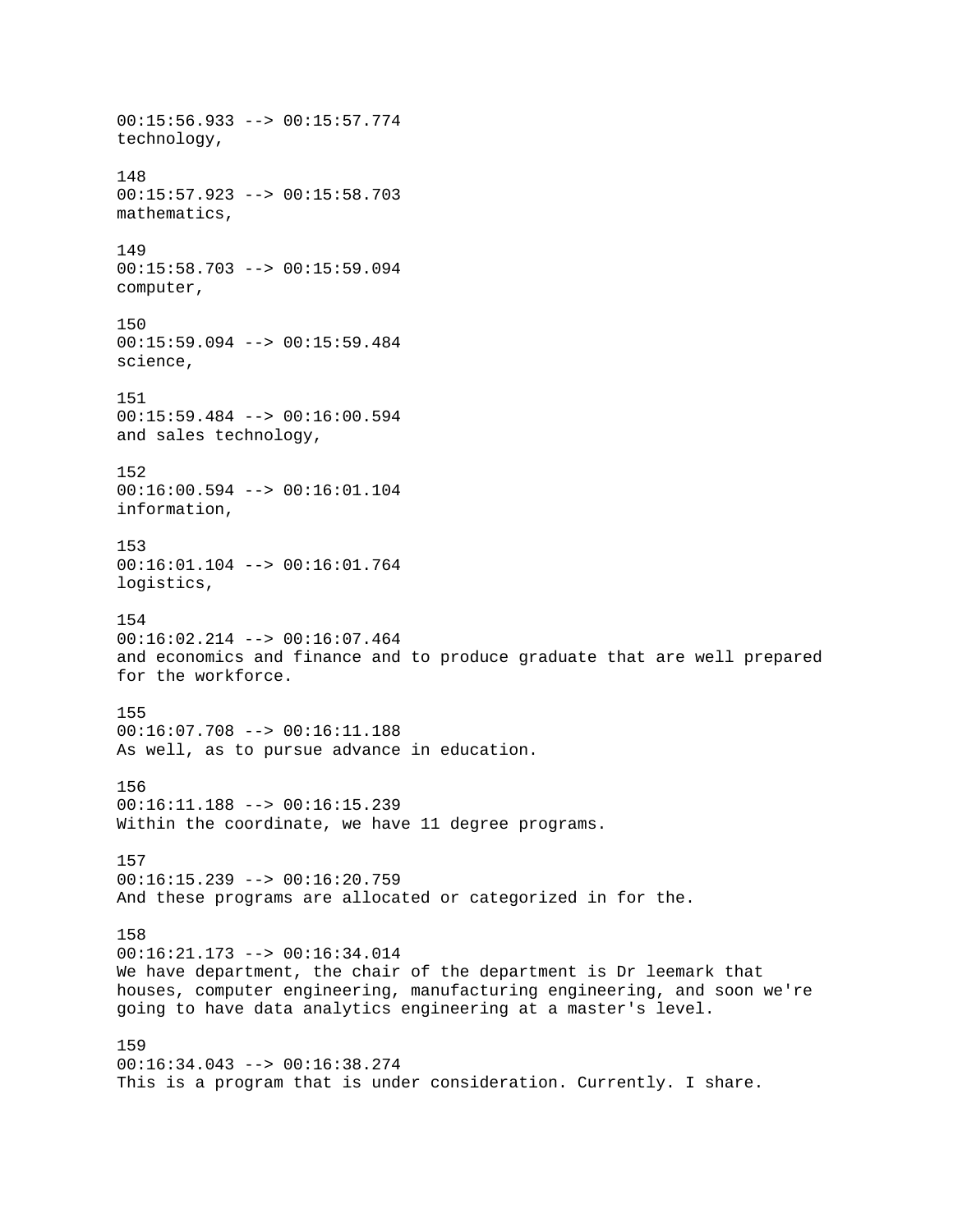160 00:16:38.729 --> 00:16:42.899 And we are also working developing new programs in engineering. 161  $00:16:42.899$  -->  $00:16:46.349$ The 1st of, which is going to be mechanical engineering. 162 00:16:46.349 --> 00:16:50.849 And then we have Department of computer science chaired by Dr Julie. 163 00:16:50.849 --> 00:16:55.979 That has computer size at both masters and budget level. 164 00:16:55.979 --> 00:17:09.324 And we are also, now, part of the online program, this is a program that used to be known as common was graduate engineering program, a consortium of 16 instructions. 165  $00:17:09.834$  -->  $00:17:16.644$ We are the new member to offer computer size online for professionals. 166  $00:17:17.278$  -->  $00:17:25.348$ And then we have Department of applied engineering technology that houses 3 programs, information, logistic technology, mechanical engineering technology. 167 00:17:25.348 --> 00:17:28.499 Electrical in the electronics engineering technology and finally. 168 00:17:28.499 --> 00:17:43.104 We have Department of mathematics and economics that has both mathematics and economics and finance at bachelor and masters level about 650 to 700. we graduate about 160 students. 169  $00:17:43.104$  -->  $00:17:45.173$ Student population is 17 to 1. 170 00:17:48.719 --> 00:17:59.848 Now, obviously, this last year we got a hit on our enrollment. Our enrollment has deep down by about 55 students as you will see in a moment. 171 00:18:00.894 --> 00:18:06.983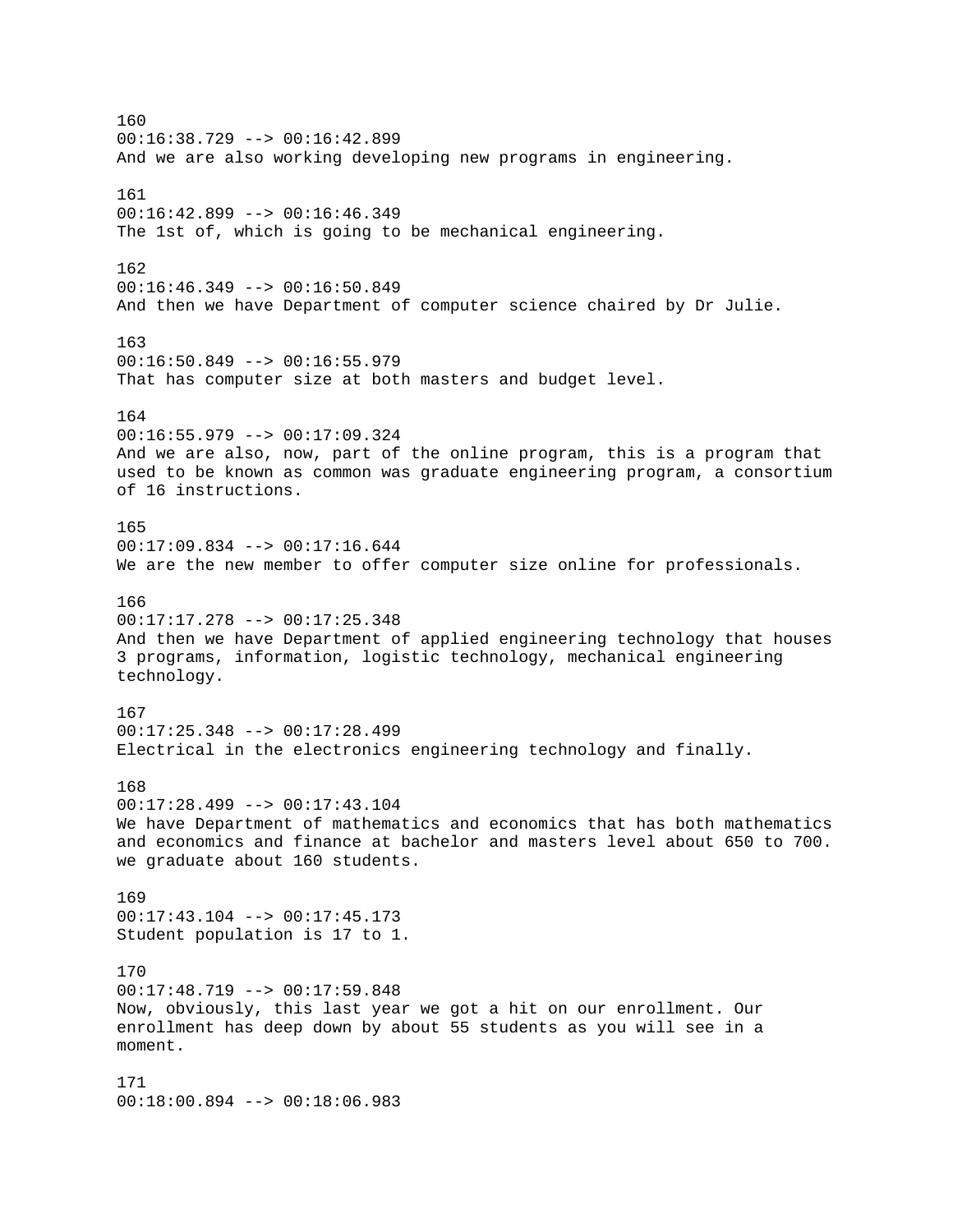Now, all our engineering computer science as well as technology programs are created. 172 00:18:07.253 --> 00:18:21.923 As a matter of fact, as you see on the screen, all the for commissions are represented here when they come and visit us, we have the engineering that reputation. We have the computing commission. 173 00:18:22.134 --> 00:18:30.263 We have the engineering technology operation Commission, and we have applied science acquitation commission. We had a visit this last fall. 174 00:18:30.294 --> 00:18:37.703 It was a virtual visit, and all our programs did worldwide and we are waiting for the outcome by August. 175 00:18:38.068 --> 00:18:41.578 Now. 176 00:18:41.578 --> 00:18:46.888 We follow our enrollment closely, and here is a 10 year trend. 177 00:18:46.888 --> 00:18:50.848 For this particular discussion, we can just focus on the 1st, 2. 178 00:18:50.848 --> 00:19:02.848 The computer engineering and computer science, those 2 programs have been doing really 1 in particular computer size. Even during the pandemic 810 its number. It's the enrollment. 179 00:19:02.848 --> 00:19:15.689 But we are also following the other programs in terms of the trend that they show in their student enrollment. This is the undergraduate enrollment trend in terms of the breakdown in number. 180  $00:19:15.689$  -->  $00:19:29.068$ Also for 2020, computer engineering, about 90 student computer science about 160 students that was hard enrollment of undergraduate students. 529. 181 00:19:29.068 --> 00:19:35.398 And here is a graduate enrollment for our for.

182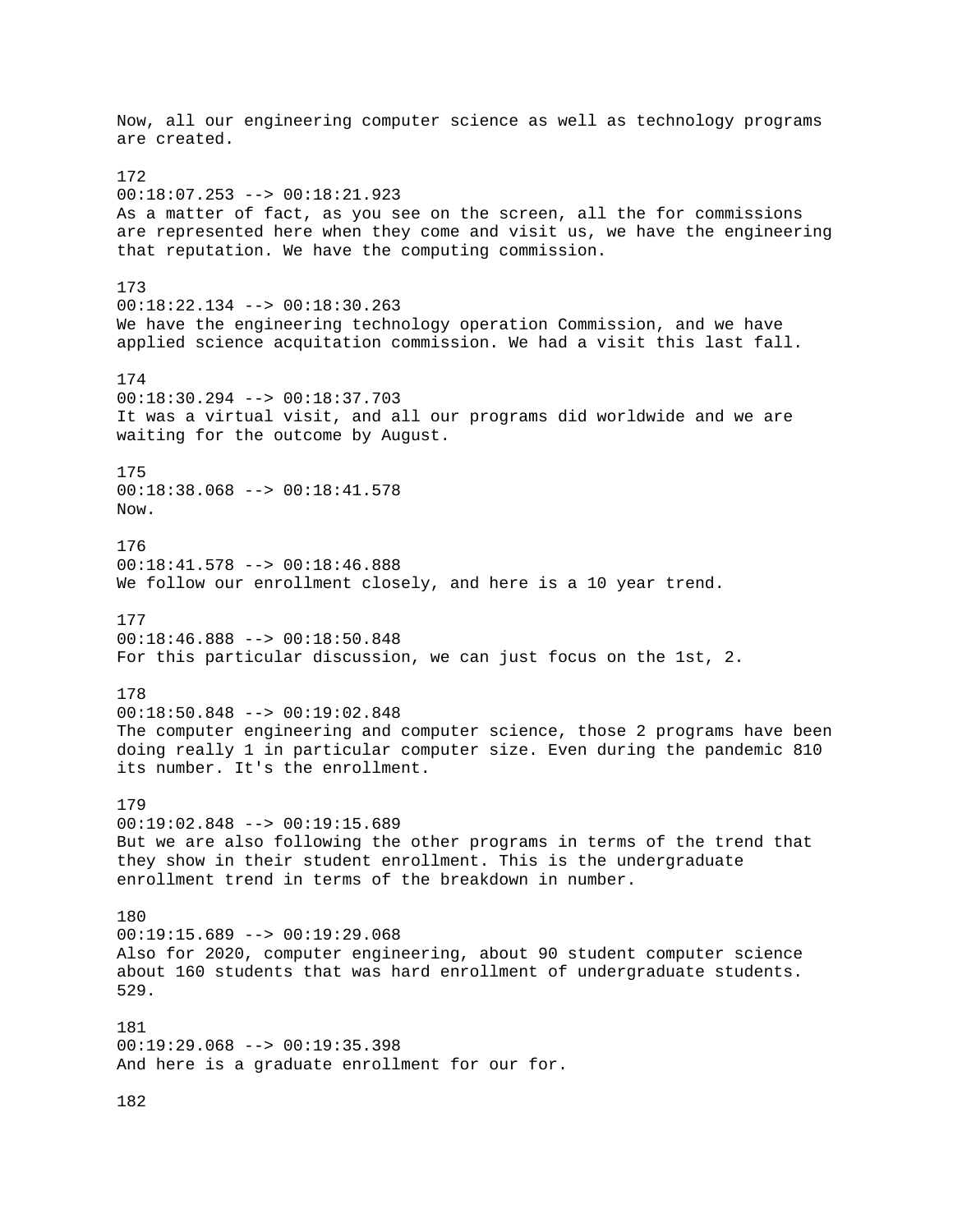00:19:35.398 --> 00:19:44.308 4 programs, because we have also project management certificate as 1 of the graduate program within the college. 183  $00:19:45.054$  -->  $00:19:59.963$ Now, a distribution, just for visual presentation here, you can clearly see from the undergraduate enrollment pie chart the 3 major programs that covers or that gives us. 184  $00:20:00.058$  -->  $00:20:06.538$ The majority of our students enrollments are mechanical engineering, computer, engineering and computer science. 185 00:20:06.538 --> 00:20:20.459 So, it is very natural for us, obviously to push to see an increment in the number of graduates in those 2 computers related areas, computer, engineering and computer science. 186 00:20:20.459 --> 00:20:25.318 We also follow closely our graduation data. 187  $00:20:25.318$  -->  $00:20:32.249$ You can see here the 5 year average. We haven't included the 1920 here. 188 00:20:32.249 --> 00:20:36.148 But if you look at the previous 5 years. 189 00:20:36.148 --> 00:20:41.124 You can see the trend we had some up and downs in particular. 190 00:20:41.153 --> 00:20:55.104 If you focus on 1516, that was the year that Virginia state led in terms of the number of African, American, computer, injuring graduates. We had 26 to graduate that to you now. 191  $00:20:55.104$  -->  $00:21:01.374$ But since then the numbers, what okay, in particular the 1920, which I don't have here is app. 192 00:21:01.374 --> 00:21:13.614 So there is a trend in terms of the number of students that are going to graduate from the computer science and computer engineering now on the last column.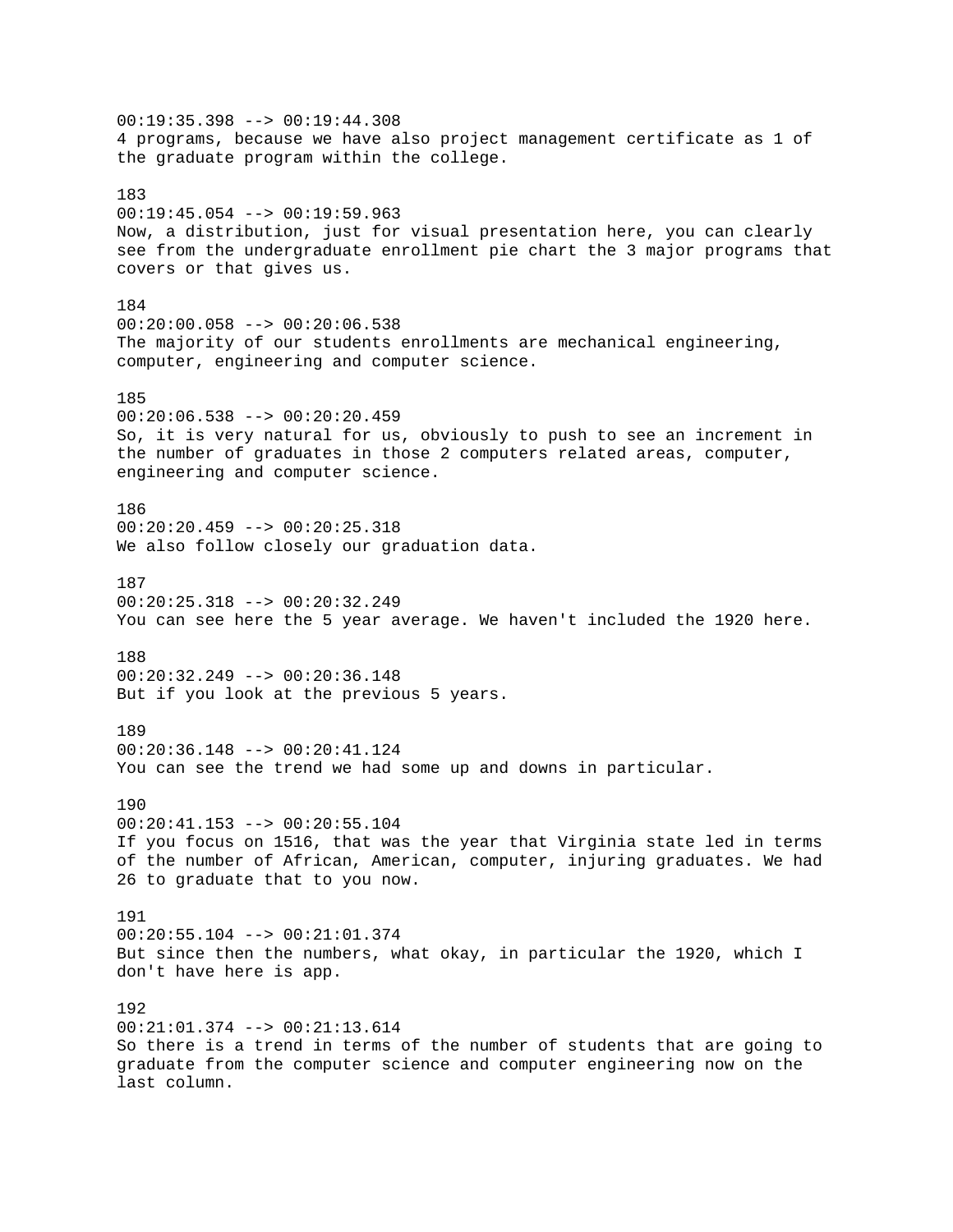193  $00:21:15.088$  -->  $00:21:25.344$ What you see is the average the 5 year average graduate, and then we put in parenthesis a number that shows you what? 194 00:21:25.344 --> 00:21:31.913 Our shave the state commission expects us to meet in terms of a benchmark. 195 00:21:32.219 --> 00:21:41.219 That is the 5 year average that she would like us to attend. And as you see in the 1st, 2 programs, we are way ahead. 196 00:21:41.219 --> 00:21:49.679 And we can, in fact, increase that number based on the proposal that we're going to put forward in a moment. 197  $00:21:49.679$  -->  $00:21:55.169$ So, how do we do this by the way in this presentation is in no way. 198 00:21:55.169 --> 00:22:07.588 An exhaustive presentation of what we do, we're going to give you just a highlight and if we get a chance to be invited again, we'll be more than happy to share with you all the good things that are faculty students. 199 00:22:07.588 --> 00:22:14.848 And also what we do with our partners industry partners to, to promote. 200  $00:22:14.848$  -->  $00:22:29.483$ The education of our students, so here are the 3 kiosk reviews in addition to what we're doing, classroom and lab, that foster movements of our student along the pipe pipeline, advising and mentoring. 201 00:22:29.874 --> 00:22:38.213 We try to be really good in that to retain our student credit persistence in our students. 202 00:22:38.519 --> 00:22:45.388 We also have a number of research and project expand that we provide to our students. 203  $00:22:45.388$  -->  $00:22:49.199$ And then the other element that is a, must.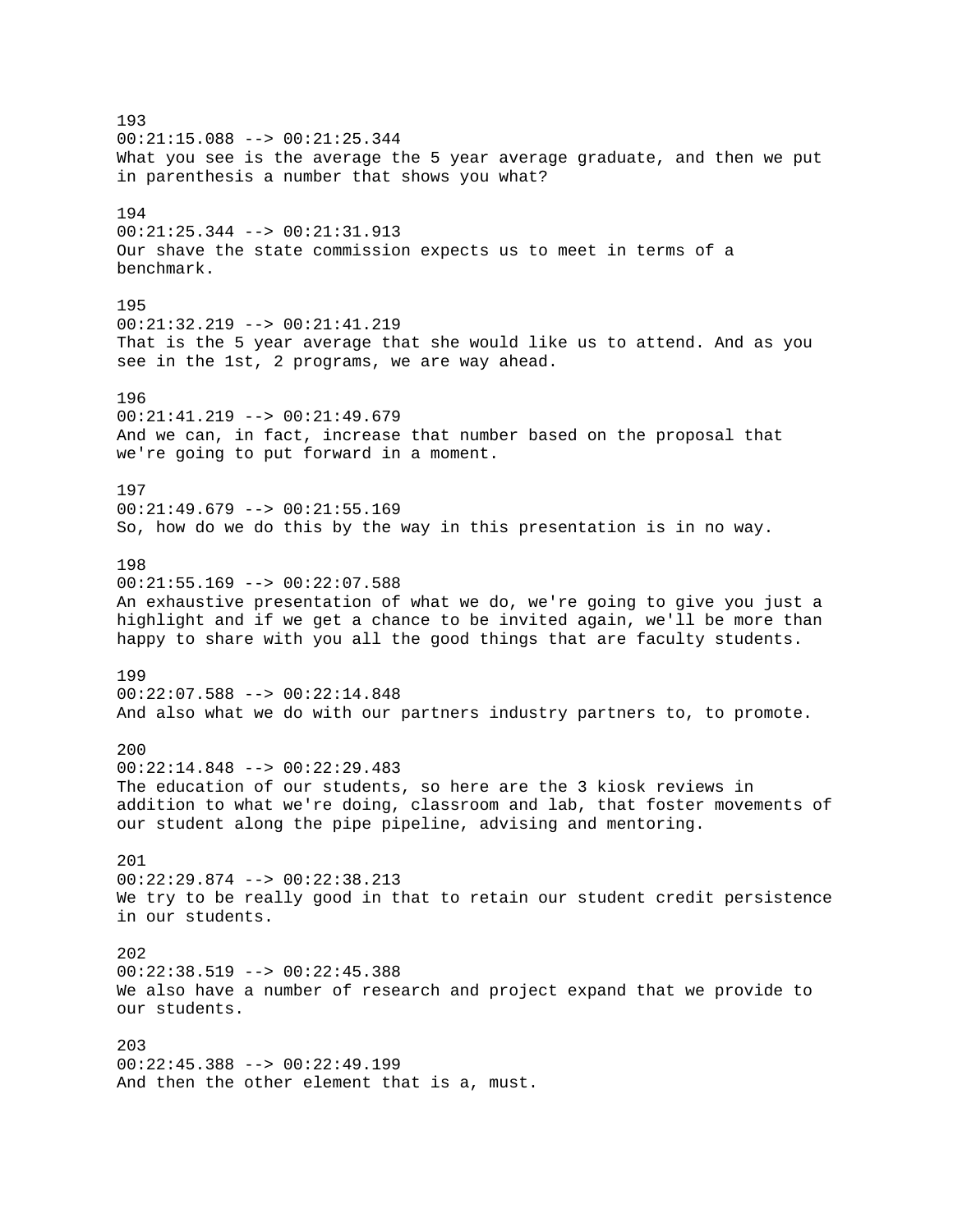204  $00:22:49.199$  -->  $00:22:53.068$ For engineering and computer science students is in town. 205 00:22:53.068 --> 00:23:02.729 So, as much as possible, we try to get at least 1 internship opportunity for hours to them before they graduate. 206 00:23:02.729 --> 00:23:13.618 Other opportunities, we have some financial support, you know, most of it comes administration and 11 presidential promos to scholarship stem scholarship. 207 00:23:13.618 --> 00:23:26.009 But we also have some external funding from our partners. We get some funding to conduct project or research with our students. 208  $00:23:26.009$  -->  $00:23:33.328$ As I said, already, we have internship and here are the list of companies or industries.  $209$ 00:23:33.328 --> 00:23:36.959 That provides internship opportunity for our students. 210 00:23:36.959 --> 00:23:40.888 And then some of those internships turn into. 211 00:23:40.888 --> 00:23:48.838 Full time job placement here are some of samples of industry funded projects. In fact. 212 00:23:48.838 --> 00:24:00.298 That the era that industry or companies come in, just take the cream of the props is of the path. We push our industry partners. 213  $00:24:00.298$  -->  $00:24:10.558$ To invest on our students live, they automatically collecting in the problem that way 1 they, they learn and know the talent that we have. 214 00:24:10.558 --> 00:24:17.243 And the 2nd thing is, they, they form that relationship with our students, you know, that's like a courtship.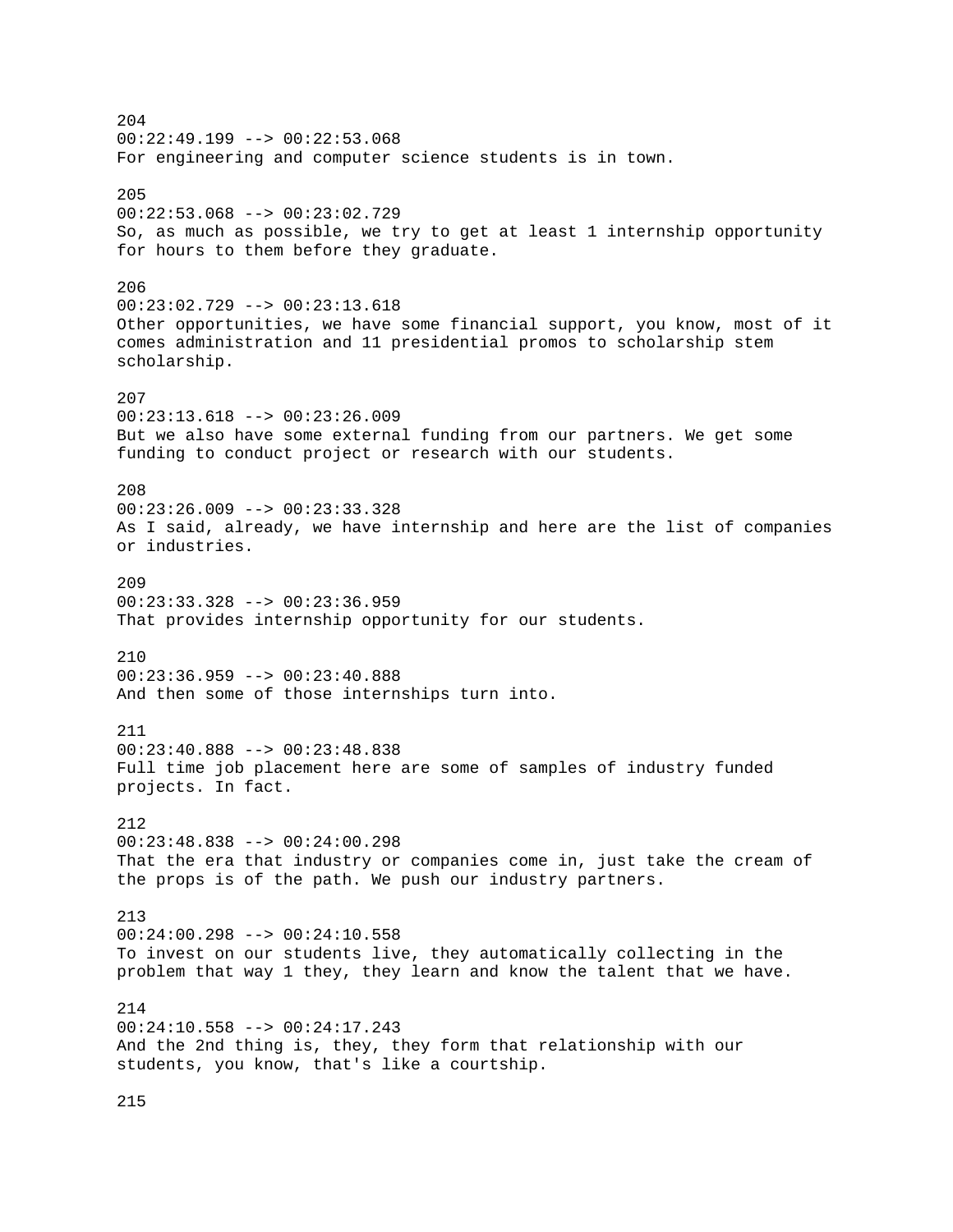$00:24:17.814$  -->  $00:24:26.513$ So, if they know them before way before they graduate, then the student understand the value of the company as well as, you know, the company knows. 216 00:24:26.699 --> 00:24:36.749 The talent of our students, so we encourage all our partners, all our industry partners to come and invest on our students. Here are a sample project. 217  $00:24:36.749$  -->  $00:24:44.068$ Funded by Aero jet funded by Lockheed Martin and funded also by cecum Rolls Royce. 218 00:24:44.068 --> 00:24:47.939 There are more autonomous and system. 219  $00:24:47.939$  -->  $00:24:51.358$ And also robotic and wan, as we, some of our projects. 220 00:24:51.358 --> 00:24:57.989 Are connected with our art programs, so we have some, some students. 221 00:24:57.989 --> 00:25:01.048 Are collaborating with agriculture researchers. 222 00:25:01.048 --> 00:25:02.723 To do some funded projects, 223 00:25:04.044 --> 00:25:16.433 we also provide our students and opportunity to accelerate into graduate programs in those areas that we don't have a graduate program in particular in manufacturing. 224 00:25:16.433 --> 00:25:17.063 The engineering. 225  $00:25:17.429$  -->  $00:25:25.919$ We establish a 4 plus 1 problem with Virginia Tech where students stay as Virginia state for 4 years. 226 00:25:25.919 --> 00:25:39.773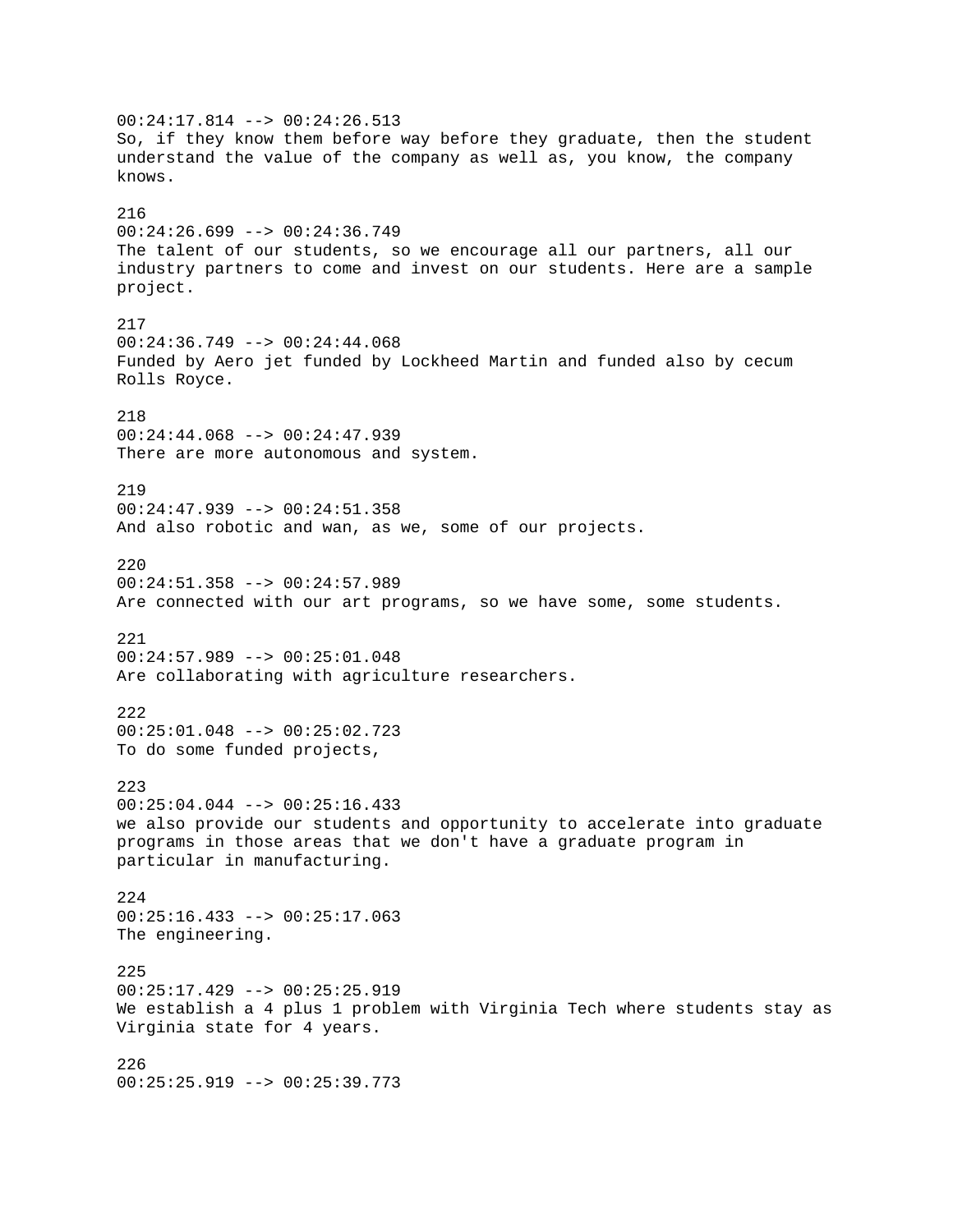And then, at their senior year, they are admitted if they satisfy the admission criteria, they're admitted into graduate program at Virginia Tech, and it will be a dual enrollment in their senior year. 227 00:25:39.923 --> 00:25:43.374 And then they will do 1 more year to finish their masters. 228 00:25:43.374 --> 00:25:54.923 So, in 5 years, some of this manufacturing engineering student will gain a bachelor in manufacturing engineering from Virginia state, and the system engineering from Virginia. 229  $00:25:55.409$  -->  $00:26:05.578$ And a few of them actually wanted to 1st to further and we have 1 student currently who is pursuing a PhD at Virginia Tech. 230 00:26:05.578 --> 00:26:09.628 And this may be aware of growing our own faculties and 20. 231 00:26:09.628 --> 00:26:16.828 And here are sample of interns. This is Pre colvard obviously. 232 00:26:16.828 --> 00:26:21.388 The reason why we included this presentation is for you to see. 233 00:26:21.388 --> 00:26:25.919 The variety of industries companies that are working with us. 234 00:26:25.919 --> 00:26:37.193 Uh, IBM is big Lockheed Martin, we have domain and in fact, the person that you see here, Dominion, energy krista's, Christina, Washington, she's now working for dominion energy. 235 00:26:37.193 --> 00:26:43.253 A number of the students that actually interact with the companies ended up being hired. 236  $00:26:43.709$  -->  $00:26:58.493$ If they are not then it must be because they were given alternatives offer from somewhere else and we also encourage some of our students to go ahead and do internship research internship are 237 00:26:59.604 --> 00:27:00.953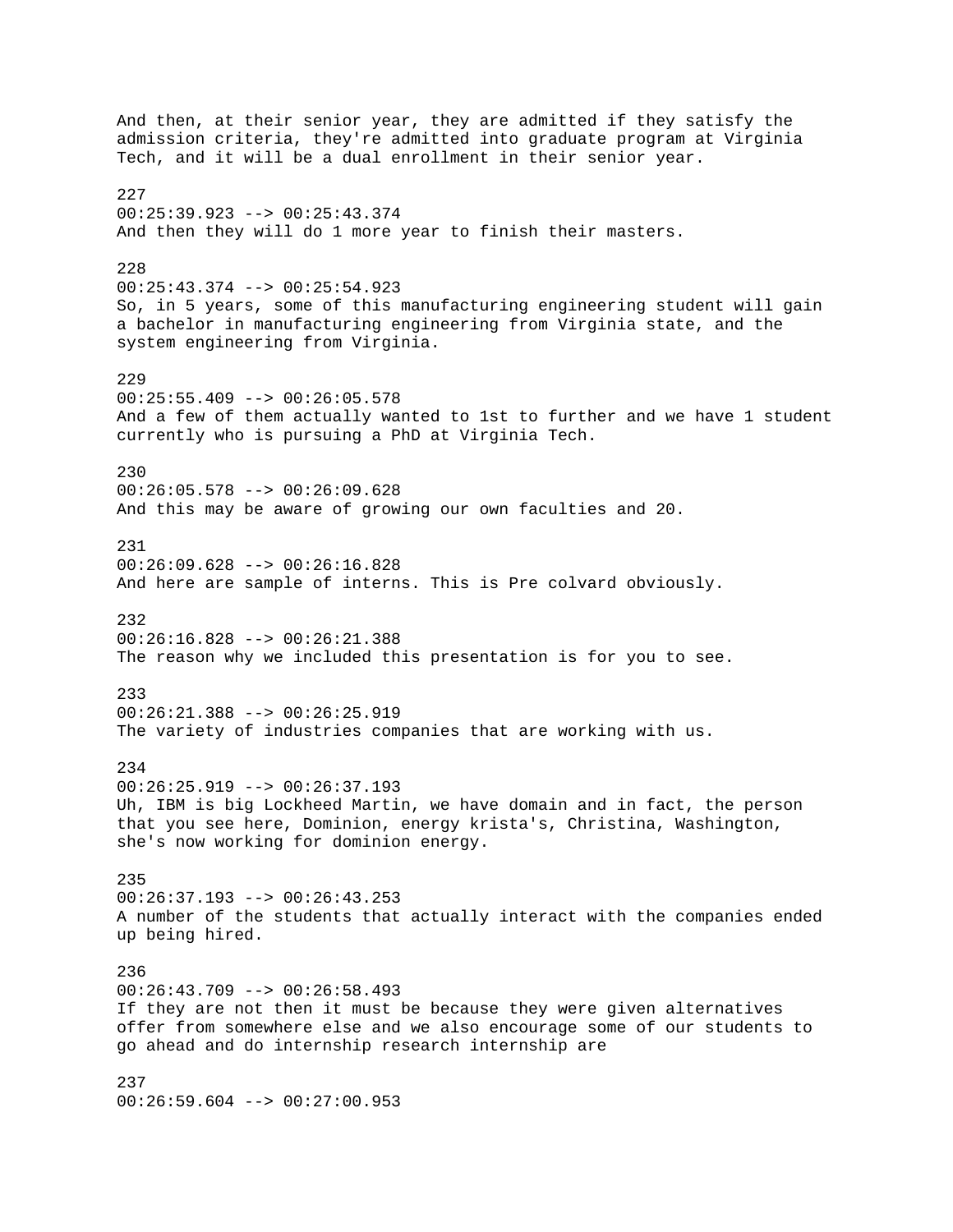our 1 institution. 238 00:27:01.288 --> 00:27:14.993 You can see on here listed. We also have Virginia Tech. In fact, the student that I spoke about earlier, Benjamin did his research at Virginia Tech research. 239 00:27:15.173 --> 00:27:20.784 Now he's pursuing his. They accepted him right away into their page. The program. 240 00:27:21.088 --> 00:27:32.788 The other 2 students, Reggie and Kim on, they are pursuing their masters in computer science coming along and then William sent the person in this 1. 241 00:27:32.788 --> 00:27:45.023 Uh, in in the middle, he is pursuing his masters in computer science so we, we try as much as possible to get our students in 1 of these activities.  $242$ 00:27:45.023 --> 00:27:49.374 The only limitation on a criteria that is set. 243 00:27:49.798 --> 00:28:01.979 by the company you know if they require only three point four and above three point or and above all we can do is provide only those students that are in that in that category . 244 00:28:01.979 --> 00:28:09.989 And as I say, most of these internships turn into full time employment, in fact. 245 00:28:09.989 --> 00:28:15.689 A number of our students get 3, 4 offers from these major companies. 246 00:28:15.689 --> 00:28:29.848 So, at this point, I just wanted to tell you a little bit about what distinct us from other engineering programs, you know, most engineering programs, as you may know happen to have. 247 00:28:29.848 --> 00:28:41.159 Requirements dot highest goes to that when they come into their programs, maintain a very high score in standard tests, like, or for automation.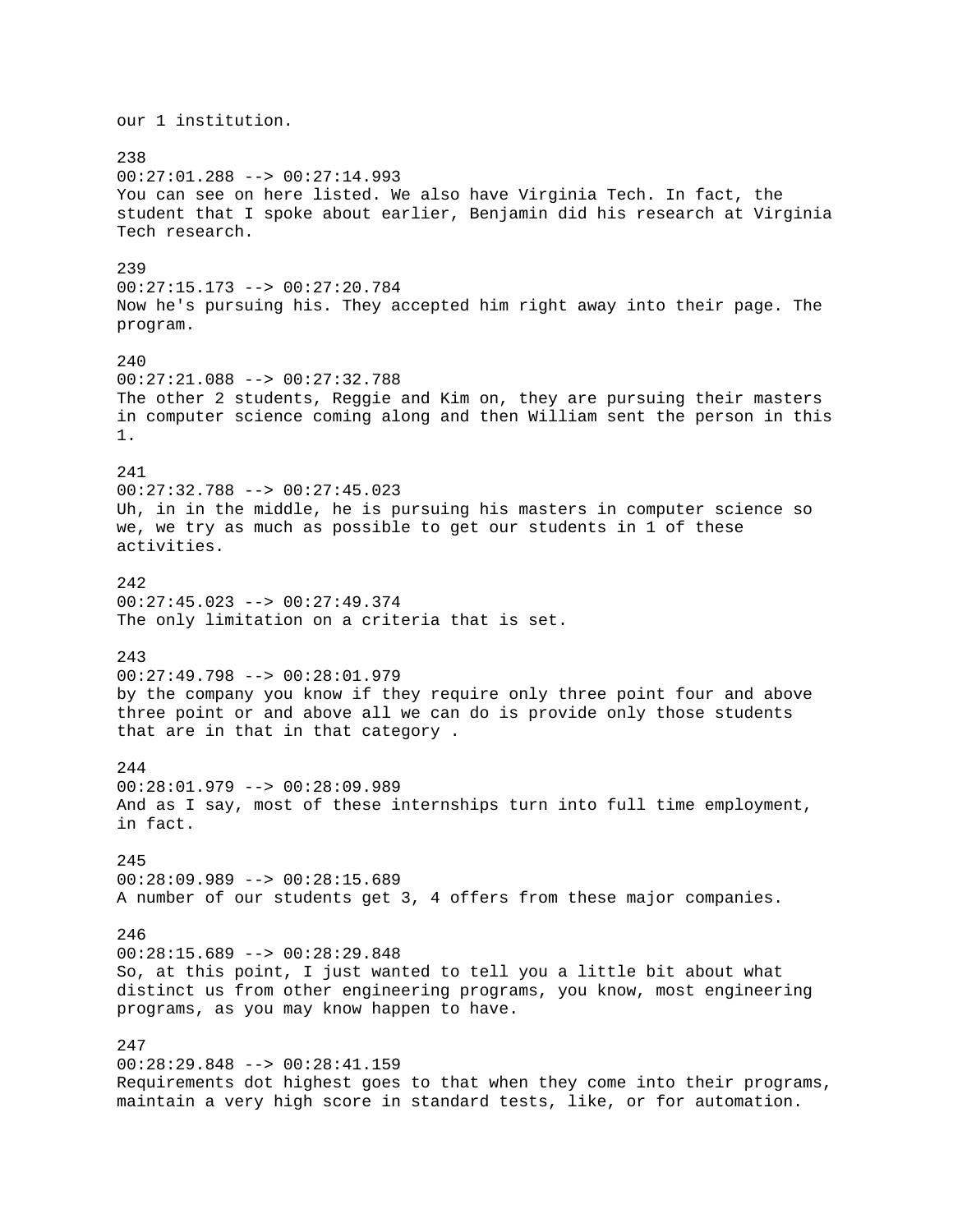248 00:28:41.159 --> 00:28:56.068 And if you look at the curriculum, they're curriculum in the name of rigor, keeps out filters out student in their 1st, 2 years. And what is different about our program is. 249 00:28:56.068 --> 00:28:59.308 That 1st of all that we have. 250 00:28:59.308 --> 00:29:07.618 Students that come to us with a wide range of academic background. We have students with lawyers. 251 00:29:07.618 --> 00:29:11.608 And then we also have a student that have almost perfect support. 252  $00:29:11.608$  -->  $00:29:24.898$ Or perfect, just for on their, or we also have a student with little to none prior knowledge of the professional, the carrier that they are going to join. No more than. 253  $00:29:24.898$  -->  $00:29:29.009$ Previous role more than asking Jeanette or computer science. 254 00:29:29.009 --> 00:29:41.189 And, as, you know, you know, our students, you know, pet, eligible as well as they are 1st generation mostly. And then we work with this group of students. 255 00:29:41.189 --> 00:29:50.159 We rely on their tenacity there. They are either less to to, to, to do the work. 256 00:29:50.159 --> 00:29:57.659 And then push them to their goal and that definitely requires a lot of dedication and commitments. 257  $00:29:57.659$  -->  $00:30:05.219$ But on the other hand, we know also that those safety scores or entities course. 258 00:30:05.219 --> 00:30:17.398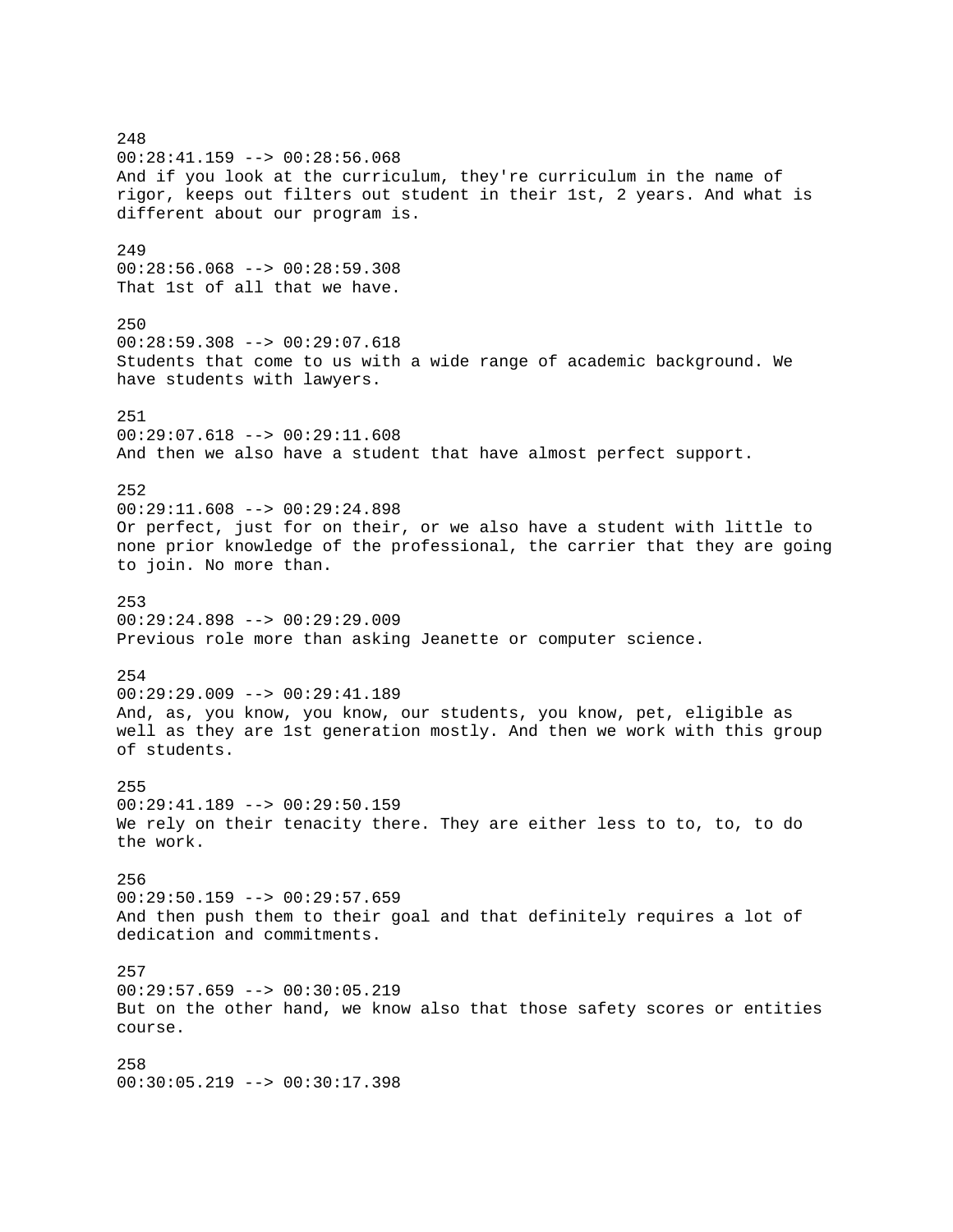Are just standard tests that usually don't indicate the potential for student to do the work to do the engineering on the computer size. 259 00:30:17.398 --> 00:30:27.179 Expectation or curriculum. In fact, those are the reflection of mostly the school system that this is to them come out from. 260 00:30:27.179 --> 00:30:41.219 And that that can be described here by looking at the entity that is compiled by. If you look, when you look at the schools that have 75% or more African American. 261  $00:30:41.219$  -->  $00:30:52.648$ Only 33 offer calculus compared to 56% that have 25 or less African American students. And if you look at, even in algebra. 262 00:30:52.648 --> 00:30:56.068 It is 71% of the. 263 00:30:56.068 --> 00:31:03.088 You know, those code that have 75% or more African Americans also algebra to. 264 00:31:03.088 --> 00:31:11.548 Which is just a fundamental level of mathematics in high school, compared to 84% of high school that have. 265 00:31:11.548 --> 00:31:18.298 25 or less so no wonder that when we have this a student, they may come to us with. 266 00:31:18.298 --> 00:31:23.608 Low or medium, etc and entities for but. 267 00:31:23.608 --> 00:31:30.568 They stand up course they stay in on track and be able to finish. 268 00:31:30.568 --> 00:31:37.798 Uh, the requirement that we put on that, and this last year also affected. 269 00:31:37.798 --> 00:31:44.729 The other to score of all students or ethnic groups.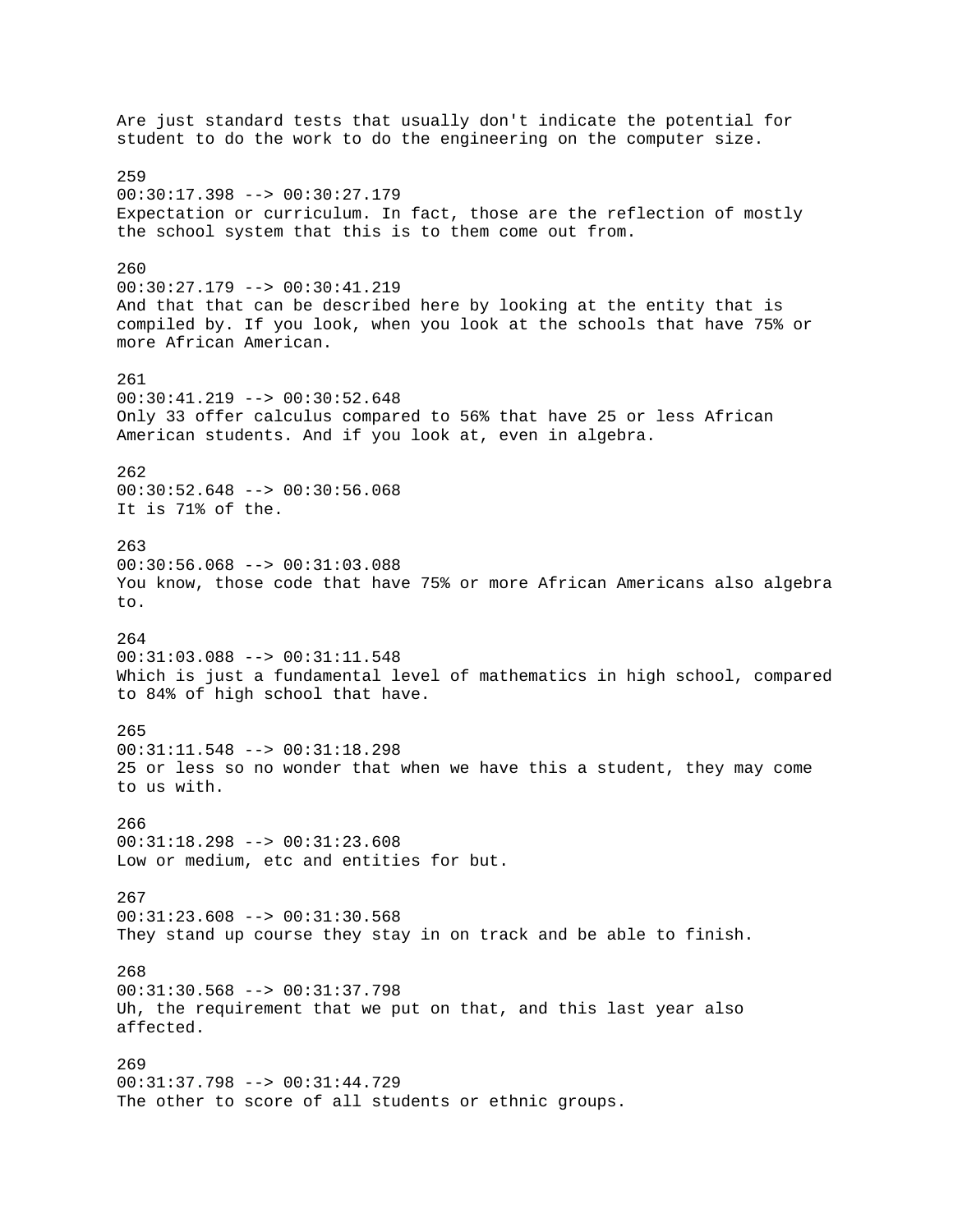270 00:31:44.729 --> 00:31:48.568 In particular that is true for. 271 00:31:48.568 --> 00:32:01.374 Minority groups, if you look at the chart for safety and entity, you can clearly see African American student. Their average score were not that good. 272 00:32:01.943 --> 00:32:07.733 In fact, the College Board has a benchmark for student performance and it states. 273 00:32:08.009 --> 00:32:15.983 For African American students, only 44% made the benchmark for reading and writing, and only 21 person's made the benchmark for mathematics. 274 00:32:15.983 --> 00:32:25.374 So if 1 has to rely on that, as a means to attract the student in engineering and computing field, we are in trouble. 275  $00:32:26.489$  -->  $00:32:30.209$ You know, these are students that are going to be left out. 276 00:32:30.209 --> 00:32:35.788 These are the mediums that are going to be left from feels like engineering and computer science. 277 00:32:35.788 --> 00:32:44.669 So the reason why we included this slide is just to show you the work I had, we have a number of underrepresented the students. 278 00:32:44.669 --> 00:32:51.719 That may not have that opportunity to be admitted into engineering and competing progress. 279 00:32:51.719 --> 00:32:57.479 So, we definitely have to offer the opportunity and the access to these students. 280  $00:32:57.479$  -->  $00:33:03.058$ So our story is yes, we start.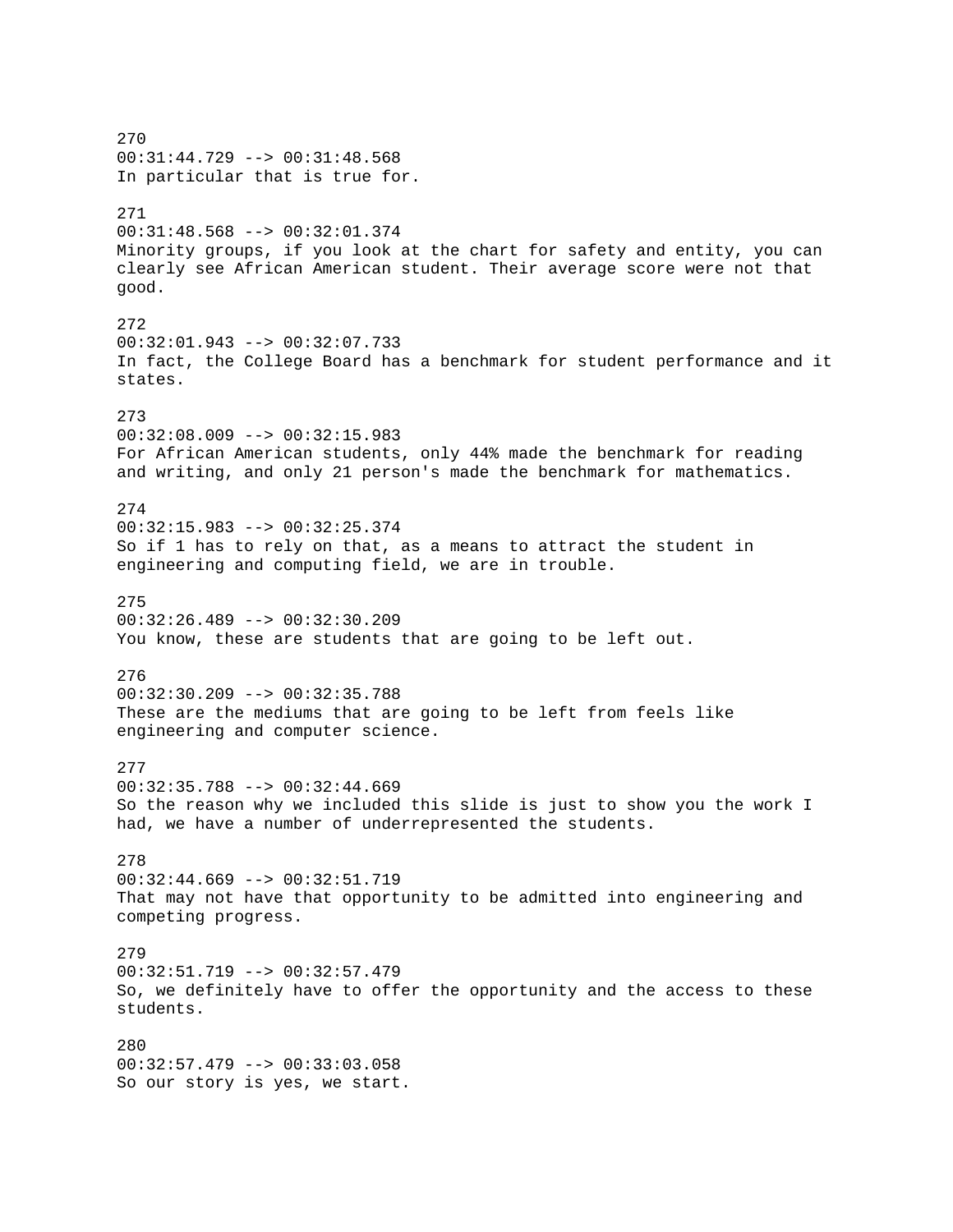281 00:33:03.058 --> 00:33:13.138 The starting point is those 3 group of students, as I said, wide range of academic background, little knowledge of the profession. 282 00:33:13.138 --> 00:33:19.048 And who are mostly 1st generation and pen eligible but the ending is. 283 00:33:19.048 --> 00:33:23.098 Sweet almost all of this a student. 284 00:33:23.098 --> 00:33:26.489 Successfully graduated from our programs. 285 00:33:26.489 --> 00:33:34.439 And now they are working in high tech and defense industries, like local market ratio, IBM and so. 286 00:33:34.884 --> 00:33:38.094 And so what we say here is, 287 00:33:38.124 --> 00:33:40.044 if it was not for Virginia state, 288 00:33:40.074 --> 00:33:46.134 if it was not for the program that they can and educated from these people, 289 00:33:46.163 --> 00:33:50.273 this student wouldn't be in the profession of engineering at all. 290 00:33:50.608 --> 00:34:05.009 So, we believe that we have our program has to diversify the African American workforce and some US engine of upward mobility in the areas in engineering and computer science where. 291 00:34:05.009 --> 00:34:10.079 Most these minorities are disproportionately under represented. 292 00:34:10.079 --> 00:34:21.989 So, with that, we're going to provide you our proposal and Mark is going to come and get into the detail of the proposals.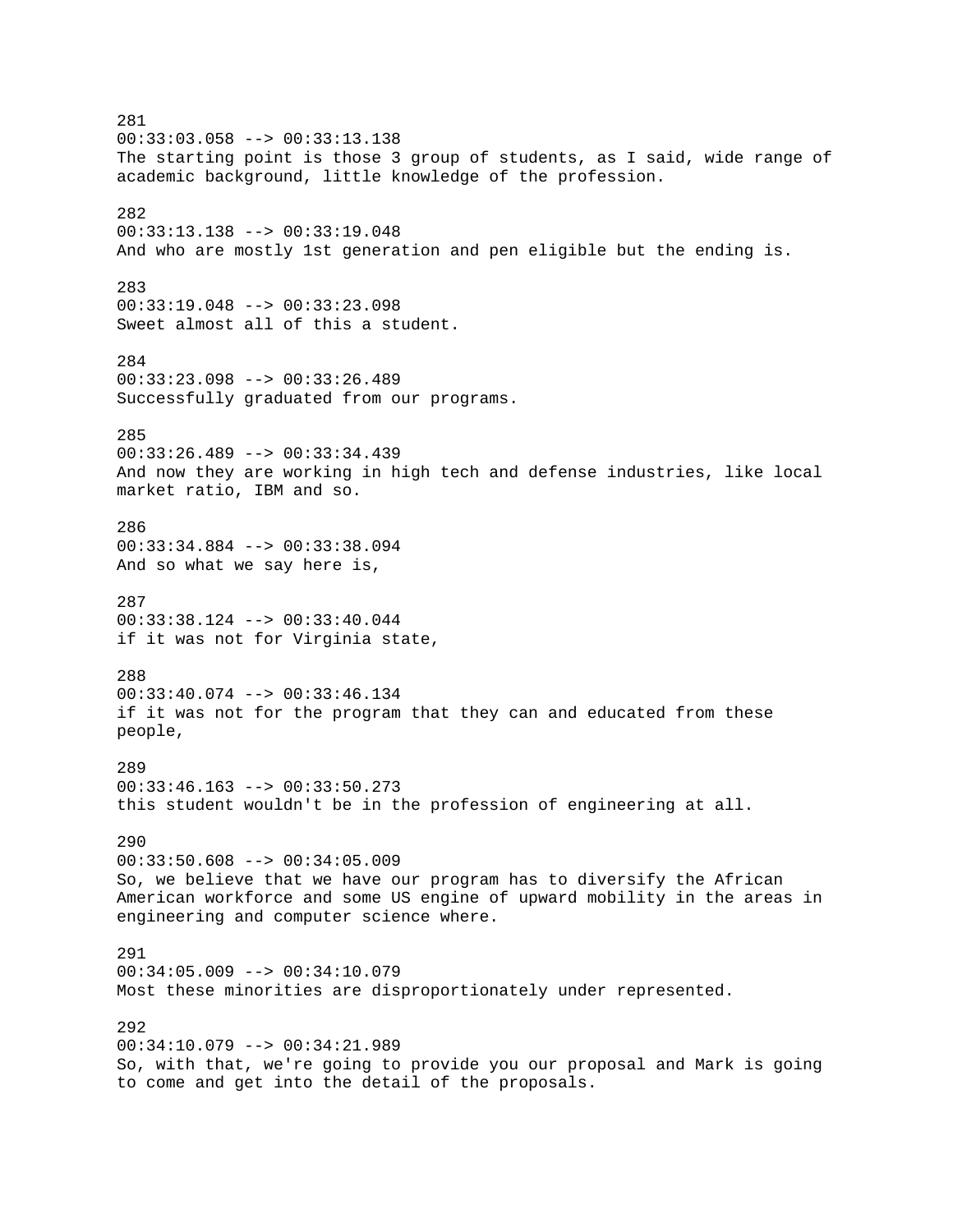293 00:34:21.989 --> 00:34:33.179 Thank you so much. Dr Halley appreciate all that you're doing. I think that the context you provided. 294 00:34:33.179 --> 00:34:41.278 Is very useful as we look at the programs and as we look at the impact that Virginia state can have in. 295 00:34:41.278 --> 00:34:50.489 Really rectifying a lot of of deficits that have been experienced by our students there. Thank you very much. 296 00:34:50.489 --> 00:34:56.728 Okay, I don't know if other members have any questions at this point or comments. 297 00:34:56.728 --> 00:35:03.778 Well, we're going to determine we were going to have the proposal that we put forward. 298 00:35:03.778 --> 00:35:14.009 Next by Dr. yes. Good morning. Good morning. Good morning. Mr. President the morning for both of us. Your family. 299  $00:35:14.009$  -->  $00:35:23.039$ So, now that we have shown that we have the know how to bring in students from a wide academic preparation. 300 00:35:23.039 --> 00:35:26.068 And transform them so that they can. 301 00:35:26.068 --> 00:35:29.728 Graduate go to industry or graduate school. 302 00:35:29.728 --> 00:35:33.208 We think that we can up the game in terms of the numbers. 303 00:35:33.208 --> 00:35:40.199 In terms of computer science and computer engineering and particular. So, in order to do that, we have 4 areas that we. 304 00:35:40.199 --> 00:35:44.579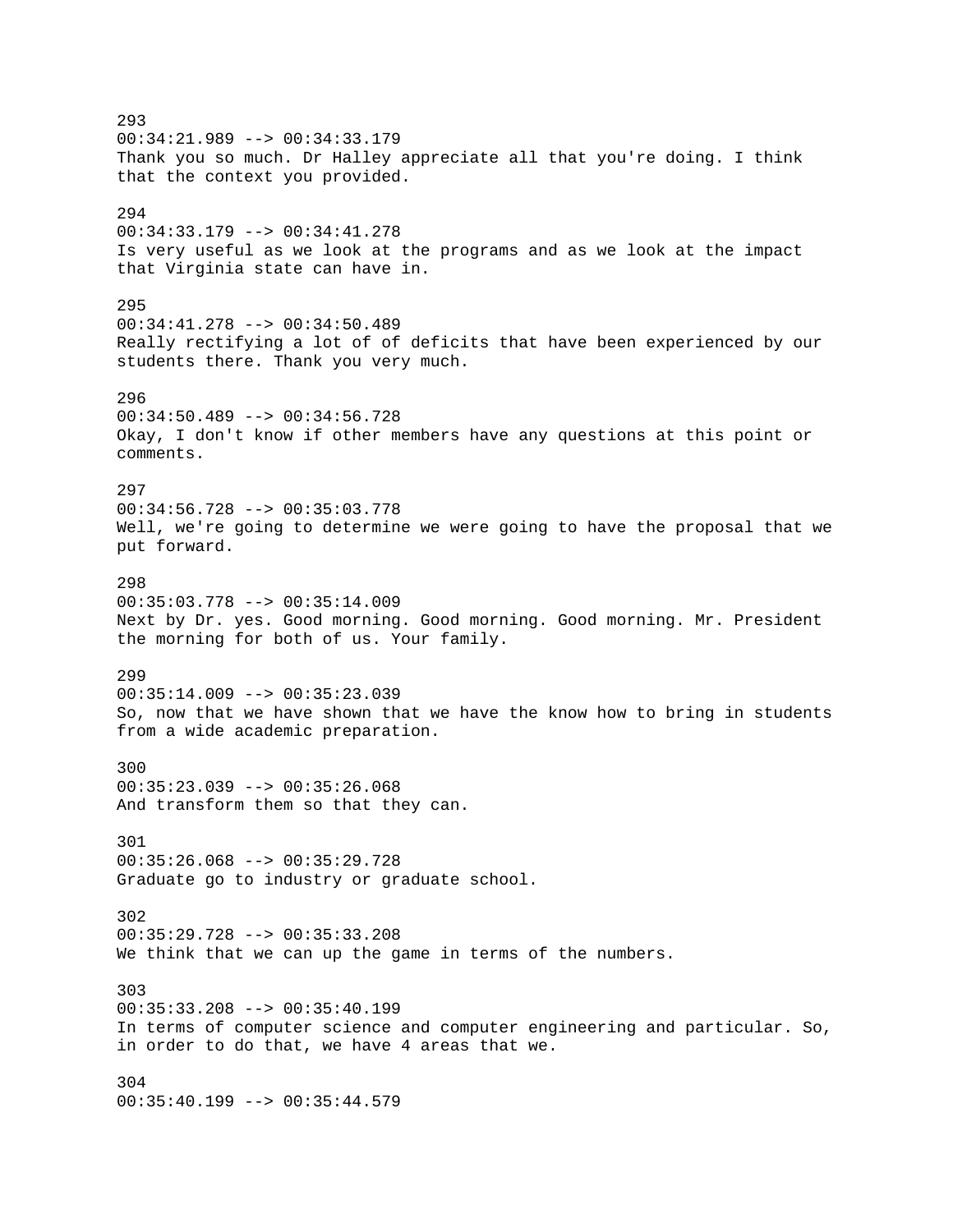Believe that we need to support in order to. 305 00:35:44.579 --> 00:35:56.878 Get those numbers up the 1st, 1, in terms of providing financial resources for students. We know that many of our students come in with a lack of and come. Sometimes they have to work. 306 00:35:56.878 --> 00:36:01.378 Sometimes they have to work a father at school so we know that. 307 00:36:01.378 --> 00:36:06.869 Financial assistance is paramount also there's certainly literature. 308  $00:36:06.869$  -->  $00:36:14.099$ It turns out that transition having a strong bridge program and the summer. That's a very critical. 309 00:36:14.099 --> 00:36:23.278 And key people and infrastructure faculty are always key curriculum development and also our infrastructure we need to look at. 310 00:36:23.278 --> 00:36:36.179 And lastly, the other resources, the human resources are critical, not only our faculty employed, but we must have a strong support team in order to be successful. 311 00:36:37.349 --> 00:36:40.438 Firstly, I'm going to talk about each of them. 312 00:36:40.438 --> 00:36:48.898 Frankly, in terms of financial assistance, we're looking at scholarship awards and ourselves and sensitive awards. 313 00:36:48.898 --> 00:36:55.438 And if you look here, you can see that while the 1st 4th, you see that all of them are female. 314  $00:36:55.438$  -->  $00:36:59.159$ And then the 1st, 3 are figures. 315  $00:36:59.159 --> 00:37:06.809$ And I would be remiss if I didn't recognize stuff for hidden stagger. Dr Christain Darden, who is on the board.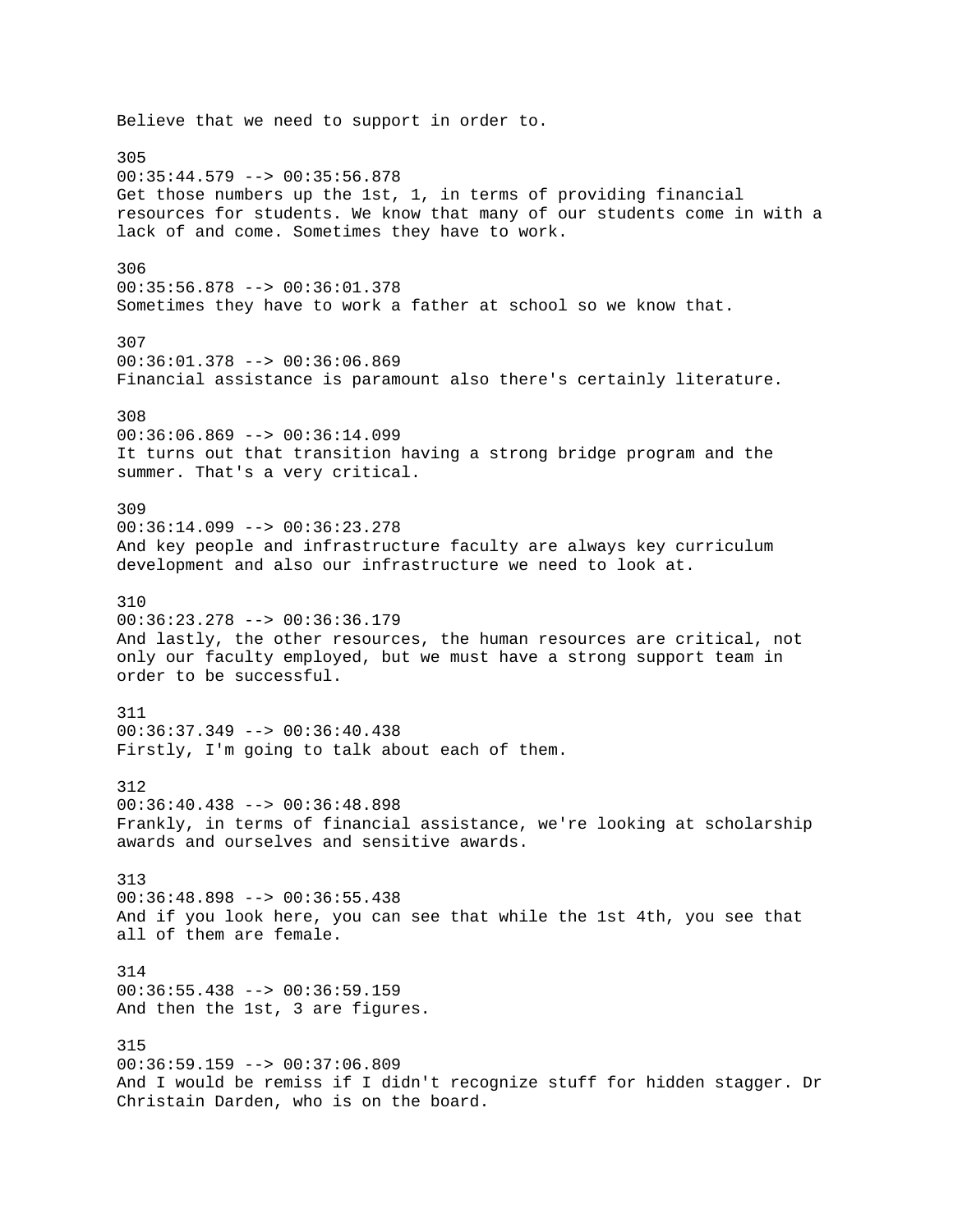316 00:37:06.809 --> 00:37:19.079 Who has made a tremendous impact to our programs in terms of giving talks and providing advice, the high school students or college students. So we appreciate that. 317 00:37:19.079 --> 00:37:29.728 The 1st, 2 are scholarship, these are not in style in terms of the name, but these are some samples of what they may be. 318 00:37:29.728 --> 00:37:33.539 Uh, the Catherine Johnson presidential computing solar. 319 00:37:33.539 --> 00:37:36.599 The Dorothy bond promos, computing scholar. 320  $00:37:36.599$  -->  $00:37:42.869$ And that the last 2 are incentives awards that, that 1, Mary Jackson incentive. 321  $00:37:42.869$  -->  $00:37:55.588$ For computing, and then a last play the incentive award for transfer students who would come to the issue. We don't have a lot of financial systems for those students right now. So that would be key. 322 00:37:55.588 --> 00:38:01.378 Because those students, when they come the tell them when not extremely high. 323 00:38:01.378 --> 00:38:12.869 So, we must ensure that we are able to support our transfer students and guide as well as the classes, the graduate of Virginia State University hall of fame Airforce the whole time. 324 00:38:14.639 --> 00:38:20.670 So, I'll talk about each of them briefly on the 1st, 1 of the presidential scholar. 325 00:38:20.670 --> 00:38:25.829 Of what we're thinking of looking at the issues, the criteria. 326 00:38:25.829 --> 00:38:29.730 For the presidential end of our.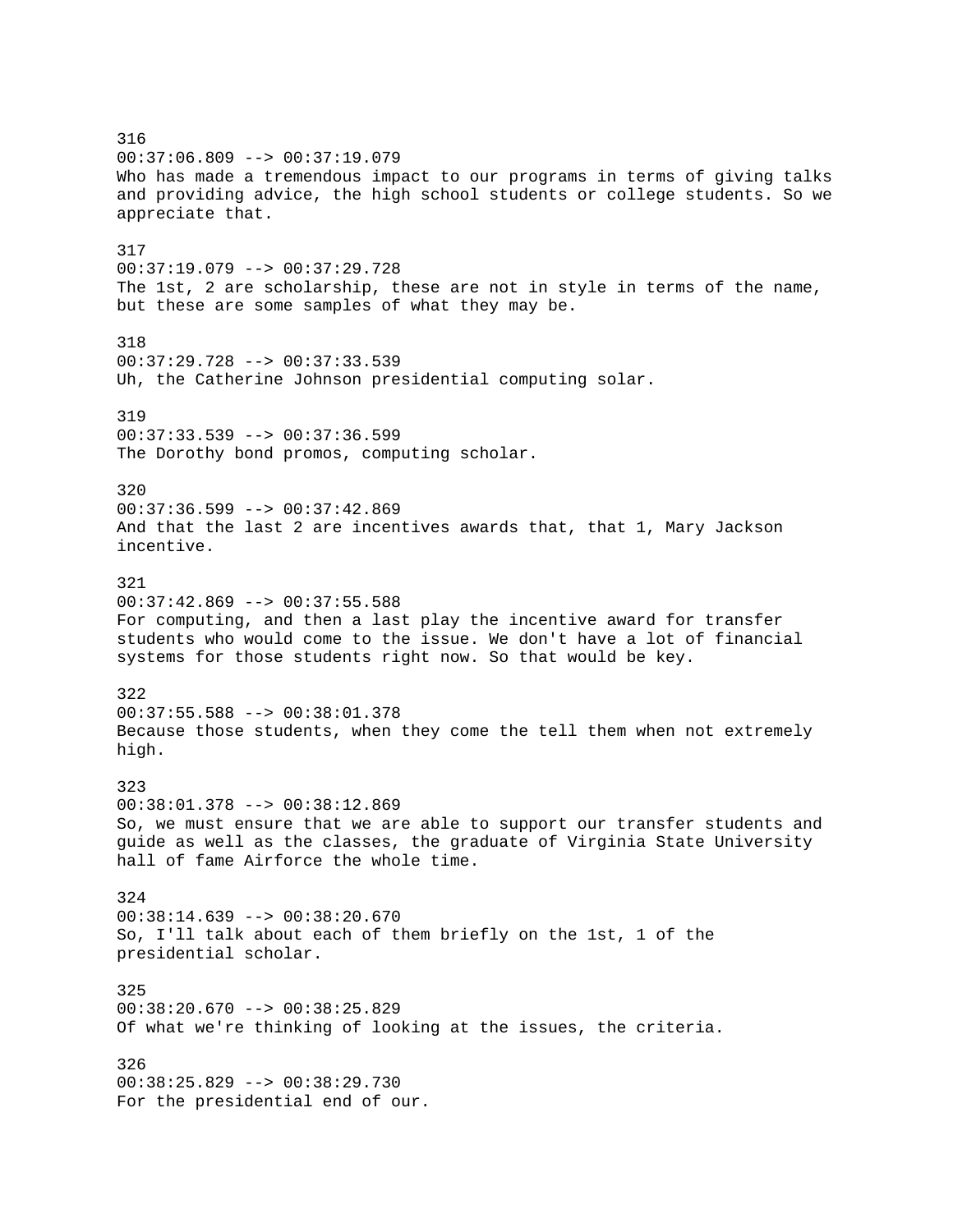327 00:38:29.730 --> 00:38:35.039 Of presidential, having a 3.5. 328 00:38:35.039 --> 00:38:39.059 Uh, and then the 24. 329 00:38:39.059 --> 00:38:44.070 Also, in terms of the AP costs preparation for a better. 330 00:38:44.070 --> 00:38:50.760 And so you can say we are looking at having them maintain a 3.0T GPA. 331  $00:38:50.760$  -->  $00:38:55.800$ Also are to internship father there, and we look at these students as being leaders. 332 00:38:55.800 --> 00:39:02.820 Whether they're peer leaders, some middle instruction leaders also under graduate facilitator. 333 00:39:02.820 --> 00:39:12.840 And being adopted point out to the high schools, going out to community colleges and representing us and certainly we want them to be leaders. 334  $00:39:12.840$  -->  $00:39:15.929$ Of their professional organization. 335 00:39:17.190 --> 00:39:20.909 The next 1, the computing scholar. 336 00:39:20.909 --> 00:39:26.489 So this 1 and so the 1st, 1 went for full ride, tuition fees, room and board. 337 00:39:26.489 --> 00:39:31.170 The 2nd, 1, the 12 office tuition and fees, impartial support for housing. 338 00:39:31.170 --> 00:39:34.980 So, again, the student must maintain a to point out.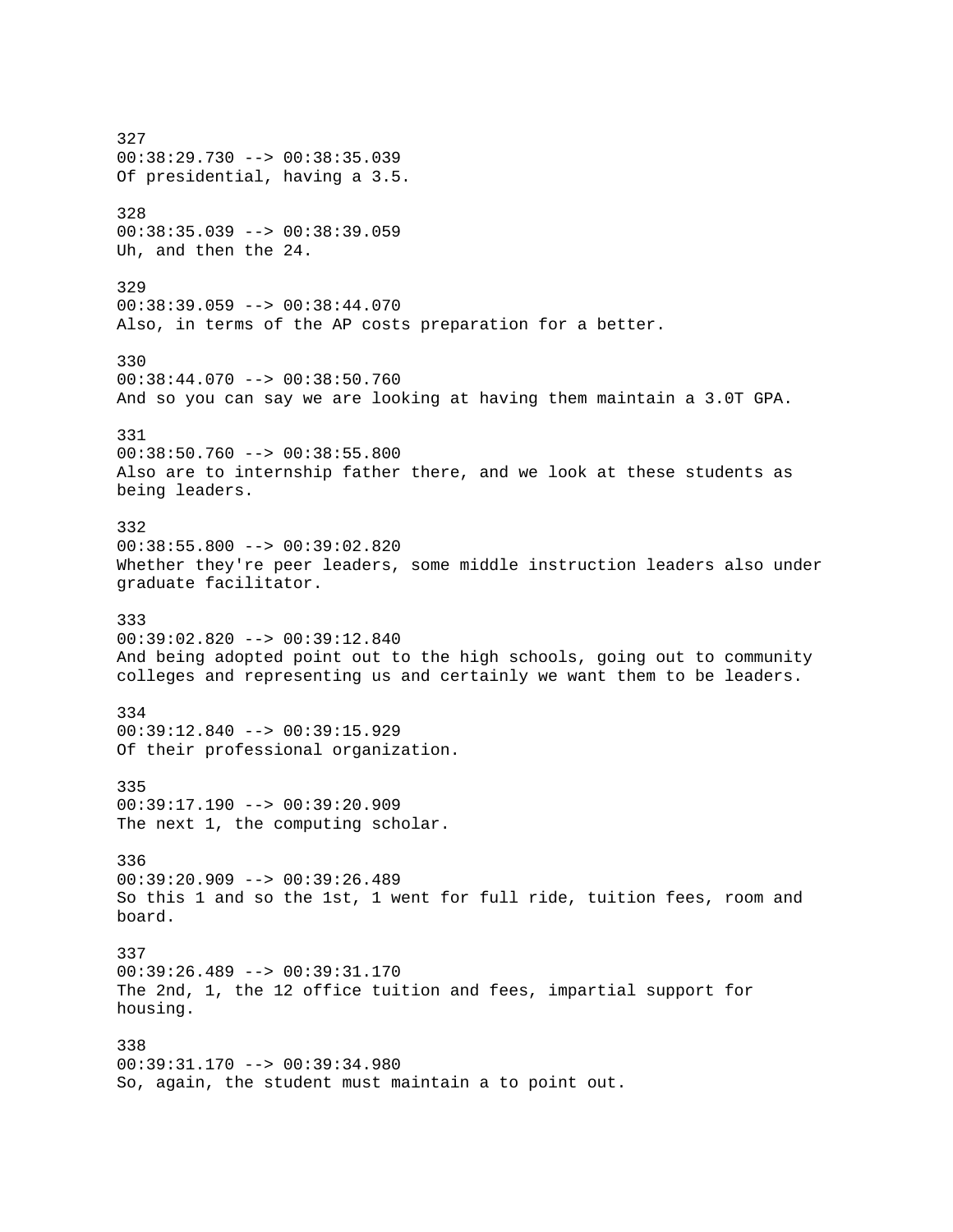339  $00:39:34.980$  -->  $00:39:40.590$ And have 1 touchy chip that's a distinction between the president and the. 340 00:39:40.590 --> 00:39:53.400 We also expect them to serve as mentors as our leaders, et cetera and then and ambassador, but then not necessarily be leaders in the professional organization, but indeed. Participate. 341 00:39:55.824 --> 00:40:09.534 Now, this can be for students who, when they came in, they may not have met that criteria for the 1st to a lot. But we want to make sure we provide an incentive for doctors to, to improve the academic performance. 342  $00:40:09.900 --> 00:40:23.639$ And that regard, we will provide tuition and fees for them. It could be for students who come in with this criteria here for students who began to improve and they can get an award. 343 00:40:23.639 --> 00:40:27.690 So, this students would get the tuition and fees paid for. 344 00:40:27.690 --> 00:40:41.190 They have some intended 2.5 here again, they have to participate as part to leadership and other students categories turns out advise leaders and mentoring and participate and their professional. 345 00:40:41.190 --> 00:40:51.150 Organization and finally, as I said, this 1 is very important because these students have a very high success rate in terms of getting there. 346  $00:40:51.150$  -->  $00:40:54.360$ Degree in computer engineering, computer science. 347 00:40:54.360 --> 00:40:58.949 Uh, as an example, so again, they would have that tuition and fees paid for. 348 00:40:58.949 --> 00:41:04.769 Make kind of 2.5 and participate and their organization and. 349 00:41:04.769 --> 00:41:08.039 A student.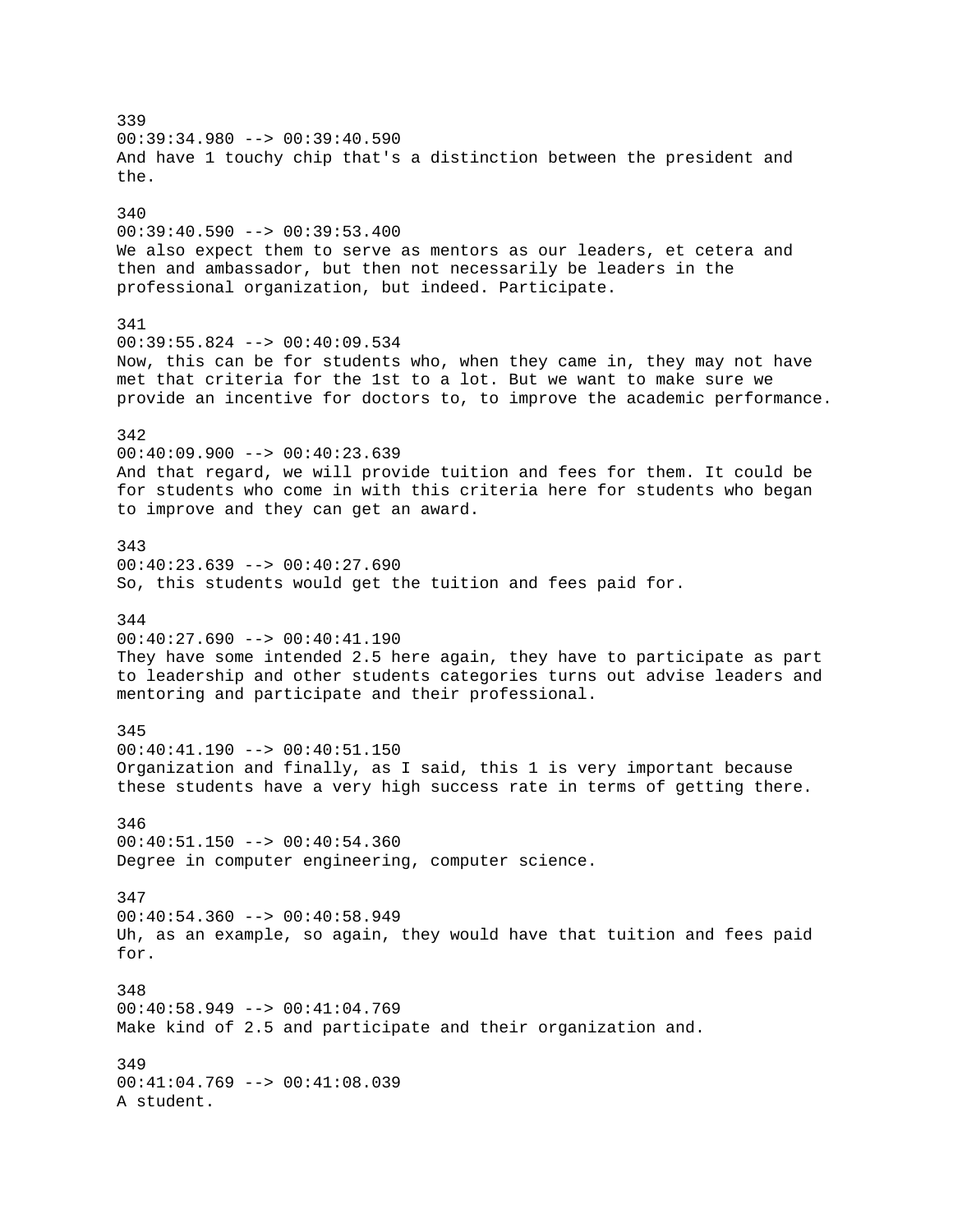350 00:41:08.039 --> 00:41:15.480 And pure mentoring activities so those are the 4 categories in terms of financial assistance. 351 00:41:15.480 --> 00:41:20.489 And in terms of students who we are admitting, we do want to make sure that. 352 00:41:20.489 --> 00:41:23.760 They have the criteria that. 353 00:41:23.760 --> 00:41:32.099 Students are admitted and general at the issue so we don't want to law the criteria in terms of not in terms of English mathematics. 354 00:41:32.099 --> 00:41:41.789 Both author requirements, so we understand that students who are transitioning coming to us. 355 00:41:41.789 --> 00:41:46.320 From high school, I mean, there are many challenges that they say. 356 00:41:46.320 --> 00:41:49.679 You know, and we have to figure out how do we support. 357 00:41:49.679 --> 00:41:53.429 So, we can't expect them to come to the issue. 358 00:41:53.429 --> 00:41:57.840 And over a summer, go from high school, and now know how to. 359 00:41:57.840 --> 00:42:04.829 Be a college student, so the bridge program that we're talking about is 1 of avenues. 360 00:42:04.829 --> 00:42:12.269 That we believe, well, our students and that transition, and also their academic performance. 361 00:42:13.650 --> 00:42:18.030 So, the 1st program there to kind of categories there.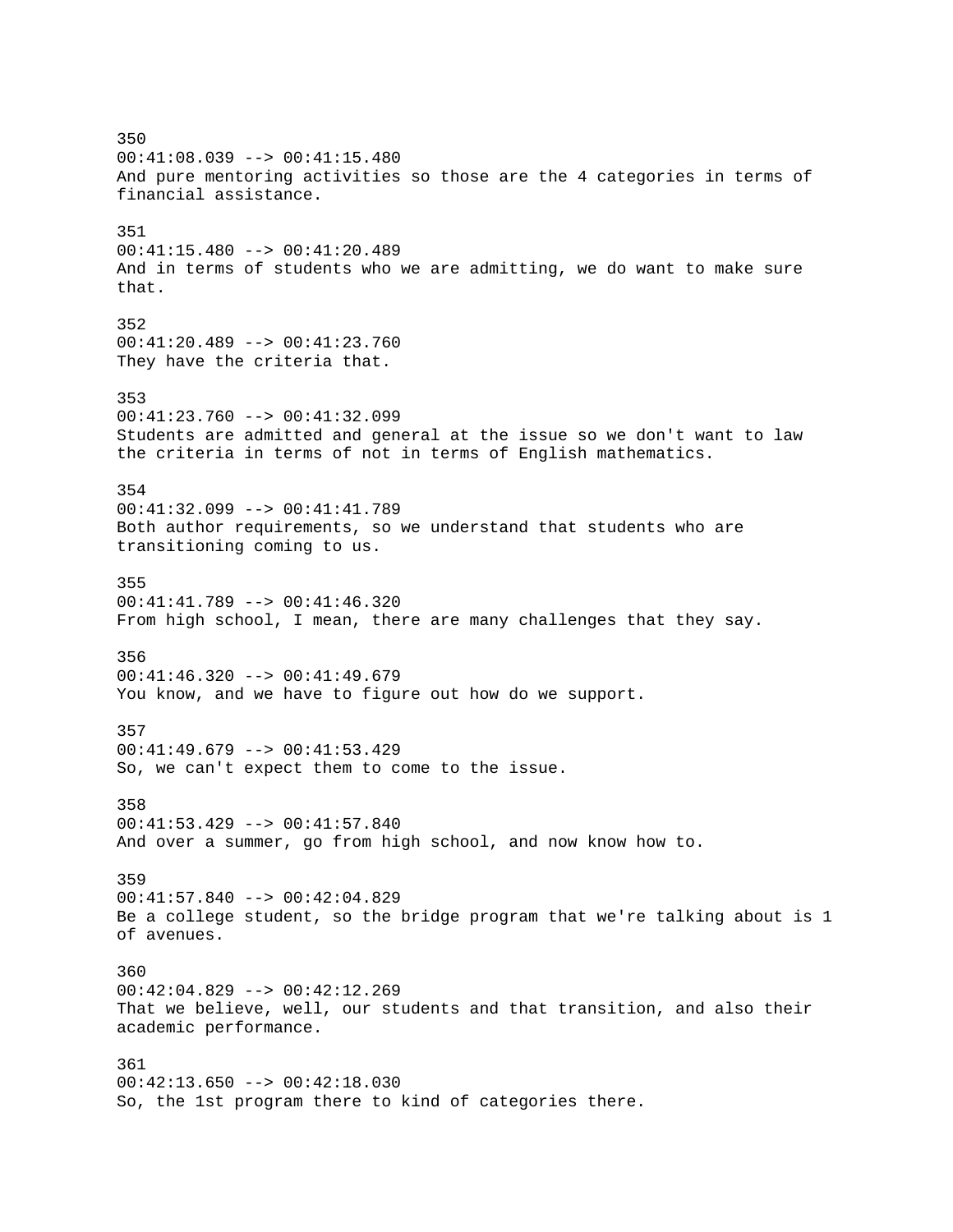362 00:42:18.030 --> 00:42:29.070 So, certainly, in terms of academic academic goals here, we talk about making sure that we prepare them in terms of the courses that they take and the summer. 363 00:42:29.070 --> 00:42:34.889 So that they are ready for the fall. Not only is it in terms of academic and other aspects. 364 00:42:34.889 --> 00:42:38.789 But these programs are rigorous, and they are challenging. 365 00:42:38.789 --> 00:42:48.210 So, we have to make sure that our students understand that and improve over the summer and make sure that I can enter in the fall of with a different mindset. 366  $00:42:48.210$  -->  $00:42:58.349$ So, I can definitely we're talking about remediation change in the context of the courses that we have, we want to improve the retention and graduation graduation. 367 00:42:58.349 --> 00:43:01.739 Right. And obviously we have to motivate students. 368 00:43:01.739 --> 00:43:05.099 Make sure that we increase in the interest. 369 00:43:05.099 --> 00:43:08.460 The major and their profession. 370 00:43:08.460 --> 00:43:15.480 Often times the other aspects that sometimes the cycle social, or the effect is. 371 00:43:15.480 --> 00:43:23.579 Areas or aspect of factor equally important for students making sure they have a sense of belonging. 372 00:43:23.579 --> 00:43:27.809 Preparedness well, there's South African, say self confidence.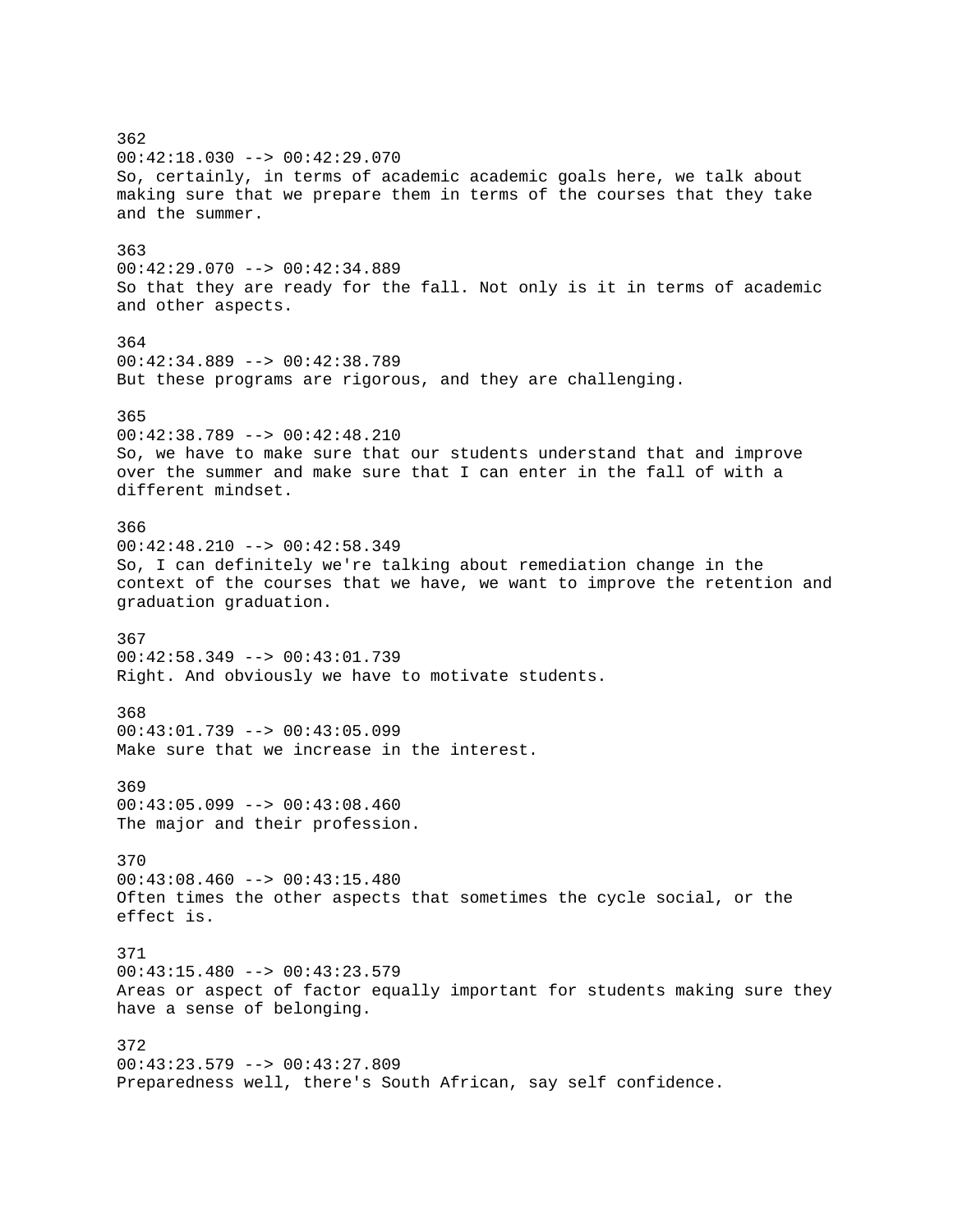373 00:43:27.809 --> 00:43:32.909 Does agency policies are really important to make sure our students. 374 00:43:32.909 --> 00:43:41.429 Excel academically, and we want to make sure that they are able to network with students as well as faculty. 375 00:43:43.380 --> 00:43:48.119 Yeah, we've talked about the financial aspect we've talked about the bridge program. 376  $00:43:48.119$  -->  $00:43:53.039$ But want to just share with you, the current program capacity. 377  $00:43:53.039$  -->  $00:43:57.090$ The faculty for our computer science, we have 5. 378 00:43:57.090 --> 00:44:01.170 A tenure track, faculty and 2 non to attract. 379 00:44:01.170 --> 00:44:14.519 Also, it's 357 students currently, and then we have several facilities available to them for computer generic for your faculty and 1 position is taken with that to be. 380 00:44:14.994 --> 00:44:25.405 To be advertising for to hire someone in that position and we have 89 students and computer engineering again, various kinds of facilities available. 381 00:44:25.675 --> 00:44:30.894 Obviously if we wrap up in terms of increasing the number of students in both of these. 382 00:44:31.380 --> 00:44:35.760 Still, we'll need to increase the number of faculty. 383  $00:44:35.760$  -->  $00:44:40.079$ To support that. 384 00:44:41.099 --> 00:44:48.059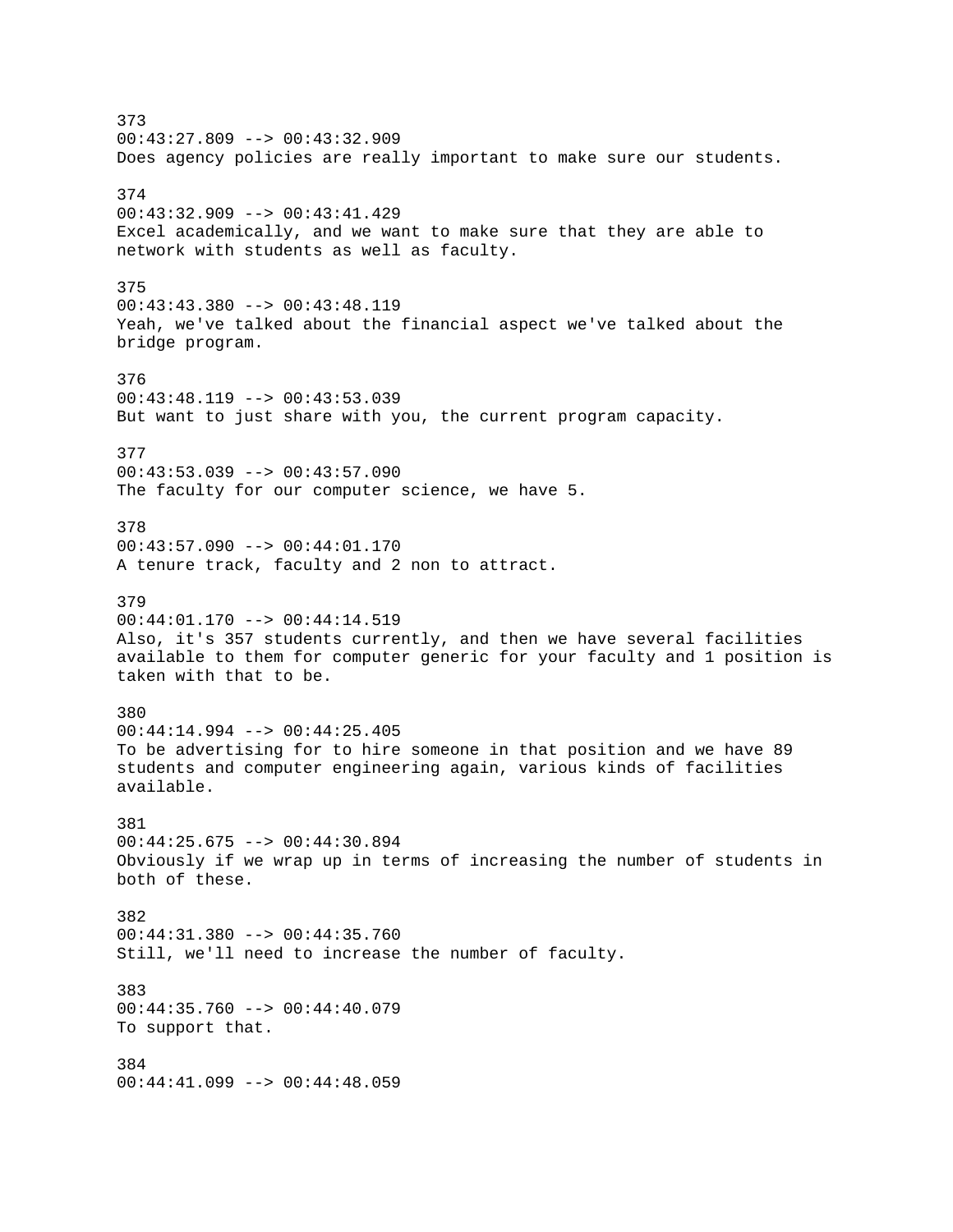And now, in terms of and this 1 is is really 1 that we must have in terms of a support team. 385 00:44:48.059 --> 00:45:00.360 Always say the faculty are kids in terms of retention and persistence of our students by faculty alone cannot do it. We have to have other support staff. 386 00:45:00.360 --> 00:45:10.619 In order to make this happen, we need to have a person who will go out to the community colleges to the high schools. I really tell a story. 387  $00:45:10.619$  -->  $00:45:16.860$ So, our program, we can increase the number of students who are going to come to us. 388 00:45:16.860 --> 00:45:21.030 Everything that we don't need to be based on data. 389 00:45:21.030 --> 00:45:27.329 More continuous improvement, so we need to make sure we collect the data, analyze it. And then. 390 00:45:27.329 --> 00:45:33.420 Obviously make some improvements, so that's why we have a program data analyst and. 391 00:45:33.420 --> 00:45:38.550 And retention and stuff, you enter system all the words. 392  $00:45:38.550$  -->  $00:45:42.690$ We need somebody that can be able to work with faculty. 393 00:45:42.925 --> 00:45:57.864 Make sure that we have only alert issues, contact students, check retention. How are we doing work with the office of planning here? And so that person is a retention, persistent coordinator. 394 00:45:58.230 --> 00:46:06.360 Now, we already have an individual in our college for the director of the macro career activities office and so. 395 00:46:06.360 --> 00:46:15.929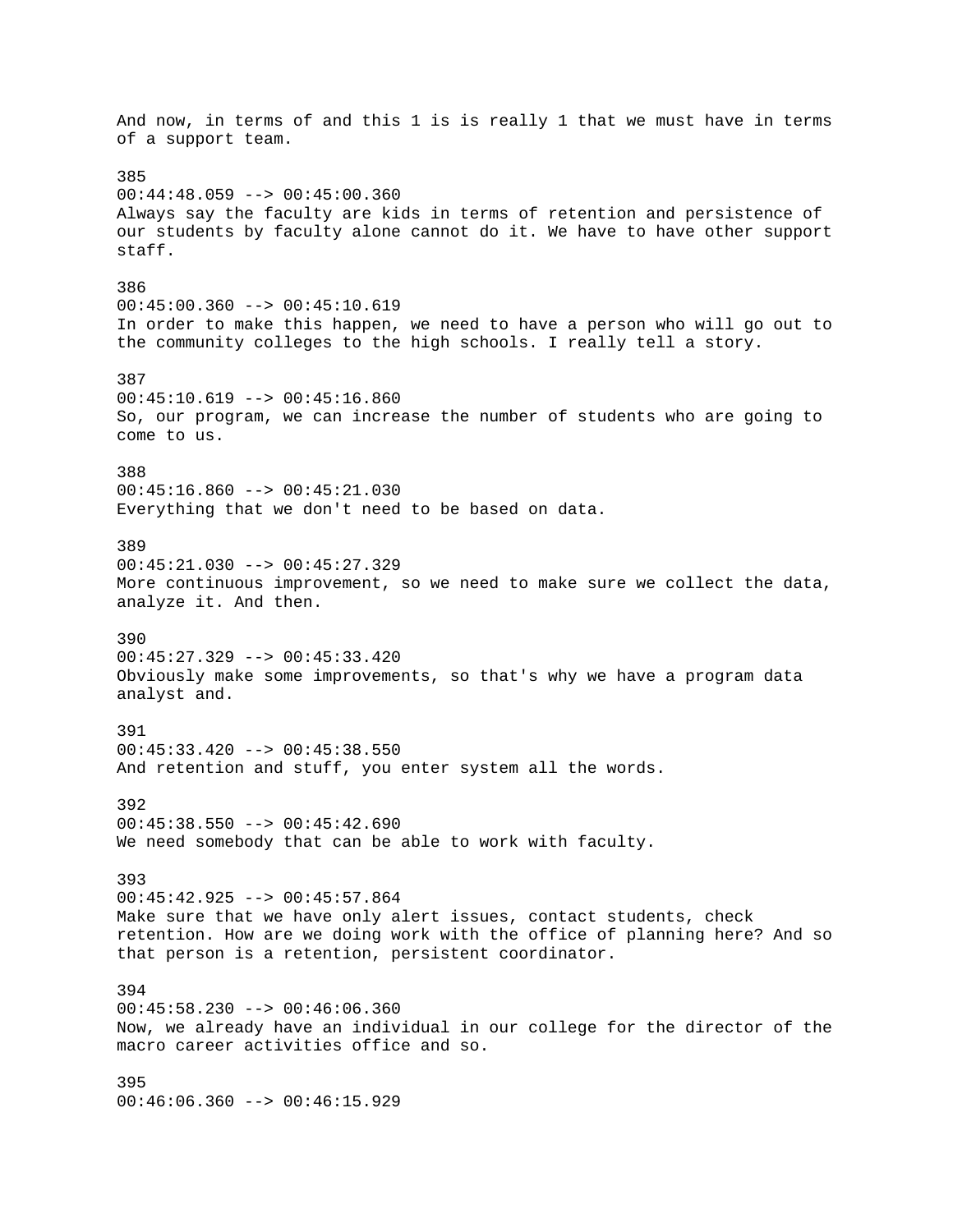That person we have someone in house now that assist our students getting them ready for anti shift and also getting ready to enter his work for. 396 00:46:15.929 --> 00:46:22.199 And finally, you know, we know that learning community is extremely important. 397 00:46:22.199 --> 00:46:36.659 So, we need someone to be able to facilitate that while they accept students in terms of their housing, the other kinds of activities that students are involved in. We need someone to facilitate that that learning community. 398 00:46:36.659 --> 00:46:45.119 So, that's the rather the support team that's going to support the students as well as the faculty. 399  $00:46:47.190$  -->  $00:46:53.130$ That's why I want to emphasize says a National Academy of Sciences. 400 00:46:53.130 --> 00:46:58.079 That States without the participation of individuals or racial. 401 00:46:58.079 --> 00:47:04.530 Accurate background and gender increasing demand for workers in these fields will not be there. 402 00:47:04.530 --> 00:47:10.739 Potentially compromising the position of the United States as a global leader. 403  $00:47:10.739$  -->  $00:47:14.250$ We want to position the landscape. 404 00:47:14.250 --> 00:47:19.199 And undergraduate students and computer engineer. 405 00:47:19.199 --> 00:47:27.659 As well, as females and the discipline, not only will this help the kilowatts of Virginia, but also the nation at large. 406 00:47:27.659 --> 00:47:31.710 Thank you.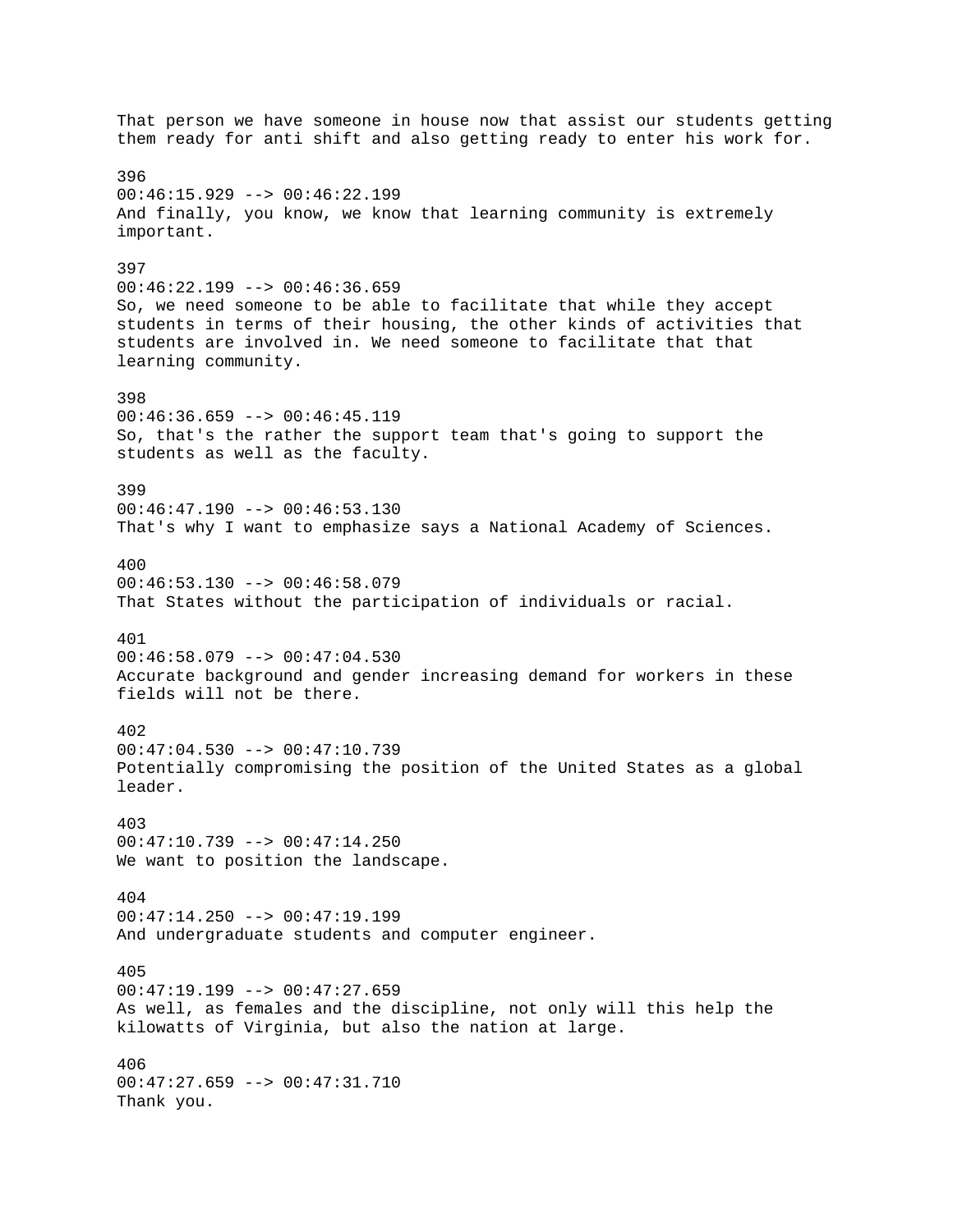407 00:47:33.750 --> 00:47:37.380 And that includes the presentation. 408 00:47:37.380 --> 00:47:50.099 You very much for all the good information and for all the good work you're doing, are there questions or comments from committee members? 409 00:47:51.719 --> 00:47:57.510 This is Bill Madam chair. I just want to highlight how important those internship programs are. 410 00:47:57.510 --> 00:48:02.730 The great majority of entry level of employees we hire in that fashion. 411 00:48:02.730 --> 00:48:11.969 And when in terms do their final presentations, we invite all the senior leadership to watch nationally discuss individual intern candidates. 412 00:48:11.969 --> 00:48:16.530 At the senior level of the company so it's up, but I can out overstate. 413 00:48:16.530 --> 00:48:24.210 How important it is for transition into the workforce and I don't think we're an anomaly dominion and how we view that program. 414 00:48:25.320 --> 00:48:32.909 Absolutely, absolutely. Madam chair. Yeah, this is Greg. 415 00:48:32.909 --> 00:48:37.980 I think it was a lot of good information, but it's like. 416 00:48:37.980 --> 00:48:46.679 Yeah, I was dragging through a fire hose. Yes. And and I'm wondering if if this. 417 00:48:46.679 --> 00:48:52.349 Presentation could be on diligent so we could study. I. 418  $00:48:52.349$  -->  $00:48:57.119$ I have a number of questions, but I, but I really need to.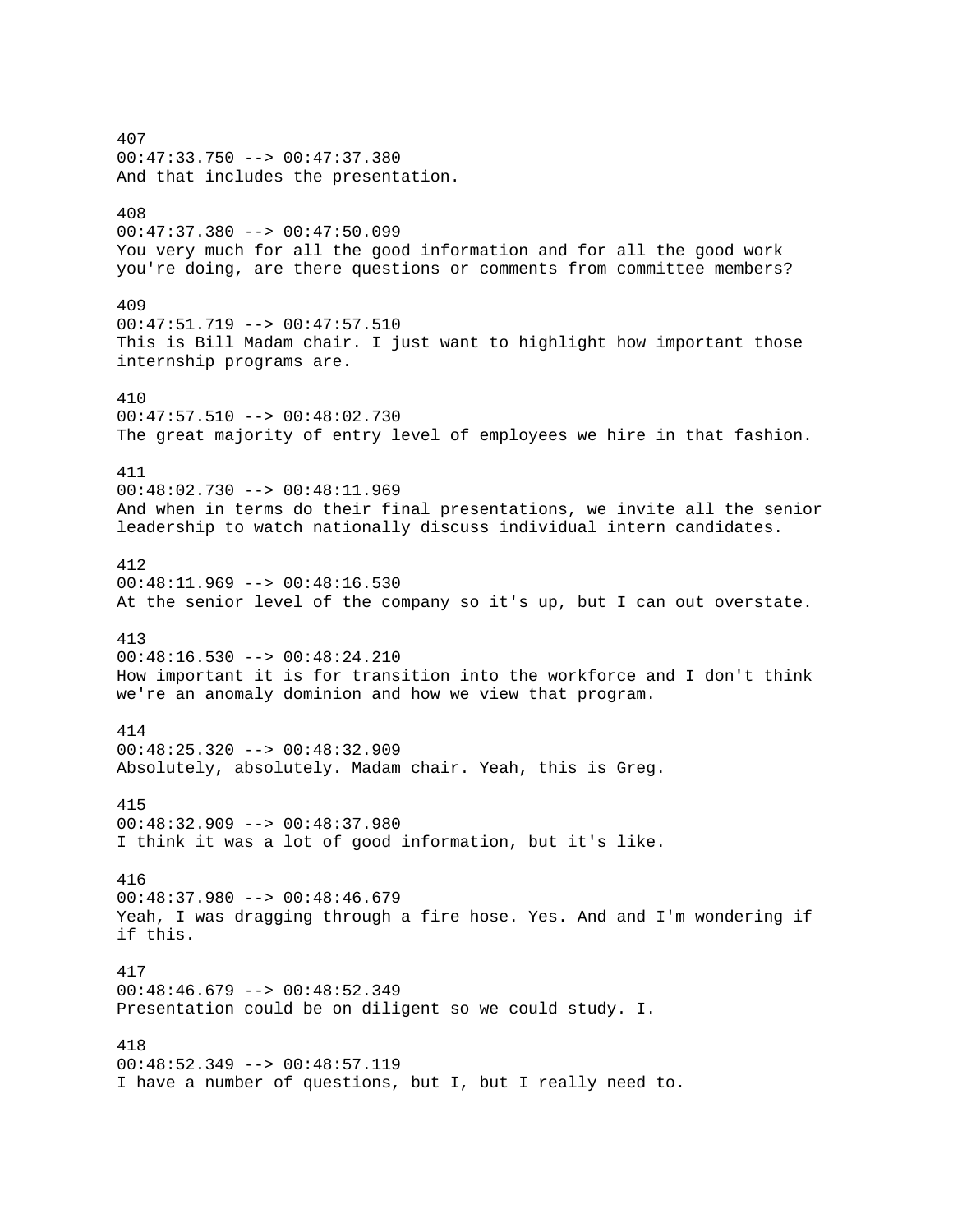419  $00:48:57.119$  -->  $00:49:03.869$ Read that data or the presentation to really come up with the questions. 420  $00:49:03.869$  -->  $00:49:09.630$ That that makes sense for example, I mean. 421 00:49:09.630 --> 00:49:12.719 I think a proposal was great. 422 00:49:12.719 --> 00:49:17.699 But when I looked at it, I would probably say that every college I would do the same thing. 423 00:49:17.699 --> 00:49:23.969 Can make us a similar pitch for for their program and. 424 00:49:23.969 --> 00:49:29.099 How did the, the, um. 425  $00:49:29.099$  -->  $00:49:33.599$ This proposal come to the top. 426 00:49:33.599 --> 00:49:37.650 And I guess that's just a question, but I have other questions. 427 00:49:37.650 --> 00:49:42.840 Related to the recruitment. I see though we're. 428 00:49:42.840 --> 00:49:49.230 Forming a a special recruitment office within the College of engineering. 429 00:49:49.230 --> 00:49:55.769 And there are a number of things that kind of went counter to what I thought we were doing as an overall program. 430  $00:49:55.769 --> 00:49:59.610$ For support services that came through the ace program so. 431  $00:49:59.610$  -->  $00:50:04.949$ I really have a lot of questions and if I can read the, the presentation.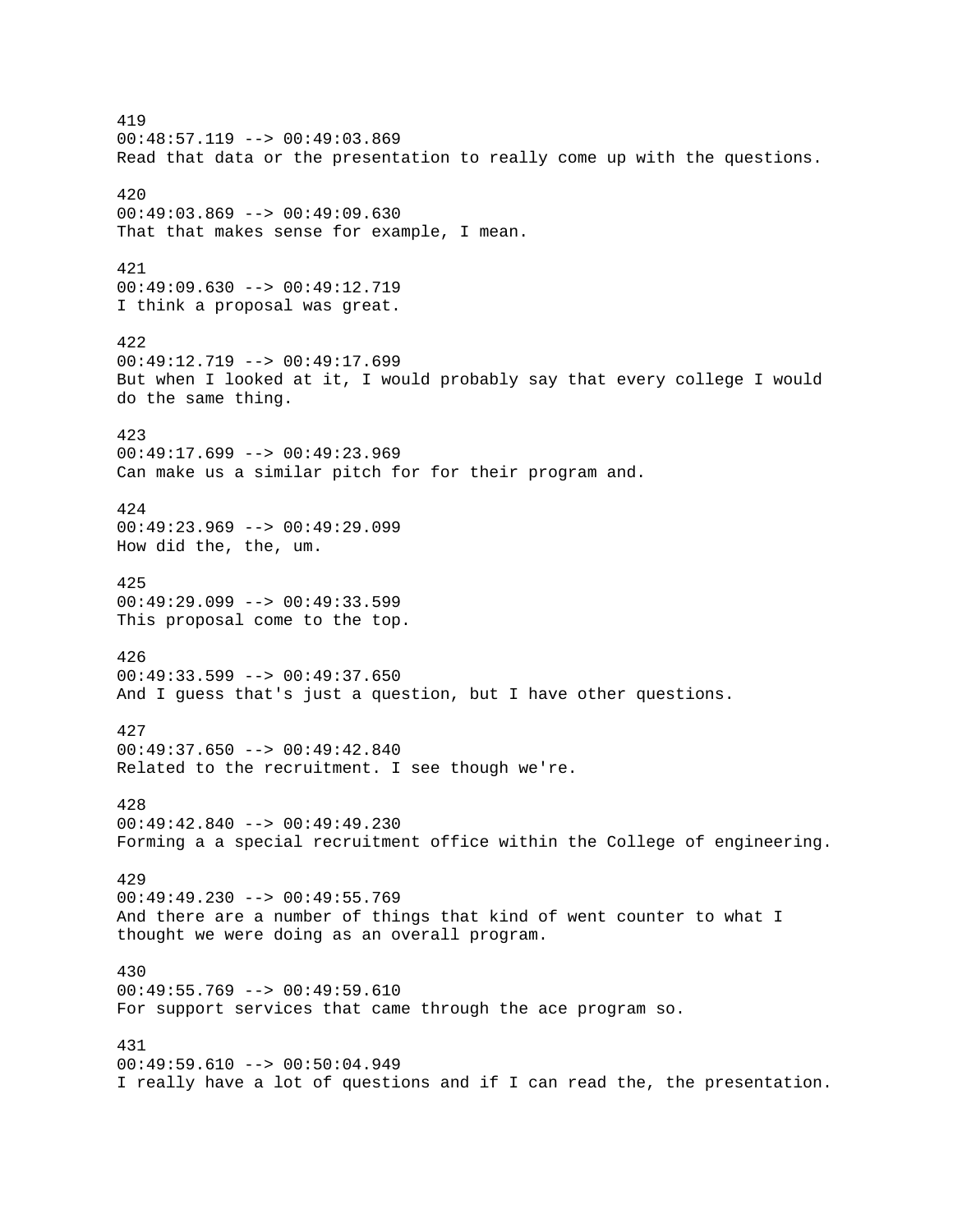432  $00:50:04.949$  -->  $00:50:10.050$ I, I might come up with better comments and and or questions. 433 00:50:10.050 --> 00:50:13.739 This well, if I could, I. 434 00:50:13.739 --> 00:50:18.630 I think 1 of those questions, I can answer pretty straightforward and that's why this program was. 435  $00:50:18.630$  -->  $00:50:29.755$ Was selected and why we reached out specifically to Dr highly and Dr. be back and ask them to develop a detailed proposal that we could fund. And it's really because this hits a lot of marks here. 436 00:50:29.755 --> 00:50:41.155 And also, it's a program that you have seen, has a level of national need, a level of regional need and we really felt like that. I'm putting a highlight on this program. 437  $00:50:41.699$  -->  $00:50:45.059$ Be able to bring resources to the States. 438 00:50:45.059 --> 00:50:54.539 To show the great work that our faculty and staff in this case, particularly in computer engineering, but you're absolutely right that our faculty staff are doing this across campus. 439 00:50:54.539 --> 00:50:59.190 And what we're hoping to do is to show the great success that happens here to show that if we. 440 00:50:59.190 --> 00:51:09.719 Invest in it more than if we get public and private partners to invest that we can do even more and then show that, as an example for the other program has to say, look, we can do the same thing. 441  $00:51:09.719 --> 00:51:18.869$ Across other different also, if we can get that level of investment. So that's why I was chosen. And we'll make sure we get the presentation into diligence for everyone to see. 442 00:51:18.869 --> 00:51:23.190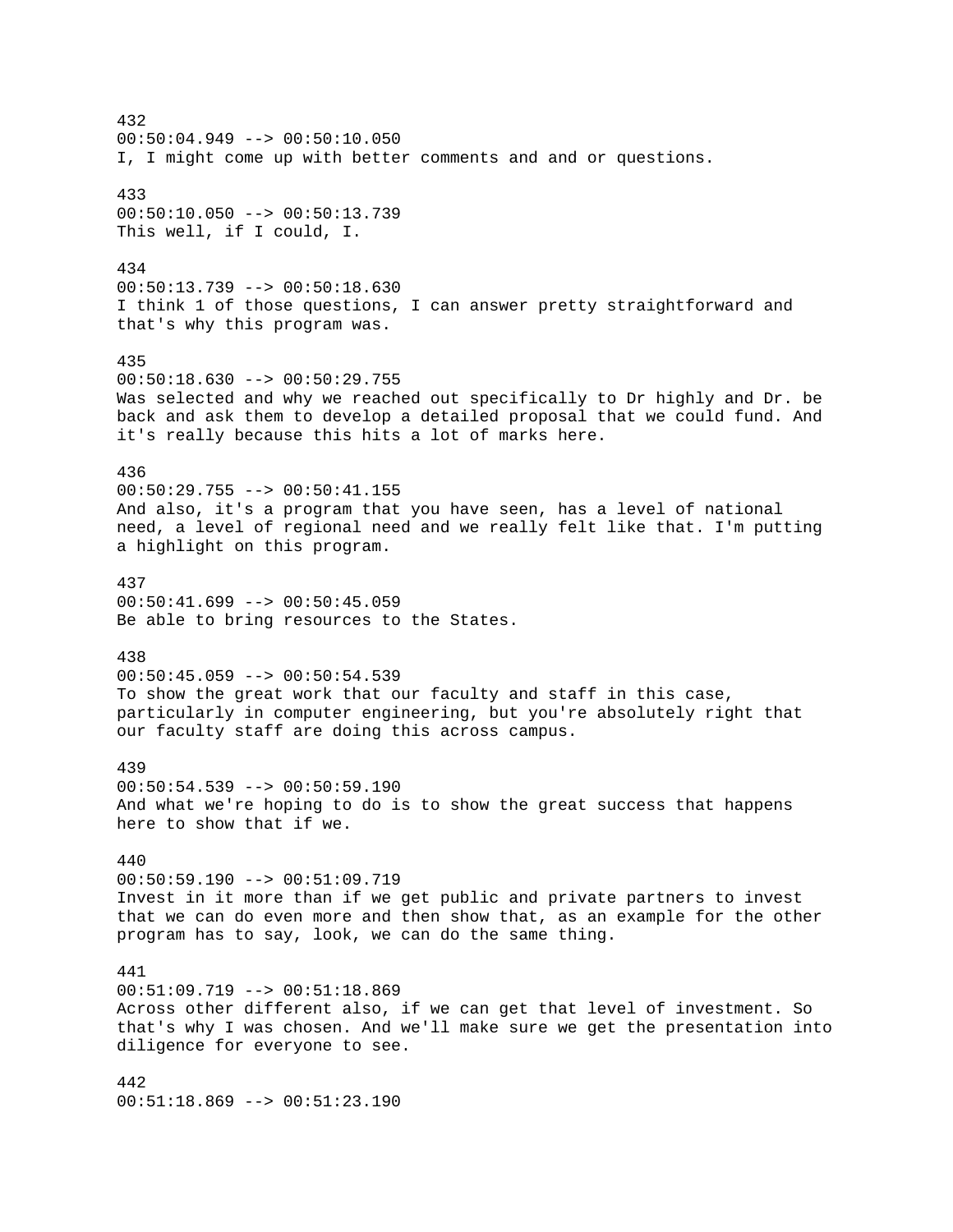Thank you Mr. President the other. 443 00:51:23.190 --> 00:51:26.550 Question was I noticed that there are no numbers. 444 00:51:26.550 --> 00:51:30.449 Or the proposal in terms of what this this would cost. 445 00:51:30.449 --> 00:51:34.139 Yes, is that part of the presentation. 446  $00:51:34.139$  -->  $00:51:39.690$ Uh, they are totally finished yet and so, to be honest, they were working on this last year. 447 00:51:39.690 --> 00:51:44.039 And getting towards the end of it, and we had called, it happened. 448 00:51:44.039 --> 00:51:47.039 Um, and it wasn't until. 449 00:51:47.039 --> 00:51:50.969 The great gift from McKenzie. Scott, I really engaged. 450 00:51:50.969 --> 00:51:55.949 Again, and ask them to come up with a proposal in terms of number of scholarships. 451 00:51:55.949 --> 00:52:02.010 Uh, the number of students, so they've got some drafts, but not the final numbers significance appropriate to present. 452 00:52:02.010 --> 00:52:06.210 They're really spending that honestly what we can find a. 453  $00:52:06.210$  -->  $00:52:10.559$ For a different so we are using, for instance, the the maintenance on. 454 00:52:10.559 --> 00:52:15.420 And we're using a lot of that for the bridge program and that's what posing in that.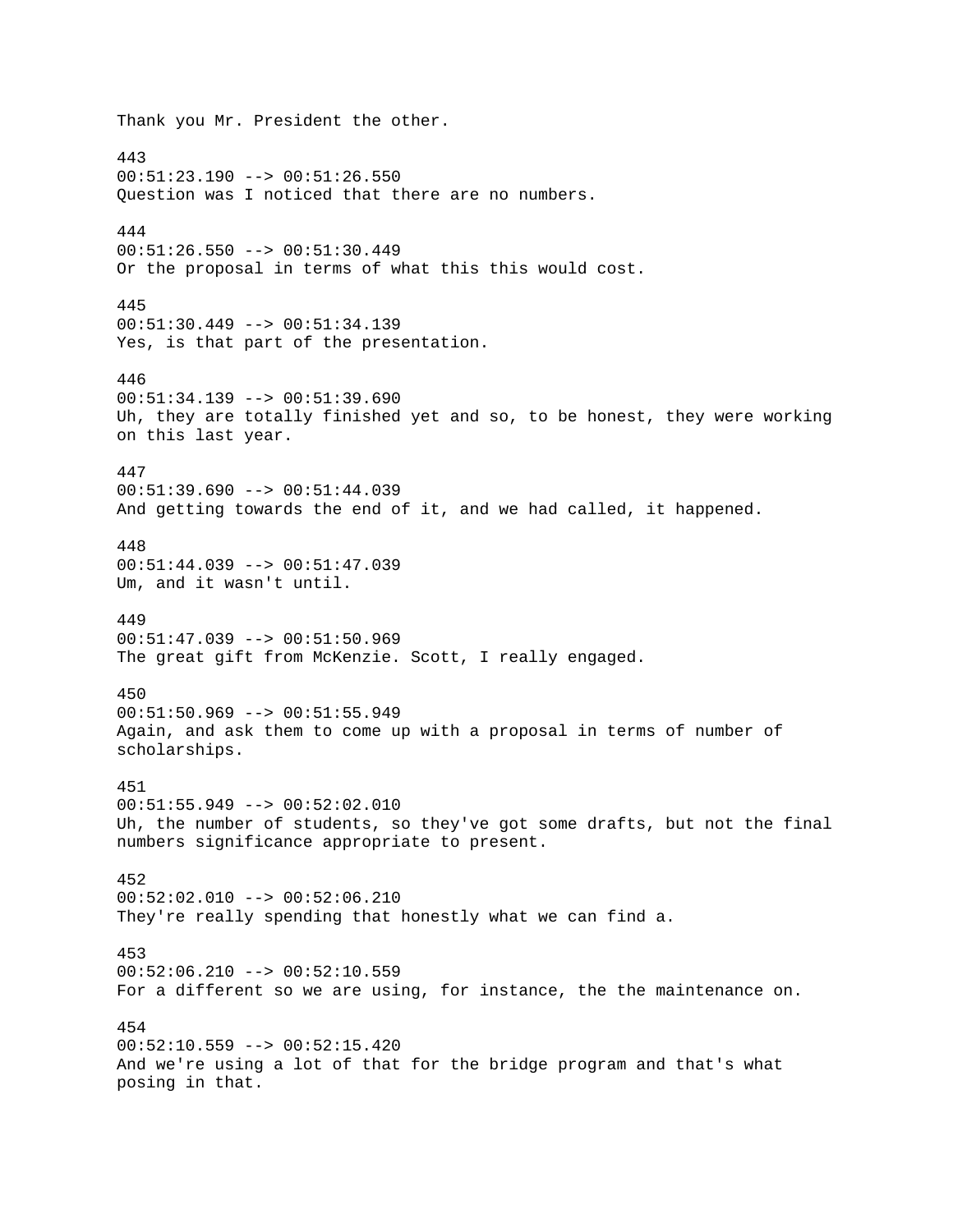455  $00:52:15.420$  -->  $00:52:23.909$ And that proposal, until they are finishing up, but we hope to have it finished up soon. So we can go ahead and start the implementation process. 456 00:52:23.909 --> 00:52:28.829 So, I, I assume them as president, we're not being. 457 00:52:28.829 --> 00:52:32.909 No approval our votes on that to pay or this meeting. 458  $00:52:32.909$  -->  $00:52:43.230$ No, no, no, sir. Okay. Thank you. Mr. worthy. 1 of the things that I ask the provost each time we start to prepare an agenda is. 459 00:52:43.230 --> 00:52:48.840 That I'd like to highlight things that are happening. 460 00:52:48.840 --> 00:53:03.534 Uh, at Virginia state, what faculty is doing, what students are doing so that we can have a little better idea before we get to a final point, just some of the exciting things going on. 461 00:53:03.534 --> 00:53:04.255 So. 462 00:53:05.219 --> 00:53:18.480 Probably my fault that this is coming to you, it's not meant to, as a formal proposal at this point, it's just sort of let, you know, the different things that are going on here and we try to highlight. 463  $00:53:18.480$  -->  $00:53:21.539$ Um, as we had Dr Mango. 464  $00:53:21.539$  -->  $00:53:25.769$ You know, the meeting before, just something. 465  $00:53:25.769$  -->  $00:53:34.469$ Just kind of extraordinary that's going on at Virginia state at each meeting and that's the category under which this came. 466 00:53:34.469 --> 00:53:38.219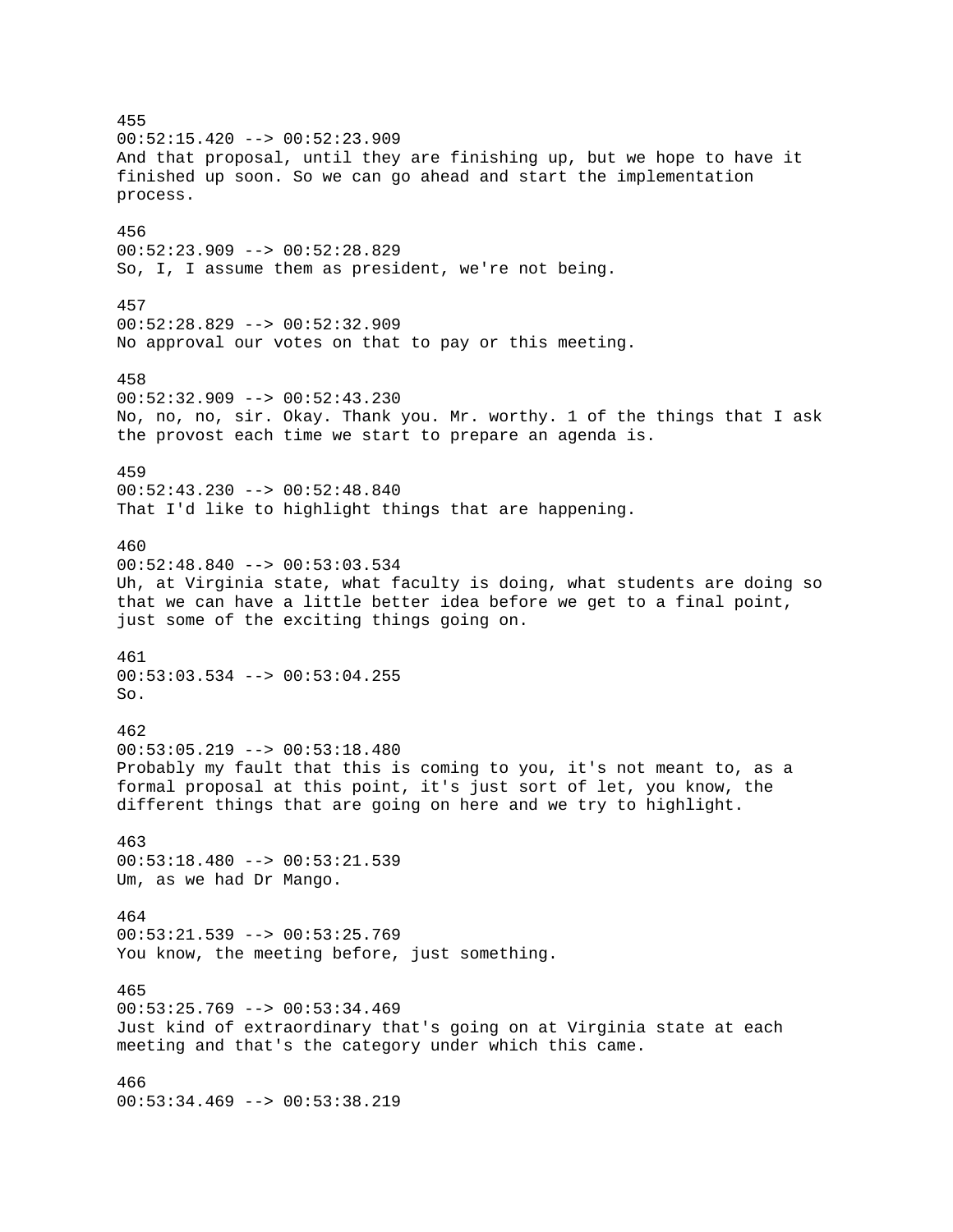I agree, thank you very much for doing that. 467 00:53:38.219 --> 00:53:46.110 I think it was a wonderful presentation. Thank you. And we will get that on diligent and. 468 00:53:46.110 --> 00:53:53.940 You'll hear more about it and Dr of Doula. I think we're also hearing this again tomorrow for the full board. 469 00:53:53.940 --> 00:53:59.460 Am I right? Yes ma'am. Okay. All righty. So if you could get this up. 470 00:53:59.460 --> 00:54:03.210 Tonight, that'd probably be helpful. 471  $00:54:03.210$  -->  $00:54:07.530$ We will we'll get it up tonight. Thank you, man. Thank you. 472 00:54:07.530 --> 00:54:10.889 All right any other questions or comments. 473 00:54:10.889 --> 00:54:20.610 1 sentence question, what's the average starting salary of these students when they come out of workplace? You have that information. 474  $00:54:20.610$  -->  $00:54:29.969$ What that all depends on the area we saw in the computer science, computer engineering. 475  $00:54:29.969$  -->  $00:54:38.909$ Our student, depending where they are hired, they start and, you know, from 65000 to all the way to 6 figures. 476  $00:54:38.909$  -->  $00:54:43.619$ So, we had a students that are now working for IBM. 477 00:54:43.619 --> 00:54:47.369 Or rocket Martin that are making in the eighties. 478 00:54:47.369 --> 00:54:51.750 But since that is usually the information.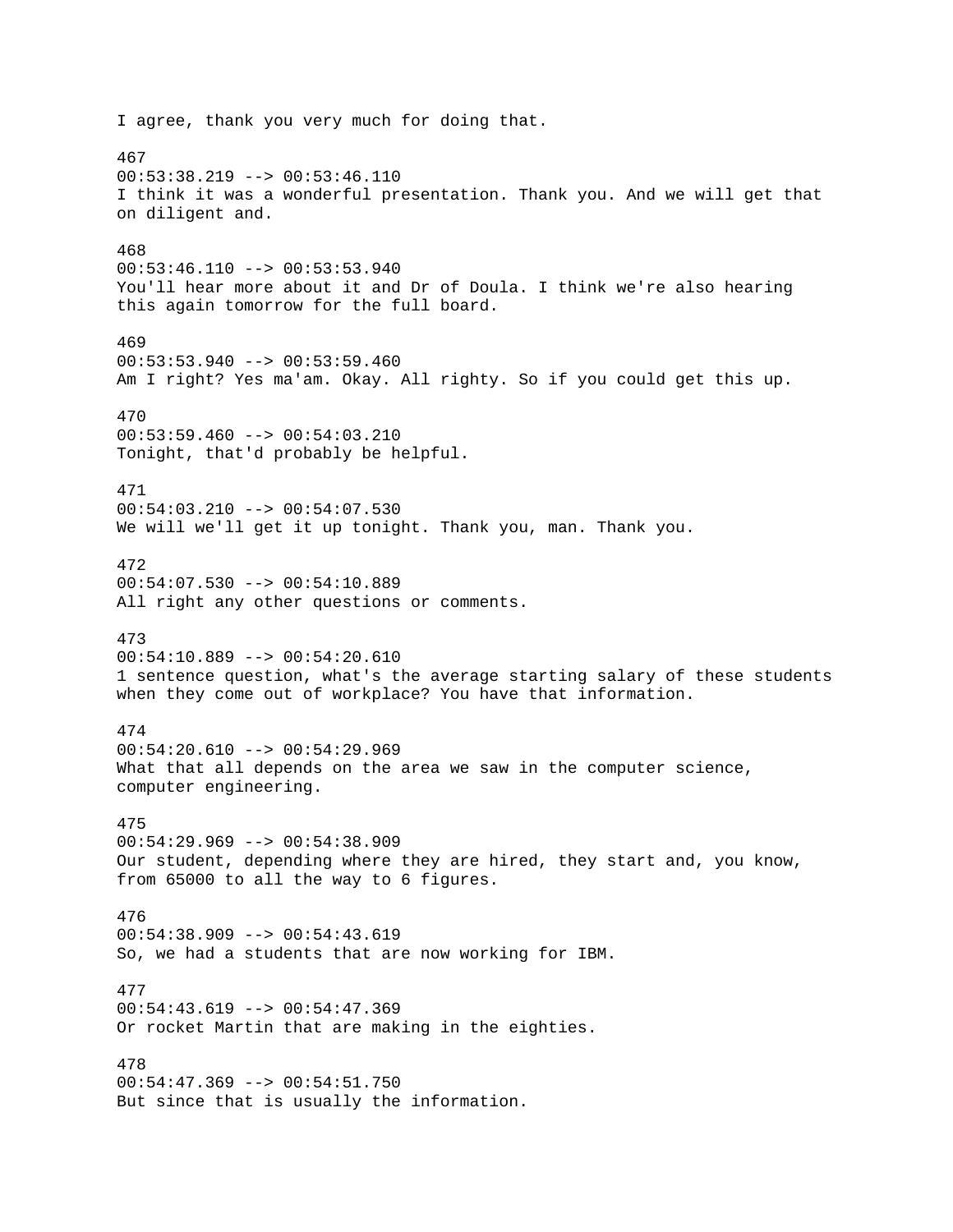479 00:54:51.750 --> 00:54:56.760 We get that information from our own student from our, our own alumni. 480 00:54:58.260 --> 00:55:01.590 Silence. 481 00:55:01.590 --> 00:55:07.230 In addition, we may be able to provide that information from department of labor data. 482  $00:55:07.230$  -->  $00:55:10.349$ In terms of the average salary. 483  $00:55:10.349$  -->  $00:55:20.190$ Thank you, you know, 1 of the Mr systems 1 of the projects that shabd has undertaken is post graduate. 484 00:55:21.594 --> 00:55:35.934 Wages and I'll look for that and see if I can find it, because it gives for all it's really interesting. Stuff is what students are are doing X, number of years out at different stages from different institutions. 485 00:55:35.934 --> 00:55:37.164 So I'll take a look for that. 486 00:55:37.769 --> 00:55:43.409 Thank you thanks any other questions or comments. 487 00:55:46.679 --> 00:55:53.849 All right Dr Paul, I think we're going to talk about enrollment. 488 00:55:53.849 --> 00:55:59.940 With Mr. hall yes. Yeah. Someone call Mr. hall up for. 489 00:55:59.940 --> 00:56:02.940 Huh. 490 00:56:04.019 --> 00:56:07.739 Right. 491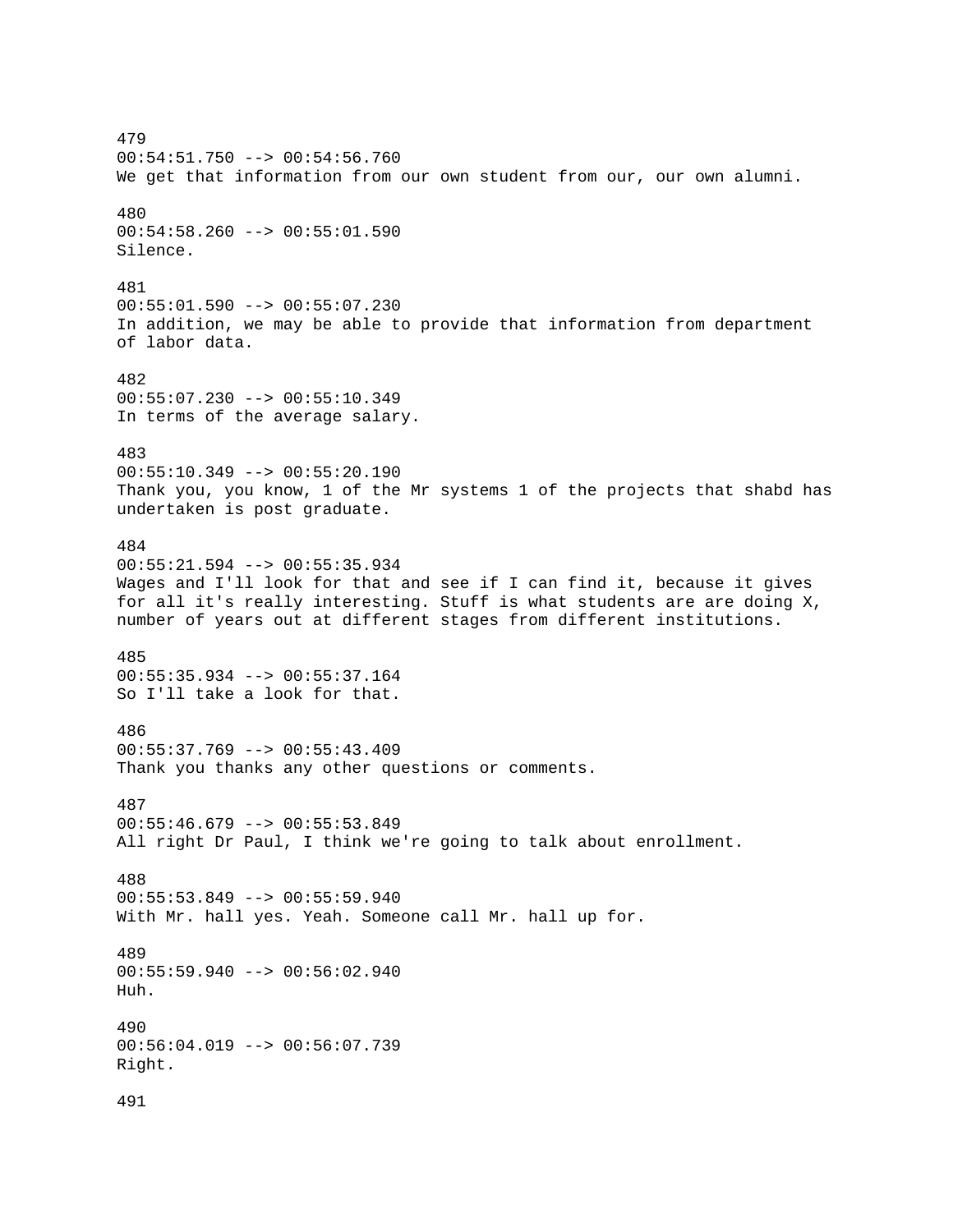00:56:08.789 --> 00:56:13.469 Okay. 492 00:56:13.469 --> 00:56:22.079 Yeah. 493 00:56:28.650 --> 00:56:37.860 You all I heard you a little bit. I think. 494 00:56:51.114 --> 00:56:53.755 Cheers it best for you. Yeah. 495 00:56:54.059 --> 00:56:58.559 Okay. 496 00:57:12.510 --> 00:57:18.150 All right good morning I'm going to start with the the spring report that's in front of you. Now. 497 00:57:18.150 --> 00:57:22.380 You noticed this is from January, those numbers are changing. 498  $00:57:22.380$  -->  $00:57:26.849$ As we mentioned before the 1st, day of class was on February 1st. 499  $00:57:26.849$  -->  $00:57:33.510$ So, we do have an update on those numbers they'll continue throughout the process so we're looking to be flat. 500 00:57:33.510 --> 00:57:37.409 Basically, in return in new students for this year. 501 00:57:37.409 --> 00:57:42.869 So, you look at the validated number, we are looking for that never to be pretty flat offer on last year. 502  $00:57:42.869$  -->  $00:57:48.150$ Last year's numbers, so these are the final numbers 57th time freshmen. 503  $00:57:48.150$  -->  $00:57:53.039$ 95 transfer students, so we are trending towards that direction for the spring.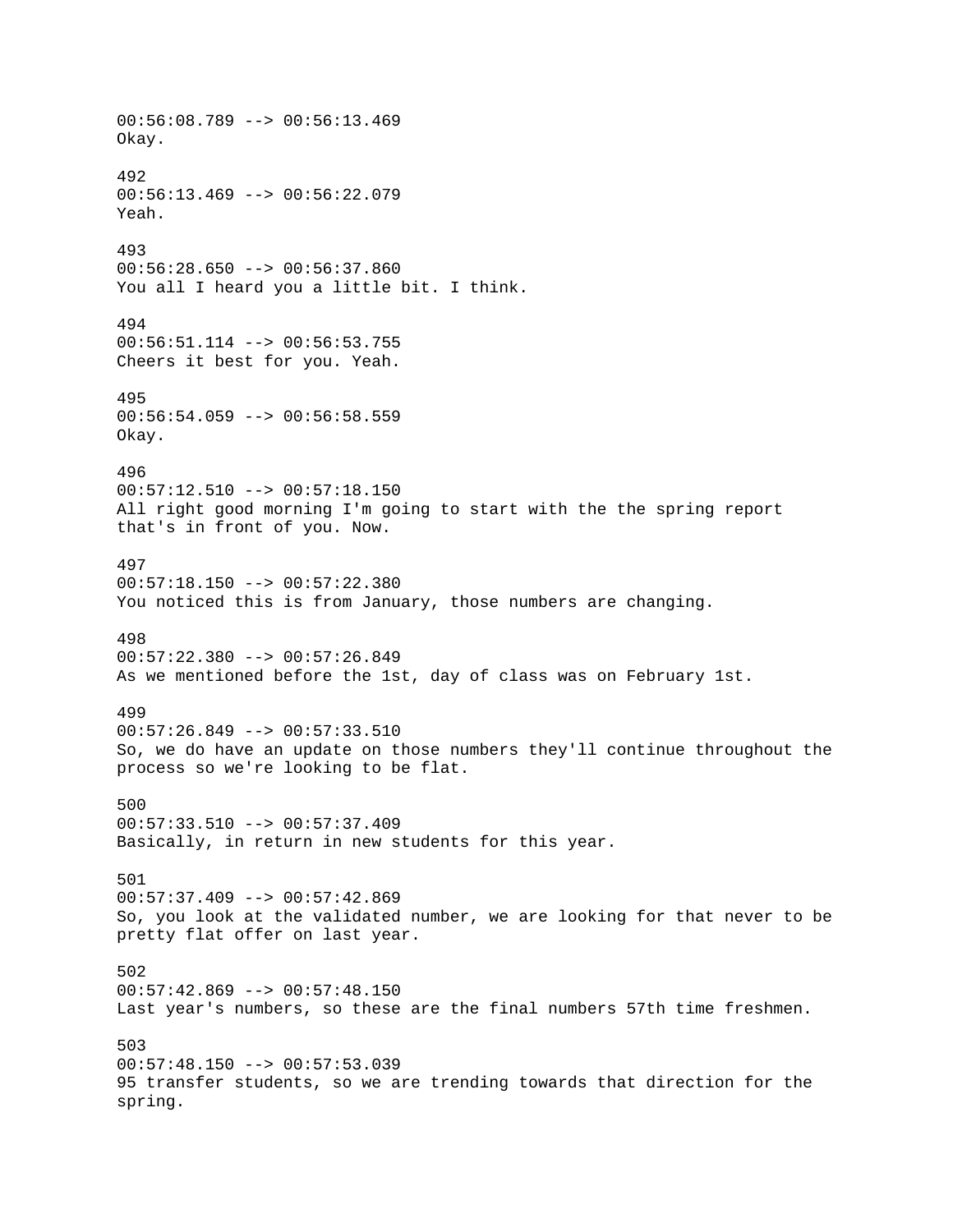504 00:57:53.039 --> 00:57:56.670 Of 2021. 505 00:57:57.989 --> 00:58:02.280 Follow this fall fall 2021. 506 00:58:02.280 --> 00:58:09.300 You'll see the number of admitted students this year is lower than it has in the last 2 years. 507 00:58:09.300 --> 00:58:13.889 But you will see an increase in the number of engage students and. 508 00:58:13.889 --> 00:58:19.050 Increase the number of deposits, so that's pretty significant. And I want to come back to that. 509 00:58:19.050 --> 00:58:23.250 Um, but you'll see that we are down with our transfer students. 510 00:58:23.250 --> 00:58:27.900 I mean, we are working on that as well who are engaged in those students who have been admitted. 511 00:58:27.900 --> 00:58:32.039 That is a part of the process that I was talking about later on in the. 512 00:58:32.039 --> 00:58:36.420 Presentation about our transfer center, some transfer initiatives that we have. 513 00:58:36.420 --> 00:58:41.190 I'm not a very excitable person. 514  $00:58:41.190$  -->  $00:58:44.400$ I'm pretty pretty LowKey, but I will say. 515  $00:58:44.400$  -->  $00:58:49.889$ Some people may have a different level of excitement when they see a reduced number for fall 2021.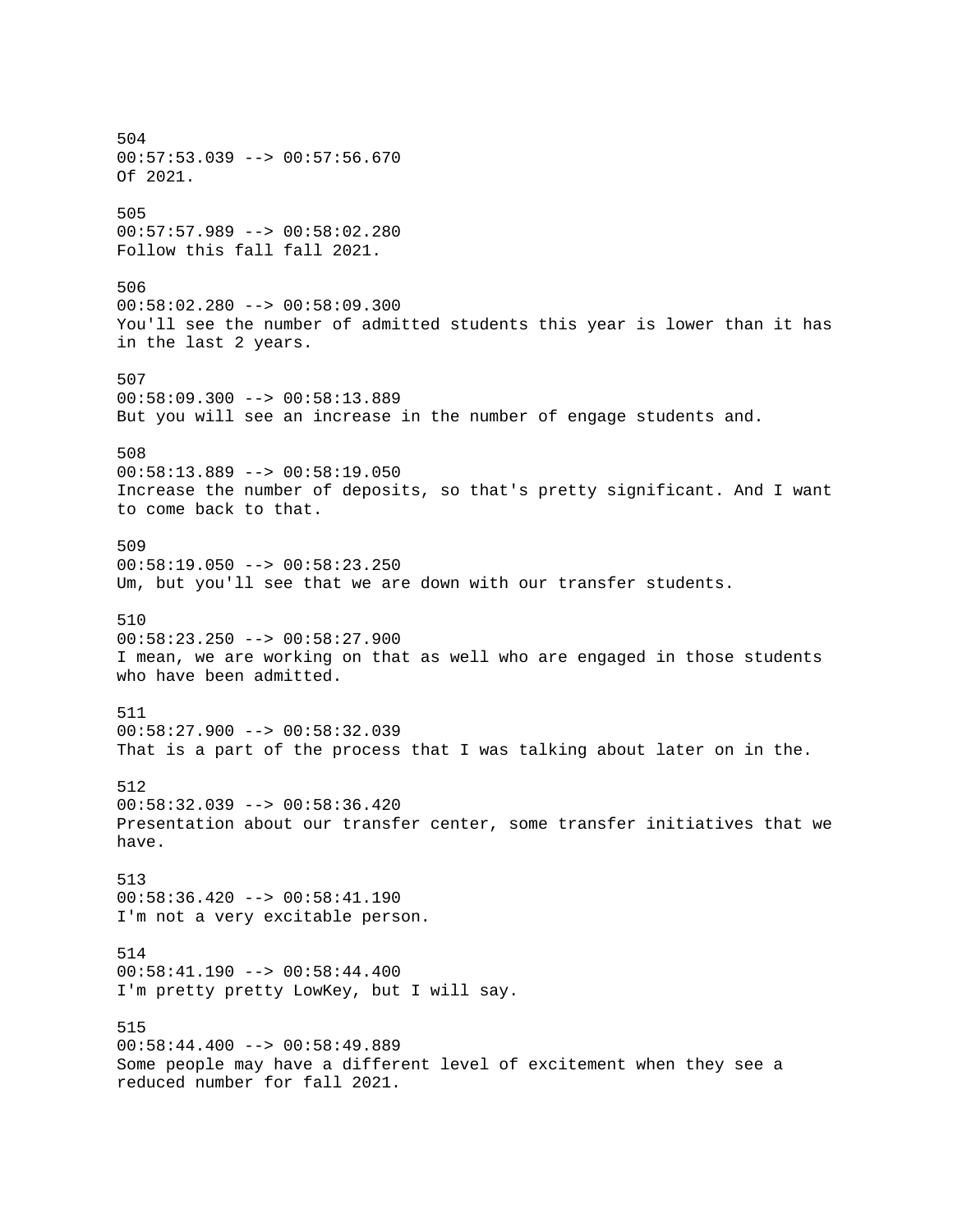516  $00:58:49.889$  -->  $00:58:56.099$ But I'm excited because the number excuse that, we're engaged in that percentage. It's about 5%. 517 00:58:56.099 --> 00:59:00.300 The last 2 years is about 3% so we are up in the gage numbers. 518 00:59:00.300 --> 00:59:08.340 And if we go back to fall of 2017, we actually had only admitted 1900 students as of February. 1st. 519  $00:59:08.340$  -->  $00:59:12.780$ Only 7, we're engaged in only 3 deposits. 520 00:59:12.780 --> 00:59:18.449 If you go back that year, we actually validated 1182nd time freshmen. 521  $00:59:19.710$  -->  $00:59:27.690$ So, we know that the admits are very important, but that engagement, as we mentioned before in our funnel is is really important. 522 00:59:27.690 --> 00:59:36.210 Does I look back over the previous years and I saw 2017 number sticking out, which was our highest validation the 1st time freshmen in several years. 523 00:59:36.210 --> 00:59:40.440 Now, I'm really excited with all the things we have going on at the University. 524  $00:59:40.440$  -->  $00:59:44.880$ D, can just the promotions that we're getting the accolades that we're receiving. 525 00:59:44.880 --> 00:59:49.829 That we can exceed that number, we can exceed that 1181 for the fall 2021. 526 00:59:49.829 --> 00:59:53.550 We know that we're dealing with the. 527 00:59:53.550 --> 01:00:04.199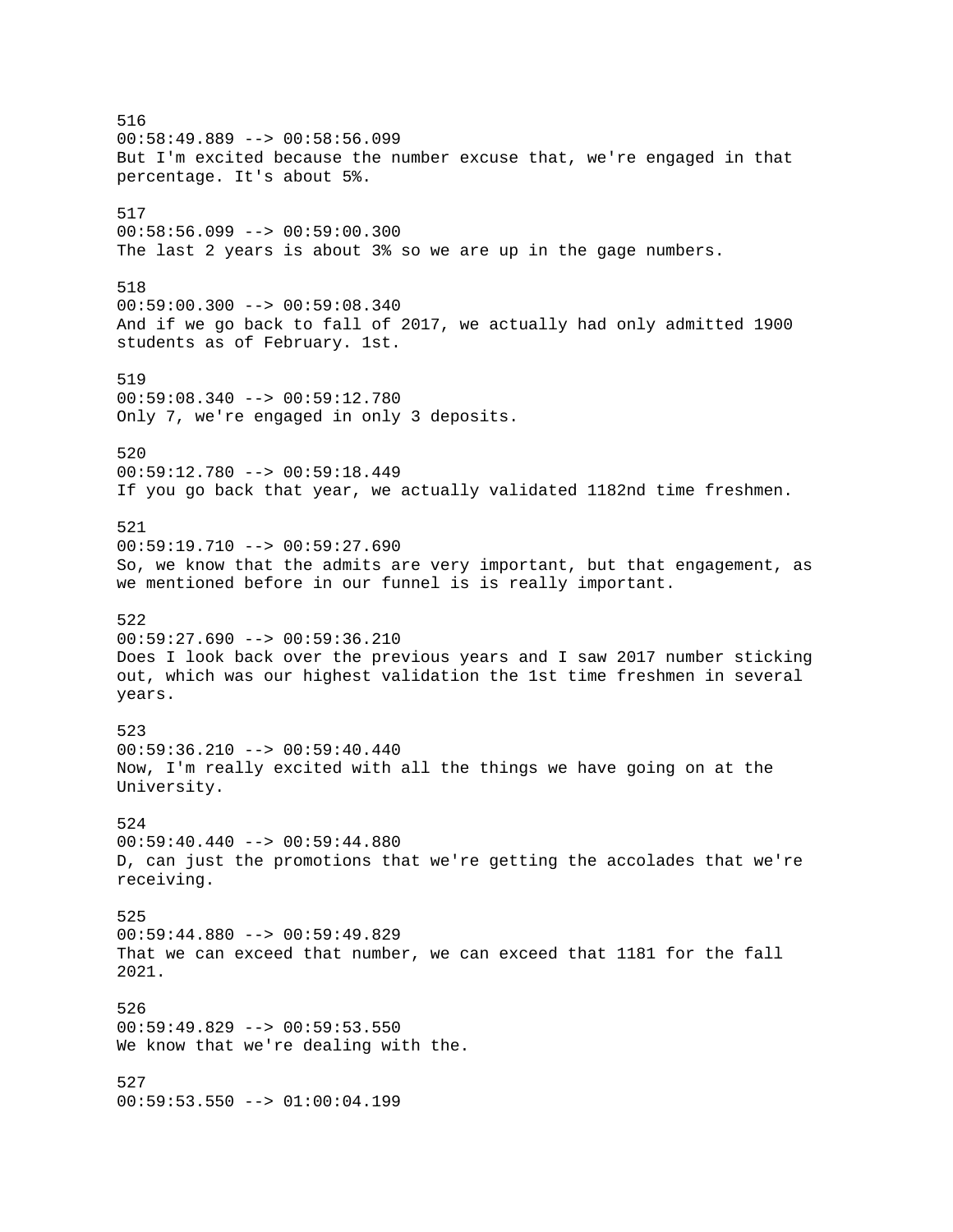We're making some progress in that area across the country. I'm excited. I'll kind of talk about some of the things that are making me so excited as we move forward and. 528  $01:00:04.199$  -->  $01:00:07.320$ And for the next year, I think it's 1 of piggyback. Really? 529 01:00:07.320 --> 01:00:11.369 1, the holly's presentation, so they had about 600. 530 01:00:11.369 --> 01:00:16.829 Will apply for 2020 and computer science, computer engineering. 531 01:00:16.829 --> 01:00:21.750 So, we have a great opportunity to yield a lot more of those students to come in. 532 01:00:21.750 --> 01:00:31.889 And treatment in the future here, so that program, when that programs initiated, we have a pool of students there waiting to take advantage of that. 533 01:00:33.204 --> 01:00:46.554 So, our enrollment updates, I'll kind of go through the enrollment recruitment plan, transfer center, some new appointments, and positions that we'll have at the University. So, I think we all had a lot of time in 2020. 534  $01:00:47.550$  -->  $01:00:51.269$ Sit back and to reassess our lives, but I think. 535  $01:00:51.269$  -->  $01:00:56.639$ We did a big pick at my team did a great job in March when we were forced to go home. 536  $01:00:56.639$  -->  $01:01:11.034$ To continue to engage students, so it really opened up my eyes to the opportunities we can have virtually as an admissions office and things we can do virtually as well as electronically. And so we know that's where students are. Everyone's comfortable with zoom. 537  $01:01:11.244$  -->  $01:01:13.135$ We're mainly about Mike's muted.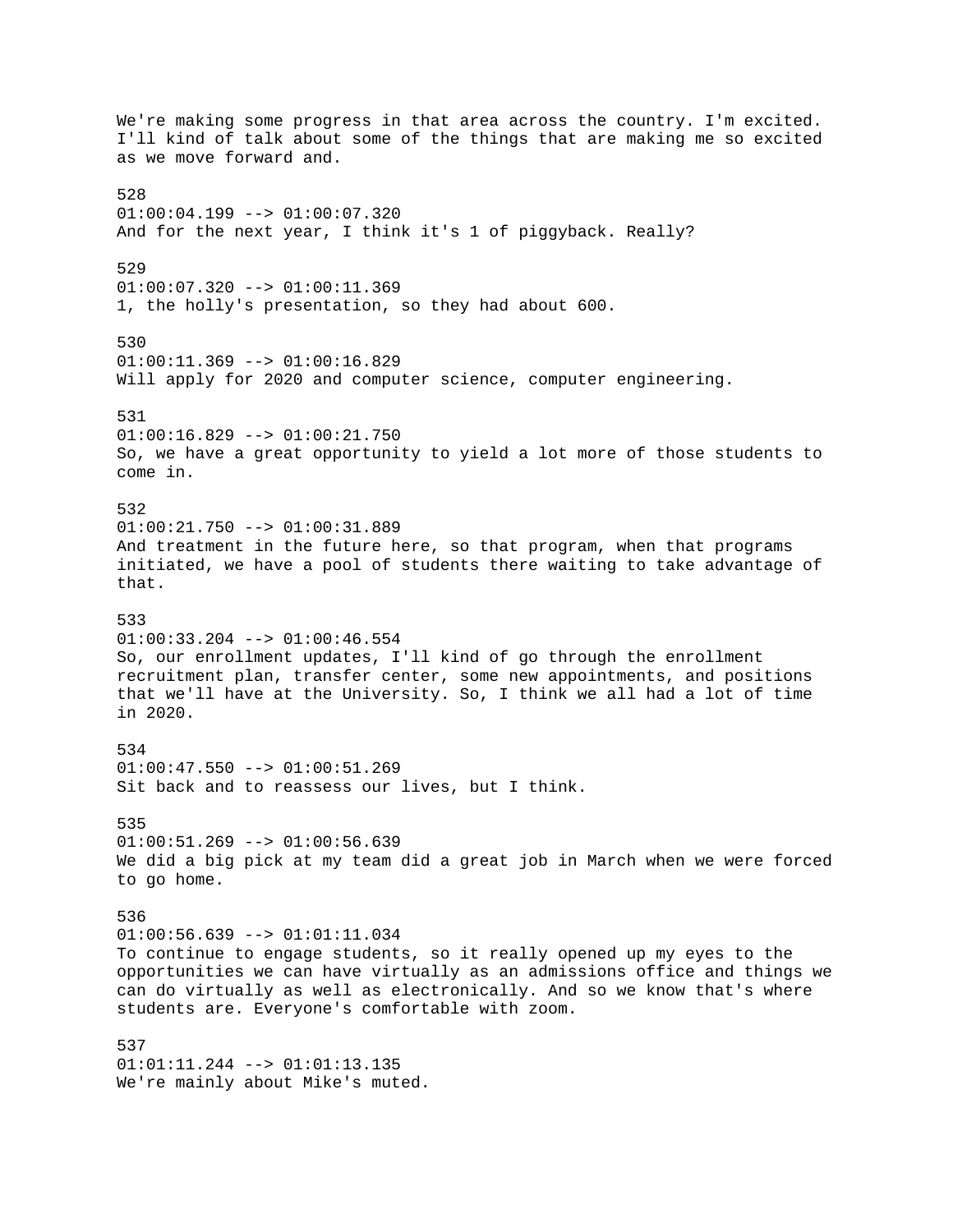538  $01:01:13.440$  -->  $01:01:20.670$ Sometimes we forget about that, but I think the opportunity is there and we're ready to prime the pump in those areas. 539 01:01:21.719 --> 01:01:33.929 As far as the university marketing, when dangerous and her team, they do an excellent job of getting our information out there. We had a huge story that went out. 540 01:01:33.929 --> 01:01:45.449 Earlier this week about can Kathy Scott Scott story I mean, we just end the media we're on social media as well. So, our name is out there. So we could take advantage of that. 541 01:01:45.449 --> 01:01:54.000 As well, as the career center, working with Mr Joseph Lyons and Dr Holly and Dr Lee Mac also kind of touched on this. 542  $01:01:54.000$  -->  $01:01:57.480$ Sending out our spotlights of our students. That's great. 543  $01:01:57.480$  -->  $01:02:02.489$ When students know what parents know that our students are graduating, and they're getting top paying jobs. 544  $01:02:02.489$  -->  $01:02:07.619$ That's we want them to know the value of the education advocating the state. So we're excited about that. 545 01:02:07.619 --> 01:02:10.920 Also with digital impressions and marketing. 546 01:02:10.920 --> 01:02:22.260 As I mentioned, granted doing a great job out there in social media, but we can also use it as a recruitment tool. So I've been engaged in with some different companies and ways we can use not just digital marketing. 547  $01:02:22.260$  -->  $01:02:28.710$ But also the analytics behind a digital marketing where we can reach the students and right now we're looking at YouTube. 548

01:02:28.710 --> 01:02:33.840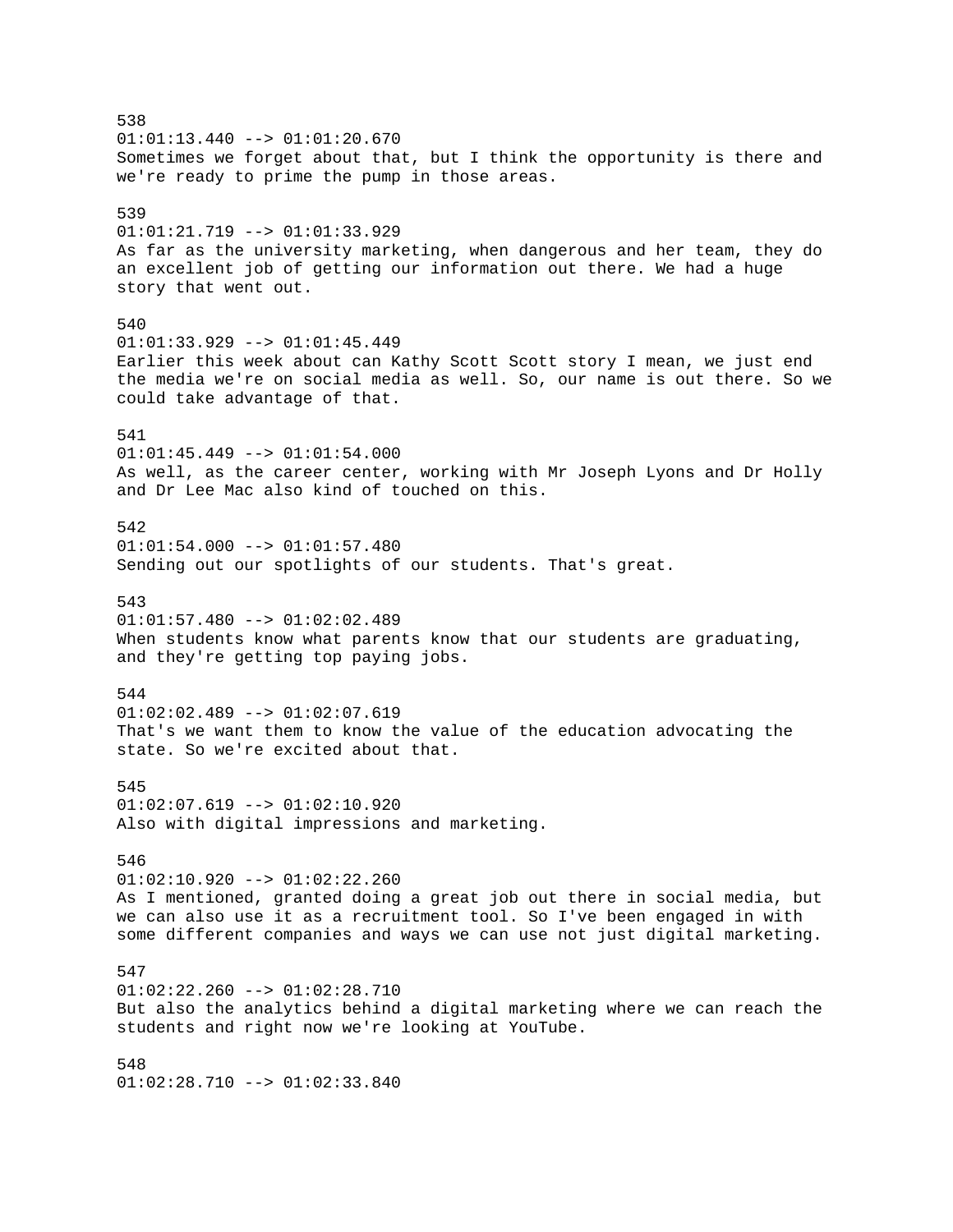Which is the biggest market for students the gencsi students of course, Instagram and Twitter. 549 01:02:33.840 --> 01:02:41.369 The parents are on Facebook students, not so much. They'll probably have another app and soon once we infiltrate Twitter. 550 01:02:41.369 --> 01:02:53.610 So, we're looking at that and really what we want to do is to kind of narrow the funnel. So we want to get the students who have a high level of interest or knowledge about Virginia state into our funnel. That will give us a more targeted focus. 551  $01:02:53.610$  -->  $01:02:59.670$ Where the levels of engagement will be easier, and then they'll already be familiar with the University. So that's. 552  $01:02:59.670$  -->  $01:03:10.289$ Been a lot of what I've been meeting with vendors and just other people talking about, how can we get our digital impressions out there in front of students? They're online. We have to be on line. 553  $01:03:10.289$  -->  $01:03:19.289$ We want, of course, for sake our face to face community engagement once that's able to happen again. But how can we complement that? Visually? 554 01:03:19.914 --> 01:03:34.284 In our communication plans, just really trying to get additional information about University advanced, financial aid and those types of things out to the student. So, through our, our customer relationship management system that we use. 555  $01:03:34.710$  -->  $01:03:38.909$ We communicate with the students about the application status about orientation. 556  $01:03:38.909$  -->  $01:03:43.949$ How can we include more of those things? So we will include a letter from the financial aid director. 557 01:03:43.949 --> 01:03:53.699 Talk welcoming them to the program and the process and making sure they've completed their financial aid information. So continue to build out. Our communication plan is also essential.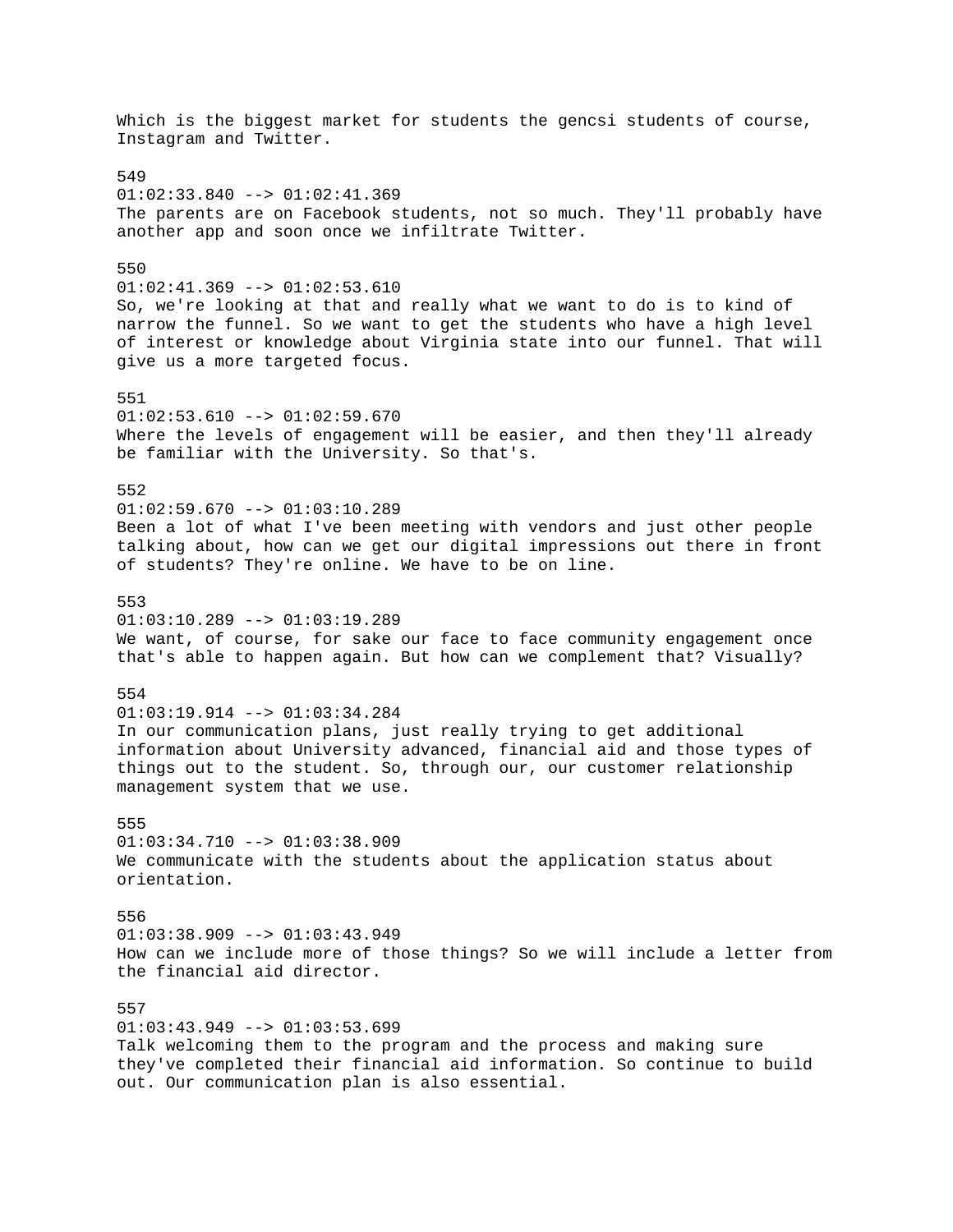558  $01:03:57.539$  -->  $01:04:08.250$ In a big way that we're doing that. If you look at the top 3 ways, students are engaging universities. 1 would be the website. 559 01:04:08.250 --> 01:04:21.809 And you've noticed that Mr Harrison his team, the web team has done a great job of standing up a new website on this very dynamic. So we're really excited about that. So that's 1 of the top factors. The other factor is visits. 560 01:04:21.809 --> 01:04:26.280 So this is a picture this is actually a campus map. 561  $01:04:26.280$  -->  $01:04:30.809$ A virtual map, so we'll have a similar map of our campus. 562  $01:04:30.809$  -->  $01:04:34.380$ And we'll also have with that in 2000, stop campus tour. 563 01:04:34.380 --> 01:04:39.179 So, we look on the map, you see this kind of breakout building. 564 01:04:39.179 --> 01:04:49.739 We'll have an opportunity to place our academic Congress building there as well. So when a student would click on that building, and we'll see the rendering of our academic student comments, we can even have a video. 565  $01:04:49.739$  -->  $01:05:01.920$ What is going to do is no matter where a student is, especially comin has told us that they can see our campus in real time within this campus tour. Those videos panoramic shots. 566  $01:05:01.920$  -->  $01:05:08.460$ This is where students are, and not web team has sent me some data about the new hits. We get on our website and admissions in particular. 567  $01:05:08.460$  -->  $01:05:15.690$ And it's a lot some students come definitely get dynamic canvas map. We can show the students what we're all about. 568  $01:05:15.690$  -->  $01:05:19.409$ We know this will have a great impact on of students that are.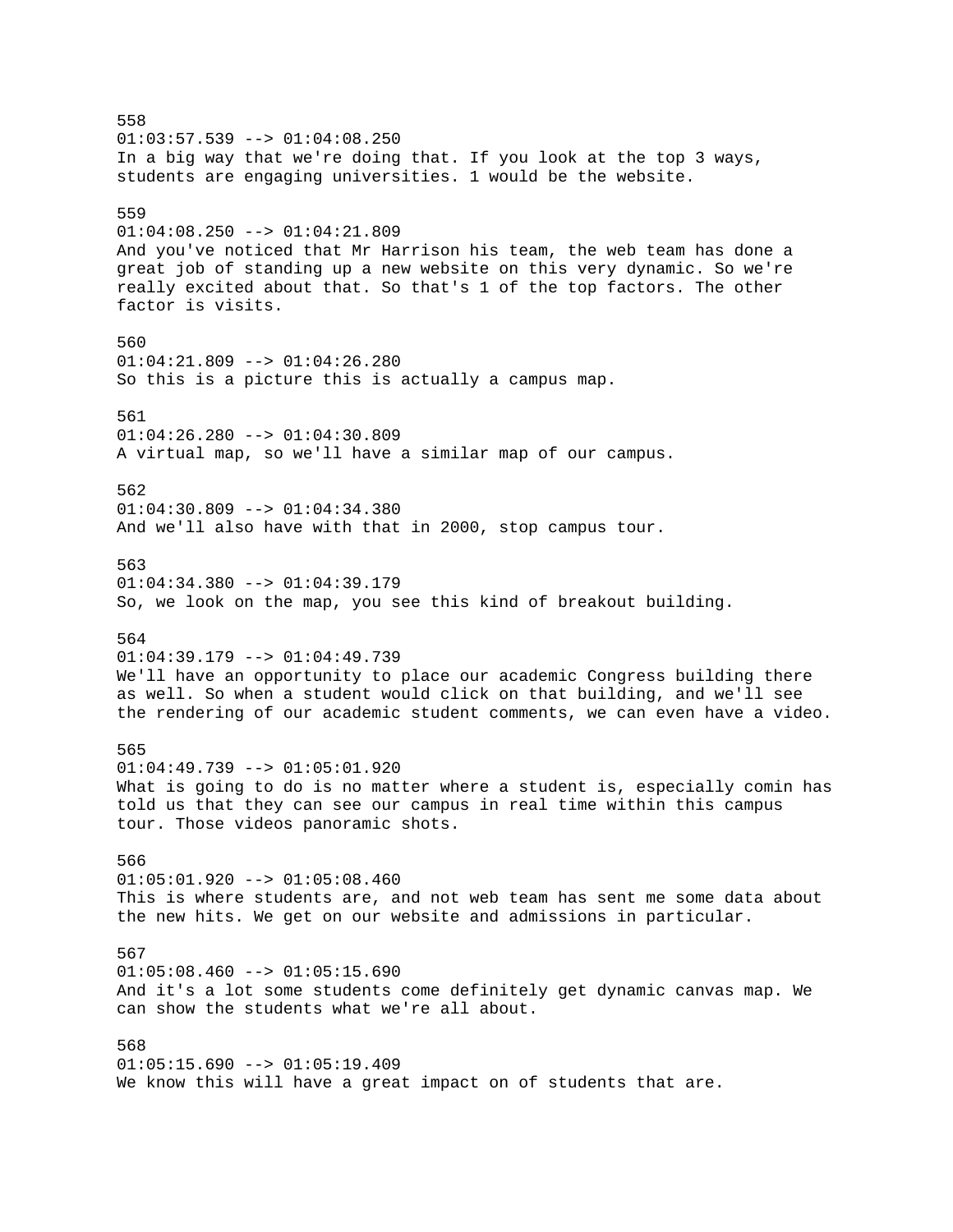569  $01:05:19.409$  -->  $01:05:26.849$ Researching colleges and universities. Mr. hall. 570  $01:05:26.849$  -->  $01:05:30.030$ Yes, man, is this already. 571  $01:05:30.030$  -->  $01:05:34.440$ Available or if not, when are you expecting it to be available? 572  $01:05:35.699$  -->  $01:05:44.010$ Once again, my excitement is internal. This is 1 of my favorite slides. We actually met with the vendor on Monday. 573  $01:05:44.010$  -->  $01:05:49.170$ So, it's already in the process, we're, we're working with them to get. 574  $01:05:49.170$  -->  $01:05:58.980$ What they do I'm a geek out a little bit. They go and they get a Google map, and we kind of circle the campus on the, on the campus map. 575  $01:05:58.980$  -->  $01:06:06.059$ And then we'll do the form as well then they do a rendering they'll take some aerial shots with the helicopter or or playing. 576  $01:06:06.059$  -->  $01:06:12.840$ Of the area get some really good shots. So we're hoping this will be ready to go by early summer. 577 01:06:12.840 --> 01:06:16.289 And we really want to at this point. 578 01:06:16.289 --> 01:06:22.980 Today is a beautiful day, but maybe not next week. So we want all of our photography to take place. 579  $01:06:22.980$  -->  $01:06:28.590$ When the campus is at as most beautiful in the spring, so we're looking forward to having that in place. 580  $01:06:28.590$  -->  $01:06:38.070$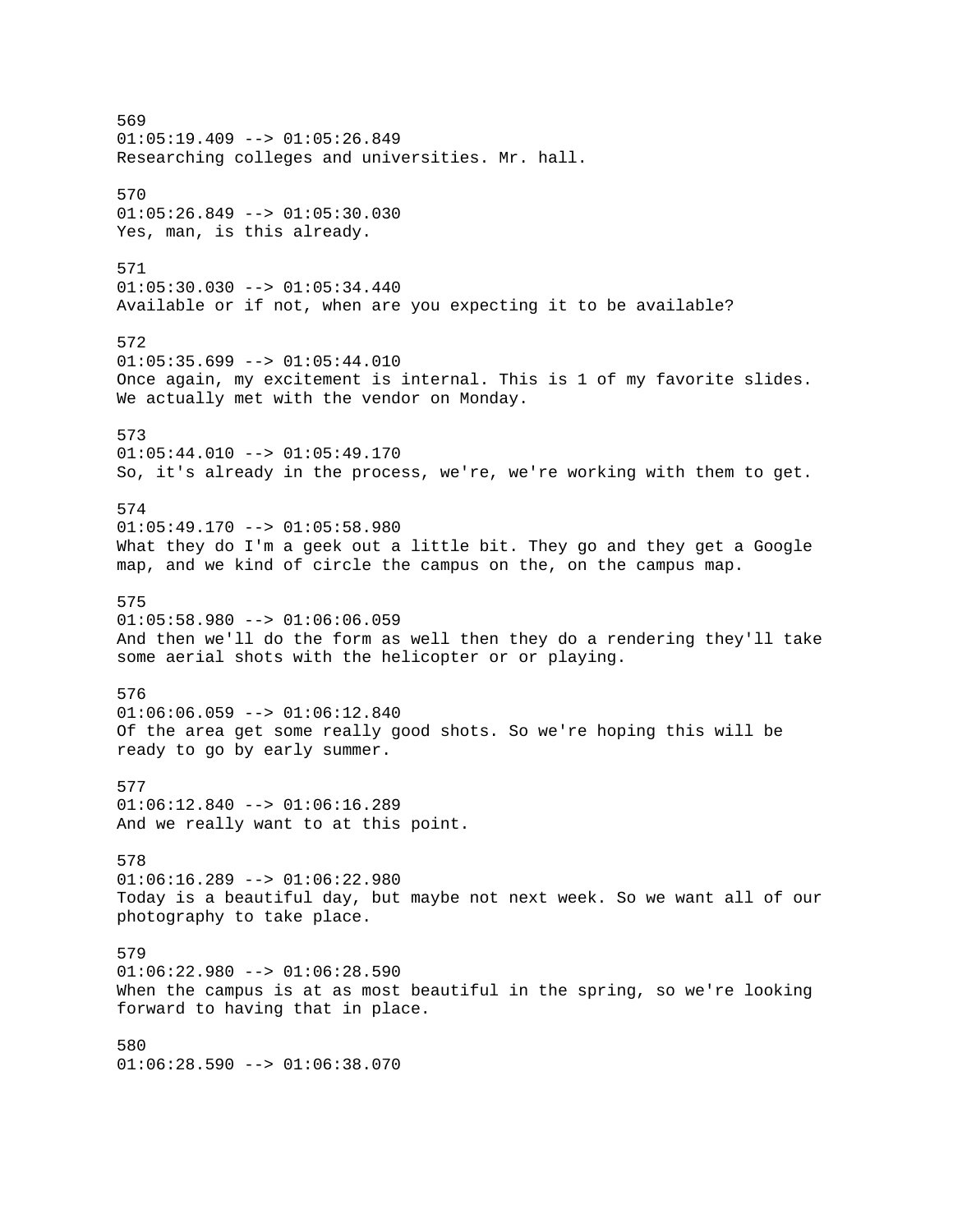Really before students make their final decision. So may 1, is that kind of that day that the students make their final decision? We're hoping to have this up before then. 581  $01:06:40.139$  -->  $01:06:49.619$ Thank you, you're welcome also a plan to reach out to our Latino students. 582 01:06:49.619 --> 01:06:55.889 We know that it's a growing population, I mean, many of the other populations are flat. I mentioned that last year. 583  $01:06:55.889$  -->  $01:07:00.150$ The African American population has a slight growth over the next 5 years. 584 01:07:00.150 --> 01:07:04.170 The other population, the other ethnic groups. 585 01:07:04.170 --> 01:07:09.659 Will be flat so we know that this is a great opportunity for us. We know that it's not easy. 586  $01:07:09.659$  -->  $01:07:14.159$ We restraint success at other schools, they really doubled and tripled their. 587  $01:07:14.159$  -->  $01:07:22.530$ A student population, and it's become a priority at the University. So we know that's a part of the selling point for these students. 588  $01:07:22.530$  -->  $01:07:26.190$ We also have to step in our resources. What can we do on campus? 589  $01:07:26.190$  -->  $01:07:33.539$ Um, to to invite these students and get to our student leaders to publicize their student organizations. 590 01:07:33.539 --> 01:07:39.269 Also, an ambassador program where we're doing those events with some of the team of students leading them. 591 01:07:39.269 --> 01:07:44.369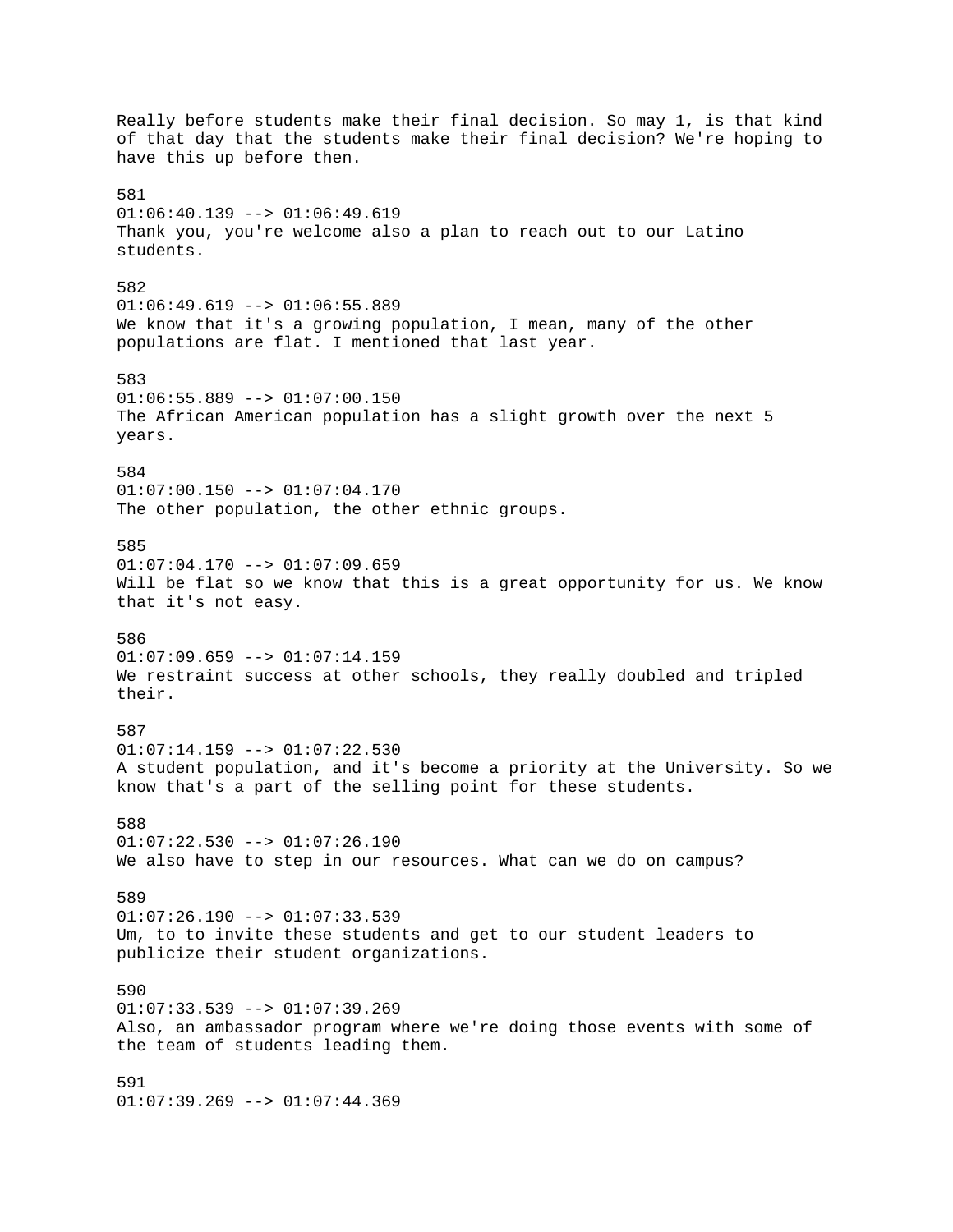Open houses, so that's where our admissions council would come in. 592  $01:07:44.369$  -->  $01:07:48.539$ Doing a lot of those promotions for those students we know that. 593 01:07:48.539 --> 01:08:00.539 The population is very similar to our current population. There are a lot of 1st generation Latino students so we already have that infrastructure here. So, how do we promote that to those students to get them engaged? 594 01:08:00.539 --> 01:08:15.030 The great thing is that the 4th largest center of Latino seniors, and juniors in high school is Chesterfield county just under 8000 of those students are here in Chesterfield County. I'm there about 8500. 595  $01:08:15.030$  -->  $01:08:23.010$ Seniors in high school right now in Fairfax press, William and Logan county. So we've done some great inward inroads. 596 01:08:23.010 --> 01:08:36.720 Recruiting in those areas now we can spend that time digging a little deeper to diversify our applicant pool. So we're excited about that. And I know 1 of the people who are on the board of Valley. 597 01:08:36.720 --> 01:08:44.189 How do we get more involved? And that's an investment you make to have an institute also and they have a program so really getting invested. 598  $01:08:44.189$  -->  $01:08:49.590$ In that area, but really communicating those things. It also goes back to. 599  $01:08:49.590$  -->  $01:08:57.270$ The digital impressions in the marketing, we actually did work with a university and they did a study for us about. 600 01:08:57.270 --> 01:09:00.300 Non African American, not athletes. 601 01:09:00.300 --> 01:09:14.729 And what were they looking for when, that Virginia state? And so our website needs to change we have a very famous on the website promotional materials that catered to different audiences. So those are the things what we're looking at doing to.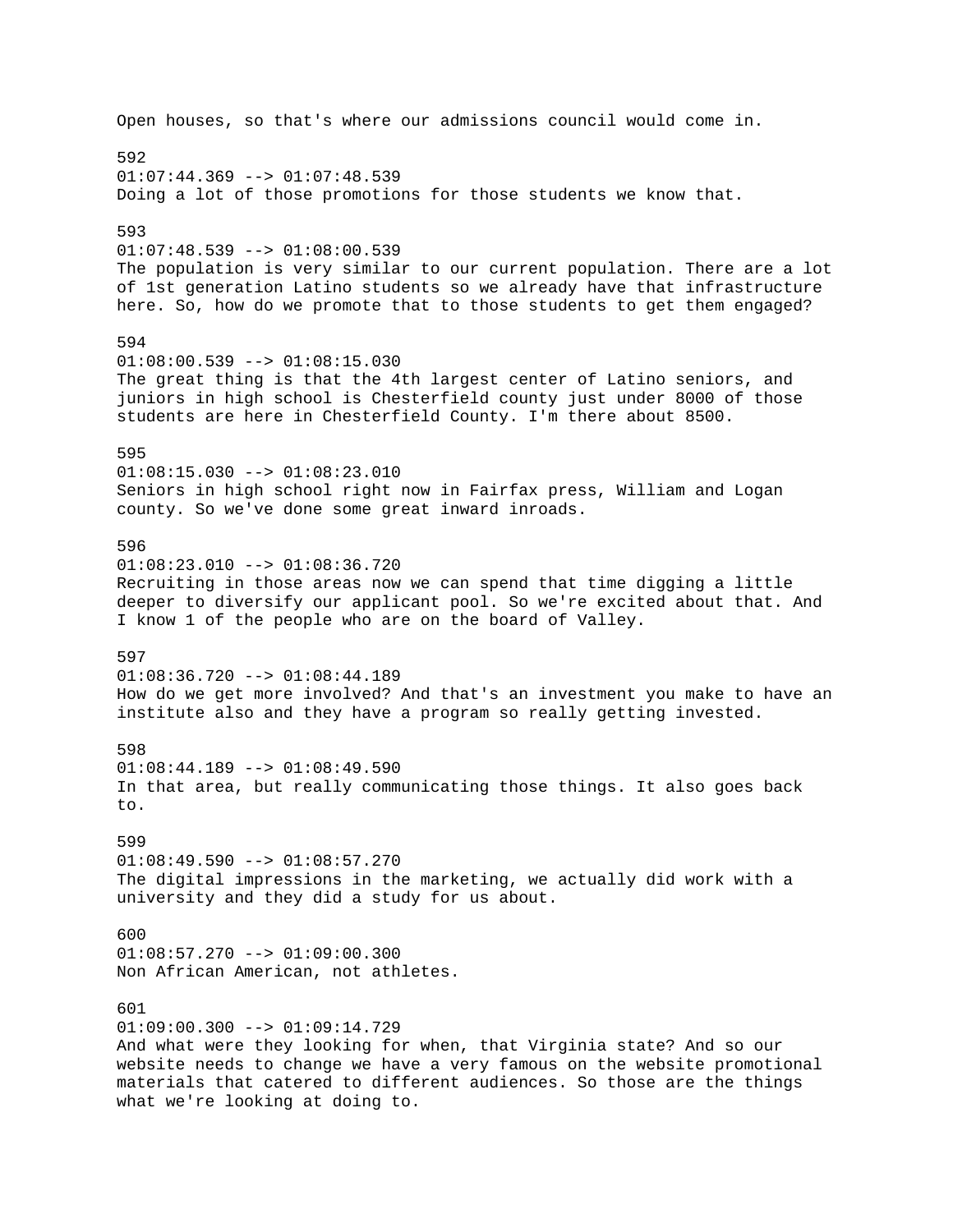602 01:09:14.729 --> 01:09:25.470 Really entice those students and then once they know about that, they know about our academic programs and the success of our students, we believe we can make some definite inroads in this population. 603 01:09:25.470 --> 01:09:31.949 Mr. hall will be. I would think that the V can funding. 604  $01:09:31.949$  -->  $01:09:36.869$ That we've gotten from the general assembly from the governor and general assembly. 605 01:09:36.869 --> 01:09:40.680 Could be helpful with the outreach with students in Chesterfield. 606  $01:09:40.680$  -->  $01:09:54.390$ It is when we put that out, I was working with when, and just the calls that she was getting, and we're going back and forth with Dr Lewis on doing interviews about that. 607  $01:09:54.390$  -->  $01:10:03.659$ People are texting me. People hadn't heard from in years and Chesterfield County. Everyone, everyone's good part and we have to set up an interest form. So we have over 800 students. 608  $01:10:03.659$  -->  $01:10:16.824$ We've already identified that they are interested in this program so we're going through right now and scrubbing that data to look at the students who completed the steps on. Some of those students have not applied, which means that's great. That's an additional application. 609 01:10:16.824 --> 01:10:27.234 We can have with you, but this, this is a great opportunity, especially our primary schools, colonial, high Petersburg, but the also the region. So this will definitely help. 610  $01:10:27.539$  -->  $01:10:31.529$ A lot of students, and definitely some of our future partners. 611 01:10:31.529 --> 01:10:37.229 Excellent. And if I'm remembering right, the can is 300 students about. 612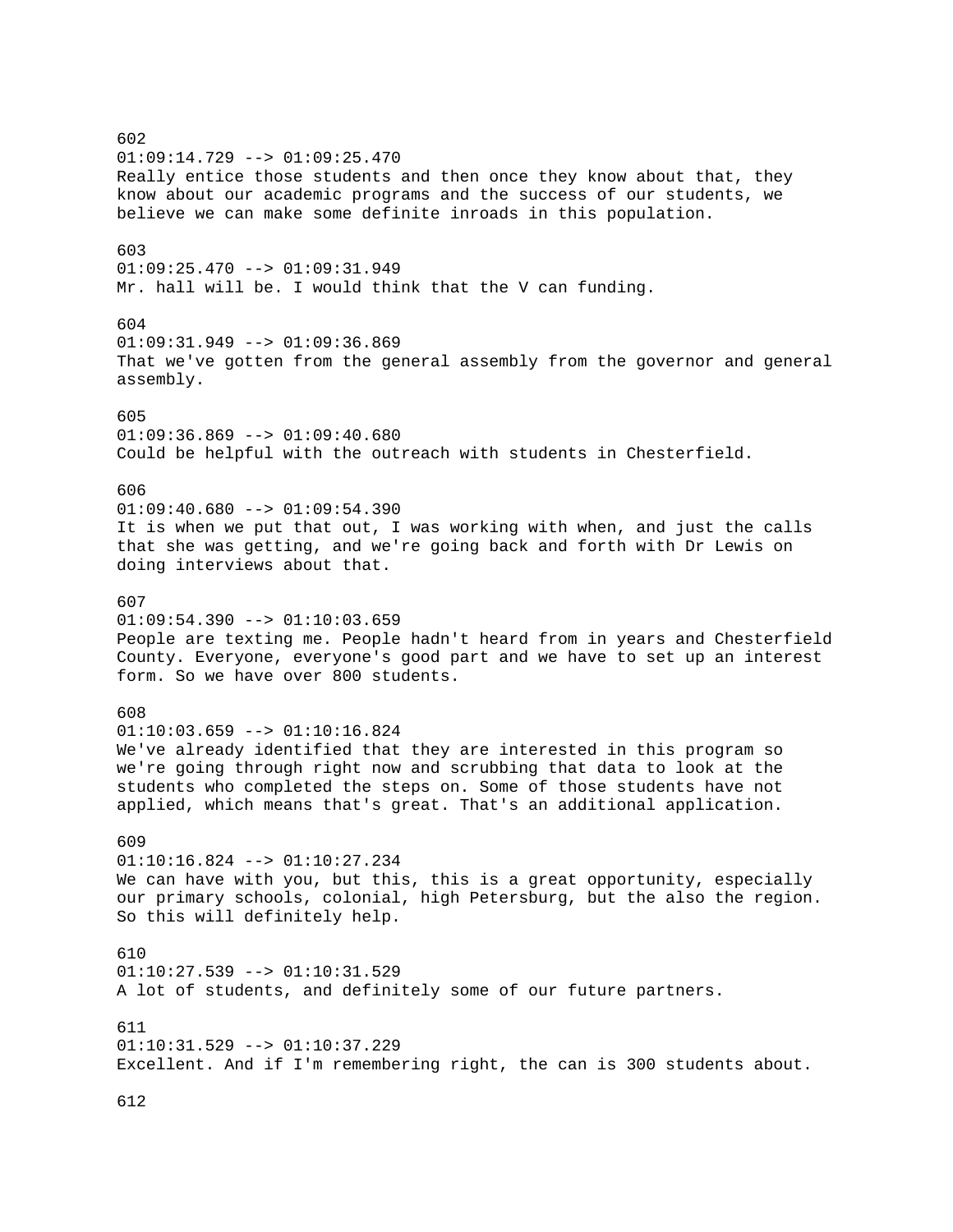$01:10:37.229$  -->  $01:10:40.680$ About 300 student. 613  $01:10:40.680$  -->  $01:10:45.000$ Excellent, thank you. And that's why I get excited about. 614  $01:10:45.000$  -->  $01:10:48.000$ 300 additional students, but we already have and. 615  $01:10:48.000$  -->  $01:10:57.899$ So, we'll keep going so application growth now the missing before. 616 01:10:57.899 --> 01:11:04.140 We want to grow the right number of applicants. We want to grow the right applicant. So we want to make sure that the students. 617  $01:11:04.140$  -->  $01:11:08.789$ Who are in high school sophomores and juniors know about Virginia state. 618 01:11:08.789 --> 01:11:13.739 That they reply to the University, so that's a population that unknown quantity. 619 01:11:13.739 --> 01:11:28.050 You have your suspects out there that would just apply as a senior and that's okay. But there's less work to convert a student who knows about the University. So we'll continue to do our virtual on sites where we're doing. Now. My team's doing a phenomenal job, as I mentioned, that can visit. 620  $01:11:28.050$  -->  $01:11:34.800$ A school in gay, lax, and then the principal principal at high school in Virginia beach in the same day. 621 01:11:34.800 --> 01:11:38.579 What did which they couldn't do in person so we're excited about that. 622  $01:11:38.579$  -->  $01:11:52.824$ Self reported academic history, so we added that to the application this year for students who want to self report, their academic history they can do that, and it cuts out a barrier for some of those students obtaining their transcripts in a timely fashion. So, we're seeing some growth in that area.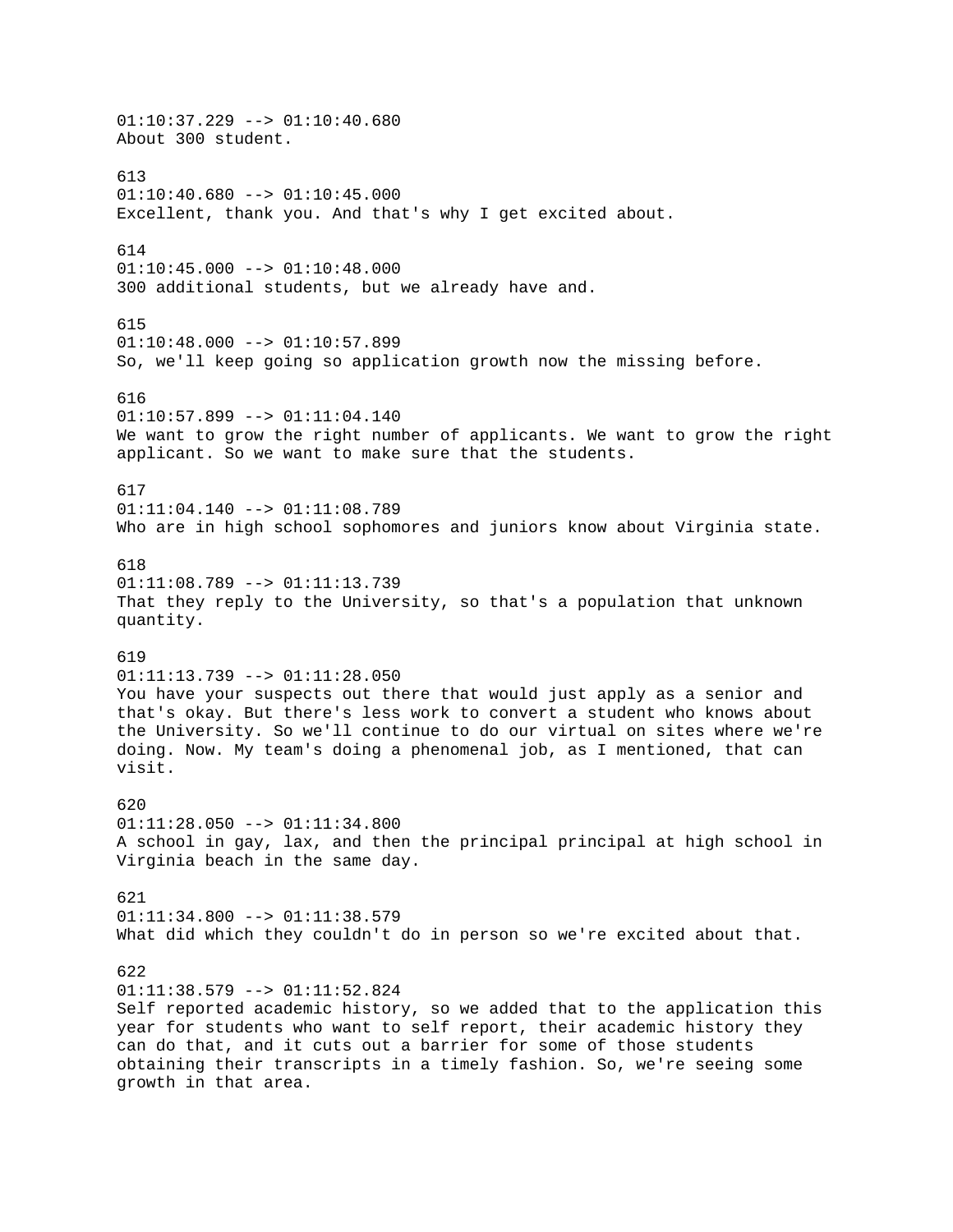623  $01:11:53.034$  -->  $01:11:54.594$ We'll promote that more next year. 624  $01:11:54.840$  -->  $01:11:59.939$ So, we're excited about that opportunity for students to complete their application. 625 01:11:59.939 --> 01:12:11.010 Once they're admitted in the role, they will have to provide their official final high school. Transcripts of the self reported, get them through the door. But in order to enroll, who has to have their official. 626 01:12:11.010 --> 01:12:17.520 High School transcript with the graduation date the same as every other student who went to roles of the University. 627  $01:12:17.520$  -->  $01:12:23.039$ Admission pros, it's a software tool that I've been researching. 628  $01:12:23.039$  -->  $01:12:28.380$ And it will provide us a level of efficiency with our black common app. 629 01:12:28.380 --> 01:12:37.859 That no 1 else can provide so it would allow us to really important. All of those documents into our, our client management system. 630 01:12:37.859 --> 01:12:48.600 And also match those transcripts and that means that we'll have completed transcripts and decisions out earlier to students. So that funnel shifts now that we can spend. 631  $01:12:48.600$  -->  $01:12:51.659$ Less time processing and reviewing applications. 632  $01:12:51.659$  -->  $01:13:01.704$ And more time telling students about the University more time engaging with the faculty and staff and the students. So that's we're really excited to get that in place. 633 01:13:01.734 --> 01:13:08.755 We're hope hope to have that soon that we know that a report directly to our yield. We know. It will impact our yield.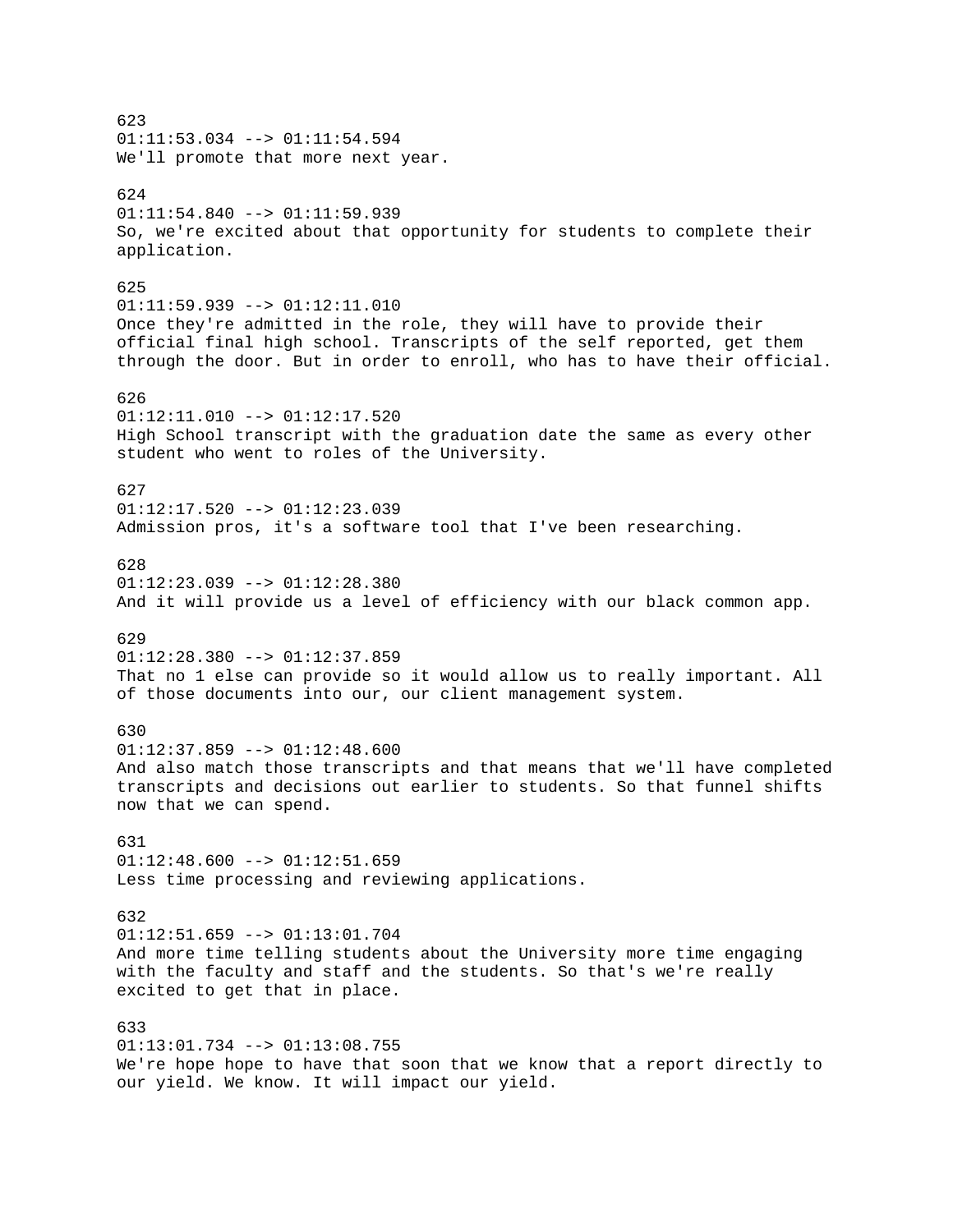634  $01:13:09.029$  -->  $01:13:13.979$ The sooner that we get those out, that was 1 of the comments we get every year as we get our survey. 635 01:13:13.979 --> 01:13:18.420 What was the factors that made you decide not to attend and so. 636 01:13:18.420 --> 01:13:26.340 A quicker decision from another school, it's always 1 of those top 5 reasons. So we know this will have a immediate impact. 637  $01:13:26.340$  -->  $01:13:31.170$ 1, the success of our enrollment to the ball. 638 01:13:31.170 --> 01:13:36.359 Are there any questions on this line? 639  $01:13:38.369$  -->  $01:13:42.600$ So, merit scholarships, of course V. can. So this. 640  $01:13:42.600$  -->  $01:13:46.109$ He can is available for students now, the primary high schools of. 641  $01:13:46.109$  -->  $01:13:52.079$ Petersburg colonial, but also to surrounded areas are included in that funding. 642 01:13:52.079 --> 01:13:58.470 So, students need to be eligible, and they're eligible an admitted student that will process him through. 643  $01:13:58.470$  -->  $01:14:07.890$ To help with their tuition and fees so we'll cover that tuition and fees rather. So a student who's a full Pell that's 6300 change. 644  $01:14:07.890$  -->  $01:14:12.510$ We'll cover all of that if for some students, we'll actually cover their housing as well. 645  $01:14:12.510$  -->  $01:14:16.649$ So, we're developing an application to get those students through the process, but.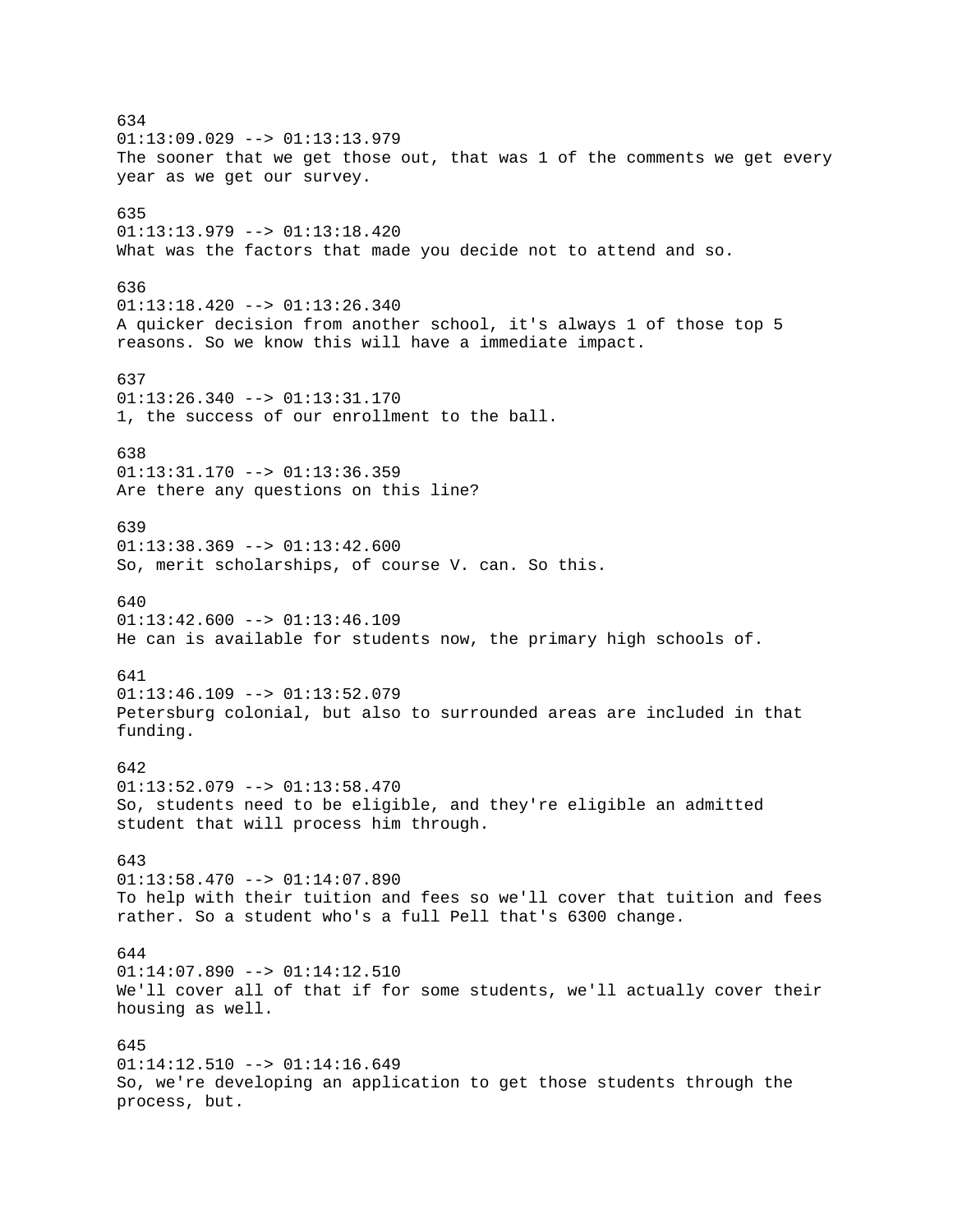646 01:14:16.649 --> 01:14:20.550 At least 300 additional students that can benefit. 647 01:14:20.550 --> 01:14:25.229 From the quality education, without the roadblock of finance. 648 01:14:25.229 --> 01:14:28.920 We also have a new scholarship matrix. 649 01:14:28.920 --> 01:14:33.149 That students can use if they have not taken the SAP. 650  $01:14:33.149$  -->  $01:14:43.350$ We know the the test dates and availability had been very limited this year. So we've developed a matrix that we will look more at their high school ranking. 651 01:14:43.350 --> 01:14:48.119 On their a p. I. V. courses. 652 01:14:48.119 --> 01:14:54.840 Or dual enrollment to identify students for scholarships. So we think and there have been quite a few students who. 653  $01:14:54.840$  -->  $01:14:57.989$ Been successful at achieving those scholarships. 654 01:14:57.989 --> 01:15:05.880 So, we're excited that we can offer that as well and, of course that to Holly, we mentioned the computer science initiative as well. So we're excited. 655 01:15:05.880 --> 01:15:15.479 I'm about those opportunities for us to, as I mentioned before. 656  $01:15:15.479$  -->  $01:15:22.800$ When I transfer students that never is lagging behind. So these are some of the incentives that we're, we're doing to found the scholarship. 657 01:15:22.800 --> 01:15:26.010 We'll have probably this semester, at least 7.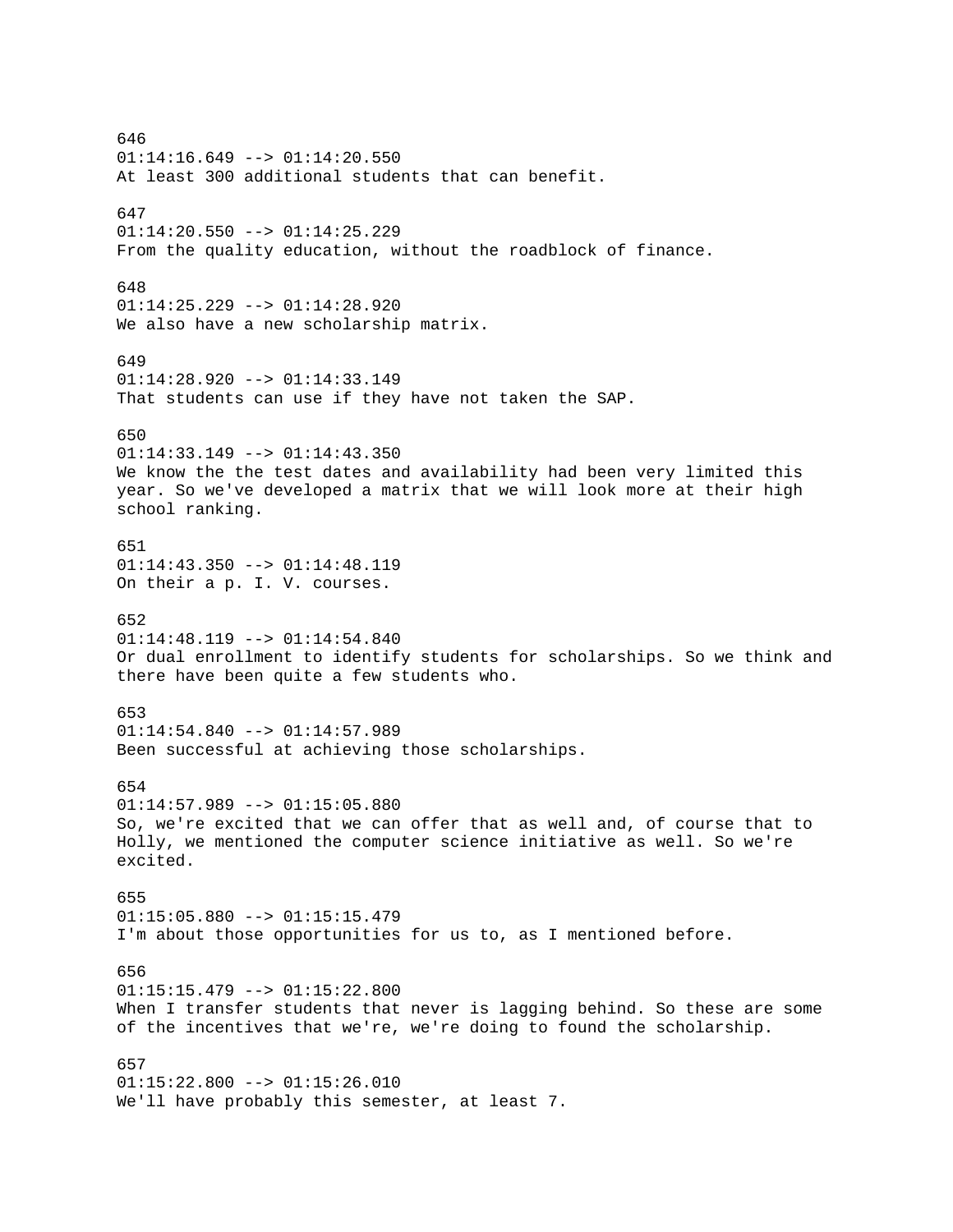658 01:15:26.010 --> 01:15:31.800 About transfer students within associates degree and a 3.0T will have the founder scholarship. 659 01:15:31.800 --> 01:15:45.689 And that's a huge increase. So we know this this wasn't available about a year ago. The word is out there now, and we are attracting those high quality transfer students with the great academic backgrounds to university. So it's a great incentive. 660  $01:15:45.689$  -->  $01:15:53.550$ For those students then also with articulation agreements continue to work with program the program agreements. 661  $01:15:53.550$  -->  $01:15:57.390$ As well, as for instance, the agreement, we haven't Richard bland college. 662 01:15:57.390 --> 01:16:03.750 Statement intrusion alliance continue to do more of those programs and when you couple of those with. 663 01:16:03.750 --> 01:16:07.979 This founder scholarship, it's is really dynamic. 664  $01:16:08.244$  -->  $01:16:19.255$ I'm going to have to do the 2nd, panel of Northern Virginia Community college. I did 1 a few months ago. They invited me back to do another 1 specifically about Virginia State University and Northern Virginia Community college. 665  $01:16:19.255$  -->  $01:16:24.234$ So, the more we're out there and what we're providing these opportunities, especially financially for these students. 666 01:16:24.539 --> 01:16:30.270 This is great. A great success. The founder scholarship is 6500 dollar scholarship. 667  $01:16:30.270$  -->  $01:16:36.689$ 3000 dollars scholarship and 3500 dollars scholarship and a 3000 dollars service award component.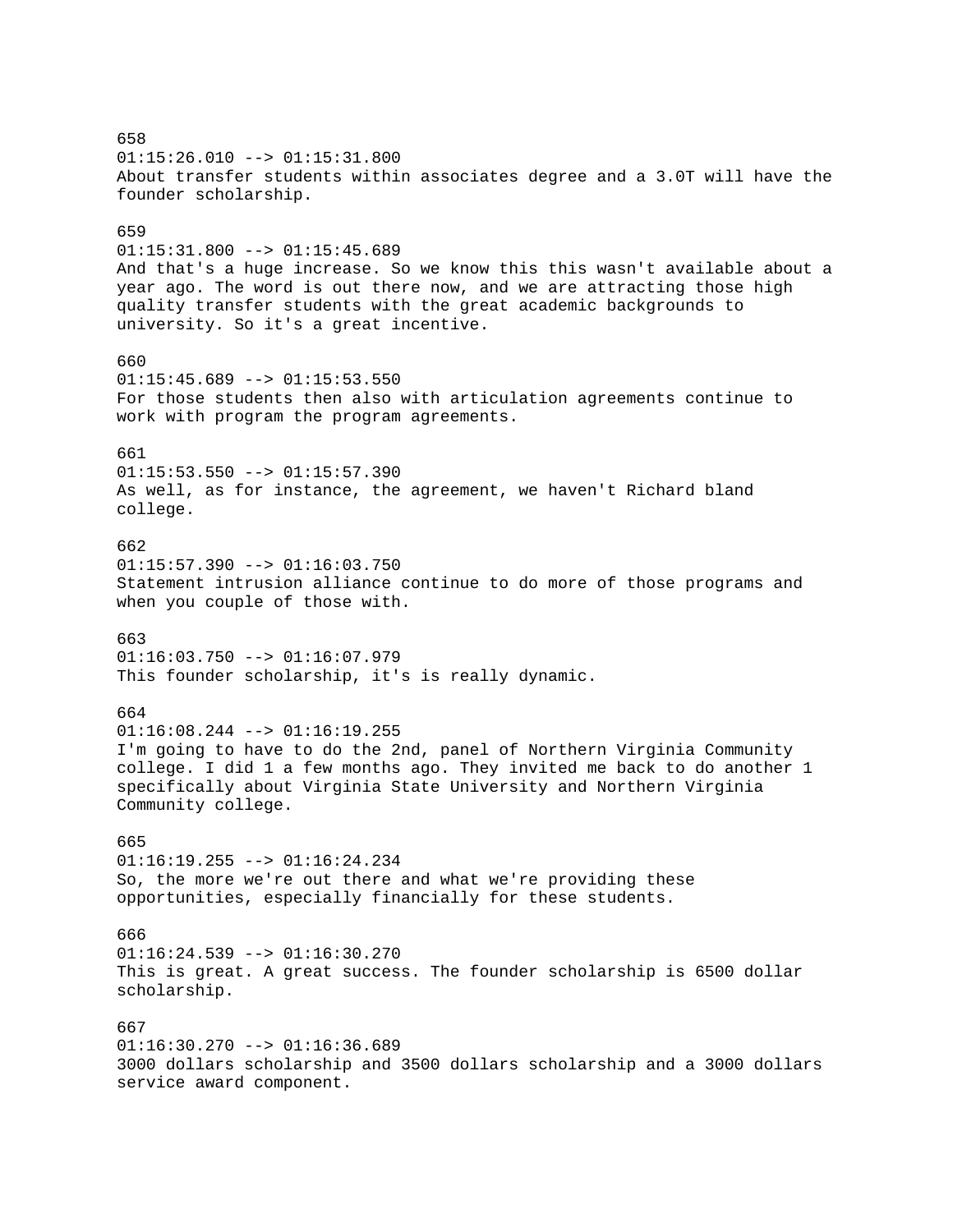668  $01:16:37.859$  -->  $01:16:45.119$ Any questions Madam chair this is Greg worldly. 669  $01:16:45.119$  -->  $01:16:54.840$ Yeah, so you and that's founder scholarship what is your total budget for that? Founder scholarship? 670 01:16:55.949 --> 01:16:59.819 When the, the budget these are. 671  $01:16:59.819$  -->  $01:17:05.039$ These are adoptions, we fund them by the, by the endowment. 672 01:17:05.039 --> 01:17:09.300 Okay, how much? What's what's the total pot? 673 01:17:09.300 --> 01:17:14.789 But you have available, I'll have to get that number. I can get a report, get that number to. 674  $01:17:16.140$  -->  $01:17:19.619$ Hello. 675 01:17:24.180 --> 01:17:32.699 I'm sorry, you're saying you gave me the individual amounts for the scholarship, but you're saying, you don't know what the. 676 01:17:32.699 --> 01:17:35.760 Total available scholarship amount is. 677 01:17:35.760 --> 01:17:44.939 Is that when I'm here you're saying, does he have at the tip of his tongue? The budget for the founder scholarships? 678 01:17:44.939 --> 01:17:50.369 For the year, and I think he's saying that he needs to just run that and he'll get it for you. 679 01:17:50.369 --> 01:17:55.619 For us, yes, I can provide that that amount. 680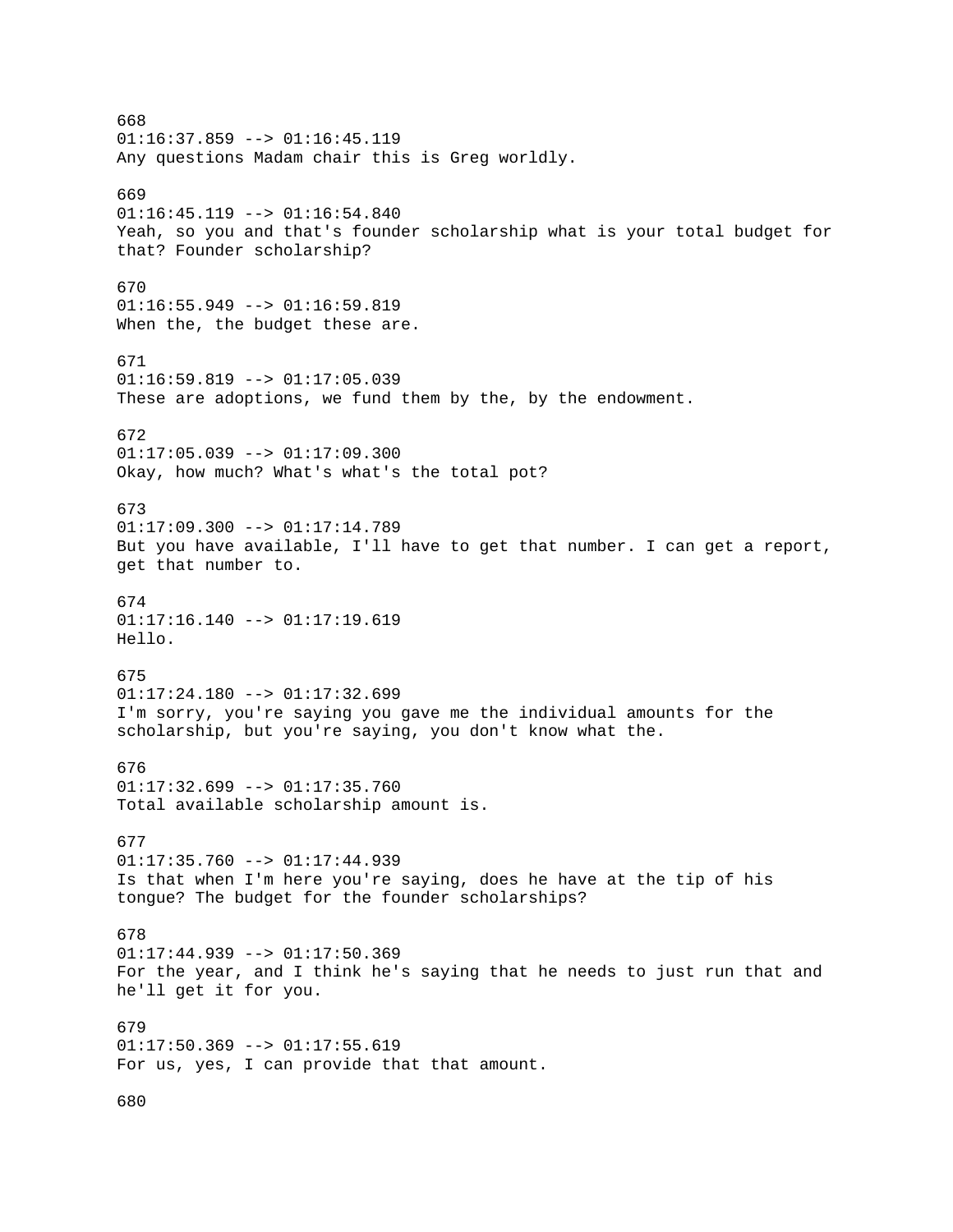01:17:56.880 --> 01:18:07.859 Okay, thank you. Thank you. And this would be in addition to the state funded community, college, transfer scholarship, which is. 681  $01:18:07.859$  -->  $01:18:13.619$ A few 1000 additional dollars, if I recall correctly. So there's a lot of. 682 01:18:13.619 --> 01:18:17.369 Incentive for students to. 683  $01:18:17.369$  -->  $01:18:21.239$ Go all the way through and get their associate degree. 684 01:18:21.239 --> 01:18:25.770 At the community college, and then now come to Virginia state. 685 01:18:25.770 --> 01:18:34.829 That's correct. That's correct. So those additional scholarship dollars, there's stem there's another additional 1000 dollars that student. 686  $01:18:34.829$  -->  $01:18:43.140$ And to have the students tell eligible, right? So that the package for that looks great they're local. That's. 687  $01:18:43.140$  -->  $01:18:50.130$ Pretty much covering their education that they're live off campus and fund money for living expenses. 688  $01:18:51.390$  -->  $01:18:57.090$ Excellent, thank you. Well, any other questions on this slide. 689 01:18:59.130 --> 01:19:04.979 Okay, so we're we'll. 690 01:19:04.979 --> 01:19:14.819 We'll have a transfer center that's coming online. It will be a centralized area for all transfer recruitment and credit the evaluation. So all those. 691  $01:19:14.819$  -->  $01:19:18.449$ Every student that comes in and I say they come from Richard land or.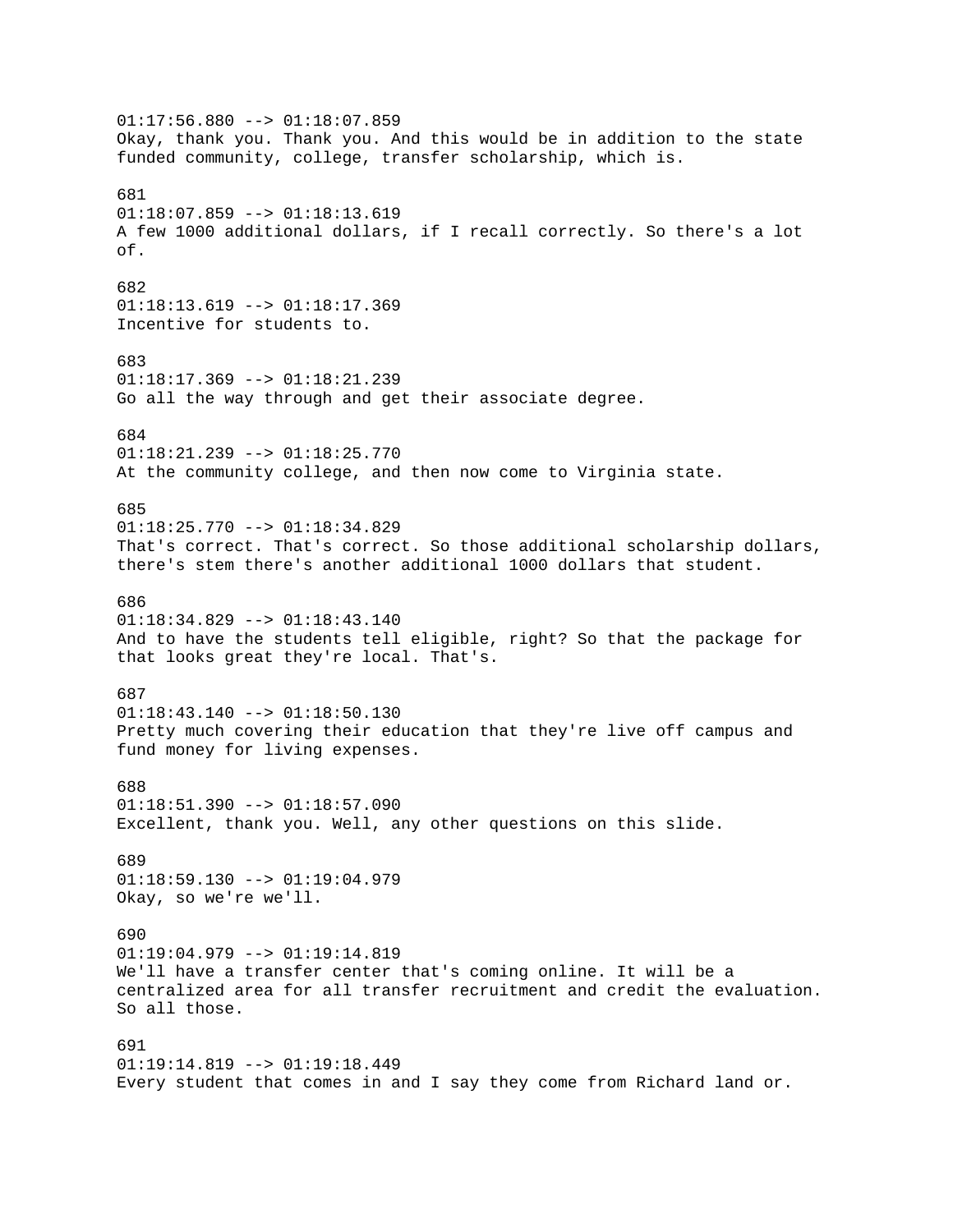692  $01:19:18.449$  -->  $01:19:23.430$ Um, South community college part of their admissions process is getting. 693 01:19:23.430 --> 01:19:28.619 Their credits articulate it, which means we're matching their English 111 to our English 1 on 1. 694 01:19:28.619 --> 01:19:32.220 And all their classes, so the students know their academic history. 695 01:19:32.220 --> 01:19:45.329 At Virginia state a week after they're admitted into the University so that that's the goal because as a student make that decision transfer, students are more savvy. They've been through the process and their primary question. 696  $01:19:45.329$  -->  $01:19:53.340$ Will be how many credits are you accepting from my prior institution? So this will allow us to have a lot more efficiency in that process. 697  $01:19:53.340$  -->  $01:19:57.390$ And not only after the student has applied, but working with those students. 698  $01:19:57.390$  -->  $01:20:02.189$ Who have not been admitted to the university recruiting those students have been denied. 699 01:20:02.189 --> 01:20:11.640 Encouraging them and giving them blueprints for which classes to take at the community college for the year or 2 those there that there will be there before they come to Virginia state. 700  $01:20:11.640$  -->  $01:20:15.600$ There we see a lot of opportunity in the. 701  $01:20:15.600$  -->  $01:20:26.039$ Transfer center and Mr. hall. Sorry to interrupt you again. But chef has a major initiative if recalling correctly. 702  $01:20:26.039$  -->  $01:20:31.619$ To work with the 4 year institutions to streamline.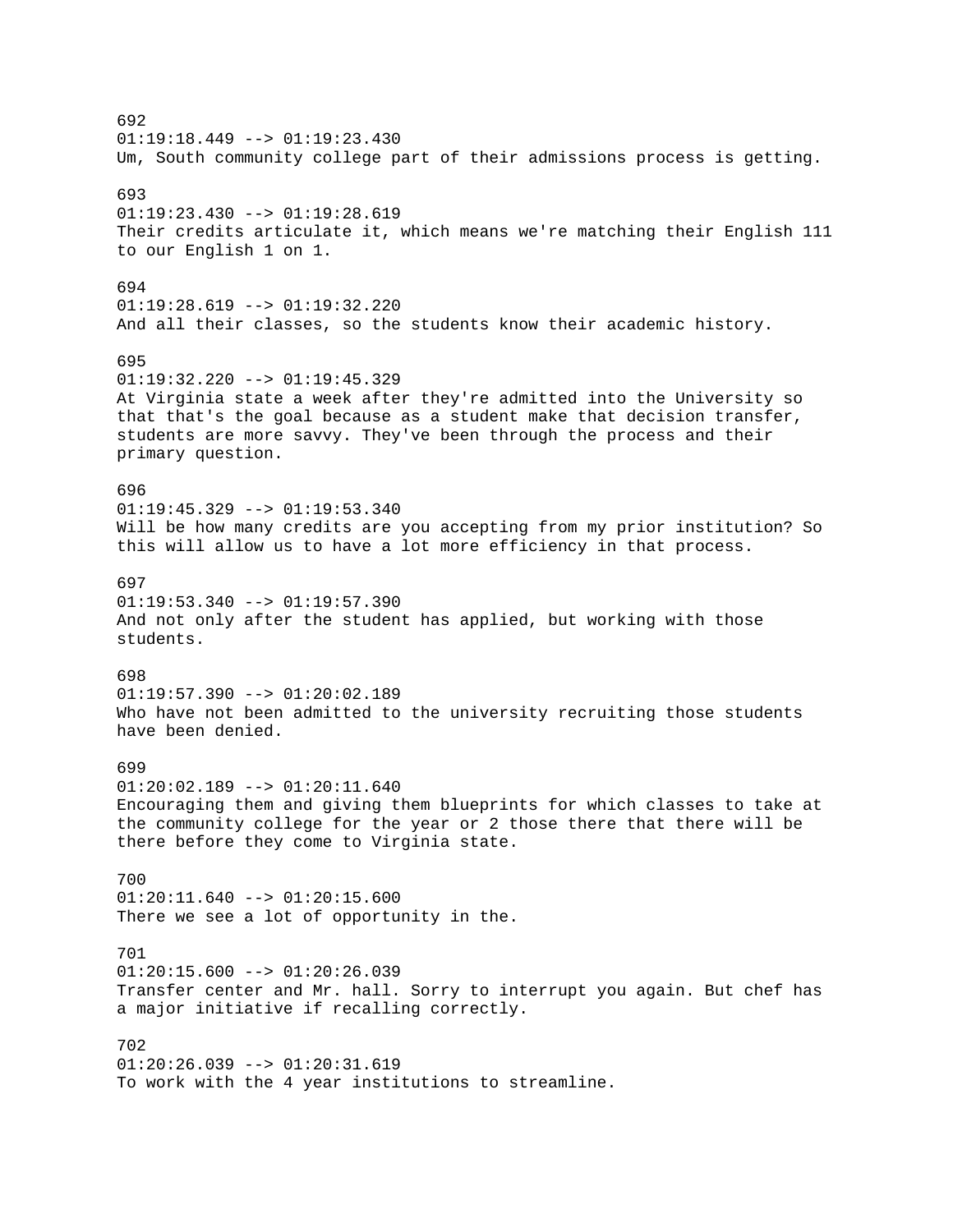703  $01:20:31.619$  -->  $01:20:35.310$ Um, all things transfer, which. 704  $01:20:35.310$  -->  $01:20:48.989$ I'm sure you're plugged in to transfer Virginia. My good buddy. Patricia Parker. She's excellent. I think I'll probably have a meeting with her if not this week, next week. Several times. 705 01:20:48.989 --> 01:20:52.229 But transfer, Virginia is a very comprehensive program. 706  $01:20:52.229$  -->  $01:20:55.710$ Where they want students, even at the high school level. 707  $01:20:55.710$  -->  $01:21:04.619$ To know exactly where they can go. Right so if the students taking dual enrollment classes in high school here, Petersburg, high school, they'll know. 708  $01:21:04.619$  -->  $01:21:19.585$ This course, I'm going to Virginia state will get me through all of these different things. And then they'll also be a transport transfer portal for the state. So students can plug in and they'll know exactly. Even they're at a 4 year school. 709 01:21:19.944 --> 01:21:30.175 They have an idea of whether they would take to get to Virginia state because all roads state is what we're saying, but these students at high school and community college with no all of those things. And so. 710  $01:21:30.869$  -->  $01:21:36.659$ Virginia state been able to engage at that level in this transfer center being a big part. 711 01:21:36.659 --> 01:21:43.319 Or the leader, and that engagement is critical to the partnership with chef and transfer of Virginia. 712  $01:21:43.319$  -->  $01:21:57.060$ Definitely excellent. I'm looking forward. I think they're getting pretty close with launching things. They've got kind of all of the infrastructure together. So I'm glad you're partnering with them in a meaningful way.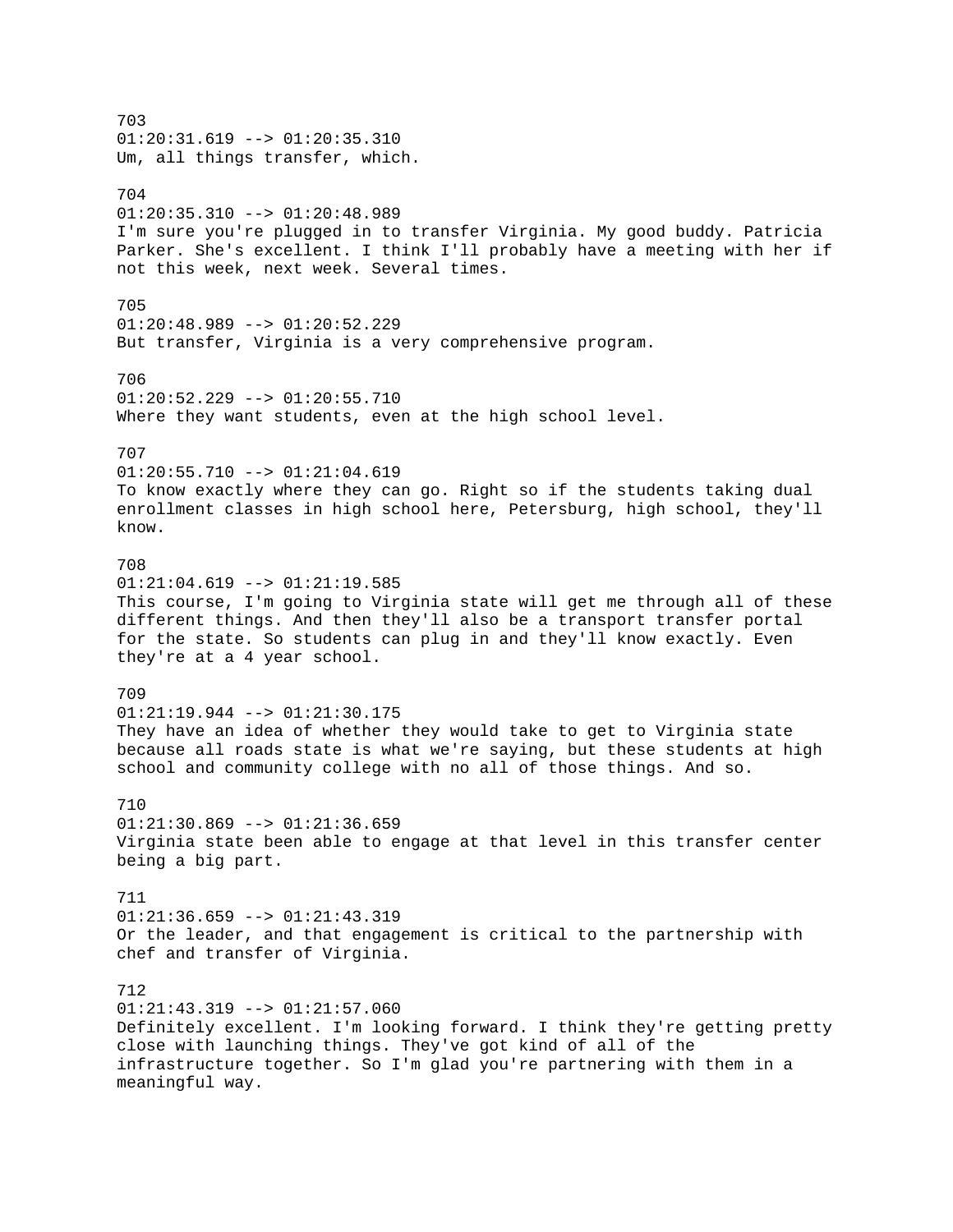713  $01:21:57.060$  -->  $01:22:01.619$ Thank you yes, yes. I'm in another partner. We have. 714  $01:22:01.619$  -->  $01:22:05.909$ Now, we're partnered with the with the California community college system. 715 01:22:05.909 --> 01:22:15.359 And so, prior to Kobe, we, we saw a really big uptick in the students coming from California. So we really want to engage at a high level. 716  $01:22:15.359$  -->  $01:22:21.899$ Their community college system is a little more complex than the, the Virginia Community College system. 717 01:22:21.899 --> 01:22:26.939 But we have certain schools we're working with, so we'll want to make some articulation agreements. 718 01:22:26.939 --> 01:22:32.489 For those schools as well. So that's a huge opportunity for those students were willing to come. 719 01:22:32.489 --> 01:22:38.460 To Virginia to study, so we're excited about continuing and growing that partnership as well. 720  $01:22:43.890$  -->  $01:22:48.689$ So, the mission that introspection that Tom, I had. 721  $01:22:48.689$  -->  $01:22:54.239$ So, as the gray was for me, and I had time to to relax a little bit, and I think. 722  $01:22:54.239$  -->  $01:22:59.699$ What would we need to make all these things happen? So we have a great team, but. 723  $01:22:59.699$  -->  $01:23:10.289$ Um, sometimes it's good to expand that team and have someone who could be my gang to my Yang. I believe someone's said once before. So we're hiring an executive director.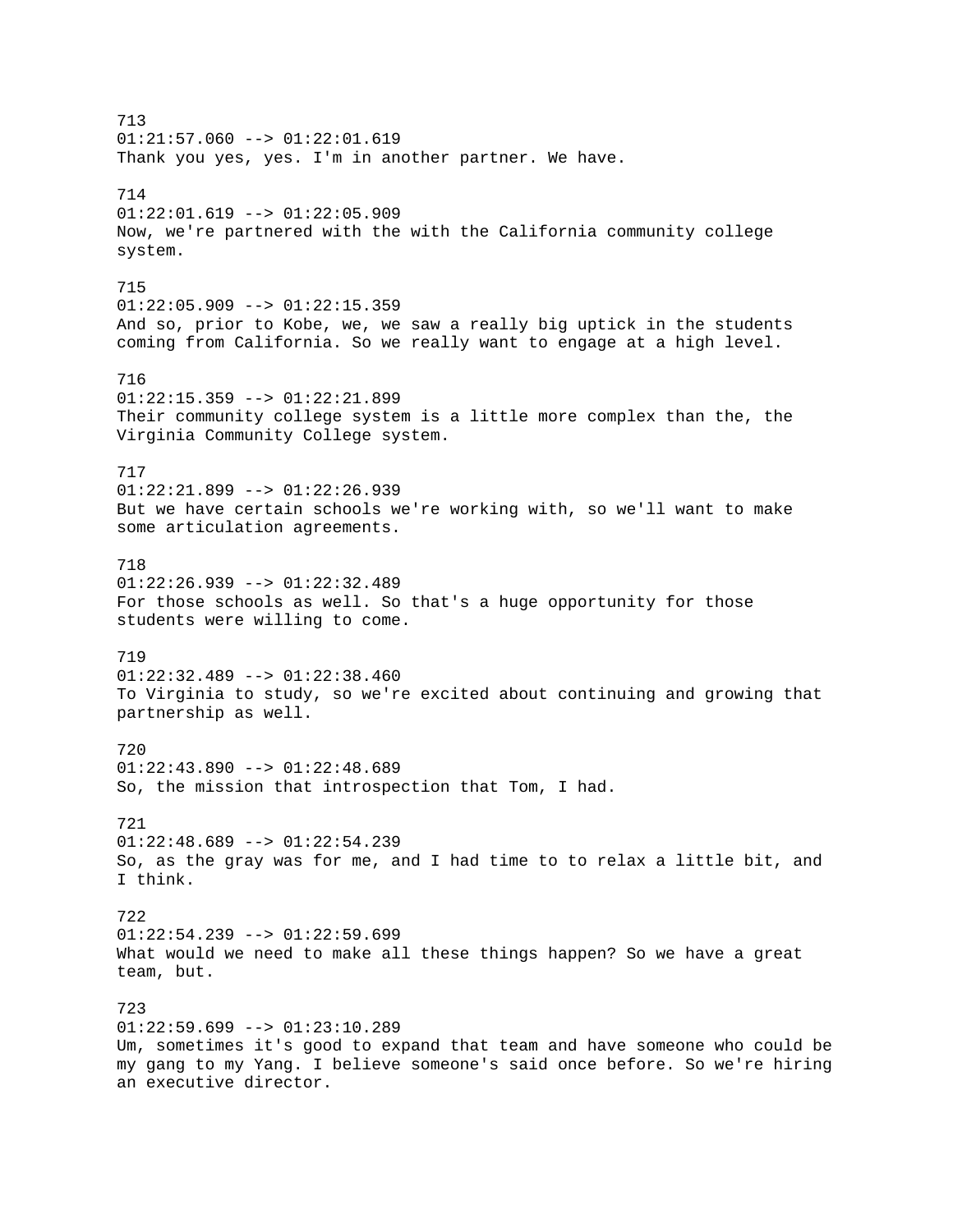724  $01:23:10.289$  -->  $01:23:14.640$ Of admission, so that position should be posted if not this week then next week. 725  $01:23:14.640$  -->  $01:23:21.659$ Is doing a great job of being tolerant with me and pushing these things through. They've been an asset. 726  $01:23:21.659$  -->  $01:23:26.939$ I'm a director of the transfer center that person will be on board. Hopefully next week. 727 01:23:26.939 --> 01:23:31.199 So, we'll be able to make that announcement, so we're excited things and moving pretty quickly. 728  $01:23:31.199$  -->  $01:23:37.319$ And with we can, we received not just the scholarship dollars, but we also received. 729  $01:23:37.319$  -->  $01:23:44.789$ Some personnel funding, so we'll be actually getting those positions out and getting those persons in place. 730 01:23:44.789 --> 01:23:52.020 As well, next week, so I've had a lot of great interaction without human resources department and they still like me for the most part. 731 01:23:52.020 --> 01:23:56.130 Um, so we're excited those things through and. 732  $01:23:56.130$  -->  $01:23:59.729$ Also, you know, there's still a lot of work and so. 733  $01:23:59.729 --> 01:24:04.619$ We need some more people on the operational side. We know it as we looked at that funnel. 734 01:24:04.619 --> 01:24:10.350 How do we increase efficiency? So we've been I've been afford the opportunity. Thank you. Dr abdomen. Dr Palm.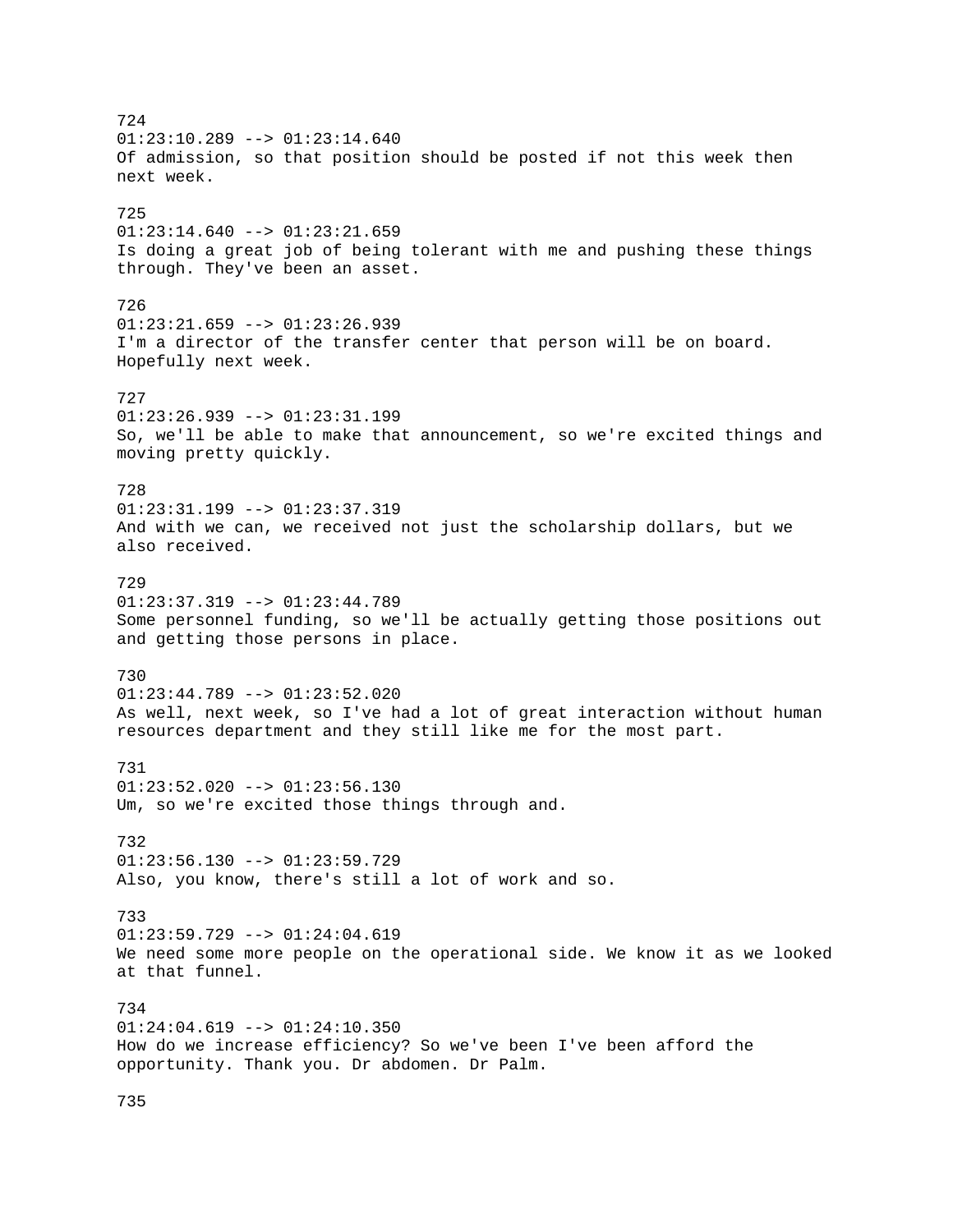01:24:10.350 --> 01:24:15.510 For for an opportunity to get some operational staff, so we can move those things through the system quicker. 736  $01:24:15.510$  -->  $01:24:19.560$ Get these students engaged, so their questions will be. 737 01:24:19.560 --> 01:24:23.220 How can I make a deposit hocking on visit campus? Instead of. 738 01:24:23.220 --> 01:24:31.050 I have a complete application, so we're excited about all of these things that we know will have a great impact. 739 01:24:31.050 --> 01:24:34.529 1 of the success of this year's class and moving forward. 740 01:24:34.529 --> 01:24:38.250 Any questions on this line. 741  $01:24:38.250$  -->  $01:24:43.979$ Matt, I don't care. This is work. I, I do have a question. 742 01:24:43.979 --> 01:24:50.460 And maybe this might be covered in the Finance Committee meeting. I don't know. But what is the source. 743  $01:24:50.460$  -->  $01:25:03.029$ Of funding for these new positions I could, I guess I can understand the B can, but what was the source of funding for these positions? Because I know we've been basically. 744  $01:25:03.029$  -->  $01:25:10.260$ Limiting the number of hires and now it appears as though we are kind of opening up the floodgates a bit. 745  $01:25:10.260$  -->  $01:25:20.609$ And so what is the source of funding for this? I honestly don't have duplicate. So when we went into this fiscal year. 746  $01:25:20.609$  -->  $01:25:23.970$ Of course, as you know, we did a really hard.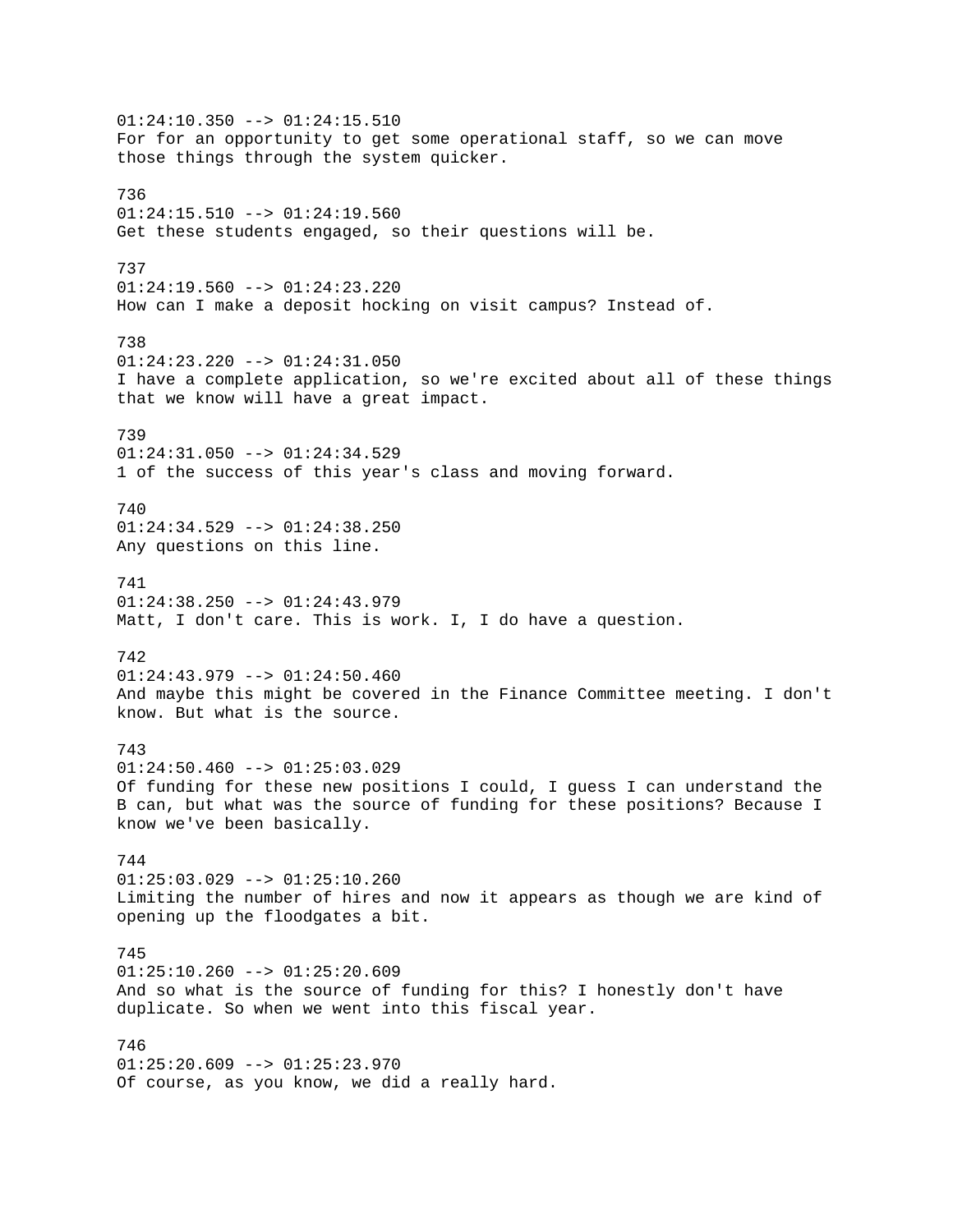747  $01:25:23.970$  -->  $01:25:29.819$ I rid of some positions, but we also did a heartbeat, but we all, we actually had positions and budget. 748 01:25:29.819 --> 01:25:35.430 But in start hire this fiscal year. 749 01:25:35.430 --> 01:25:41.340 Feel a lot more come in from the state and federal 1. we've opened up the. 750  $01:25:41.340$  -->  $01:25:51.000$ Already on the books. Sure. And then 2nd, as we mentioned, as miss, definitely mentioned last are Enron. 751 01:25:51.000 --> 01:26:05.069 No, it was selected it, beat our target that we would have a 20% reduction. We have more like a 7 and a half percent reduction. And so that's also free energy side to begin the critical hires that we need to make. So. 752  $01:26:05.069$  -->  $01:26:08.789$ That the. 753 01:26:08.789 --> 01:26:15.029 Okay, thank you. So basically, these numbers are included. 754  $01:26:15.029$  -->  $01:26:19.079$ Funding is included in our existing or approved budget. 755  $01:26:19.079$  -->  $01:26:30.899$ Or most of them, most of the positions that Mr. presented or even in became the became positions, weren't in the budget because we didn't have the candidate the time but they are became. 756 01:26:30.899 --> 01:26:43.470 Some of his physicians were in the budget already, but I did not give him permission to hire until we were clear about the finances for Virginia state. And some of the positions list are brand new that we're putting into the budget. 757 01:26:43.470 --> 01:26:47.670 Thank you thank you.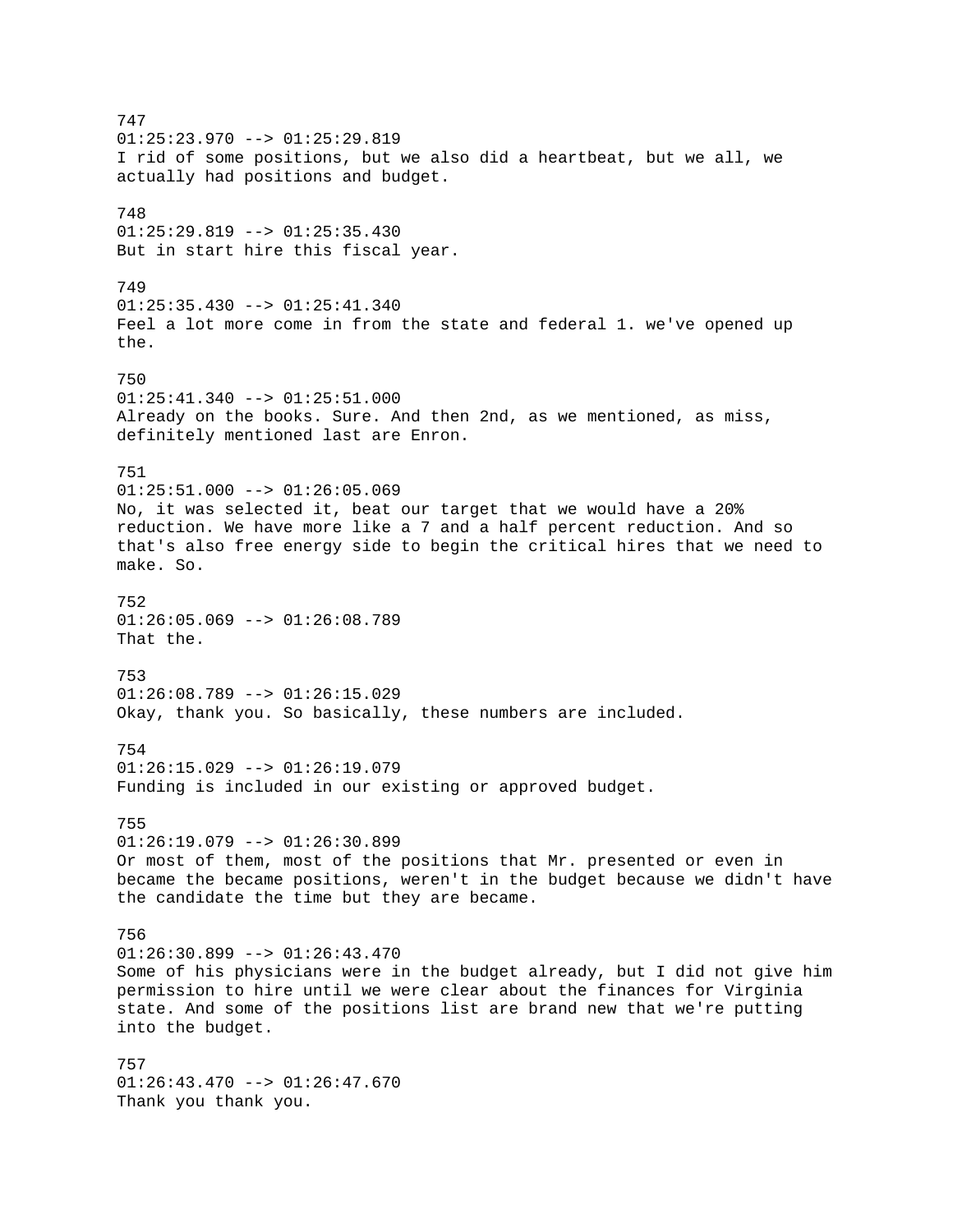758 01:26:47.670 --> 01:27:00.479 I can't overstate how excited I am about the can, and the fact that the state funded the scholarships, but also recognized the operational demands. 759 01:27:00.479 --> 01:27:10.350 Um, I think this is, you know, we were supposed to get it got put on hold because of cope it uncertainties. And then the governor included it. 760 01:27:10.350 --> 01:27:14.220 From everything I can see, General assembly is on board with it. So. 761  $01:27:14.220$  -->  $01:27:21.300$ This could be a game changer for us. I think I think once students come and see. 762 01:27:21.300 --> 01:27:26.159 And experience, then their peers will follow. 763  $01:27:26.159$  -->  $01:27:37.109$ So very exciting, and very appreciative of what the general assembly, and the governor have done here. And with your initiative Mr. hall you all with moving forward with it. 764  $01:27:38.220$  -->  $01:27:47.069$ Yes, thank you. We're excited and very thankful and grateful for the opportunity and really for the students I think when I spoke to ship a few weeks. 765  $01:27:47.069$  -->  $01:27:52.109$ The conversation was just the excitement about helping students to achieve their dream. 766 01:27:52.109 --> 01:28:05.340 And to change that, so, that excites me. Absolutely. Were there any other questions for Mr hall on any of the items before we move forward with Paul? 767  $01:28:05.340$  -->  $01:28:12.539$ Mountain chair this is Greg. I didn't I did want to go back to the spring enrollment because.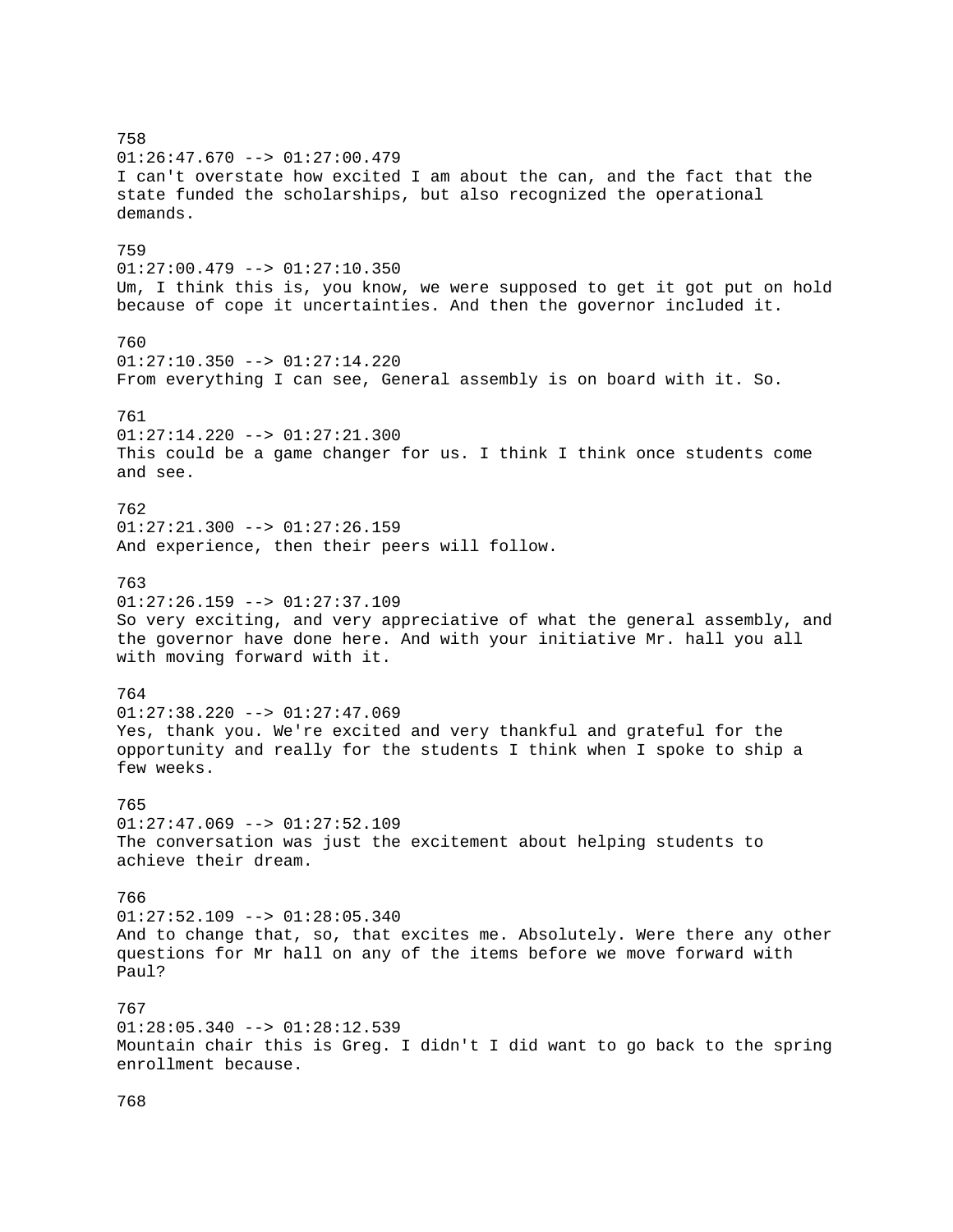01:28:12.539 --> 01:28:19.680 I thought throughout the presentation, I might get a number, but I want to go back to the enrollment slide on the spring enrollment. 769  $01:28:25.350$  -->  $01:28:30.960$ 32. 770  $01:28:30.960$  -->  $01:28:34.229$ Silence. 771 01:28:34.229 --> 01:28:43.229 So, I guess my, my question on spring enrollment, how many students that had we enroll in 2020. 772 01:28:43.229 --> 01:28:46.979 And for the spring, and how many are in Rome now. 773 01:28:49.079 --> 01:28:54.300 Are you are you talking overall enrollment? 774  $01:28:54.300$  -->  $01:28:58.140$ Yes, yes, I don't have that. That slide. 775 01:29:01.229 --> 01:29:06.270 Mr. worthy let me double check and see if I'm understanding your question. So. 776  $01:29:06.270$  -->  $01:29:14.609$ You want to look at the, that the numbers in the middle column spring 2020. 777  $01:29:14.609$  -->  $01:29:17.789$ And compare that to. 778  $01:29:17.789$  -->  $01:29:25.979$ The freshman actually, no, I can just my question. Maybe I shouldn't reference the slide. 779 01:29:25.979 --> 01:29:29.159 I just want to know how many students that we have in role. 780 01:29:29.159 --> 01:29:38.640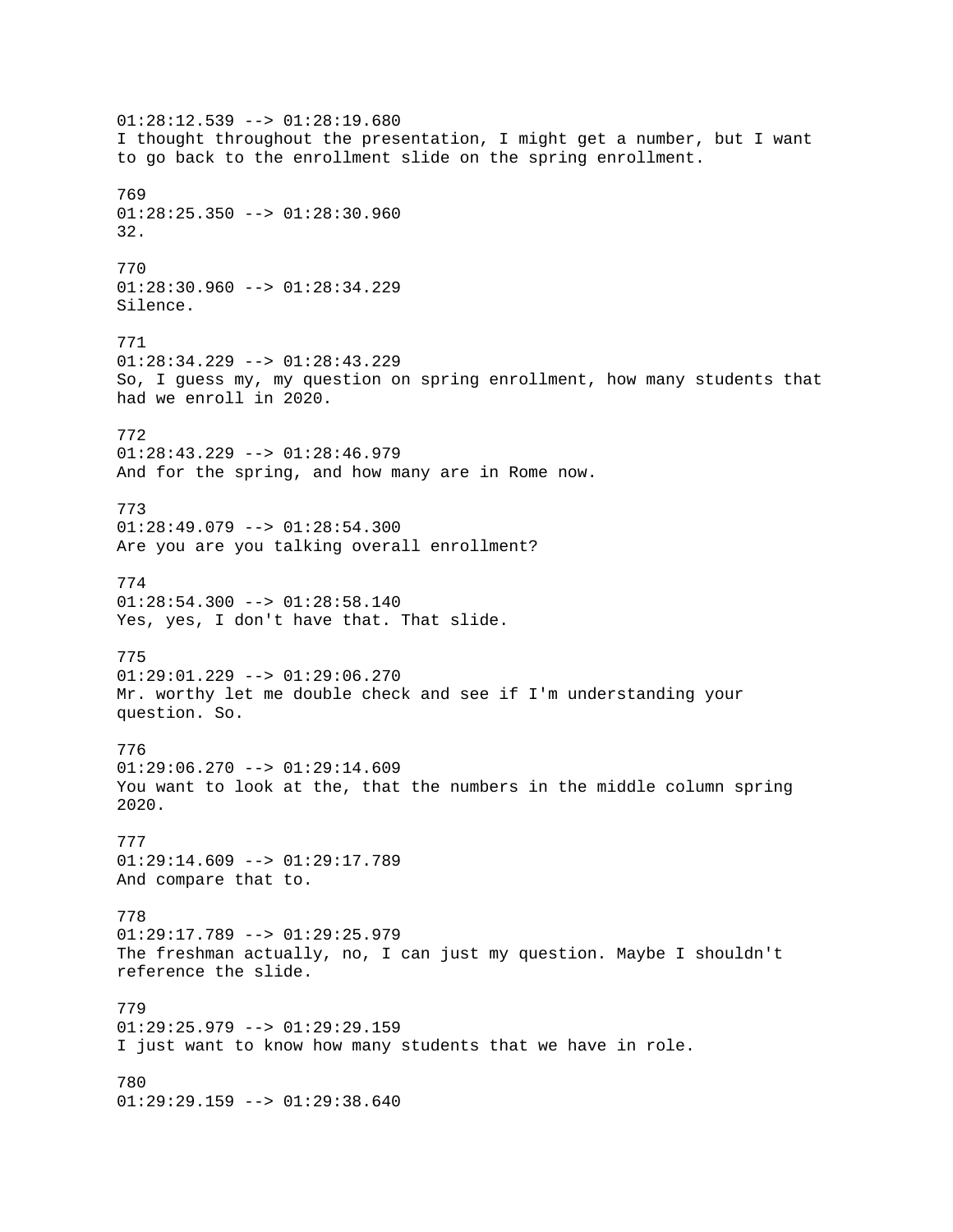But the spring semester we enrolled for. Yes. And how many students that we have in role for 2020. 781  $01:29:38.640$  -->  $01:29:42.869$ Okay, Mr. can I can answer your question to put that out. 782  $01:29:42.869$  -->  $01:29:46.890$ Every night right now, in terms of validated students. 783  $01:29:46.890$  -->  $01:29:52.859$ This was as of 2, 3, Wednesday, Wednesday night. 3rd day class. We had 2000. 784 01:29:52.859 --> 01:29:57.449 865 students validate. 785  $01:29:57.449$  -->  $01:30:03.840$ Last year on the 3rd day of class 2739 students. 786 01:30:03.840 --> 01:30:07.680 Validate ahead of the case last year. 787 01:30:07.680 --> 01:30:15.689 This is a very different year with coven and so we're not really making a lot of predictions with them. We feel very strongly. 788 01:30:15.689 --> 01:30:19.020 Just, as we always do in the spring, we'll get between. 789  $01:30:19.020$  -->  $01:30:28.319$ 9294% what we had in the fall and so we had about 4000 students in the phone. So I would anticipate. 790 01:30:28.319 --> 01:30:31.380 And when the validation number is finished, it will have. 791  $01:30:31.380$  -->  $01:30:35.399$ In the ballpark of 30 3800 between 30 and 39. 792  $01:30:35.399$  -->  $01:30:38.789$ But right now we have the number I told you a minute ago.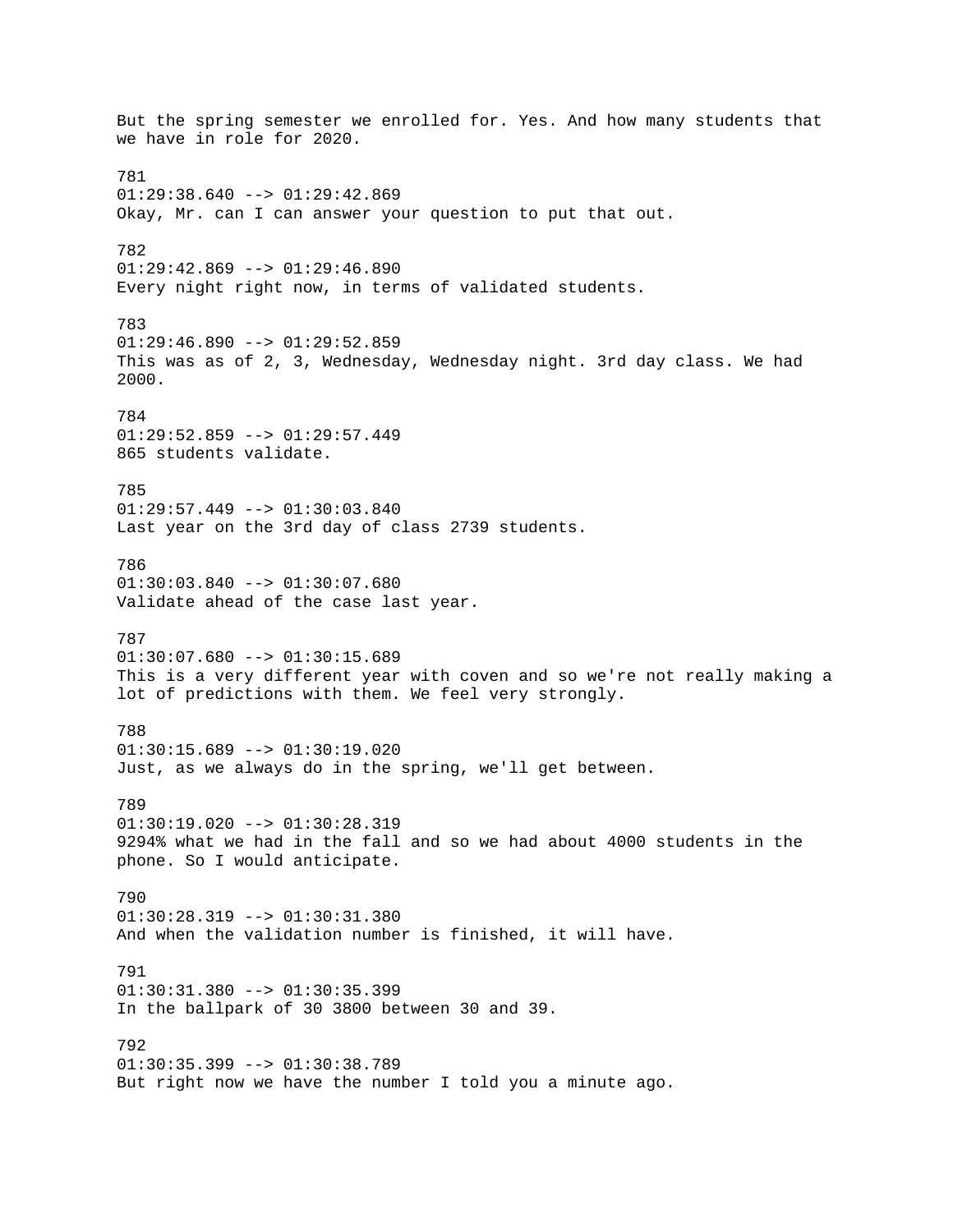793  $01:30:38.789$  -->  $01:30:49.319$ Which was, let me come back to it. 200865. so we have 2065 for this spring semester validated at this point in time. 794 01:30:49.319 --> 01:30:56.100 And that's a little bit ahead of where we were in 2020, which was about 2700. 795 01:30:56.100 --> 01:31:01.020 That is correct. Okay. That's that's what I wanted to know because that's. 796 01:31:01.020 --> 01:31:05.520 That's the real key and the next question related to that. 797 01:31:05.520 --> 01:31:12.630 Is is that the amount that we have budgeted that we meet the spring amount for, for that we included in our budget. 798 01:31:12.630 --> 01:31:19.439 At this point, and again it's February, but because we start a class is late. 799 01:31:19.439 --> 01:31:24.989 We're really 3 days into class and at this point in general. 800 01:31:24.989 --> 01:31:31.680 We haven't met our budget and so we really based on the numbers that we have. 801  $01:31:31.680$  -->  $01:31:36.060$ We anticipate hitting the budget number for this semester. 802 01:31:36.060 --> 01:31:41.850 So, but we have okay Mr. president there was a little blip in that. 803  $01:31:41.850$  -->  $01:31:48.090$ You were talking Yeah and the, what was the, what was the budgeting number again? 804 01:31:48.090 --> 01:31:53.579 The budget number we typically budget 9293% of our fall number.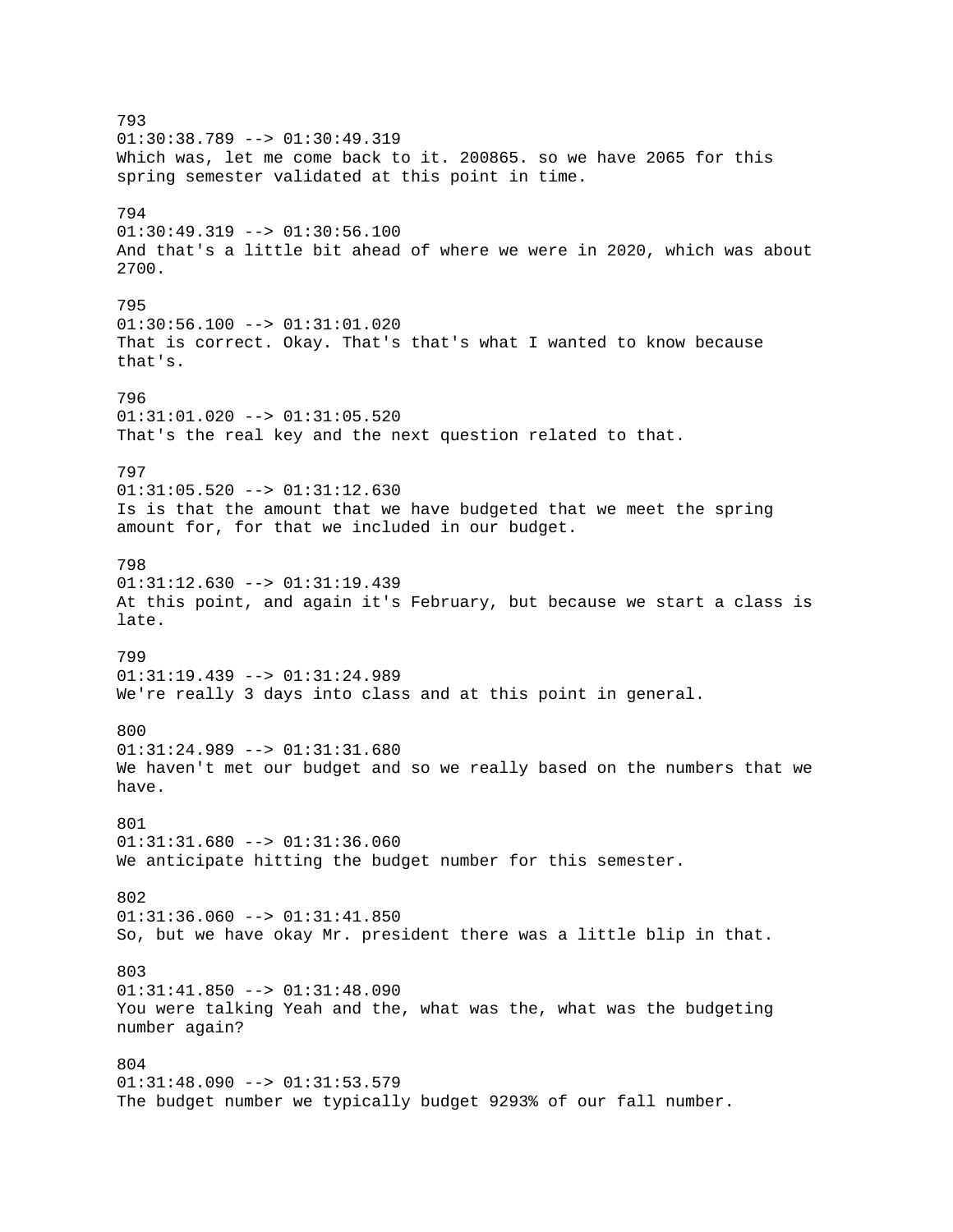805 01:31:53.579 --> 01:31:58.559 So, that's what we budget for the spring. That's a consistent budget mechanism. 806 01:31:58.559 --> 01:32:02.458 So that was about 3 by 33500. 807 01:32:02.458 --> 01:32:05.849 383800. 808  $01:32:05.849$  -->  $01:32:10.439$ So, we're about a 1000 off that number at this point. 809 01:32:10.439 --> 01:32:25.229 That is correct that is typical at this point that is very typical. As a matter of fact, all of the numbers that we have lead us to believe that we will more than hit our number. But. 810 01:32:25.229 --> 01:32:29.399 We still got to be patient and help students continue to enroll and validate. 811 01:32:29.399 --> 01:32:34.139 And get through the system, so we're working on doing that. Okay. Thank you. 812 01:32:34.139 --> 01:32:37.198 Thank you. 813  $01:32:38.908$  -->  $01:32:47.969$ Any other questions okay if not Mr. 814  $01:32:47.969$  -->  $01:32:52.588$ All the good work and your team, please give them our gratitude and. 815  $01:32:52.588$  -->  $01:32:58.019$ Keep going Thank you. Thank you. Everyone have a great day. 816 01:32:58.019 --> 01:33:02.399 Thank you Dr Paul.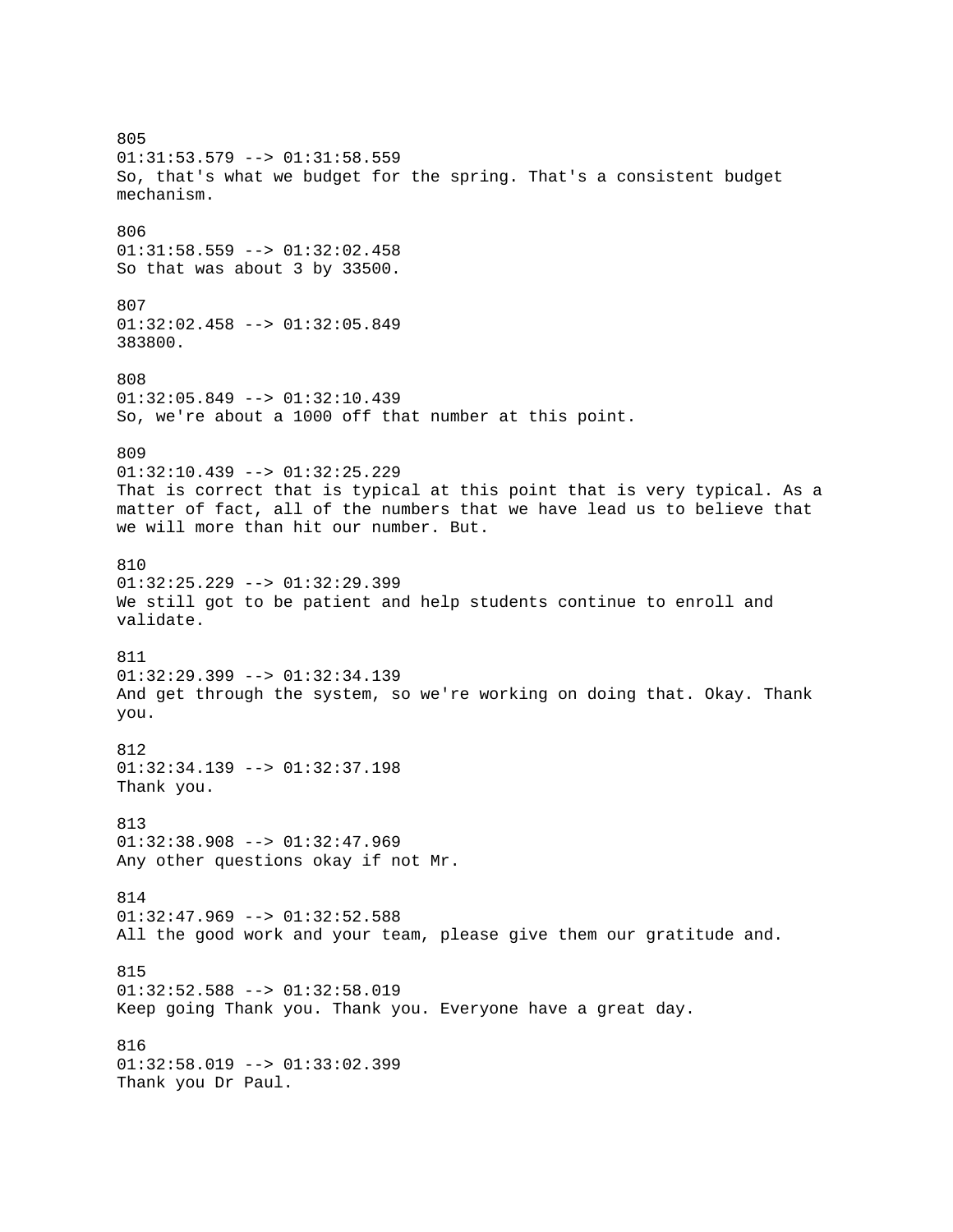817  $01:33:03.538$  -->  $01:33:10.168$ You have a series of presentations and folks I believe so I'll turn it over to, you. 818 01:33:10.168 --> 01:33:16.859 Thank you Madam chair and again, thank you. Mr. hall again for that presentation. 819 01:33:16.859 --> 01:33:20.219 Travis, give me teed up here. 820  $01:33:35.304$  -->  $01:33:49.764$ So, good morning, everyone again, you can see, we've already started most of the agenda with the report from Dr Halley of course institutional recruitment plan from Mr. hall. A couple things that I do want to go through. 821 01:33:50.543 --> 01:33:51.444 It says spring 2021 reopening plan.  $822$  $01:33:53.099$  -->  $01:33:57.389$ And have you, but also try to get down to any questions that you may have. 823 01:33:57.389 --> 01:34:01.198 I'm excited about this strategic plan, update and agreements with purpose. 824 01:34:01.198 --> 01:34:06.988 Also, talk about our performance measure a remediation plan that we committed to share. 825 01:34:06.988 --> 01:34:12.059 And then also Mr. will give us an update on students in engagement. 826 01:34:14.609 --> 01:34:26.698 The home page, 44, maybe. 827 01:34:27.203 --> 01:34:33.293 Here we go, thank you. Thank you very much. So, with regard to the Virginia State University, real estate plan.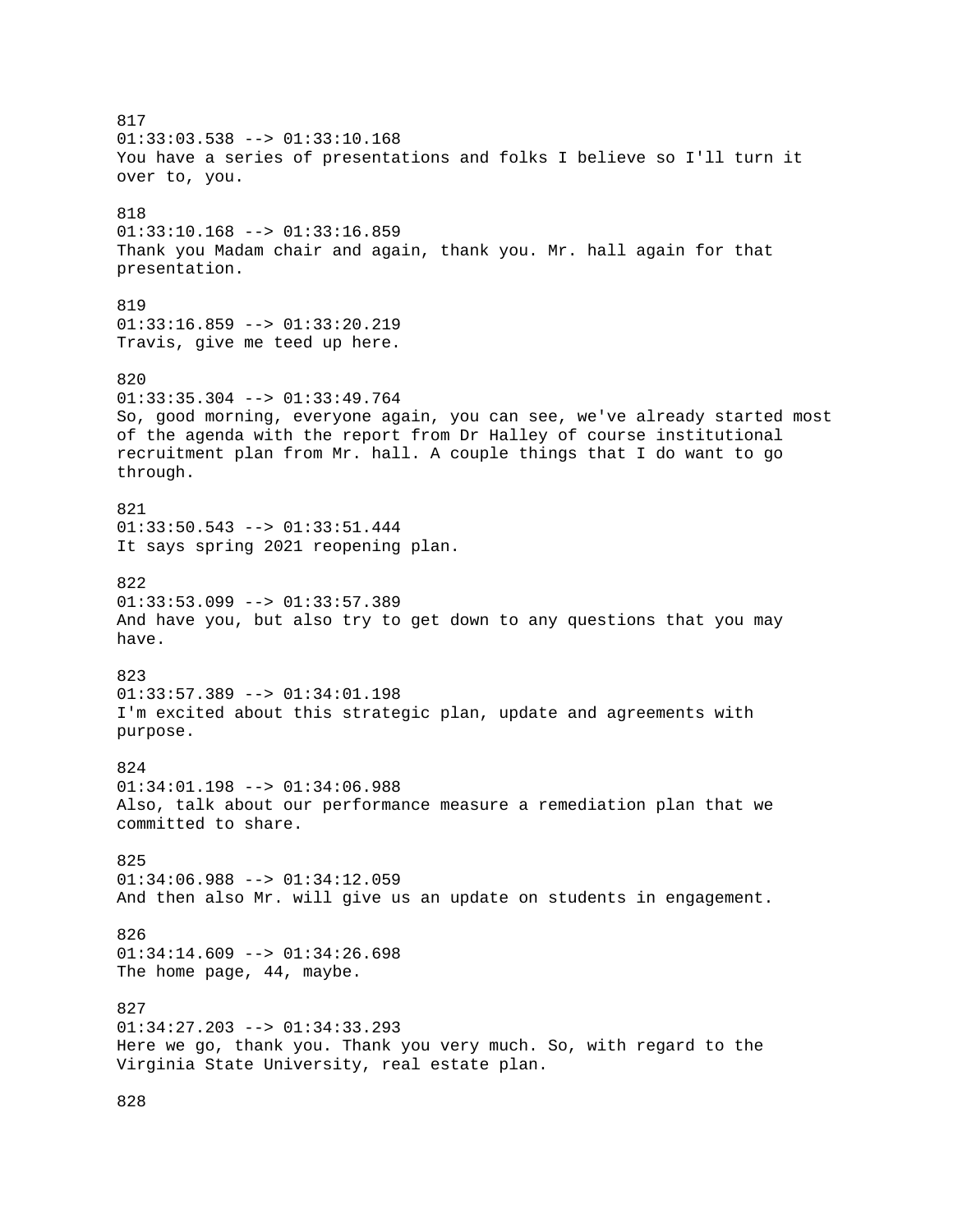$01:34:33.293$  -->  $01:34:46.163$ We really follow the guidelines the chef and the commonwealth for reopen and the institutions repopulate, the campus monitoring incident containment as well as a shutdown. 829 01:34:46.163 --> 01:34:59.243 If need be, and so we submitted our plan to ship and they accepted our plan. I want to make Dr quarterly and his team for putting that particular plan together. I want to go through this particular presentation and different phases as we. 830 01:35:01.134 --> 01:35:10.673 Entered into the summer, right after again in the outbreak and never things occurred. Of course, we put together the real task force committee. 831 01:35:11.934 --> 01:35:19.314 We also have now put together University, cover, response team, Coby care team as well leveraging our external partners. 832 01:35:20.423 --> 01:35:33.173 What I want to tell you is they'll share responsibility and I'm very, very much impressed how everybody came together with really putting together this particular plan and really protecting our campus and providing safety for the campus. 833 01:35:33.173 --> 01:35:41.724 Of course, the reopen, the task force committee about 65 members. Were on that particular committee with about 12, sub committees, the university colored response team. Really? 834  $01:35:44.158$  -->  $01:35:56.934$ Had that particular team come together and really start to put together the great work that they're going to do for the rest of the semester? It's color response. Team is going to be headed by Dr quarterly as a director. 835  $01:35:57.203$  -->  $01:36:10.703$ But it's a number of the particular professionals that here are, the universities are going to be working together to address all issues, because at 19, and really respond to any issues that come up, regardless of the 19 and really keeping the campus safe. 836  $01:36:11.243$  -->  $01:36:22.913$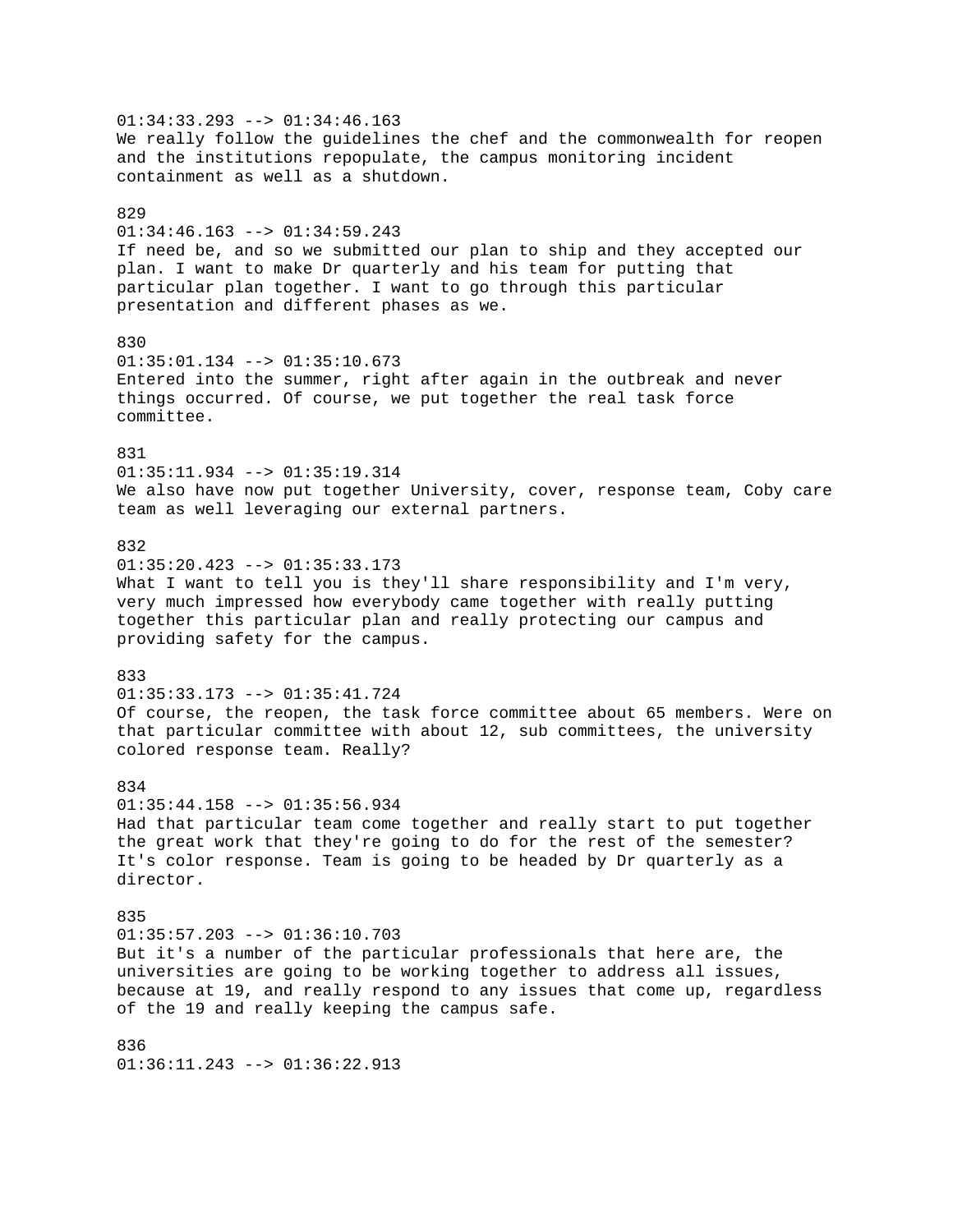And I call that ground 0T so they're going to be really in the trenches address and day to day issues with color, 19, higher of individuals that we may need to hire to really keep the campus safe. 837 01:36:23.248 --> 01:36:38.128 Providing a report to the executive committee and really make some very important decisions public care team. Of course, this particular corporate care team is the team that is activated. Once we identify that a student may be. 838  $01:36:40.043$  -->  $01:36:53.634$ Infected with coping 19, particularly care team actually will help that student wisdom get nowhere in the quarantine, but also provide them food health support as well mental support. 839 01:36:53.993 --> 01:37:04.764 So, that care team is really important in abundance how they're for actually hitting that team as well as the doctor they make a claim is we're really making that teamwork. 840 01:37:04.974 --> 01:37:12.234 Of course, we partner with some external areas, bond secure as well as the Department of health to help us to this particular process. 841 01:37:12.658 --> 01:37:16.738 In preparation for reopening a number of different things. 842  $01:37:16.738$  -->  $01:37:22.288$ Have have a curve of course, we have several town hall meetings. 843 01:37:22.288 --> 01:37:32.368 So, town hall meetings with students and parents and staff, we also distributed this is all before students came back. 844  $01:37:32.368$  -->  $01:37:35.668$ 1 of the things I want to, we want to talk about where some of the. 845  $01:37:35.668$  -->  $01:37:44.248$ It's the bottleneck that we had some of the challenges we have, and 1 of the major challenges, which is actually similar to what has occurred around the nation was testing. 846 01:37:44.248 --> 01:37:51.448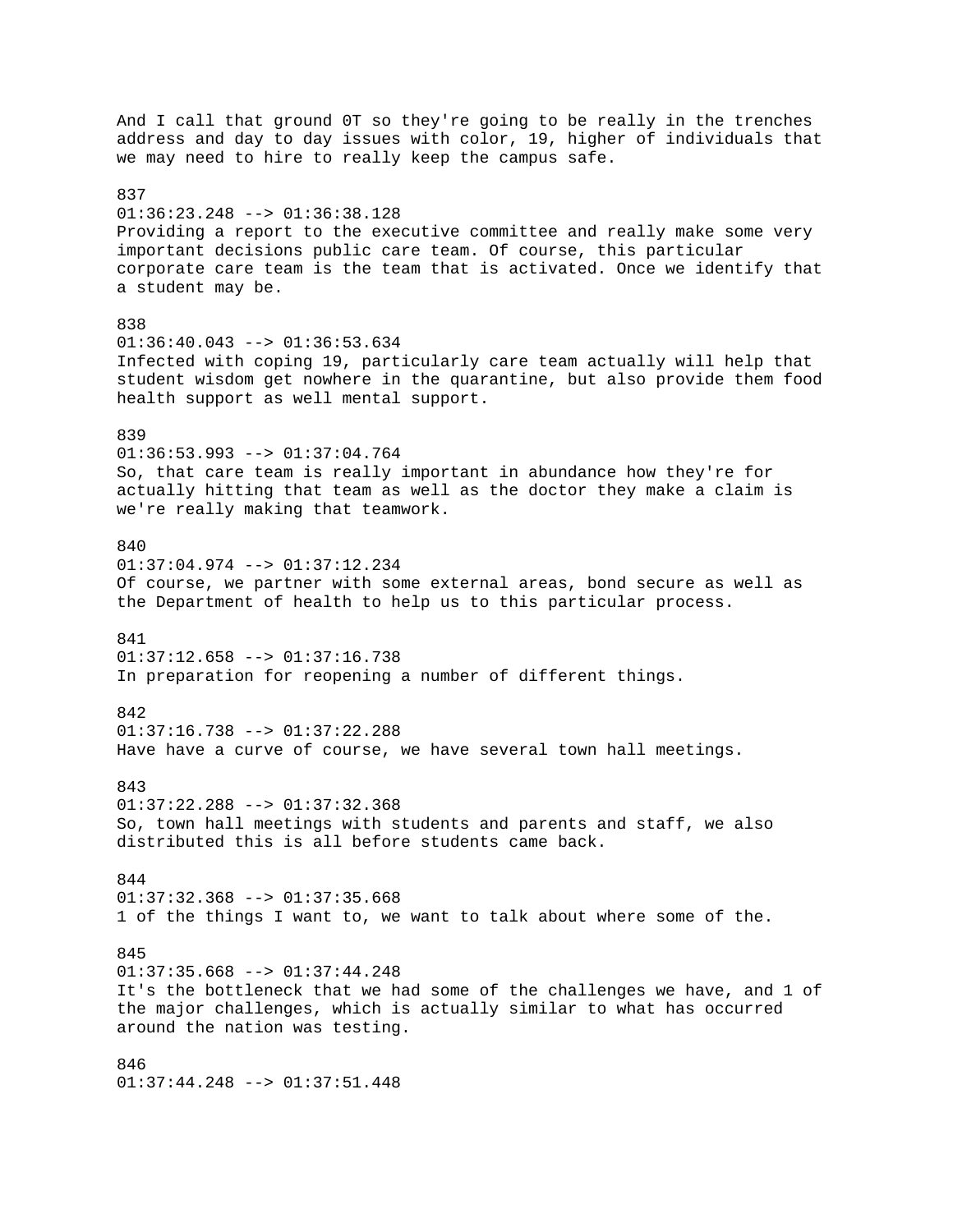And so myself, and Mr Harris, we state about actually through the whole break, trying to identify how we were going to. 847  $01:37:51.448$  -->  $01:37:59.603$ Deal with test in here on campus, and actually we were able to execute once the students started checking back in. 848 01:37:59.603 --> 01:38:08.274 So, what we decided to do was look at a rapid test, which is the buying next test and we're actually testing students with 2 different. 849 01:38:08.548 --> 01:38:16.288 Test 1 is the rapid test as well as the PR test, which is a little bit more accurate and it working and the whole system is working. 850 01:38:16.288 --> 01:38:19.319 We also establish the capacity to isolate students. 851  $01:38:19.319$  -->  $01:38:26.788$ Also identify adequate space for social distancing in the classrooms student housing as well dining. 852 01:38:26.788 --> 01:38:38.993 And also, we provided options for faculty staff who may not feel comfortable. May have Pre existing conditions and an opportunity for them to work remotely, but still continue the operations of the university as well. 853 01:38:38.993 --> 01:38:51.833 As I have the doctor, the N\*\*\* claim is also for increase in the health center staff, and we've hired about 17, temporary nurse practitioners and other healthcare professionals to help us with this particular process. 854  $01:38:52.319$  -->  $01:38:57.838$ Austin is preparation also, I can't think I see as well. Mr. Harrison enough. 855 01:38:57.838 --> 01:39:10.798 For the stuff that they were also doing behind the scenes with regards to it and again I myself, Mr. Harris, we were working through the whole holiday break to really make sure that the capsule is going to be ready to open up. 856 01:39:10.798 --> 01:39:15.689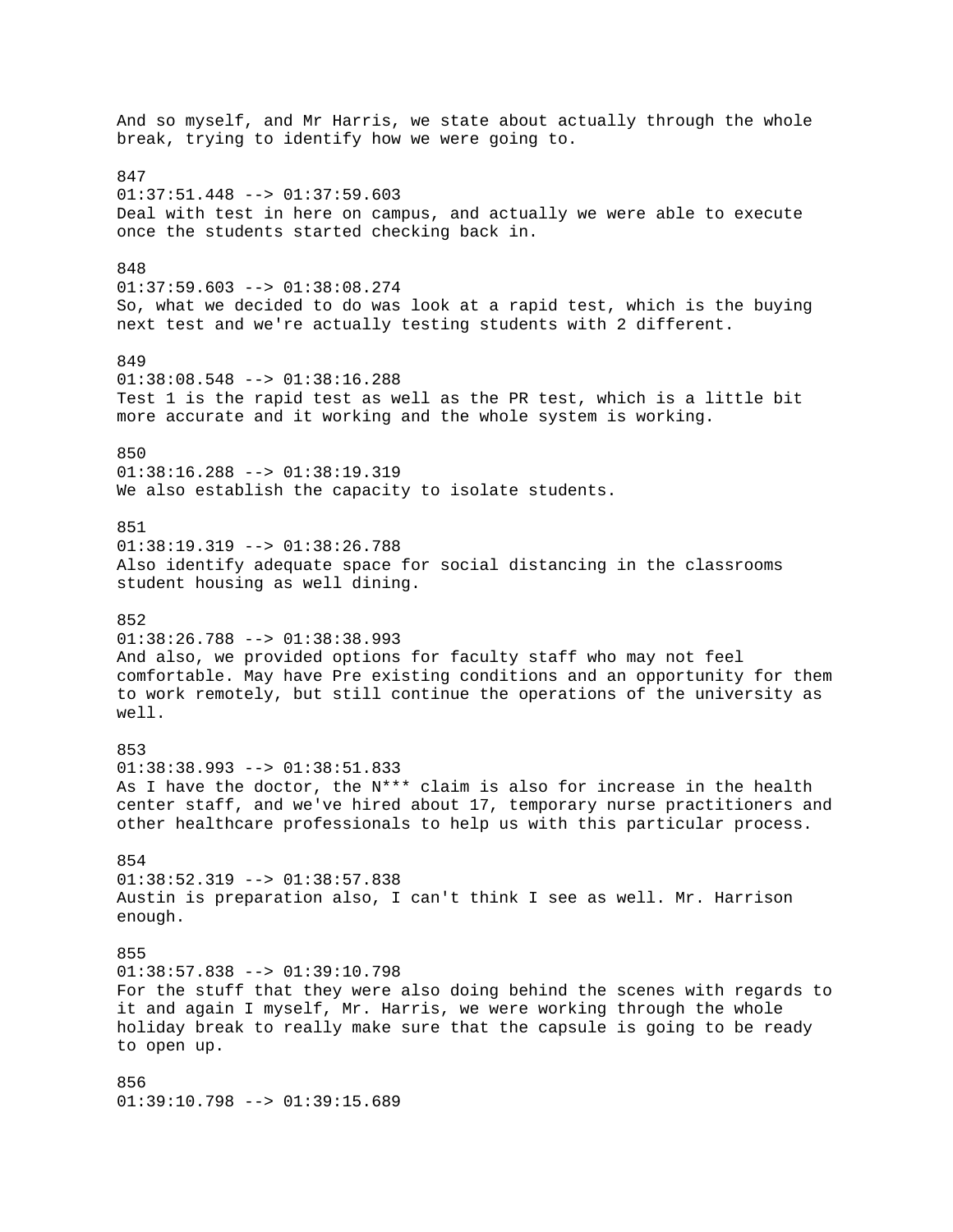Also, I want to thank Jane Harris and facilities who really has done a dynamic job. 857  $01:39:15.689$  -->  $01:39:29.003$ What do you see with regards to facilities is that there's a lot of things that have occurred we have a lot of build infrastructure that took place with regard to filtration ventilations and humidity control something that you don't see, 858 01:39:29.003 --> 01:39:34.823 but it can be much safer because of the work that Jane Harris and her team has done, 859 01:39:35.033 --> 01:39:37.373 they're also in charge of and the welcome kit. 860 01:39:37.974 --> 01:39:44.783 We also identify full time custodial staff to help and student health services. Of course, that, you know, with testing. 861 01:39:44.878 --> 01:39:54.059 With the, with the Kobe 19, there's also have this material that we have to dispose of. And so we want to make sure that that those. 862 01:39:54.059 --> 01:40:08.189 That material was disposed of properly felt Dane here says, identified full time, custodial staff for our health particular area. So they've done a great job of also working in different sectors in between classes to make sure that are happening. Students are staying safe. 863 01:40:09.479 --> 01:40:16.229 Also, we decided to bring our 2 now things back and although we were not having any types of athletic sports on campus. 864 01:40:16.644 --> 01:40:31.404 And we thought it was very important working with Peggy Davis to bring up to napping back to really enhance and provide mental support the emotional support just due to social interaction with also the impact that it can  $965$ 01:40:31.404 --> 01:40:33.984 have in the classroom that have them up here on campus and, 866 01:40:34.253 --> 01:40:34.764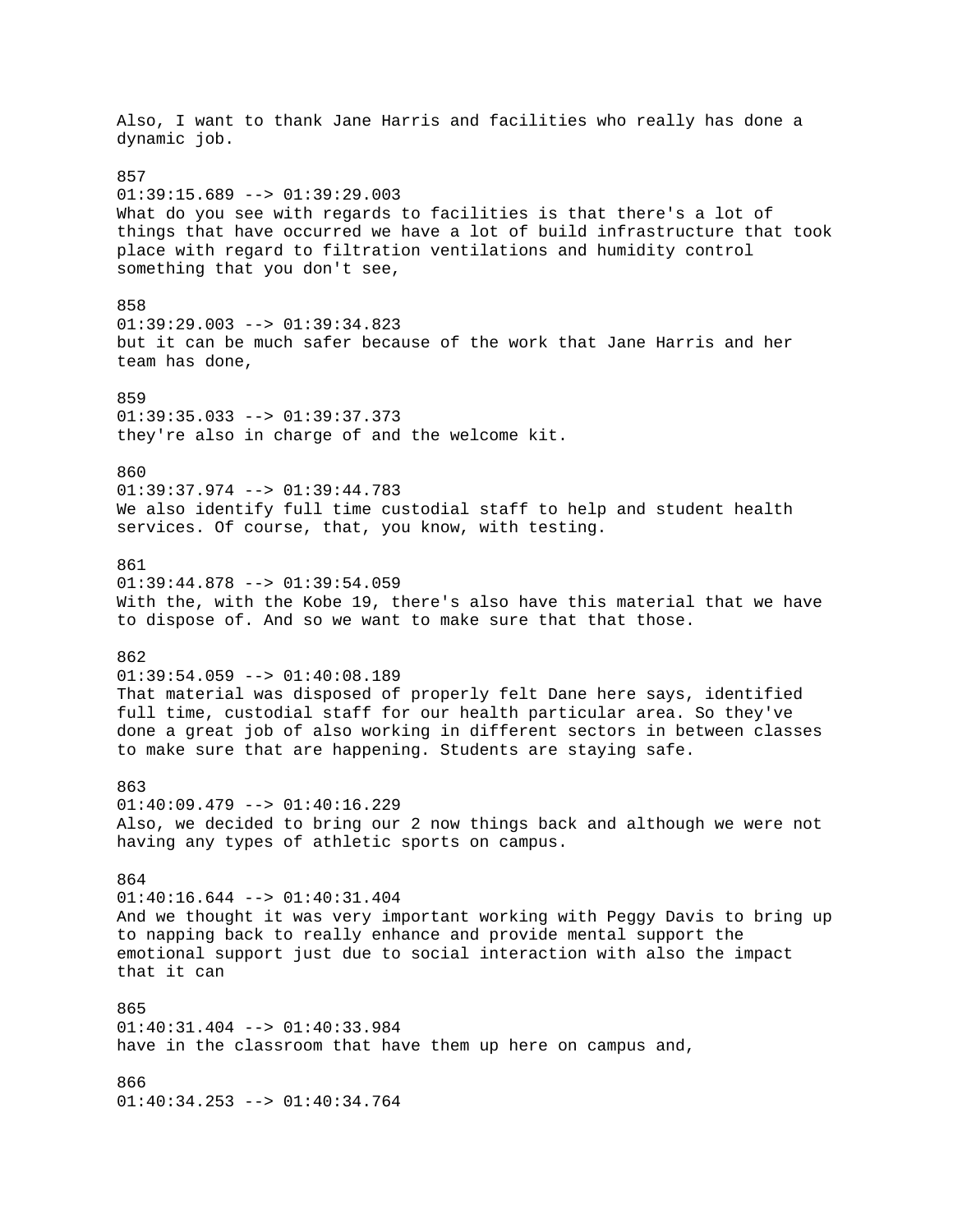of course, 867 01:40:35.094 --> 01:40:39.774 they'll have individually individualized instruction as well as student teacher follow up. 868 01:40:40.378 --> 01:40:50.219 Cut down in a reduction in technology disruptions also reduce the distractions outside of class and also we want to enhance the student athlete experience. 869 01:40:51.958 --> 01:41:03.118 So, just in general, we put together a 2021 calendar. Of course, we had student testing for about 2 weeks before classes started between January, 15th, 30. 870 01:41:03.118 --> 01:41:08.279 Of course, plan started this Monday, February 1st, we are not going to have a. 871 01:41:08.279 --> 01:41:22.019 Spring break, so we identified chosen within the days again to give us students as well. But that is somewhat of a break that the aircraft will be on the 7 final exam. The 17th of course, spring commitment will be. 872 01:41:22.019 --> 01:41:35.309 On the 22nd, so as far as repopulating a campus, we really did a educational campaign for coping 19 for, for making sure that our students are going to be safe. 873 01:41:35.309 --> 01:41:39.389 Very important as far as bring a student back on and check in. 874  $01:41:39.389$  -->  $01:41:51.029$ Are moving appointments, we're coordinated around student testing, and we realized that the capacity for to do the student testing for cope and 19 there's a timeframe that was involved. So we scheduled. 875  $01:41:51.029$  -->  $01:42:04.104$ Of the students become on campus at certain times of the day, and we were able to work through that particular process again, student, health counsel centers, student, housing, student, success engagement are all involved in this particular process.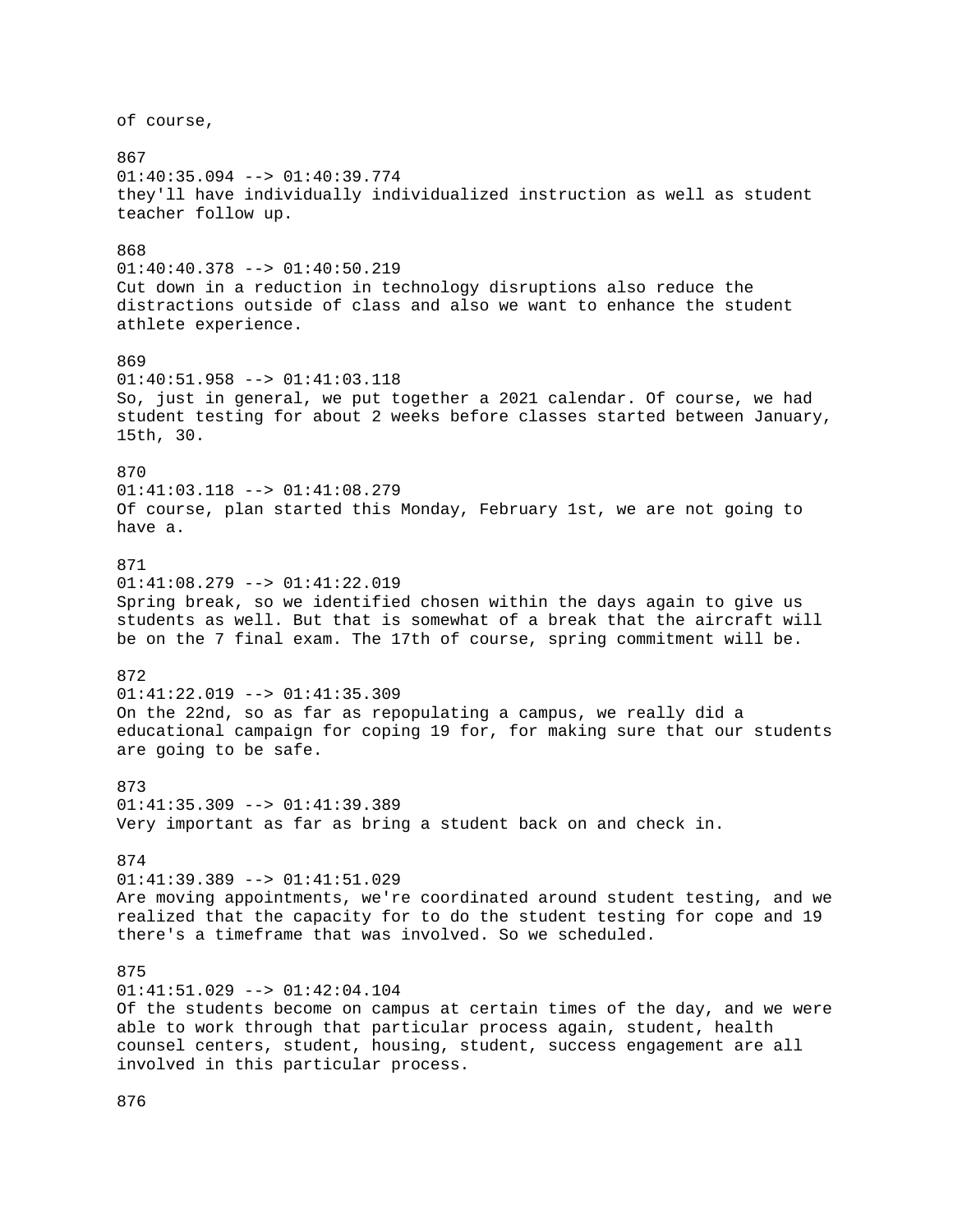$01:42:04.493$  -->  $01:42:08.993$ And I will tell you that if a student tested positive. 877 01:42:09.328 --> 01:42:19.948 That our public care team actually was activated right away and we gave us doing the option to they can go back home with their parents, or we can go ahead and take them in isolation or quarantine over. Whiting. 878 01:42:19.948 --> 01:42:24.509 And and right then in there, Virginia, we'll talk a little bit more about it, but. 879  $01:42:24.509$  -->  $01:42:37.043$ You know, we had a care package for them, they had counseling, right? There wisdom. Dr Ellison really helped with that particular process and we were able to get them over to quarantine safely and really provide the care. 880 01:42:37.043 --> 01:42:41.543 And we also monitor them why they're enforcing to make sure that they are mentally. 881  $01:42:42.658$  -->  $01:42:53.788$ Healthy as well as you know, if there's any other health concerns so we want to make sure that we do our due diligence with that. So I cannot think that because the care team enough for their. 882 01:42:53.788 --> 01:43:06.328 It truly, really take care of our students and, of course, we also had the deans and supervise and provide expectations for faculty and staff to return and working someone on a flex. 883  $01:43:06.328$  -->  $01:43:12.418$ Type of schedule, whereas part of time they may be working remotely and some of the time they will be working here on campus. 884  $01:43:14.698$  -->  $01:43:27.384$ And so again, and keeping in line with the guidelines, I will sit down from the state for reopening up to monitor health conditions and to detect infection. 1 of the things. The basic thing that we want to do want to find out coping 19. 885  $01:43:27.384$  -->  $01:43:34.463$ we want to protect from cover 19 so we have a daily health screening questions for our students to really monitor themselves.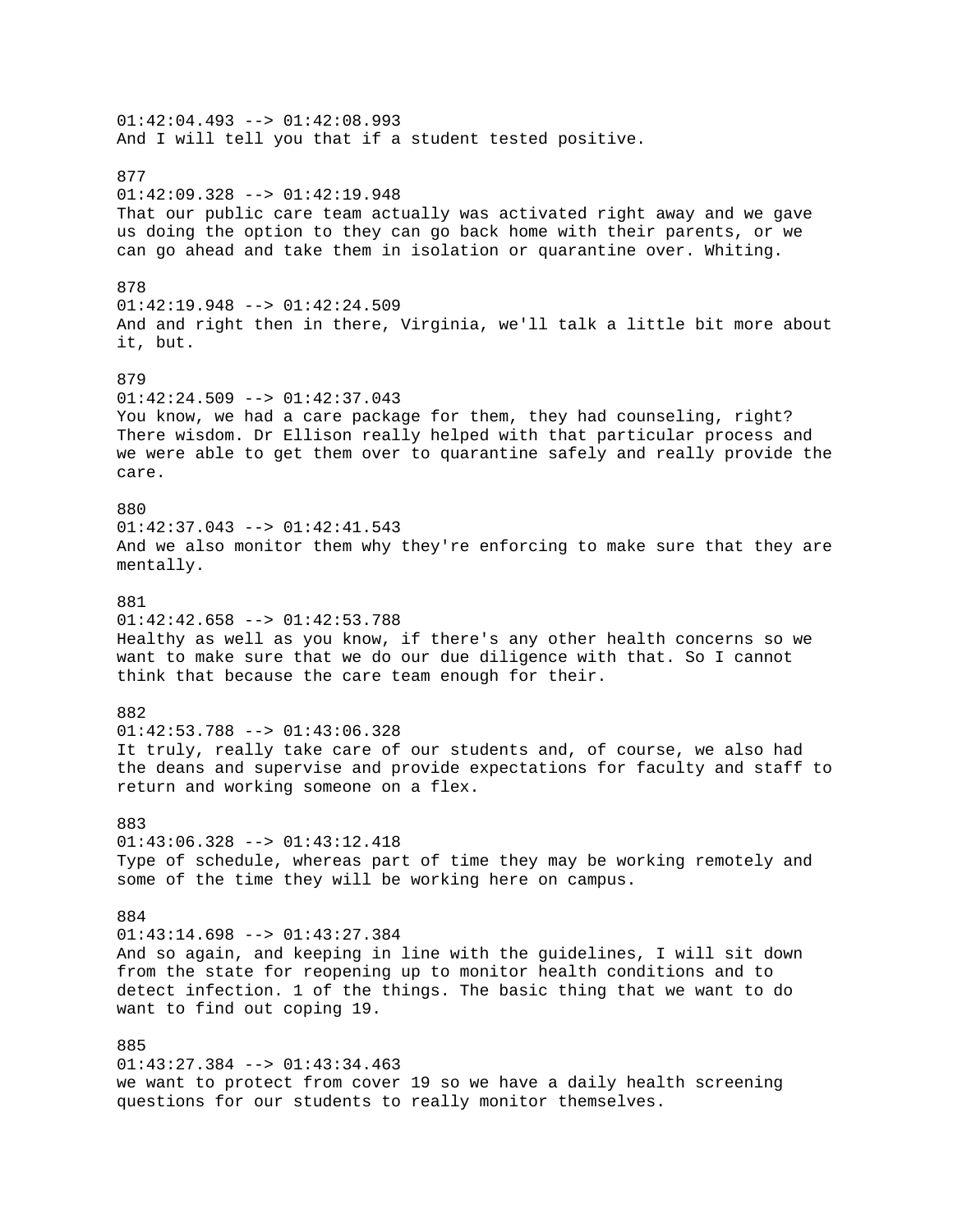886 01:43:34.769 --> 01:43:47.363 We also have Thermo screening kiosk across campus where, when you walk into a building, they can actually get their temperature check. They'll get a print out what their temperature is. It'll be green. If it's within that range. That is safe. 887 01:43:47.604 --> 01:43:58.104 If, for some reason that they have a high temperature. That doesn't mean that they have coconut team, but it's really telling them to go get checked out as a health center. So we want to make sure that they also do that as well. 888 01:43:58.104 --> 01:44:10.734 So, we're excited about how well, the campus had prepared both mentally and physically for the actual return of our students. Of course, we want to make sure that reinforced cleaning and sanitizing standard protocol. 889 01:44:12.413 --> 01:44:19.644 Course continues to make sure that the density of student housing is reduced and dining hall as well as the classrooms as far as surveillance testing. 890 01:44:19.644 --> 01:44:32.724 We'll actually start moving into that next phase will start doing surveillance testing of our staff and students after this week because of most of the students will actually have been on campus now, vaccine. 891 01:44:32.783 --> 01:44:39.894 And, as, you know, in the news has been a very, very hot topics. So here's the University. We have not. 892  $01:44:40.229$  -->  $01:44:47.578$ Has the green light to for the whole university be approved for vaccines yet, but we're being very proactive. 893  $01:44:47.578$  -->  $01:44:52.139$ I believe we're in phase 1. C. is that correct? That Dr. 894 01:44:52.139 --> 01:45:00.088 The same 1. see, I believe that we're in so we can move towards the last group to get the vaccine. 895 01:45:00.088 --> 01:45:05.548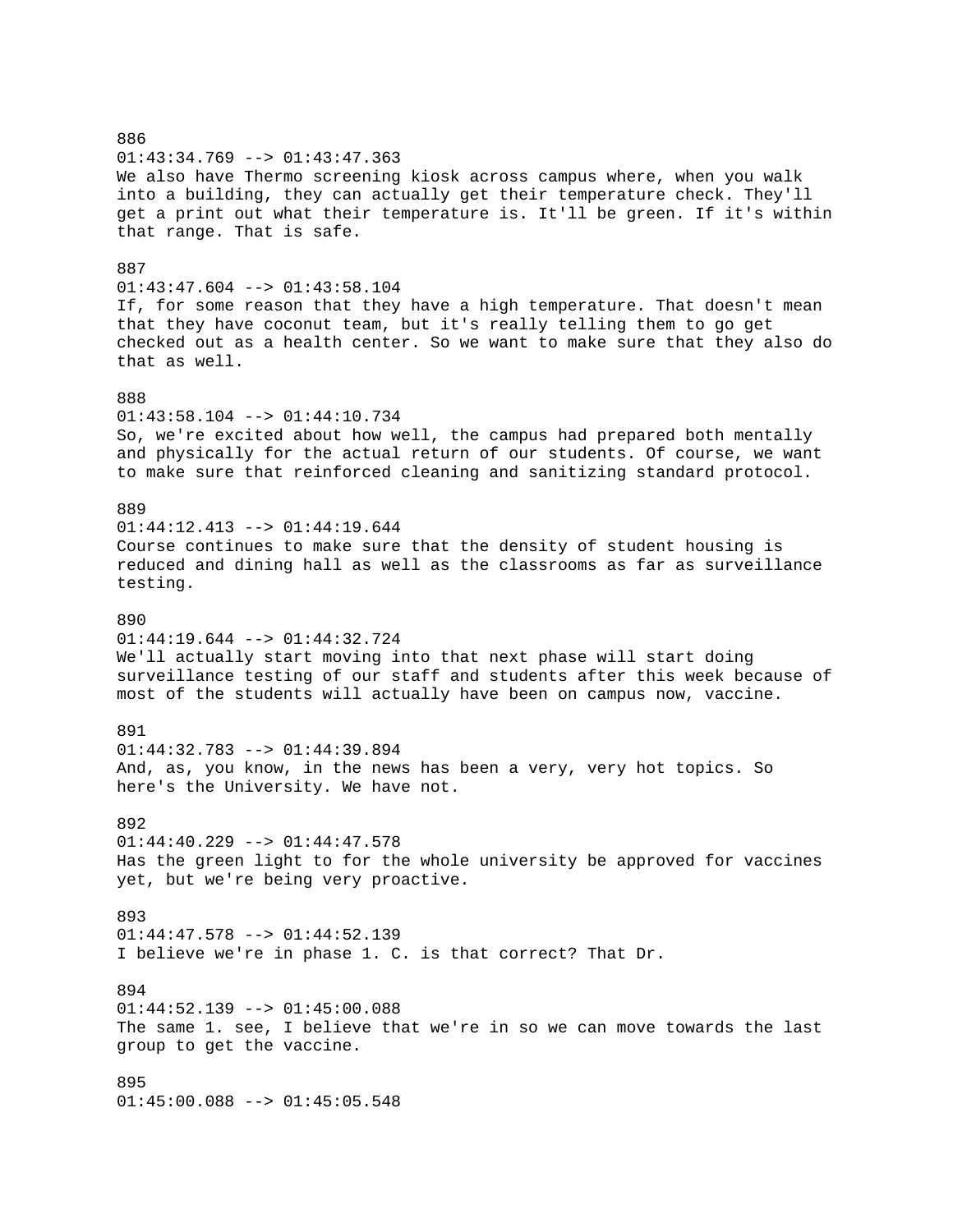However, Dr, Clement has taken a proactive approach to really reach out to CDC. 896 01:45:05.548 --> 01:45:17.453 It really have Virginia State University participate in the vaccine administration and management system, which we're working with HR to get email and information out to into this portal. 897 01:45:17.724 --> 01:45:23.934 We're now faculty and staff can really log into the portal and they will get a an appointment. 898  $01:45:24.269$  -->  $01:45:28.948$ Within a certain mile radius of opening for them to get their vaccine. So. 899 01:45:28.948 --> 01:45:32.698 Um, we're trying to be proactive to make sure that we can provide. 900 01:45:32.698 --> 01:45:34.373 Those vaccines for our families, 901 01:45:35.543 --> 01:45:37.434 it's not mandatory that you get the vaccine, 902  $01:45:37.434$  -->  $01:45:52.163$ but we are encouraging that to occur and also we have a contact trace and also taking place we have some of our health staff really go through certification with CDC to get certified for 903 01:45:52.524 --> 01:45:55.793 contact tracing as well as using that. 904 01:45:56.099 --> 01:46:01.859 To monitor interactions with anybody who may have been exposed to covered 19. 905 01:46:03.958 --> 01:46:14.969 Of course, for containment, we identify winding hall has about 55 rooms to isolate and quarantine students who may be positive for coping 19. 906 01:46:14.969 --> 01:46:23.248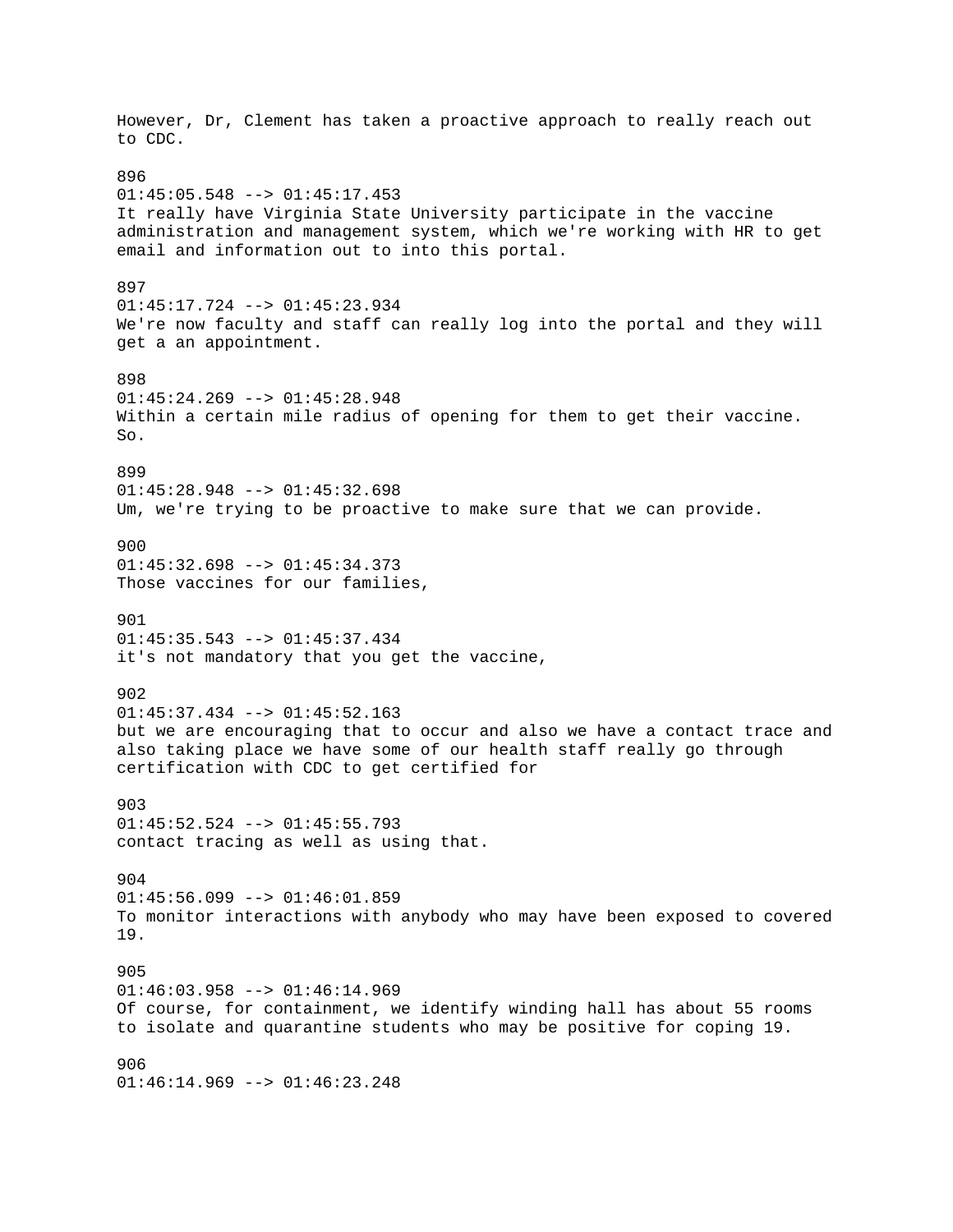Also, we want to make sure that we provide the ML service and counsel and medical care for any student who has been isolated, or put in quarantine. 907 01:46:24.719 --> 01:46:34.798 And, of course, shut down, of course, we're going to monitor the numbers. I'll show you the dashboard, the 2nd, we're going to monitor the numbers and of course, my response team will make a recommendation to. 908 01:46:34.798 --> 01:46:39.538 Uh, the administration, whether or not, we should shut down, but they'll also be looking at. 909  $01:46:39.538$  -->  $01:46:47.184$ Hospital percentage of the info with regard to a number of patient covered patients around the surrounding areas, 910 01:46:47.573 --> 01:46:48.323 but also looking at, 911 01:46:48.323 --> 01:46:56.064 despite that may be occurring here on campus to really make that informed decision on how we should move forward with a shutdown of the University. 912 01:46:58.559 --> 01:47:03.929 And this is really a snippet of our data dashboard for 19. 913  $01:47:03.929$  -->  $01:47:07.168$ As you can see the end of, uh. 914 01:47:07.168 --> 01:47:13.259 January 31st that we hadn't really a total of. 915  $01:47:13.259$  -->  $01:47:22.048$ 1209 students tested these are both students who will be on campus, but also commuter students that was going to be on campus. 916 01:47:22.048 --> 01:47:28.378 And as you can see, we had probably about 10 students who were actually tested positive. 917 01:47:28.378 --> 01:47:34.314 And we're isolated into quarantine maintenance 2 or 3 students who tested positive, but went back home.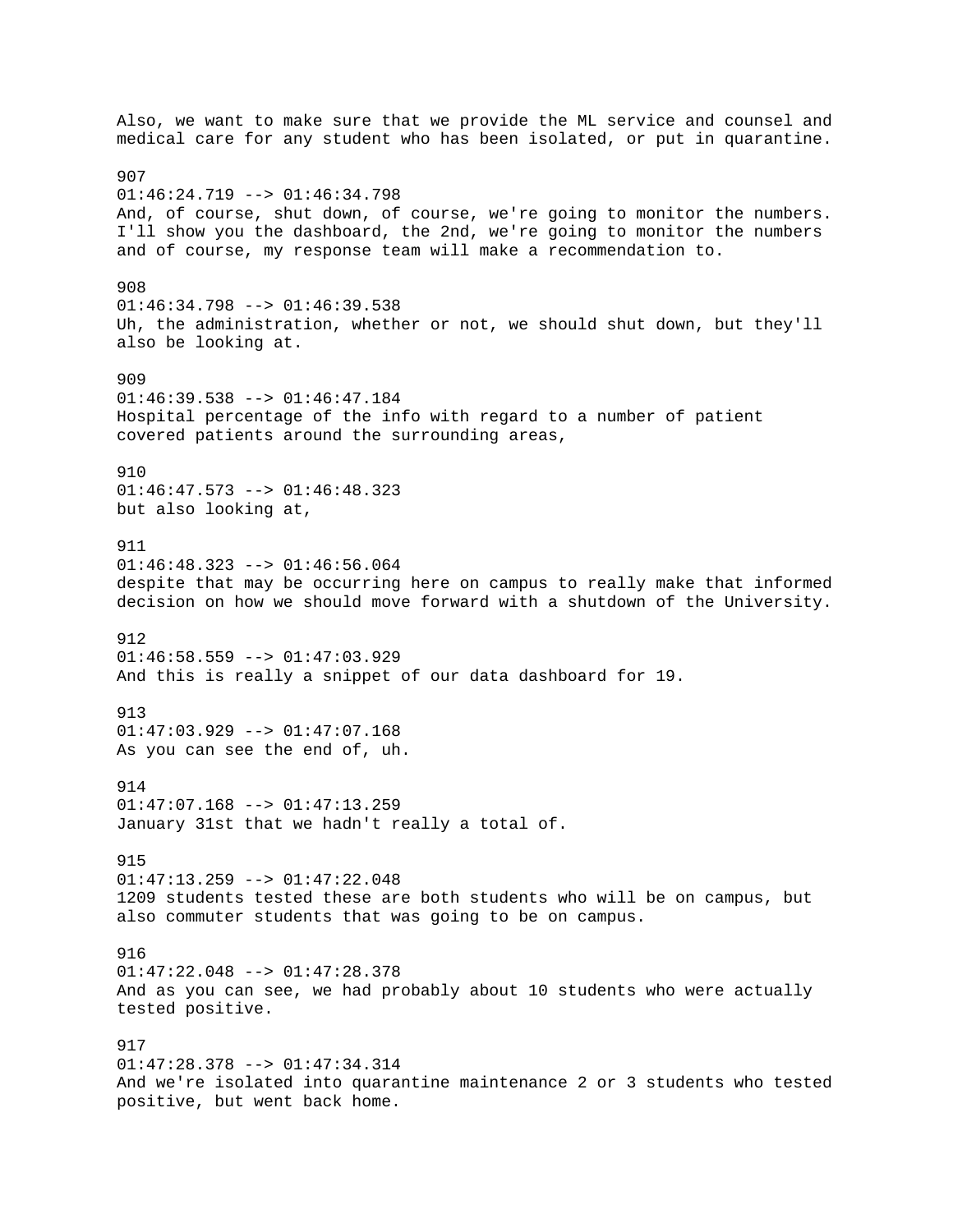918 01:47:34.764 --> 01:47:48.894 So, as you can see that what will happen is the daily dashboard updated to make sure that the whole campus understands where we stand also the color response, and will be able to never didn't information to make data driven decision. 919 01:47:51.179 --> 01:47:56.128 Are there any questions with regard to our reopening on campus? 920 01:47:59.038 --> 01:48:11.248 Follow my head to 1st I don't think that the dashboard is available and diligent. I don't know if you have an opportunity to update that. 921 01:48:11.248 --> 01:48:19.319 You know, for historical purposes, because that's real interesting to see. And is that available on. 922  $01:48:19.319 --> 01:48:25.769$ The the website it will be, it will be, it will be on the website. 923  $01:48:25.769$  -->  $01:48:38.279$ Okay, it'll be it'll be available on the website under our coven 19 response, and the information on the cover 19 and so we're just waiting for to get it uploaded. So it is being populated. It just needs to be uploaded. 924 01:48:40.019 --> 01:48:46.109 Okay, good deal. This information isn't been diligent. I'll make sure that it gets into within as well. 925  $01:48:46.109$  -->  $01:48:52.048$ Okay, thank you. My 2nd question was. 926 01:48:52.048 --> 01:48:57.269 And you may have covered it. I apologize if you did not we're our student health. 927  $01:48:57.269$  -->  $01:49:02.338$ Employee's viewed as. 928 01:49:02.338 --> 01:49:06.448 1, a, or 1 b have they had the opportunity.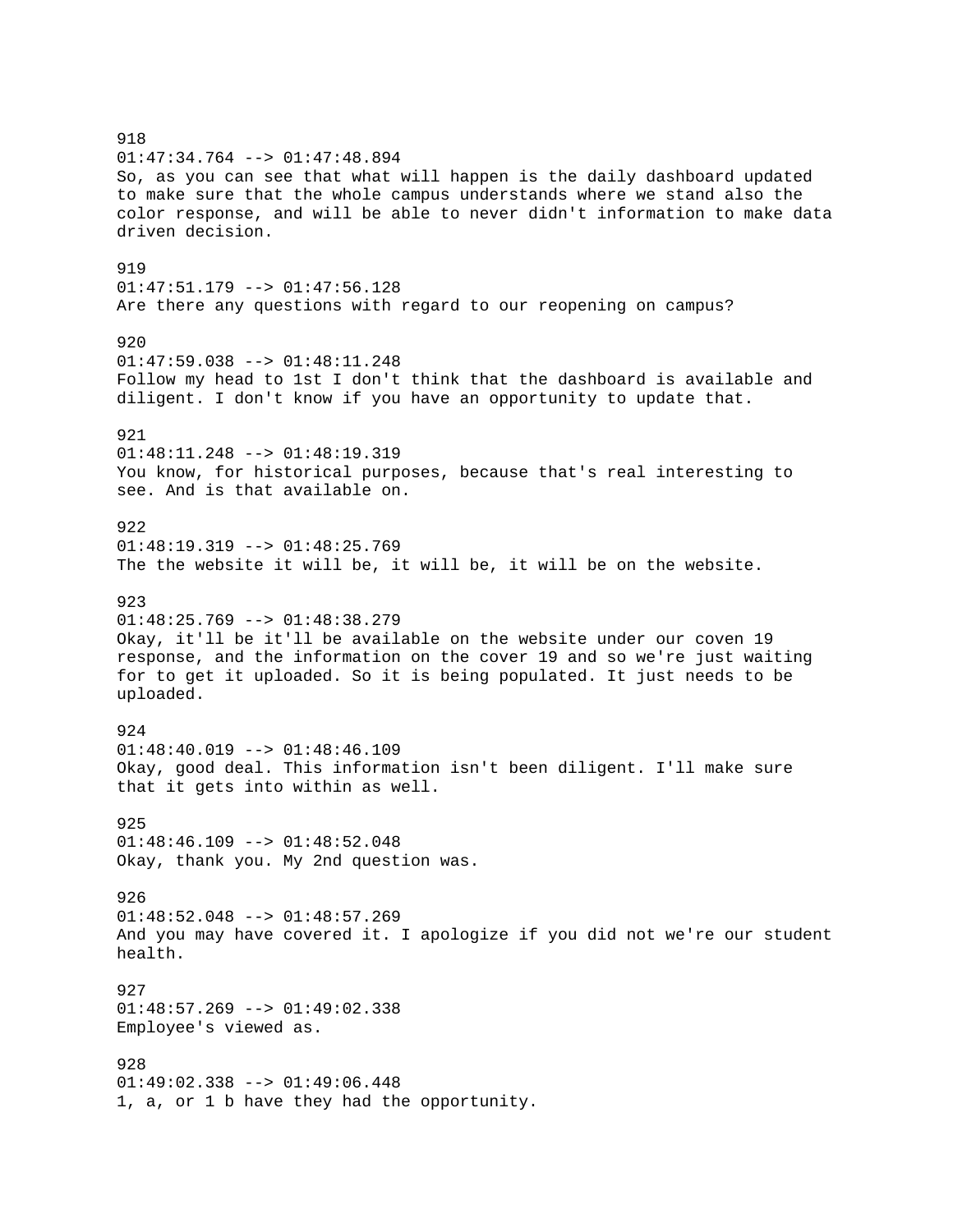929 01:49:06.448 --> 01:49:10.288 To get the vaccine to protect them as they're. 930 01:49:10.288 --> 01:49:19.229 Providing all of the health care for our students yes, I have a Dr claimants coming forward to to discuss it. 931 01:49:25.524 --> 01:49:39.804 Oh, okay. Sorry about that. Good morning. Morning. He had good morning. Yes, we've had the opportunity to have vaccine those that wanted it. So we are actually fall and category. 1. B. 932  $01:49:40.109$  -->  $01:49:45.149$ For the student house. That's excellent. Excellent. 933  $01:49:46.168$  -->  $01:49:56.519$ Is it possible to say, like, what percentage of people have chosen to get the vaccine or is that getting into HIPPA and all of that? 934  $01:49:56.519$  -->  $01:50:10.139$ I don't quite have the percentage, but I would say, at least half a little bit over half of the student health staff received the vaccine. Those that wanted to. 935 01:50:10.139 --> 01:50:13.618 Good deal I'm glad to hear that. Thank you. 936 01:50:13.618 --> 01:50:25.798 No problem. Yeah. And again, I want to thank doctor equipment. I don't know if you remember she was hired actually pick up tonight. Yeah. 937  $01:50:26.003$  -->  $01:50:38.453$ She has come in and she has hit the ground run. She had to learn the University, although teaching alone, but not only does she really show true leadership. She finished her doctorate degree also during all this. 938  $01:50:38.453$  -->  $01:50:48.833$ And so I just want to commend her for the hard work that she had put in. And also Dr Courtney for working with her as well. So I'm really excited if I'm working for future with her as well. So thank you. Dr Clemens. 939 01:50:49.168 --> 01:50:53.099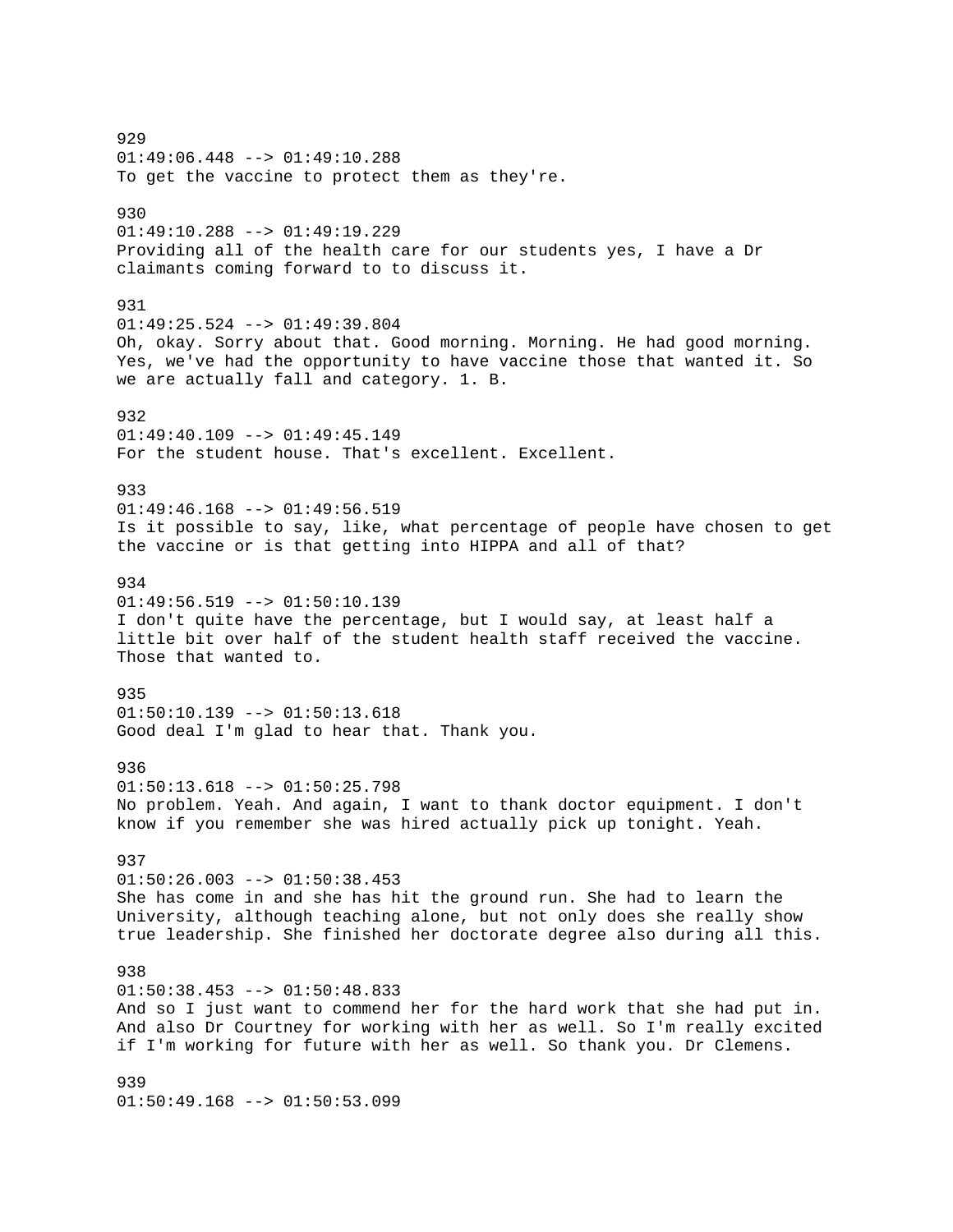Well, thank you and congratulation. Dr. 940  $01:50:53.099$  -->  $01:51:06.269$ Thank you very nice. And I can tell you with regard to this reopening plan, how important of a role that Mr. Harrison it has play continuously not only with regard to the. 941  $01:51:06.269$  -->  $01:51:14.338$ We have the bandwidth regards to protecting our students, but also with the classroom and everything else is so it is connected all around here. 942 01:51:14.338 --> 01:51:19.469 And as well as Dr, when bandage. 943  $01:51:19.469$  -->  $01:51:23.128$ Who has really played a very important part with getting the information out, but. 944 01:51:23.128 --> 01:51:30.809 Well, even that, she's also a professor, and so she gives me the day to day of what's happening on the ground with our classrooms. So. 945 01:51:30.809 --> 01:51:34.109 Again, we have a wonderful team and a great. 946 01:51:34.109 --> 01:51:38.128 Great great staff to really help us get through this and I'm excited about to start in the semester. 947  $01:51:40.048$  -->  $01:51:46.559$ Excellent, thank you. And I wanted to say, I found the covered dashboard slide. It is and. 948  $01:51:46.913$  -->  $01:51:59.663$ And diligent, I hadn't clicked. I had not clicked forward adaptive on slide 54. so thank you for that. I need to go back. Mr. Hill has had some issues with audio. 949 01:51:59.694 --> 01:52:05.783 I need to go back to Dr holly's presentation and ask a question. 950 01:52:07.649 --> 01:52:14.639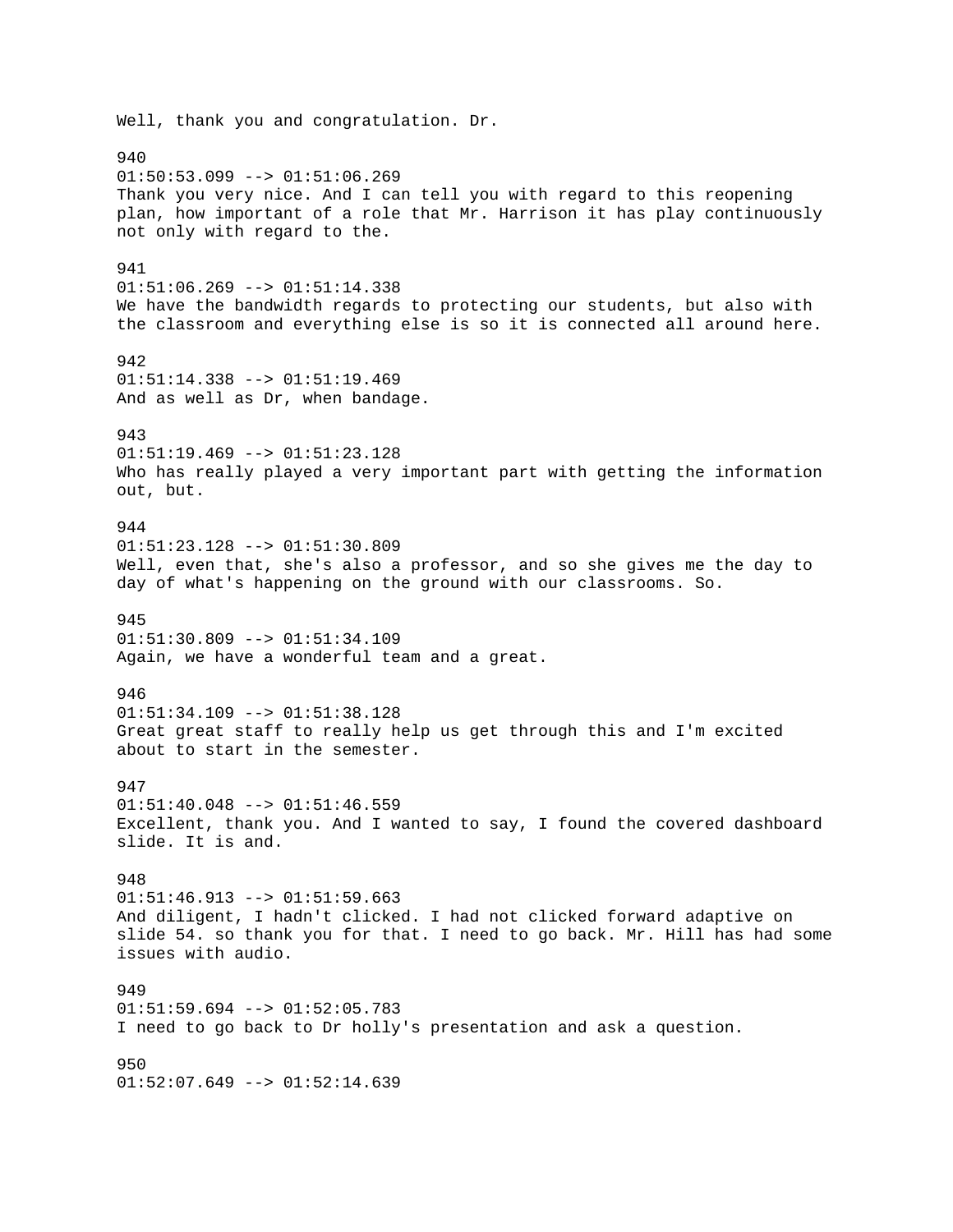Gee, I don't know if he is still in there or if you might know dot com there and that. 951  $01:52:14.639$  -->  $01:52:19.288$ Is there a national society of black engineers on campus? 952 01:52:19.288 --> 01:52:23.248 Yes, yes, there is. 953 01:52:23.248 --> 01:52:29.488 Yes, there is and none of our students in our staff, and they take them to their their conference each year. 954  $01:52:30.809$  -->  $01:52:39.899$ Excellent. And if Mr Hill has any follow up questions, I am sure he will put it on the chat. 955  $01:52:41.639$  -->  $01:52:44.668$ Okay, thank you. Thank you. 956  $01:52:44.668$  -->  $01:52:48.538$ Anything else with regards in reopening. 957 01:52:48.894 --> 01:53:00.413 Okay, so now, when I switch gears and just give us a brief update on the strategic plan, preeminence with purpose, I'm really excited about a lot of work that has actually not a goal. 958 01:53:00.444 --> 01:53:06.264 Not only gone into the plan, but also the updated information that we have to really present. 959  $01:53:06.569$  -->  $01:53:14.849$ And, of course, I know some of the board members are in this particular picture and they remember us going through these particular workshop to get the plan in place. 960  $01:53:15.988$  -->  $01:53:23.969$ So, of course, I'm not going to go through all the strategic and priority with regards to the plan. But of course, we have the 6 priorities that are associated with. 961 01:53:23.969 --> 01:53:29.639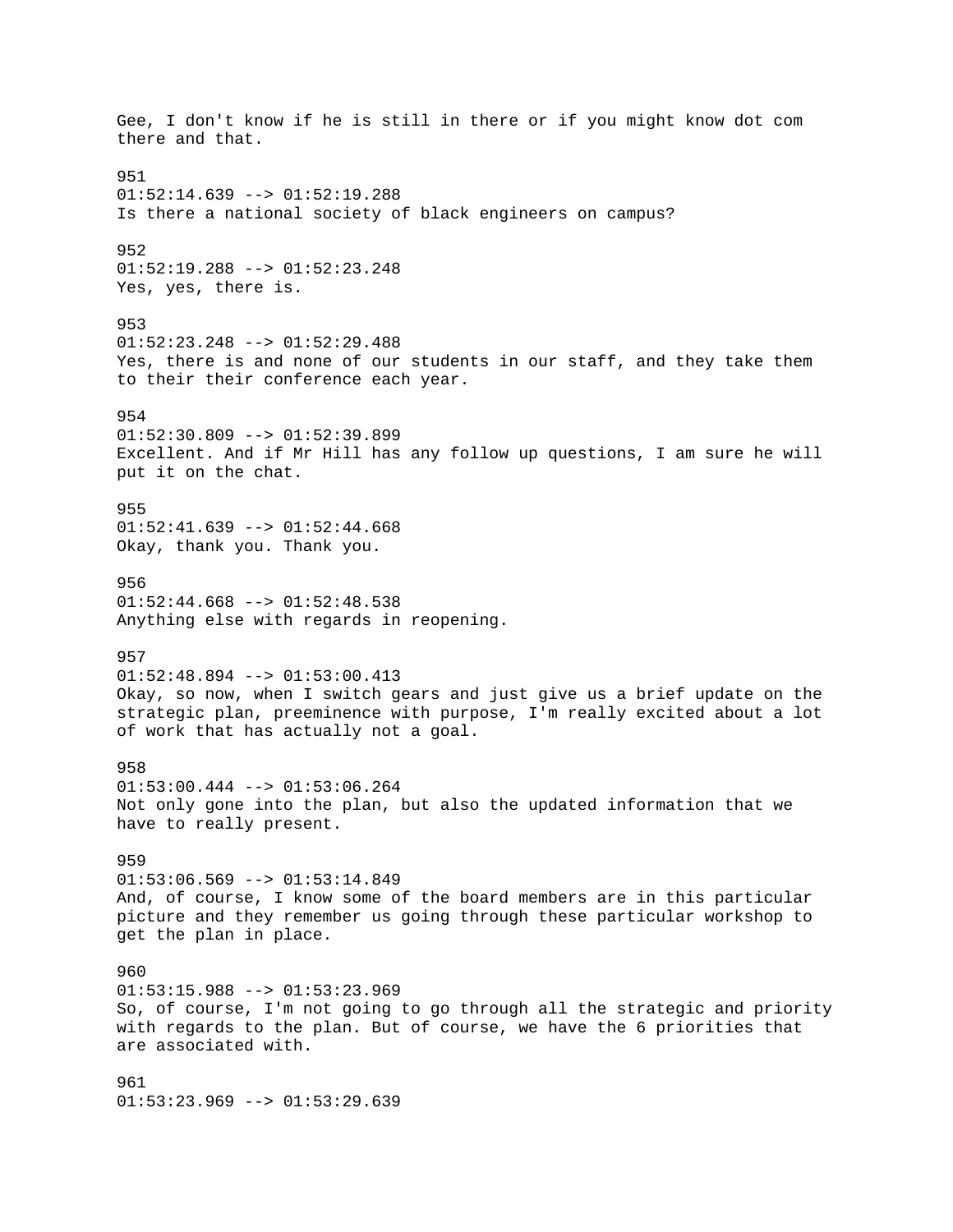The strategic plan and what we did was very important. 962  $01:53:29.639$  -->  $01:53:33.689$ We align the strategic plan with the 4 goals. 963 01:53:33.689 --> 01:53:36.838 Of higher education here in the commonwealth. 964 01:53:36.838 --> 01:53:42.118 And we wanted to actually just delineate on what priority sit within those particular. 965 01:53:42.118 --> 01:53:54.298 For goals and believe it or not all of our priority do fit into those particular 4 goals. But this is getting a snapshot of how we align those 4 goals with our strategic plan. 966 01:53:54.298 --> 01:53:57.838 So, a lot of work has been. 967  $01:53:58.764$  -->  $01:54:12.684$ Has taken place since the board of finalize the approval for the strategic plan and I just want to give an update on what has taken place just real brief. It really comes really key points that I feel were game changers. 968  $01:54:13.139$  -->  $01:54:21.059$ Of course, we presented the the final strategic plan to the full university community and students. 969  $01:54:21.059$  -->  $01:54:26.998$ Families staff, leadership programs we submitted and we presented that information open a conference. 970 01:54:26.998 --> 01:54:33.418 But 1 of the things that I think was a game changer was in June, June, July, 2019. 971 01:54:33.418 --> 01:54:43.048 That we actually align our strategic plan with the 6 year plan that needs to be submitted to share and I'm going to talk about that as we move forward.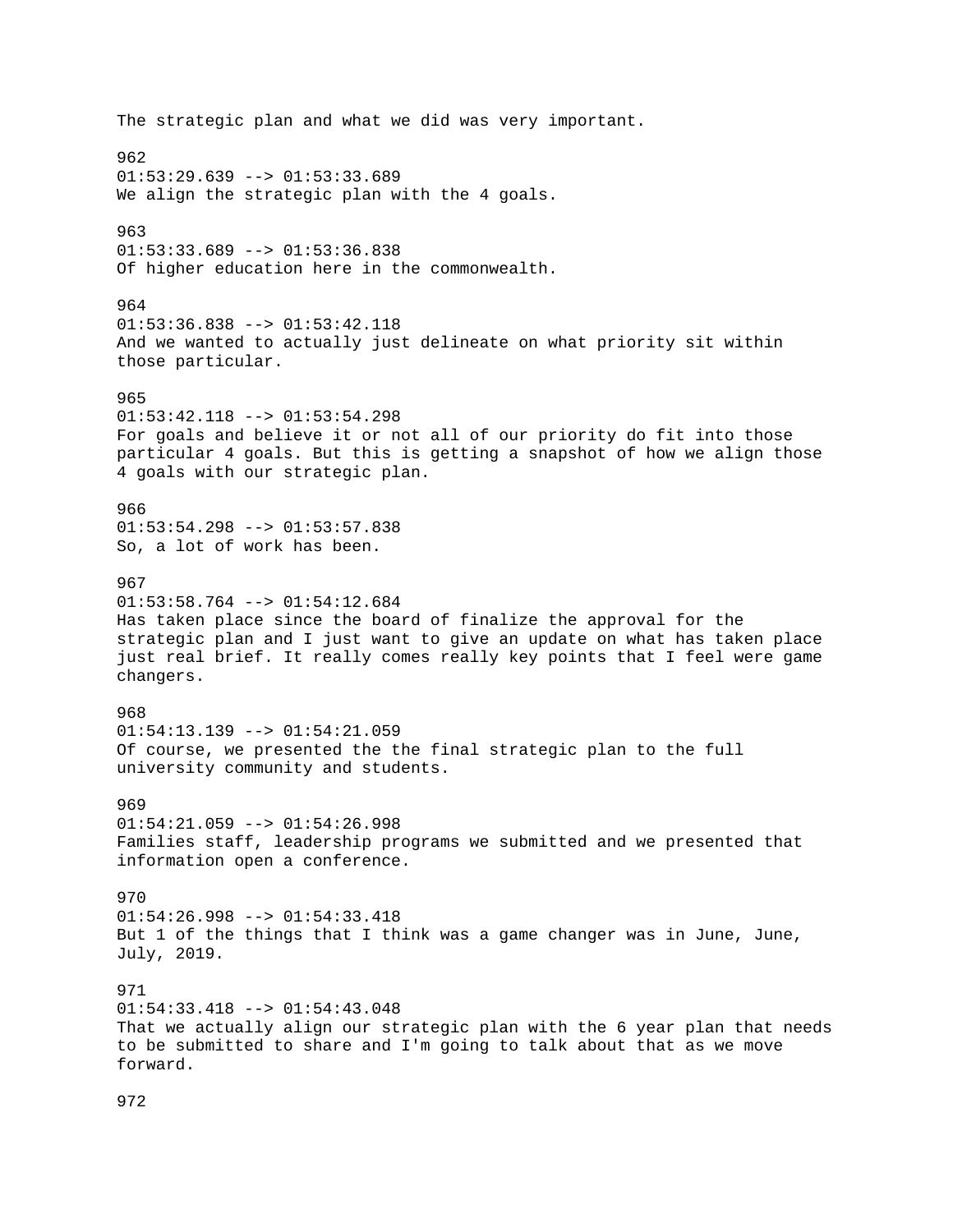$01:54:44.694$  -->  $01:54:52.944$ The other thing is that during that fall, we really align all the departments and colleges with regard to the strategic plan. 973  $01:54:53.123$  -->  $01:55:02.423$ We actually developed a report card for all the deans and the colleges and department, and also went through a strategic plan and budget process. 974  $01:55:02.878$  -->  $01:55:16.283$ And then we approve that during the spring of 2020. of course, during the spring of 2020, if you all remember coping 19 in, but we kept pushing away and for those alone, I think, present to we kicked off the strategic plan. 975 01:55:19.019 --> 01:55:20.573 Last semester, fall, 2020 what? 976 01:55:20.573 --> 01:55:29.394 The kick off for the strategic plan and since then I've been presenting the strategic plan and the update at Virginia State University alumni association, 977 01:55:29.394 --> 01:55:35.814 national alumni association board of directors presented at the alumni association for Chesterfield chapter. 978  $01:55:35.814$  -->  $01:55:41.213$ And also, in January 17th presented for the North Carolina grant triangle chapter. 979  $01:55:45.359$  -->  $01:55:56.429$ So just real quick with the 6 year plan, because our strategic plan, there's a lot of information in the streets and the strategic plan and we just kind of delineated 3 bullets that we wanted to focus on. 980  $01:55:56.429$  -->  $01:56:02.939$ 1 was recruitment student success as well as education, just to align ourselves and really move forward. 981  $01:56:04.439$  -->  $01:56:16.498$ So these are some of the items that we put in our 6 year plan, 1 was to, of course, increase financial aid support. We talked about recruitment established a D, can network for 3.78000.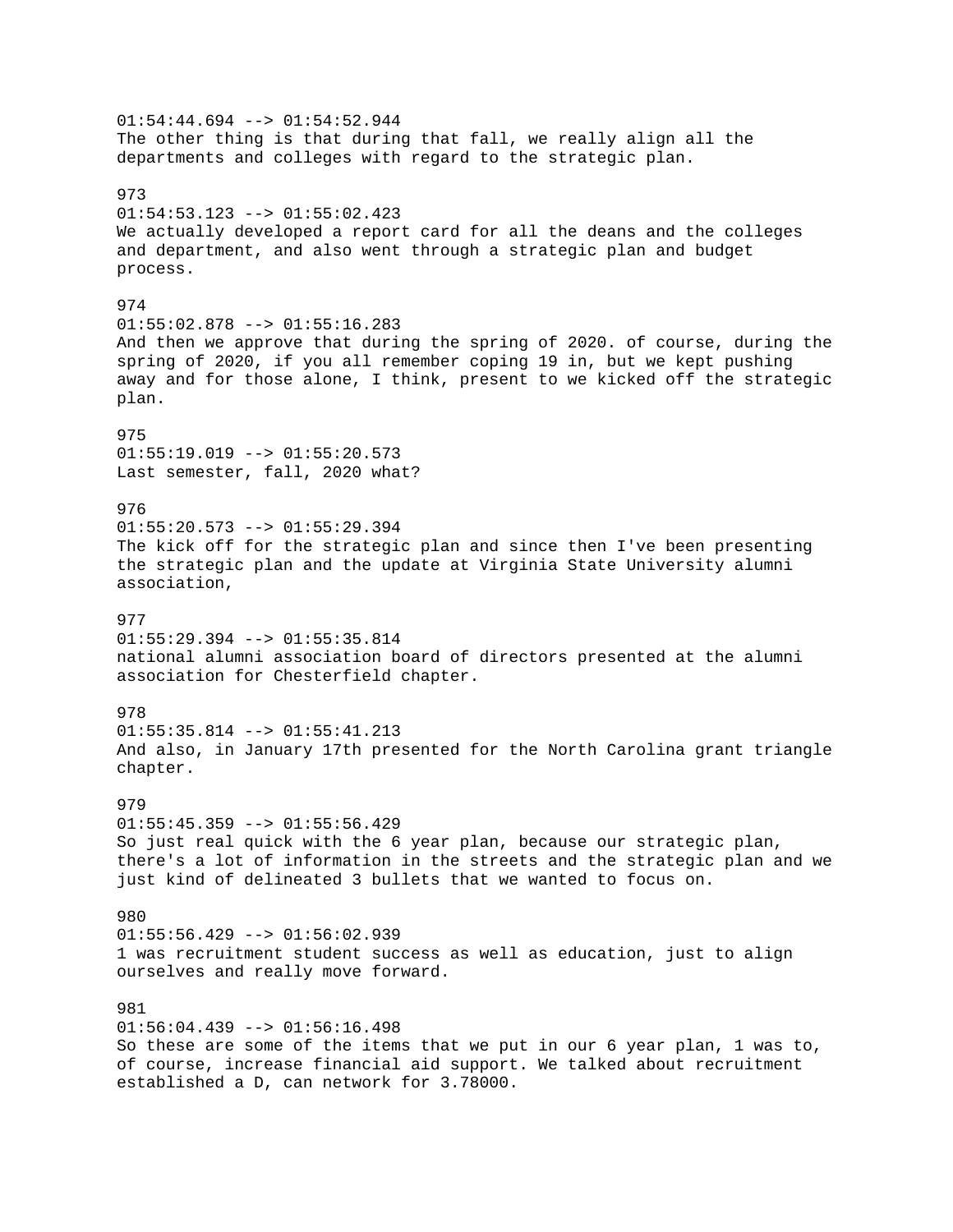982  $01:56:16.498$  -->  $01:56:20.399$ Also also look at financial aid optimization. 983  $01:56:20.399$  -->  $01:56:23.668$ That was really focused on the recruitment aspect of it. 984 01:56:23.668 --> 01:56:31.979 Well, we look at student success, we want it to really enhance our academic centers for excellence. We also wanted to implemented a summer bridge program. 985  $01:56:31.979$  -->  $01:56:35.878$ Expansion of our early advising system as well as. 986 01:56:35.878 --> 01:56:40.198 Look at expanding our current supplemental instruction program. 987 01:56:40.198 --> 01:56:47.729 I'll these were asked within the 6 year plan as far as education we want to, of course, concrete new degrees and online programs. 988  $01:56:47.729$  -->  $01:56:55.559$ Also, take a look at home front adjustment for armed services certificate program from our social work perspective. 989  $01:56:58.229$  -->  $01:57:06.479$ And so this past October and November, we receive information that are. 990  $01:57:06.804$  -->  $01:57:18.354$ Initiatives for the for the university actually, we'll restore so before called the 19 and within the governor, it was approved for us to receive funding. Of course, that was pulled back. 991  $01:57:18.594$  -->  $01:57:29.123$ There was again in October November. We had learned that the government restored our budget and you take a look at some of the items within this particular budget. 992 01:57:29.458 --> 01:57:42.264 They live specifically, and I'll go through them in a few minutes specifically up with our 6 year plan, which aligns with our strategic plan, which I'm excited about. Because again, as we move forward, you'll see the progress that we made.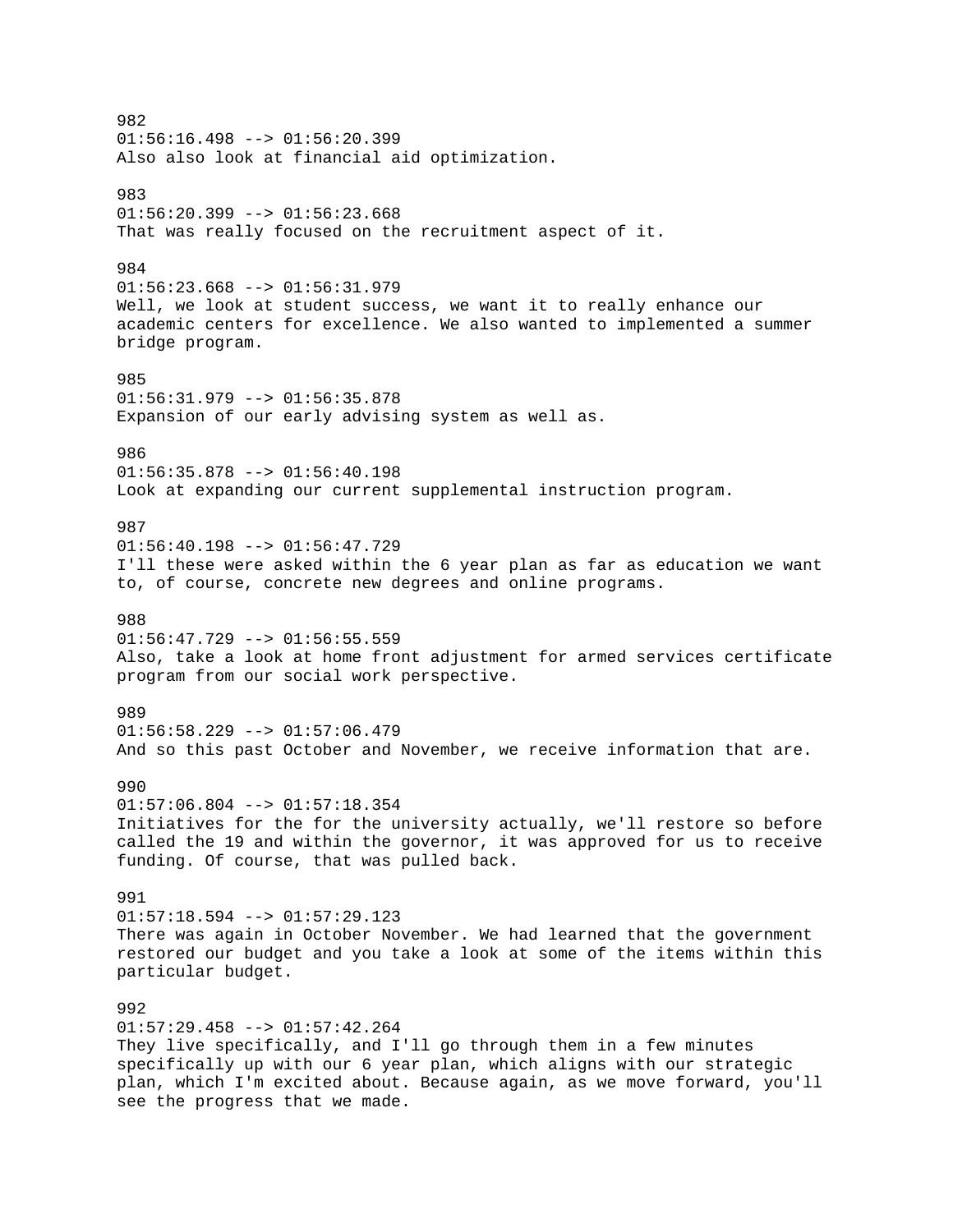993 01:57:42.264 --> 01:57:44.963 But also the potential to actually make more progress. 994 01:57:47.729 --> 01:57:54.418 So, let me take a look at party 1 as well as the alignment of the budget that came from our 6 year plan. 995 01:57:54.418 --> 01:58:02.219 Of course, we've been talking about 3.7M dollars for became 320000 dollars for supplemental instruction. 996 01:58:02.219 --> 01:58:09.658 3 and 20000 dollars for a great program. And of course, the intrusive advising early 1 assistant, these particular items were funded. 997  $01:58:09.658$  -->  $01:58:15.809$ Last year, and again, this was a result of the strategic plan aligning with our 6 year plan. 998  $01:58:15.809$  -->  $01:58:19.918$ In addition, there's a number of different things before because. 999 01:58:19.918 --> 01:58:23.939 Receiving funding for those particular areas that we actually have been doing. 1000  $01:58:23.939$  -->  $01:58:33.899$ Uh, 1 was again, the college department goals and scorecard to line with recruitment, retention and graduation of course, earlier alert the system, virtual tutoring. 1001 01:58:33.899 --> 01:58:43.679 Mr hall with the transfer equivalency website and as well as some of the chosen alliance programs that we have lined up all of them to increase student opportunity, access to higher education. 1002  $01:58:45.658$  -->  $01:58:53.099$ Also for priority to sustain academic excellence, you teach program was funded. This is actually to actually. 1003 01:58:53.099 --> 01:58:58.168 To increase the number of educators.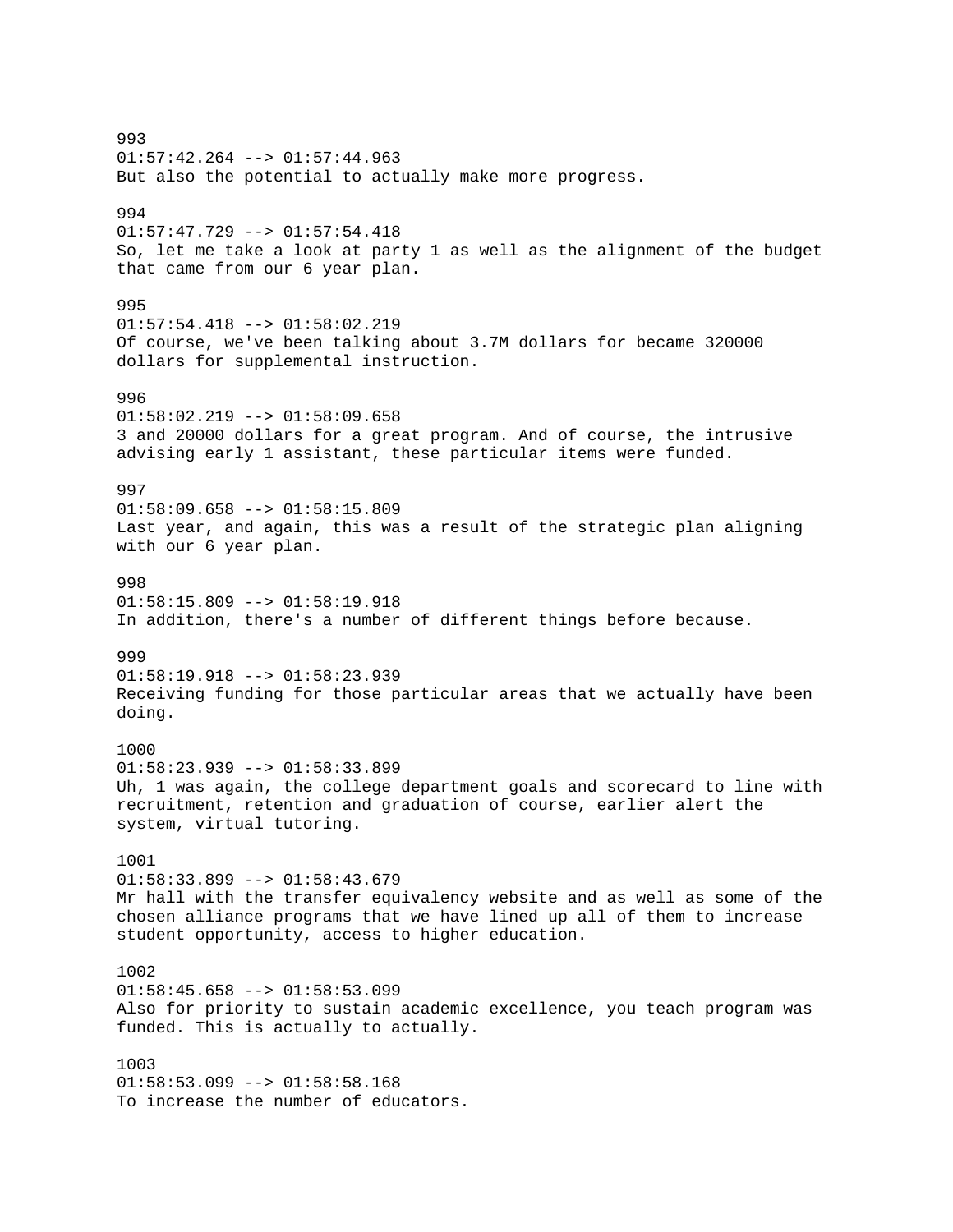1004 01:58:58.168 --> 01:59:09.118 We also receive funding outside of the 3 stored budget for the tech talent, investment program and also the graduate computer science program that Dr. county talked about. 1005  $01:59:11.069$  -->  $01:59:23.094$ Some other strategic priorities under sustain academic excellence. We now have 2 online programs that are in the nursing program as well as education administration supervision, doctoral program. 1006  $01:59:23.604$  -->  $01:59:36.234$ These programs are very important, and we're seeing an increase in enrollment in those particular programs from the new programs that have been approved by chef for the depth program number of education programs. 1007  $01:59:36.658$  -->  $01:59:48.774$ 2 programs that I'll tell you, that are pending, that were submitted to share in December they're going through the approval process once approved we're looking to initiate and kick those off in the fall 2021, which is the data analytics engineer program and the MBA program. 1008  $01:59:49.104$  -->  $02:00:02.154$ So those are shared right now, they're going through the approval process, and we look forward for thumbs up with getting those particular programs approved and moving those to actually launch in the fall of 2021. 1009 02:00:06.238 --> 02:00:17.064 Accreditation, I brag about the university and the way I brag about the diversity is really the quality of our programs and the way to show the quality of our programs really through the partnership process. 1010  $02:00:17.094$  -->  $02:00:28.373$ So, engineering, technology and agriculture humanity as well, as the College of education programs have been re, accredited, and this all has occurred on the cover of 19. 1011 02:00:28.373 --> 02:00:33.354 we've managed and was mentioned as particular process for these particular areas. 1012  $02:00:33.748$  -->  $02:00:45.538$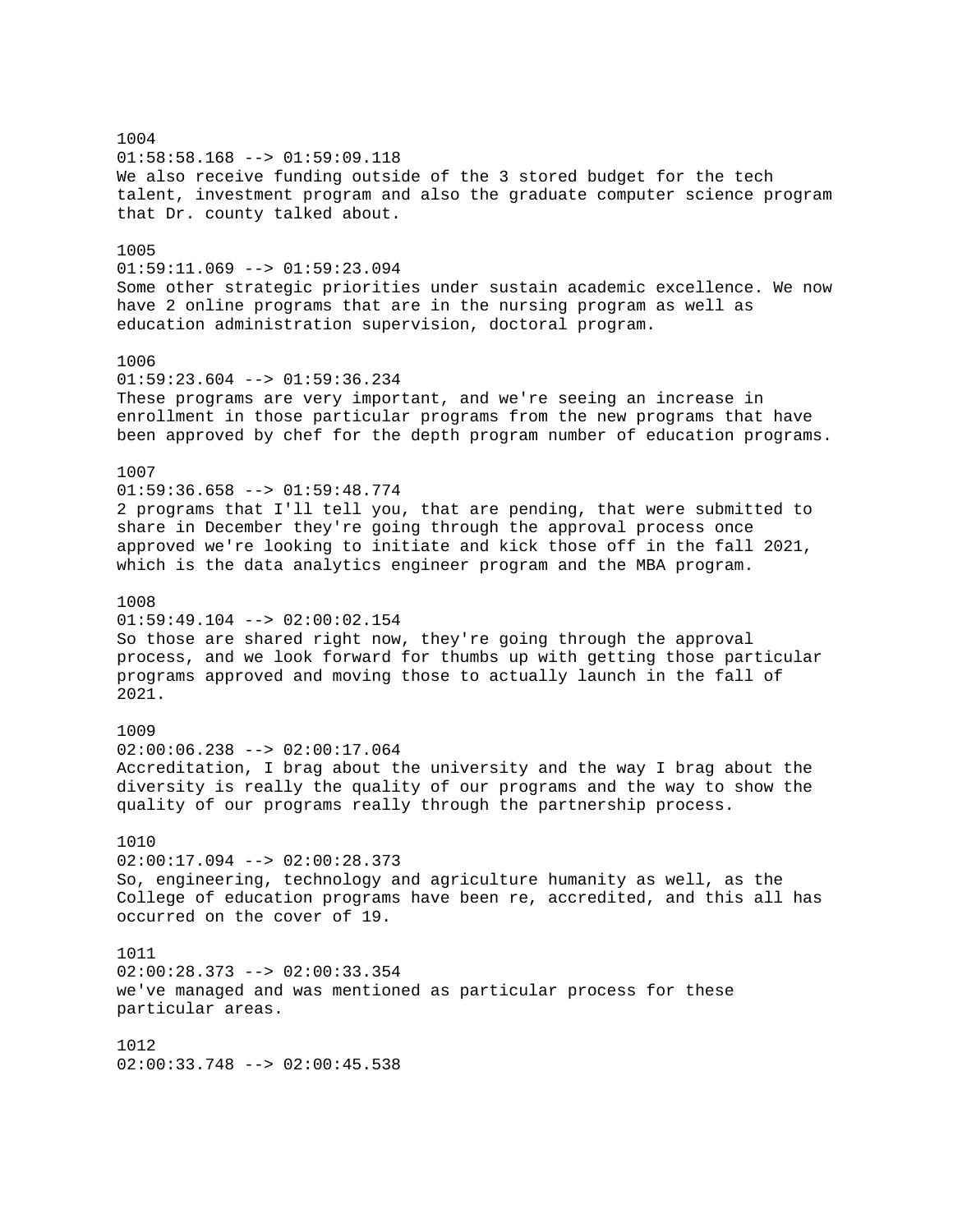And we were also dealing with the cover 19 pandemic and so I can't be more than pleased with with my Dean my chairs. My faculty really managing this particular. 1013  $02:00:45.538$  -->  $02:00:59.189$ Process started development. 1 of the things I was saying was we were able to hire a new director for distance education at this time that we only had 89 staff members that were certified to teach on line. 1014 02:00:59.189 --> 02:01:00.234 I am pleased to tell you, 1015  $02:01:00.234$  -->  $02:01:06.173$ we have 289000 members who are now certified to teach online cover 19 has really hit the fire and their, 1016  $02:01:06.173$  -->  $02:01:13.253$ our faculty and I'm really pleased that the work and your dedication to really get certified to teach online to really provide better instruction for our students, 1017 02:01:13.253 --> 02:01:15.323 as we manage this whole coven, 1018 02:01:15.323 --> 02:01:16.404 19 pandemic. 1019 02:01:18.389 --> 02:01:28.948 Also, we've identified the awards for for outstanding faculty purpose. Leadership is different family and travel awards and actually. 1020  $02:01:28.948$  -->  $02:01:35.998$ Been implemented to really demonstrate that we are 1 to continue sustain academic excellence. 1021 02:01:37.078 --> 02:01:44.819 Also, as we talk about the transformative experience, I'm going to go through all these but 1 of the things that I want to point out is that we have developed. 1022 02:01:44.819 --> 02:01:48.838 Live in learning communities that are also going to improve our student's success.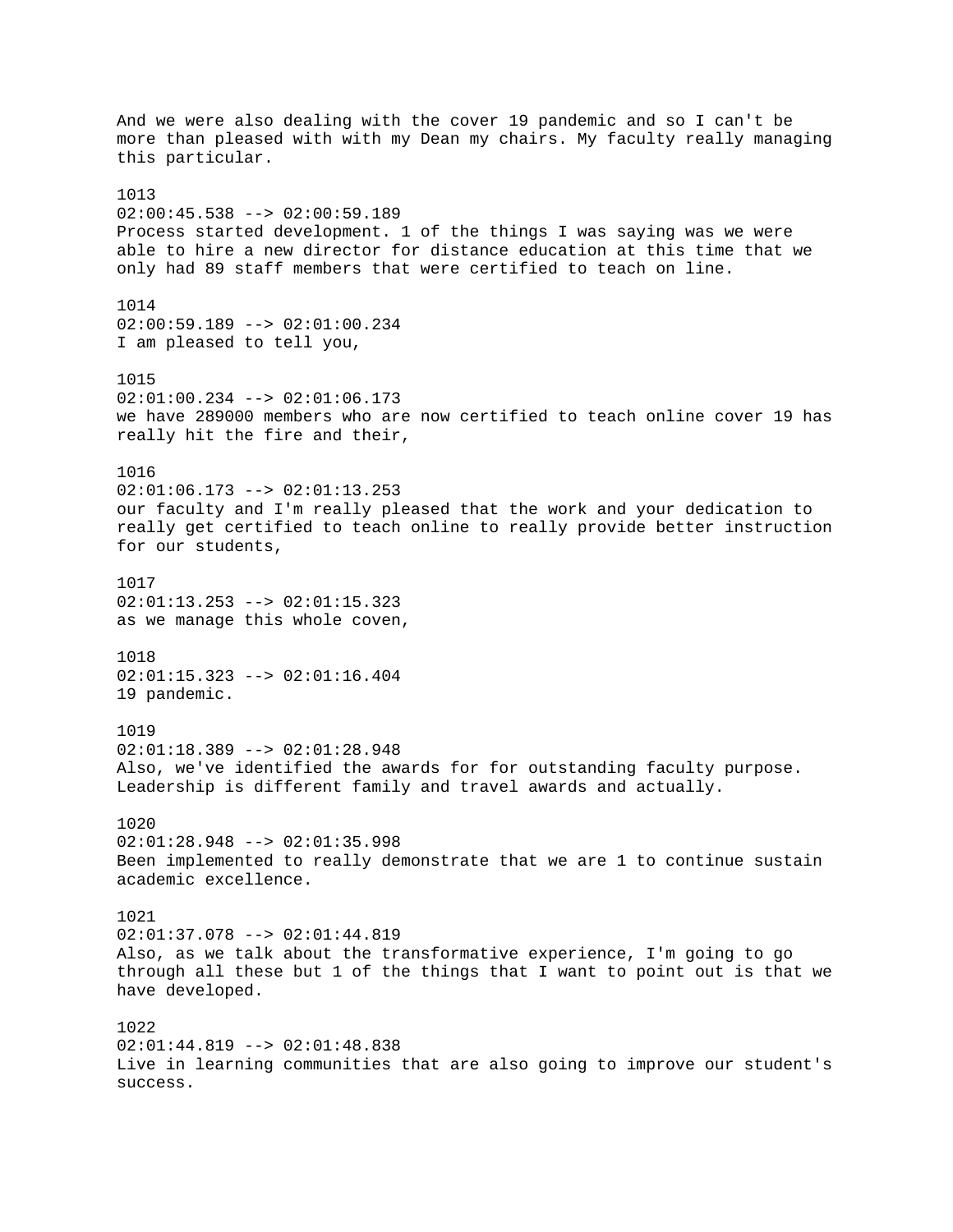1023  $02:01:48.838$  -->  $02:02:00.684$ And persistence is graduation, we already had the honors program set up for a living notice community, but we also now have a music education, medical scholars as well as a computer science program. 1024 02:02:01.014 --> 02:02:04.014 That will actually have a learning component. 1025  $02:02:04.319$  -->  $02:02:17.009$ To the housing, so really excited about making those things happen, but you can also see on the list all these other things that we have in place. And I remind you that 19 really. 1026  $02:02:17.009$  -->  $02:02:22.679$ We really show our true grid so far and work in particular area, but also. 1027 02:02:22.679 --> 02:02:29.939 The strategic plan just got kicked off last fall so you can see this amount of progress we've made. 1028  $02:02:29.939$  -->  $02:02:36.269$ Also with institutional advancement, I want to welcome Tonya hall to the vice principal, external relations but. 1029  $02:02:36.269$  -->  $02:02:43.104$ To come in here with an outstanding staff to work with. Of course. Mr. make it upstairs. Mrs. charming and exit here. 1030 02:02:43.344 --> 02:02:54.533 And also Dr, Glenn, there's the director of communication as you can see, we're trying to really define the brand and tell our story and they're doing an outstanding job as we stand here today. 1031 02:02:56.429 --> 02:03:05.189 Also, when we take a look kind of financial resources and have operational effectiveness, which is priority 5, you can see the number of different types of. 1032  $02:03:05.189$  -->  $02:03:08.219$ Financial resources that we've gained over the last year. 1033 02:03:08.219 --> 02:03:19.529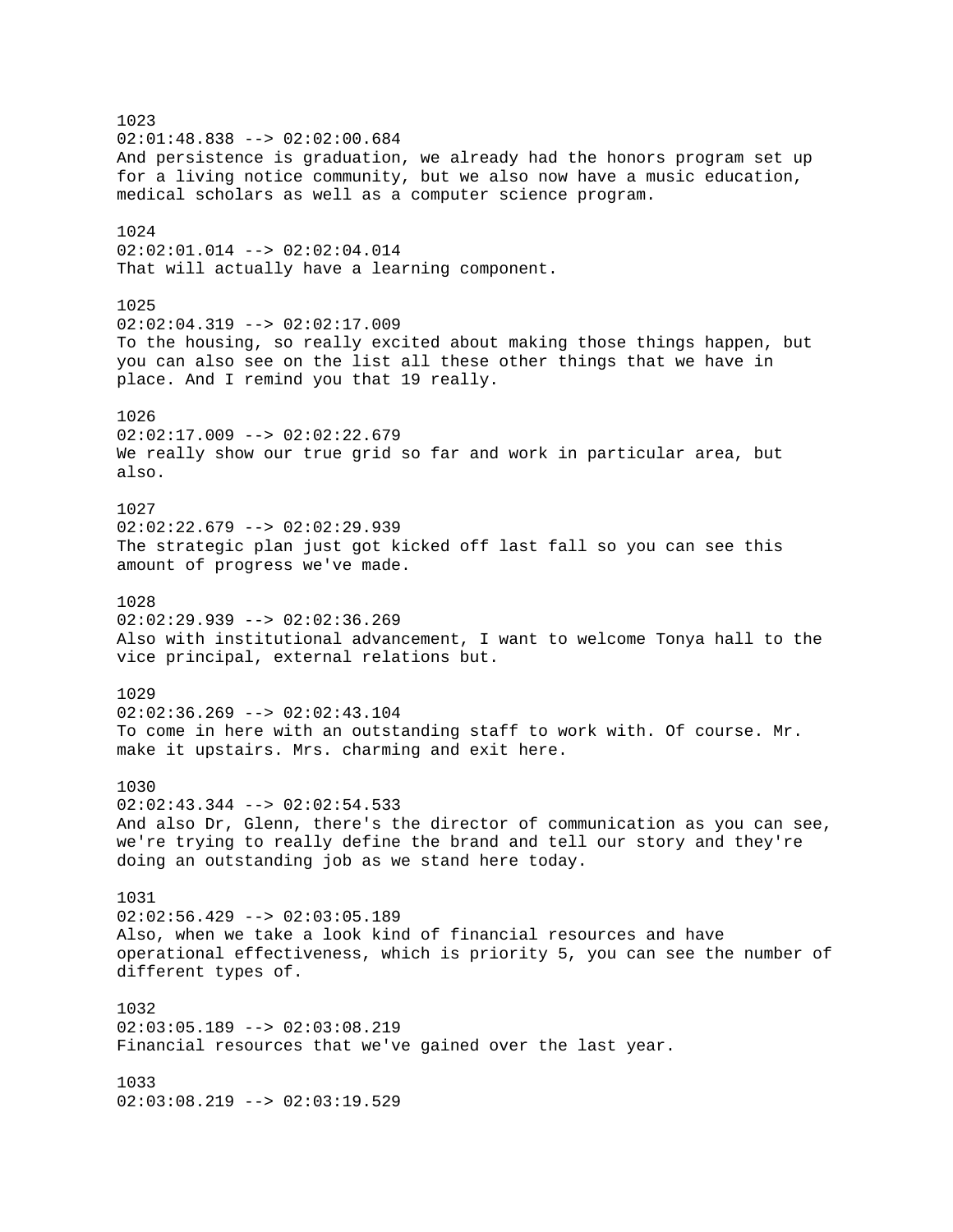And again, I just put a lift up here and not only state and federal and well, as pride and financial resources that we've actually had been very successful in that. You can see. 1034 02:03:19.529 --> 02:03:23.429 Some of the private types of financial resources that we gain. 1035  $02:03:23.429$  -->  $02:03:37.168$ We talked about and has operational effectiveness. There's a number here and there's more that I found that the 6 of them. But 1 of the major ones, of course, is the transcript online ordering, which is going to make it easier for students to get the transcripts. 1036 02:03:37.168 --> 02:03:44.639 Via online and really have them overnight with regards to. 1037  $02:03:44.639$  -->  $02:03:57.833$ Decrease in some of the bottleneck. That usually occurs. We also have the Medicare electronic health records that our health center is now utilizing to really have more customer service for our students. 1038  $02:03:57.863$  -->  $02:04:04.194$ But also further at their fingertips to really be able to assess where our students are as far as their health workers. 1039  $02:04:06.538$  -->  $02:04:14.759$ And, of course, we looked at our name grant mission, and we've received 1.46M for increased funding for our state match. So. 1040 02:04:14.759 --> 02:04:20.189 As you can see many of the things that we put in that 6 year plan. 1041  $02:04:20.189$  -->  $02:04:25.259$ Has really helped facilitate a lot of the strategic priorities for. 1042  $02:04:25.259$  -->  $02:04:29.009$ This strategic plan in addition. 1043  $02:04:29.009$  -->  $02:04:39.269$ A lot of work had taken place since the approval in 2019 to really get it to his place. So, if I have to say that, we really have a great start. 1044 02:04:39.269 --> 02:04:49.618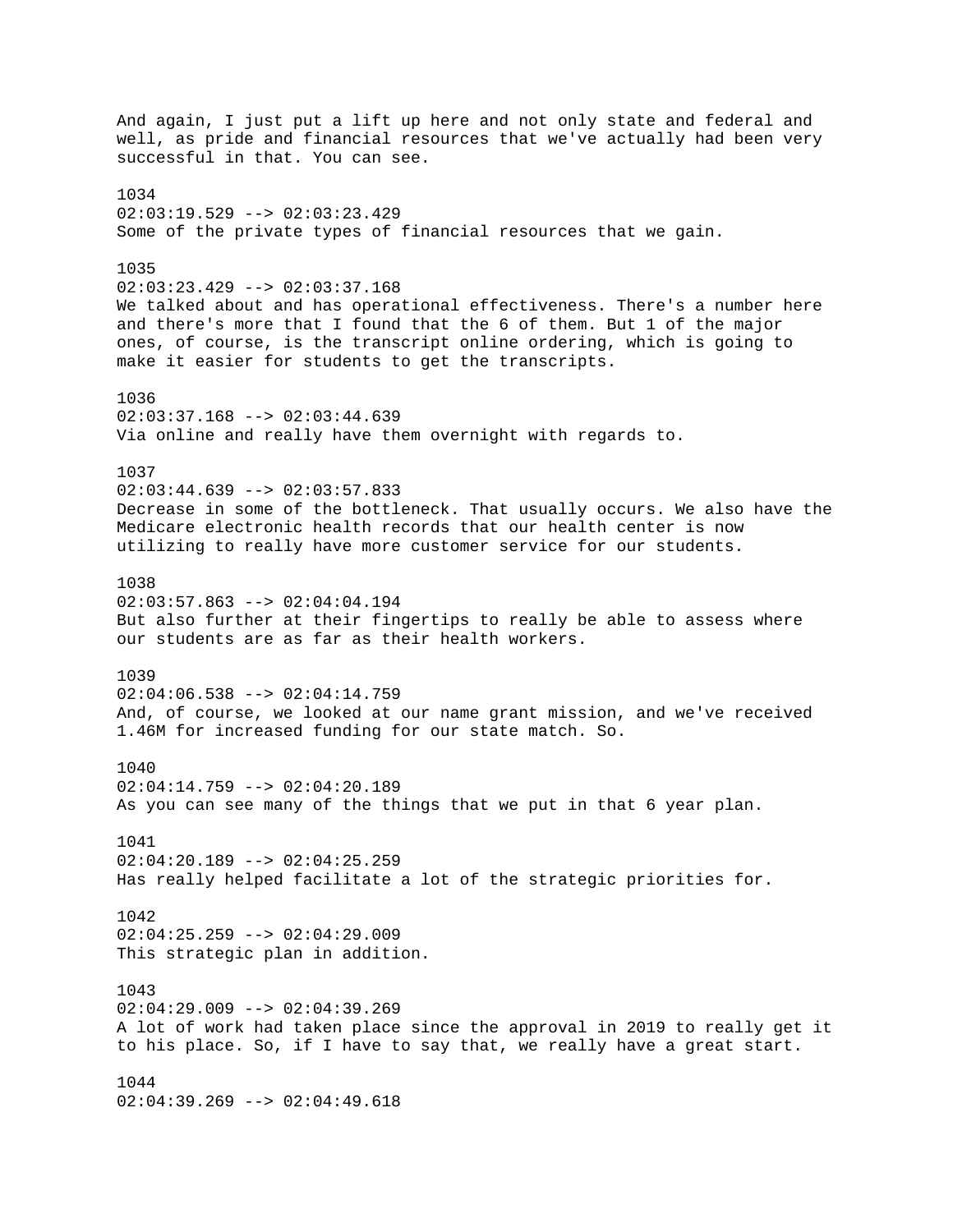With regard to where we're at, after the launch of the strategic plan, and the fall 2020. so after 1 semester, this is where we are at this particular time. 1045  $02:04:49.618$  -->  $02:04:53.849$ Entertain any questions that you may have with regards to. 1046  $02:04:53.849$  -->  $02:05:00.809$ The strategic plan of Mount chair. This is Greg. 1047  $02:05:00.809$  -->  $02:05:09.599$ Dr, could you tell me how many students are enrolled in the online program? 1048  $02:05:09.599$  -->  $02:05:16.588$ I think you have 2 online programs and the 2nd, part of that question is, how are you marketing program. 1049  $02:05:16.588$  -->  $02:05:31.139$ Yeah, so thank you very much so, just pick a time. If I'm not mistaken we have probably about 6 students enrolled in the program and don't call me, but I'll get the more details because for the. 1050 02:05:31.139 --> 02:05:40.229 Any programs, but the last I saw, we had probably about 20 or 25 students that were enrolled in that particular program. It actually. 1051  $02:05:40.229$  -->  $02:05:50.698$ Those students actually double those students who are actually enrolled in the face to face program that was after launch in that program in the fall of 2020. 1052  $02:05:50.698$  -->  $02:05:55.198$ So, I would say that that program is is right. 1053  $02:05:55.198$  -->  $02:06:03.088$ I know that we probably have to do a better job of really marketing that program right now where we're marketing through. Of course, those particular colleges. 1054 02:06:03.088 --> 02:06:11.939 As well as the online, so making sure that we market, but we really need to come up with a more efficient marketing plan with that.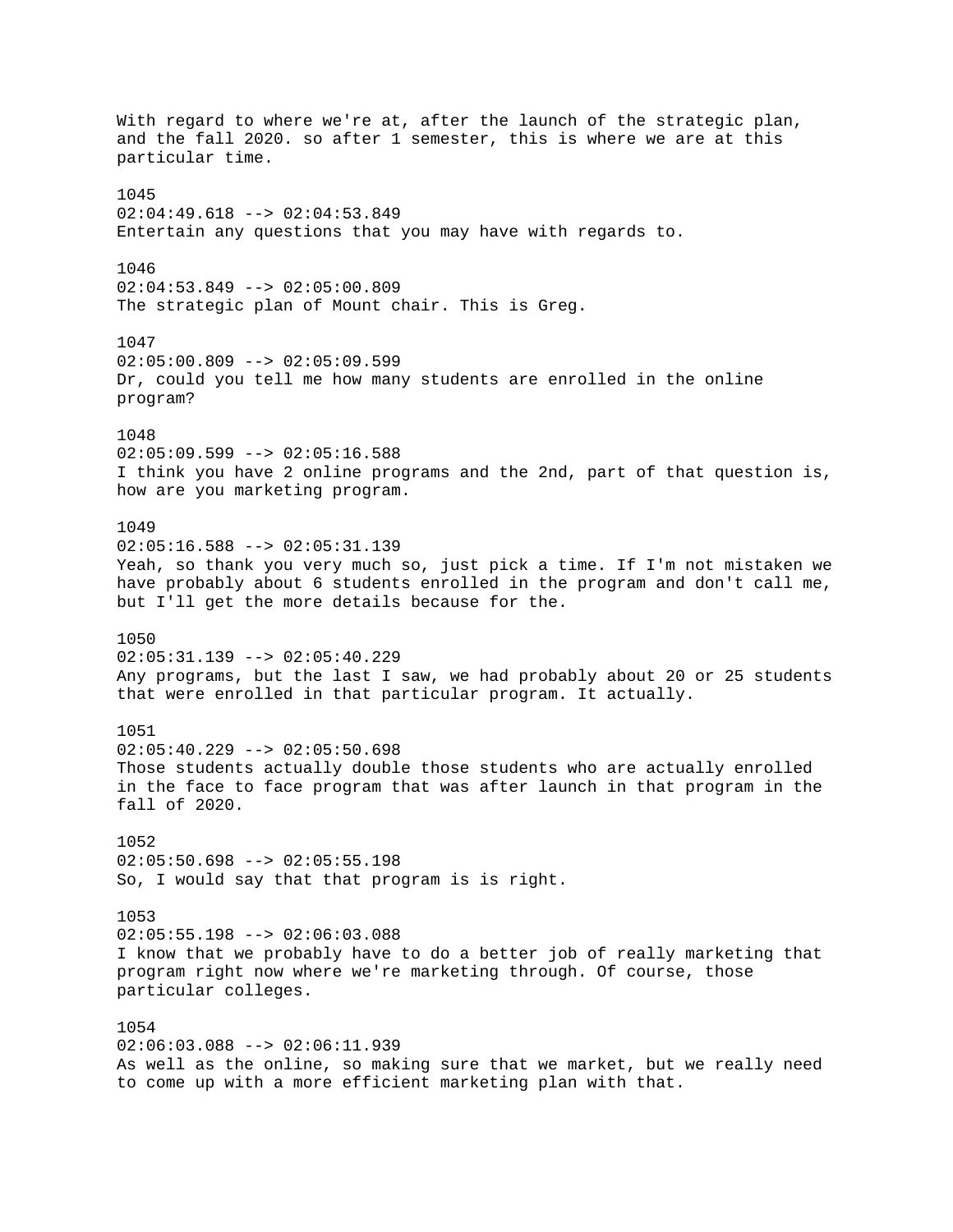1055  $02:06:11.939$  -->  $02:06:17.069$ To make sure that happens. I think Mr. also also does a little work with that as well. 1056  $02:06:17.069$  -->  $02:06:28.378$ But, yeah, we can do better with that. Any other questions other members. 1057 02:06:30.838 --> 02:06:44.158 Okay, and I'm looking on the chat to make sure we don't have something from Mr hill and we don't. So thank you so much for that update. That's been. 1058 02:06:44.158 --> 02:06:56.939 Amazing the amount of work that has occurred and has occurred in the current environment. And so thank you to you. And I know you are held up by a whole crew of folks. 1059  $02:06:56.939$  -->  $02:07:05.158$ Doing an awful lot of work, please give our thanks to them and it definitely appears that all the stars are aligned. 1060  $02:07:05.158$  -->  $02:07:08.338$ And we look forward to seeing. 1061  $02:07:08.338$  -->  $02:07:14.939$ How things go in the future and I think, I think also with. 1062  $02:07:14.939$  -->  $02:07:22.378$ These things it will help with the next update that you have for us as well. 1063 02:07:22.644 --> 02:07:23.243 Absolutely, 1064 02:07:23.363 --> 02:07:32.304 thank you so much and so just wanted to talk a little bit about the remediation plan as far as the shared performance measures, 1065 02:07:32.304 --> 02:07:32.904 of course, 1066 02:07:34.463 --> 02:07:35.453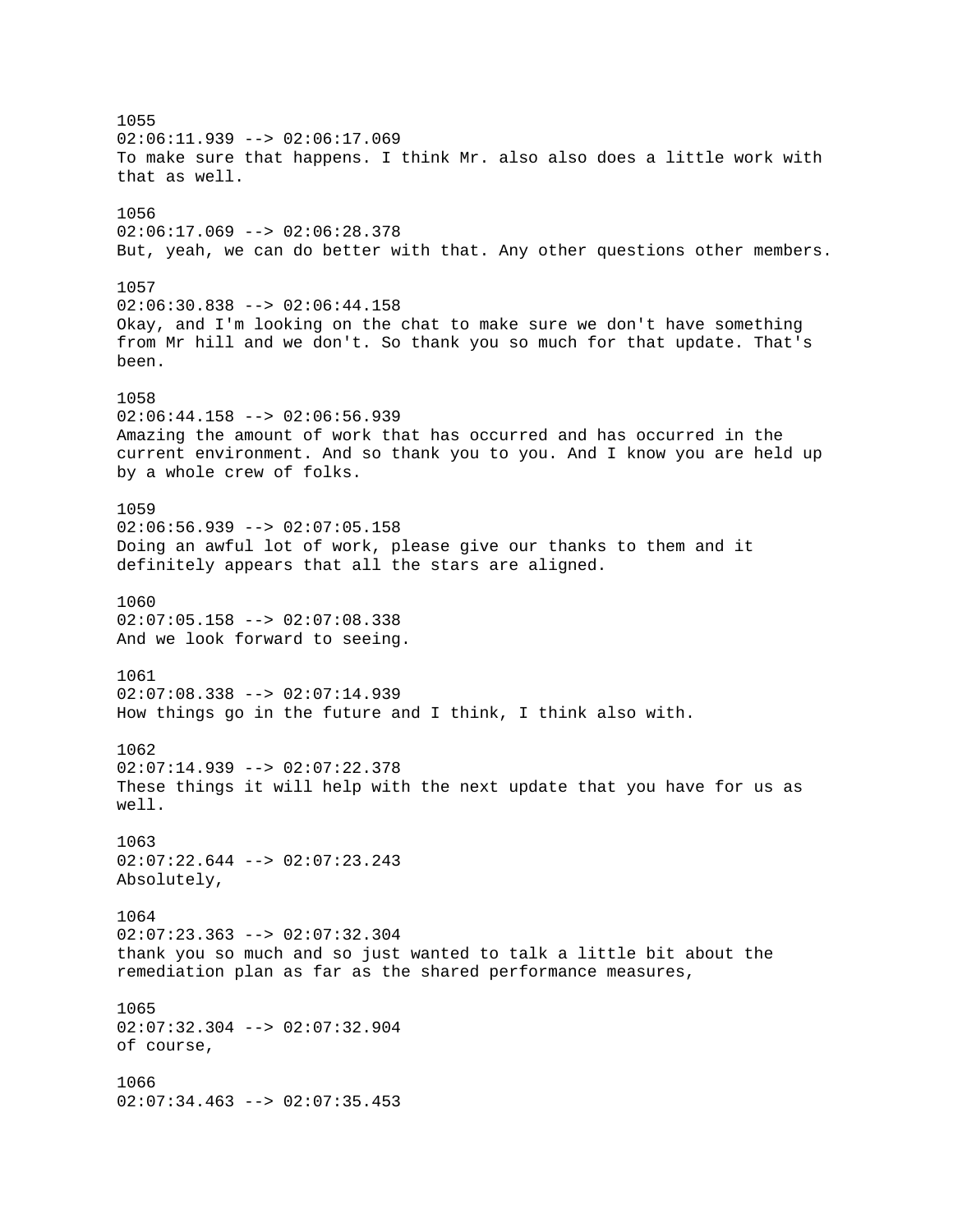performance measures and, 1067 02:07:35.453 --> 02:07:35.844 of course, 1068  $02:07:35.904$  -->  $02:07:38.694$ Virginia University fell on a few of those performance measures, 1069 02:07:39.564 --> 02:07:40.583 and all that for me, 1070  $02:07:40.583$  -->  $02:07:46.253$ as I mentioned before a lot of these issues regarding the performance measures really deal with 2 things. 1071  $02:07:46.253$  -->  $02:07:48.173$ 1 is the ability to. 1072 02:07:48.448 --> 02:07:53.519 Project where where we stand and where we will be in the next few years. 1073 02:07:53.519 --> 02:08:07.884 1 of the ways that we are looking to remedy that remedy, that is to have a better predictive analytics. And so, of course, with the early alert systems here, the predictive analytics component that we actually were able to leverage. 1074 02:08:08.243 --> 02:08:10.134 And so we're going to use the predictive analytics. 1075  $02:08:10.529$  -->  $02:08:22.979$ To actually do a better job of projecting those particular numbers. The other as we also mentioned is enrollment. So so we have to have the number of students in place in order to hit the particular. 1076 02:08:22.979 --> 02:08:28.078 Mark, for example, hey, count degree. The water can award. 1077  $02:08:28.078$  -->  $02:08:39.298$ Degree unless you have students within the pipeline and so we realize those 2 issues are the major things that we are addressing. And that's what we address within the actual remediation plan.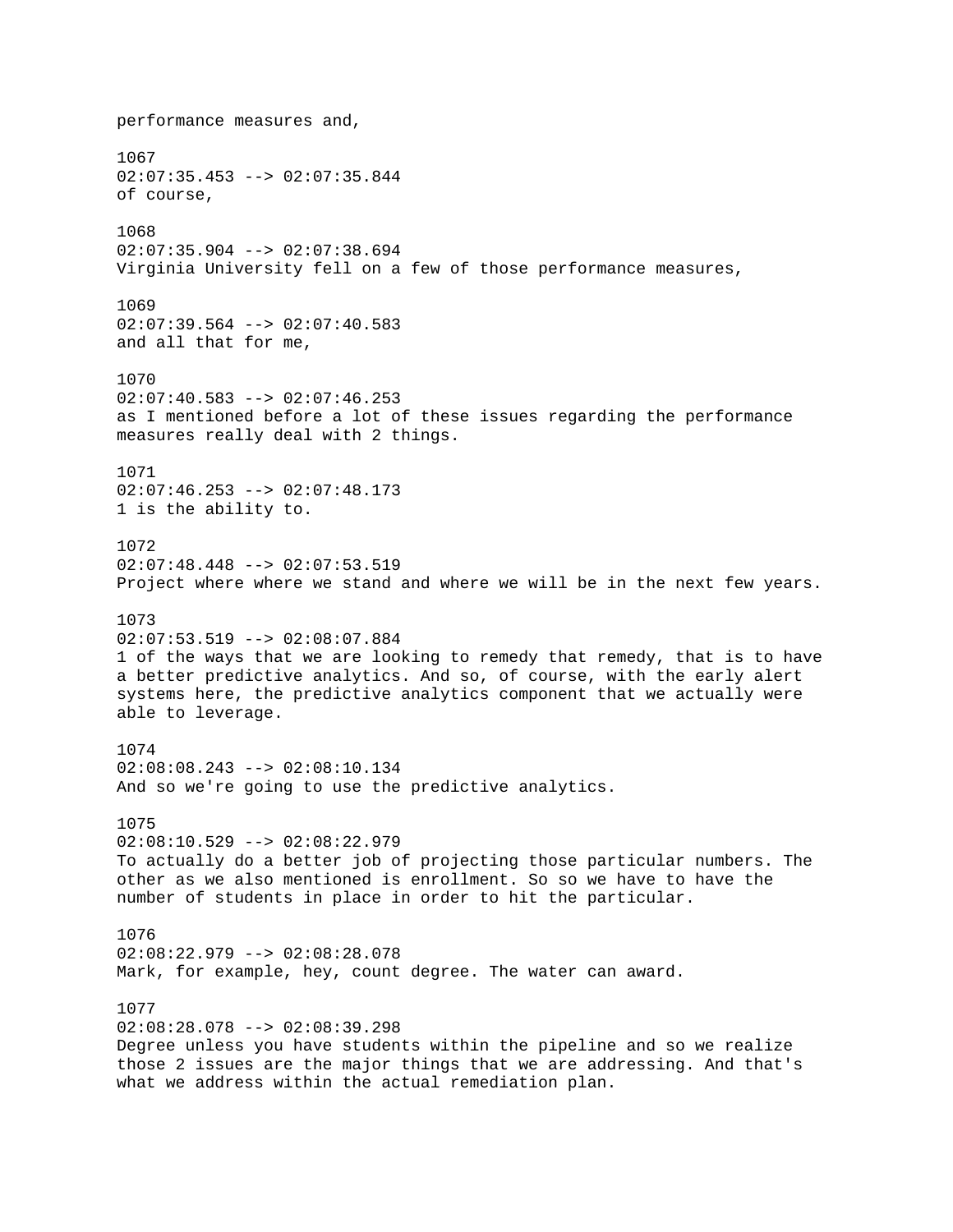1078  $02:08:39.298$  -->  $02:08:43.679$ 1 thing that I'm excited about, though, also, is that our strategic plan. 1079  $02:08:43.679$  -->  $02:08:55.738$ Also, holistically addresses all these particular measures specifically our instinct students. So we again submitted to plan back in December, and it was a accepted by ship. 1080 02:08:55.738 --> 02:09:00.149 Just in general, and I think it's important to know some, some of these dates. 1081 02:09:00.149 --> 02:09:04.139 So, if you look at the projection target dates. 1082 02:09:04.139 --> 02:09:09.479 Um, if you look at the 2nd goal is for 2019 and 2020. 1083 02:09:09.479 --> 02:09:12.628 As well that coming year, 6021. 1084 02:09:12.628 --> 02:09:20.219 Will be reviewed in the fall 2002 2022 right now those numbers are already have been. 1085  $02:09:20.219$  -->  $02:09:24.208$ Uploaded and that there's at that particular point. 1086 02:09:24.208 --> 02:09:29.429 Uh, there's nothing we can do with regard to change the numbers because that that data is already in place. 1087 02:09:29.429 --> 02:09:30.203 Moving forward, 1088  $02:09:30.203$  -->  $02:09:30.503$ though, 1089  $02:09:30.564$  -->  $02:09:45.323$ for the next cycle next cycle project will be submitted this spring working with Dr minutes as well as working with Todd and chef to really make sure that our projections are in line to what we're going to be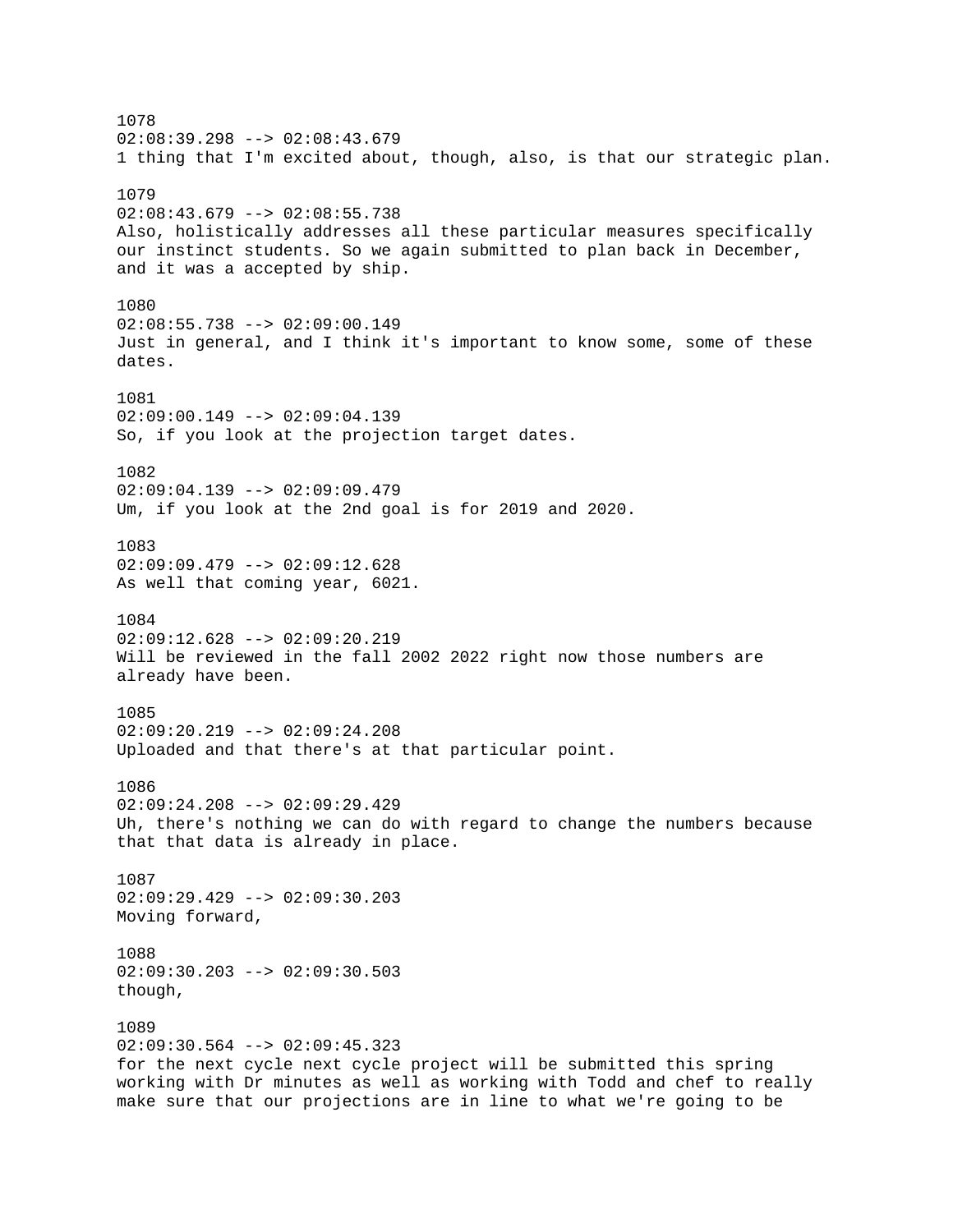1090 02:09:46.194 --> 02:09:47.514 and those particular. 1091 02:09:48.173 --> 02:09:58.554 Projections will be for 20212222 through 2028 and 2029. you can see how how far those projections have to go and they have to be average. So we'll be able to align ourselves with more accurate projections. 1092  $02:10:04.529$  -->  $02:10:12.149$ As well, as we really implement many of these strategic initiatives, we'll start seeing some, some great results occurring. 1093 02:10:13.588 --> 02:10:22.408 So, of course, we're going to leverage data, so we're going to do everything we can with regard to the strategic plan to really impact not only enrollment. 1094  $02:10:22.764$  -->  $02:10:35.634$ But also with graduation and consistent throughout a particular system, so we, we've been doing some of these things but now that we also have some of these tools and finances from the actual state to really implement a lot of our plan. 1095 02:10:35.844 --> 02:10:39.564 We're expecting to see some major impact occurring. 1096 02:10:42.389 --> 02:10:48.479 So, I'm going to stop right there and answer any questions, at least from. 1097  $02:10:48.479$  -->  $02:10:52.469$ The, and I can ask the questions from the reopen the plan. 1098  $02:10:52.469$  -->  $02:10:56.488$ The remediation plan, but also for the. 1099  $02:10:56.488$  -->  $02:11:01.078$ Update on the strategic plan as well. 1100  $02:11:01.078$  -->  $02:11:10.649$ Thank you for the update. I know we have no ability to change the data.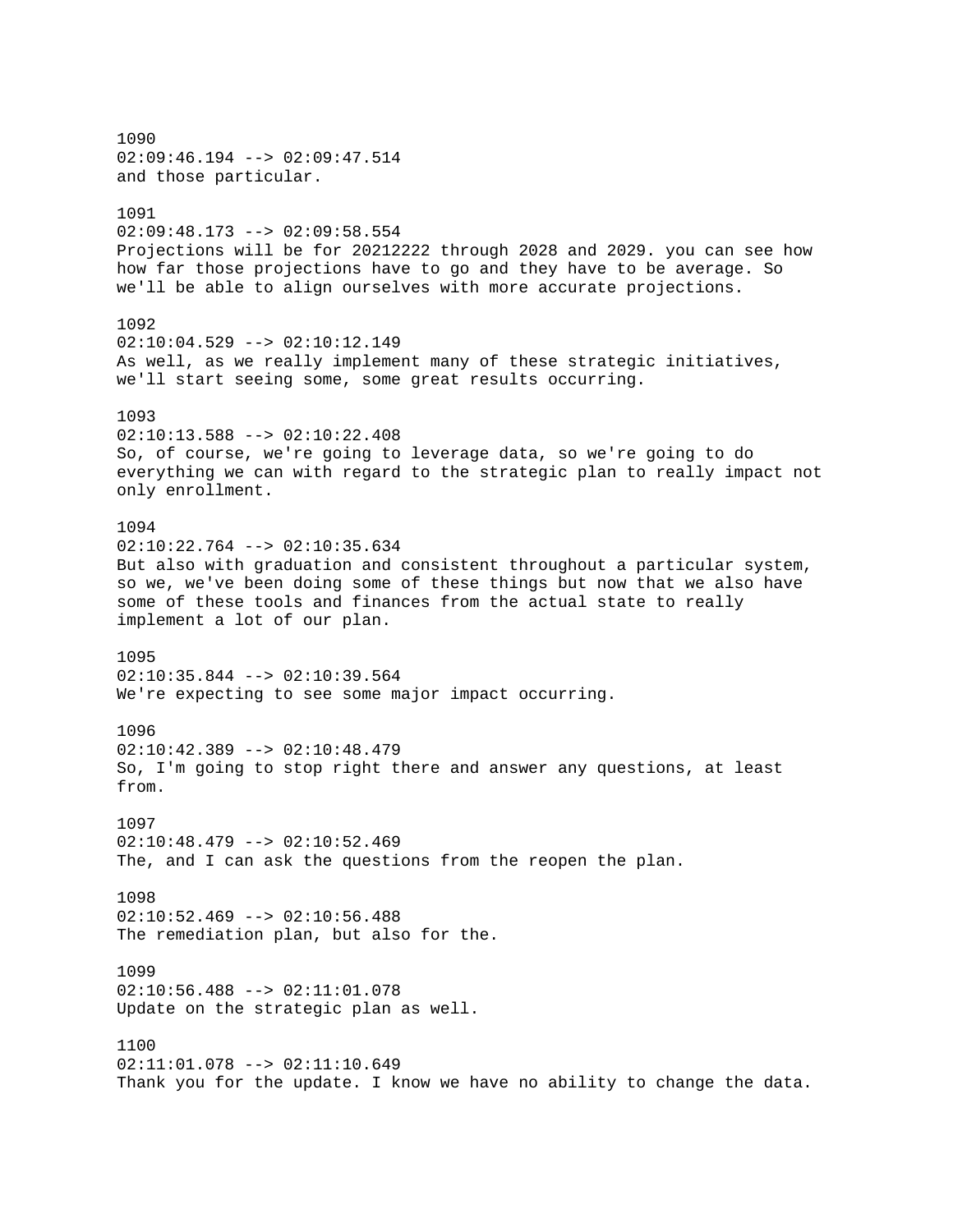1101  $02:11:10.649$  -->  $02:11:15.479$ And I think that if I recall correctly. 1102  $02:11:15.479$  -->  $02:11:19.679$ Are are are we working to change. 1103 02:11:21.418 --> 02:11:25.859 Or somehow work with to change. 1104 02:11:25.859 --> 02:11:31.109 What our projection was, I guess is what I'm getting at for this. 1105 02:11:31.109 --> 02:11:41.639 I think Dr minutes was working on a letter or can you tell us the progress on that? Yeah, let me share with them and we'll go back here. 1106 02:11:43.048 --> 02:11:47.998 I jumped up. 1107 02:11:47.998 --> 02:11:51.179 So so that 1 slide, I showed you. 1108 02:11:51.179 --> 02:11:54.328 With regard to the. 1109 02:11:54.328 --> 02:12:00.179 The projections in the timeline, so I need to go back about 3 slides. 1110  $02:12:00.179$  -->  $02:12:03.868$ 7 page 79 I think. 1111 02:12:06.899 --> 02:12:14.219 Yeah, right right here. So so so, yeah, so we talked to Todd we all talked to. 1112  $02:12:14.219$  -->  $02:12:17.698$ Jean, also at the office. 1113  $02:12:17.698$  -->  $02:12:22.198$ And what we realize is that the data that we were looking to.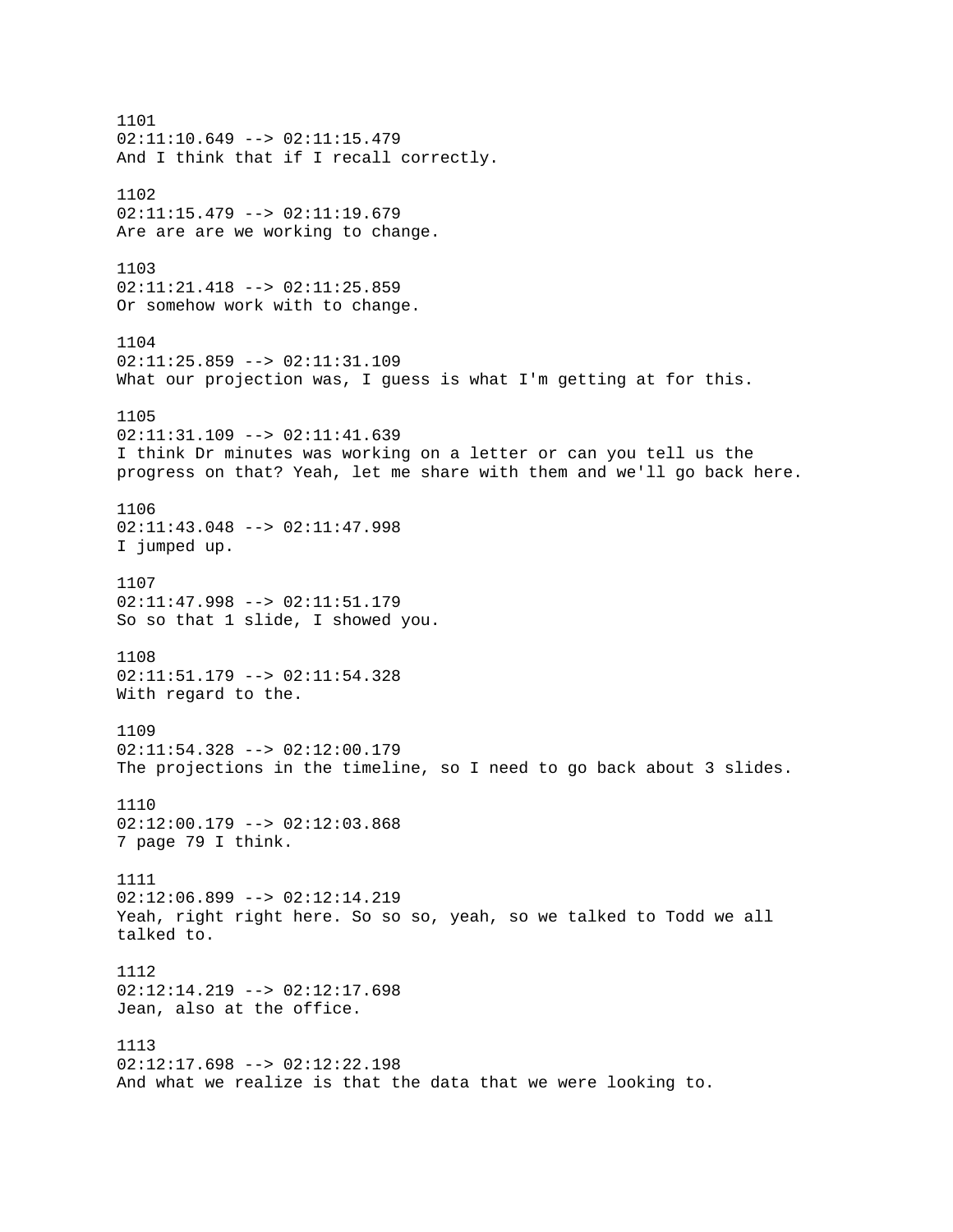1114  $02:12:22.198$  -->  $02:12:36.774$ You know, take a look at that information is already done. There's nothing we can do to change those projections. So, 2020 in 2021, we're actually in 2021, the spring of 2021 right now. So, there's nothing we can do to change those projections moving forward with the next cycle that that that you see there. We are working very closely. 1115 02:12:41.819 --> 02:12:45.719 With Todd and Dr minutes to really, you know. 1116 02:12:45.719 --> 02:12:54.599 Try to work to make sure that our numbers are competitive, but they're accurate and that we are adding to the number for the, for the state. 1117  $02:12:54.599$  -->  $02:12:58.828$ And you can see, though, the important thing that these are projections that we make. 1118 02:12:58.828 --> 02:13:08.069 And that, you know, you can see how far out they are. And if you don't, if you don't have some type of analytics in place, it's very difficult to be. 1119 02:13:08.069 --> 02:13:11.338 Factory yes, so we want to make sure that, you know. 1120  $02:13:11.338$  -->  $02:13:24.413$ We see the trend, we see where things are going. They also mentioned the fact that coven 19 is really going to impact not only Virginia State University, but also all the other institutions around the commonwealth show show up. 1121 02:13:24.413 --> 02:13:28.703 So we're going to continue to work with them. We have a good relationship. 1122 02:13:28.918 --> 02:13:32.248 And again Dr is doing an outstanding job. 1123 02:13:33.779 --> 02:13:38.908 So, yeah, this yes. 1124 02:13:38.908 --> 02:13:45.988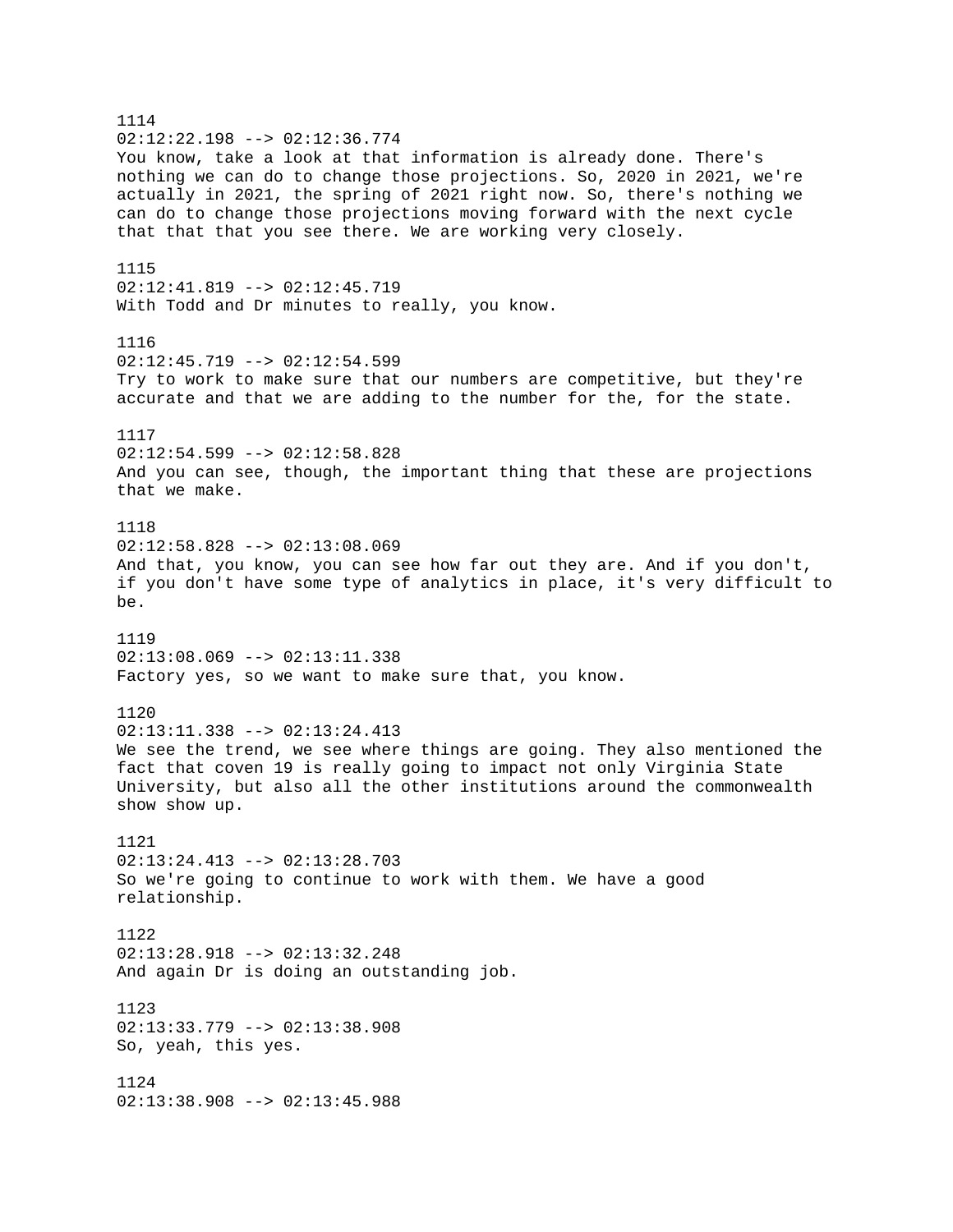Like, a Palm that just help me understand. I, I know that we, we, we on the probation. 1125  $02:13:45.988$  -->  $02:13:53.069$ What will we have to do to get off probation? And when that be, I remember something about this summer. 1126  $02:13:54.479$  -->  $02:14:00.958$ But I noticed it had here that it would be fall of 2022 before we, there's an evaluation. 1127  $02:14:00.958$  -->  $02:14:06.328$ Right so we're not on probation because of the performance measure the education performance measures. 1128 02:14:06.328 --> 02:14:12.448 It was good and due to the financial audit and so. 1129 02:14:12.448 --> 02:14:18.929 So, working with chef, we would, you are not on probation because of the performance measures here. 1130  $02:14:19.554$  -->  $02:14:23.453$ And so they are more than willing to work with it. 1131 02:14:23.453 --> 02:14:36.804 They, they also indicated that maybe 2 years wasn't a good amount of time to reassess where, where institutions are so directly revamping the whole assessment part of the magic. 1132  $02:14:36.833$  -->  $02:14:42.413$ Maybe a year they have some type of intervention for you get to that. 2nd, here. 1133 02:14:42.779 --> 02:14:48.599 So, in general, we're not on probation because of the education performance measures. 1134  $02:14:48.599$  -->  $02:14:56.578$ Okay, and the fall of 22022, you believe we're going to be back in compliance. 1135 02:14:56.578 --> 02:15:00.328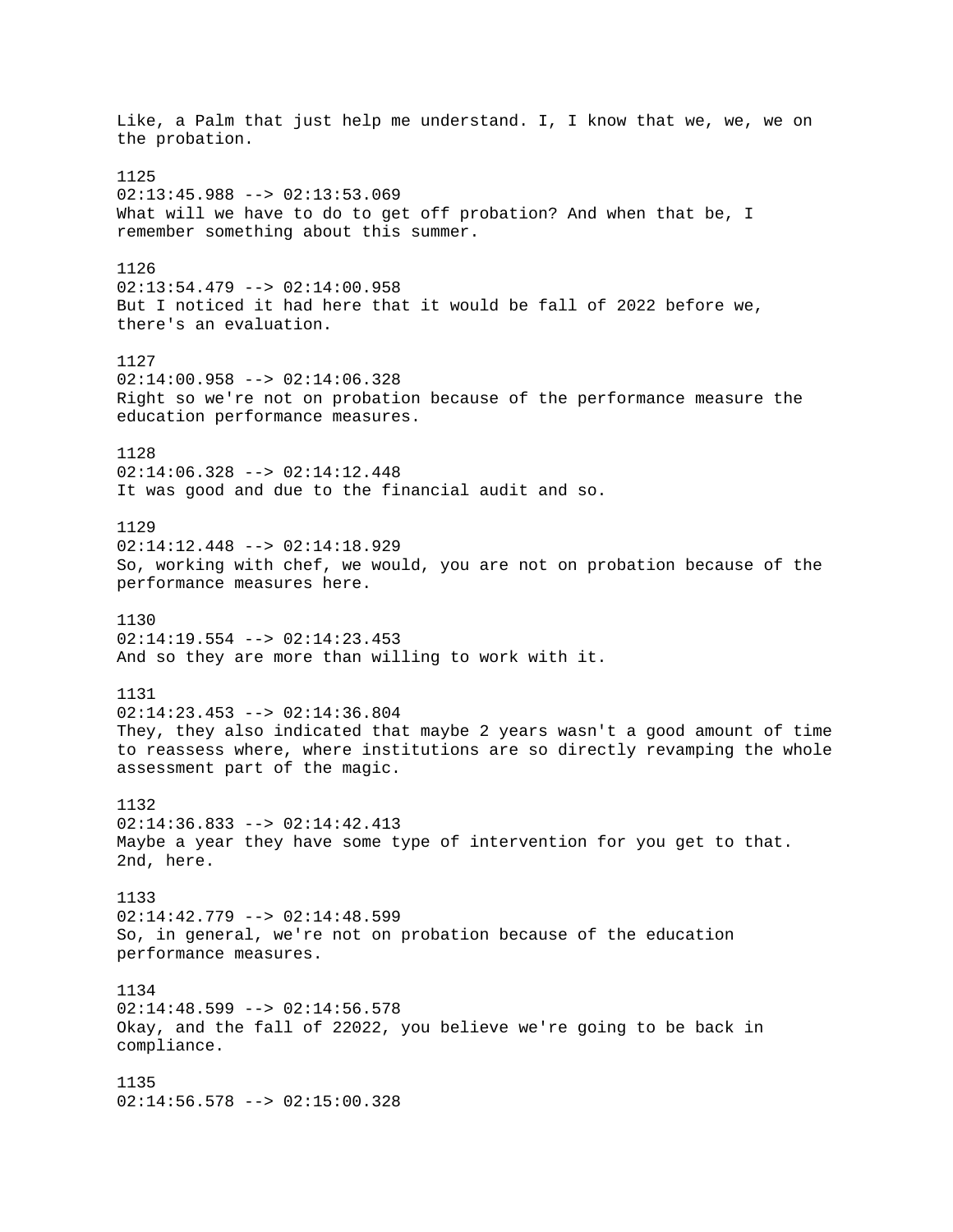A fall of 2022. 1136  $02:15:00.328$  -->  $02:15:13.823$ Uh, no, we're probably pulling ourself up to a certain level, but we'll have those projections in the right place for 2022, which will give us an opportunity to to put those projections in place. 1137 02:15:13.823 --> 02:15:18.054 So we're looking at a long term maybe a 2 or 3 year. 1138  $02:15:19.408$  -->  $02:15:30.538$ Period before we get to really where we are really moving the data and share the conversation with Shannon is okay with that the more that's looking at us to provide accurate projection. 1139 02:15:30.538 --> 02:15:43.979 And so we'll be where we need to be, but we're not we won't be where, at least from my expectation I want to be so we are not in danger of losing any benefits or funding. 1140  $02:15:43.979$  -->  $02:15:47.639$ Uh, but not being in compliance on the call the 22. 1141 02:15:47.639 --> 02:15:50.759 Absolutely, no, no danger. No danger at all. 1142  $02:15:50.759$  -->  $02:15:54.448$ Thank you. 1143 02:15:56.158 --> 02:16:00.509 Okay. 1144  $02:16:00.509$  -->  $02:16:06.779$ I have 1 more follow up. I, I need to watch my chat line. 1145 02:16:06.779 --> 02:16:17.009 It was a follow up to the question on the National Society of engineering professionals and Mr. hill. 1146 02:16:17.009 --> 02:16:22.109 If Mr hall is working with and through the chapter. 1147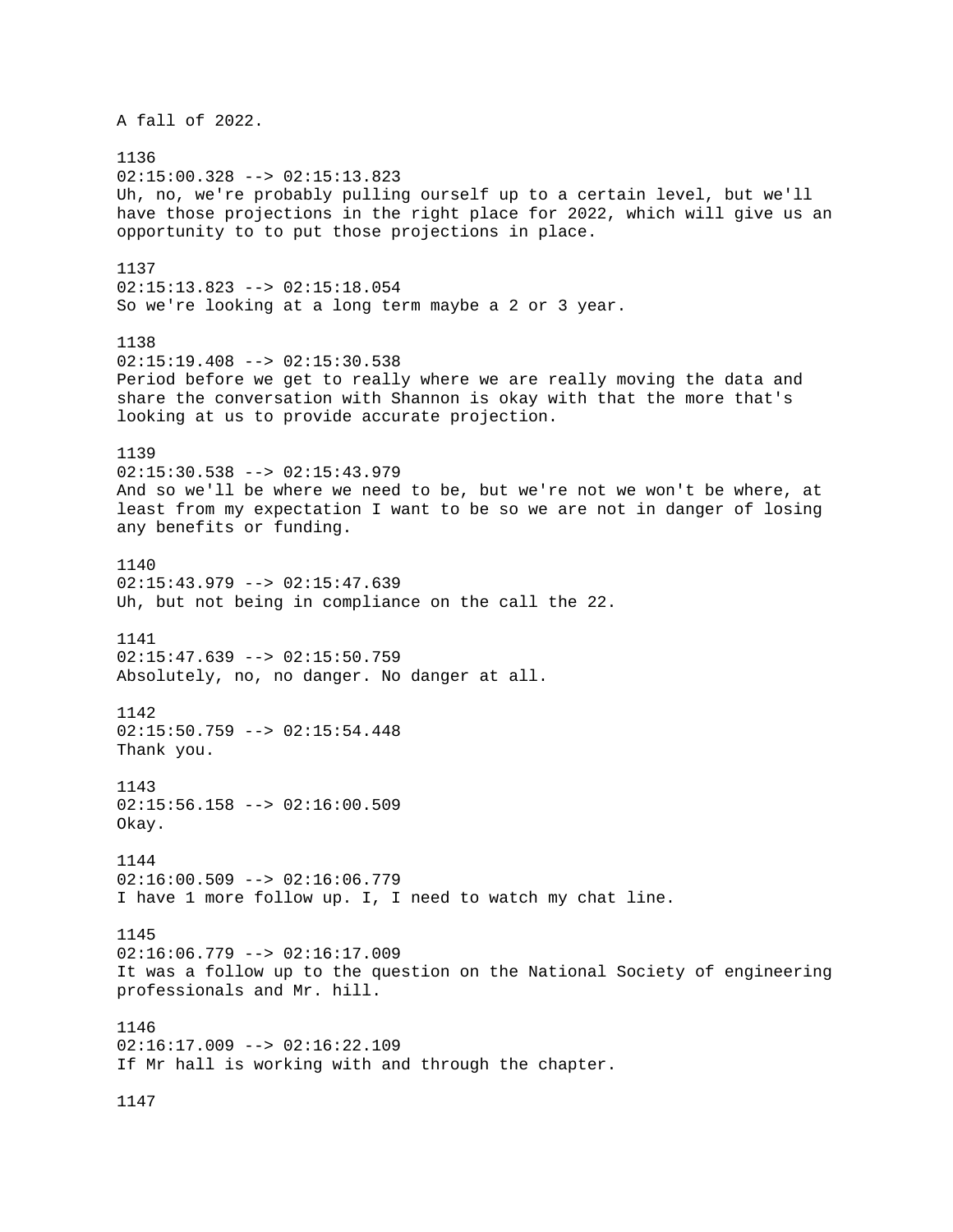02:16:22.109 --> 02:16:27.988 To recruit engineering students. 1148 02:16:27.988 --> 02:16:33.988 How are you recruiting students do that chapter and we're probably looking at graduate programs. 1149 02:16:33.988 --> 02:16:39.478 In that particular chapter. 1150  $02:16:39.478$  -->  $02:16:43.558$ I know that organization. 1151 02:16:43.558 --> 02:16:48.898 Not currently that organization, but he is working with other student organizations to recruit. 1152 02:16:48.898 --> 02:17:03.269 But not currently that organization and again Dr Holly and then they attend that conference yearly. So it'd be a great opportunity to. And most of those students or all those students are actually. 1153 02:17:03.269 --> 02:17:06.929 Undergrad students, so more that recruiting them into the. 1154 02:17:06.929 --> 02:17:09.929 A graduate program will be a key opportunity for us. 1155 02:17:12.269 --> 02:17:15.959 All righty, thank you. 1156 02:17:15.959 --> 02:17:22.828 All right, I don't see any other questions, so I think you've got 1 more item. 1157 02:17:22.828 --> 02:17:30.629 Yes, I have the fantastic Mr. Regina Barnett to talk about some of the same as students and engagement. 1158 02:17:30.629 --> 02:17:36.449 Thank you. Good morning. Good morning. Happy to meet you. 1159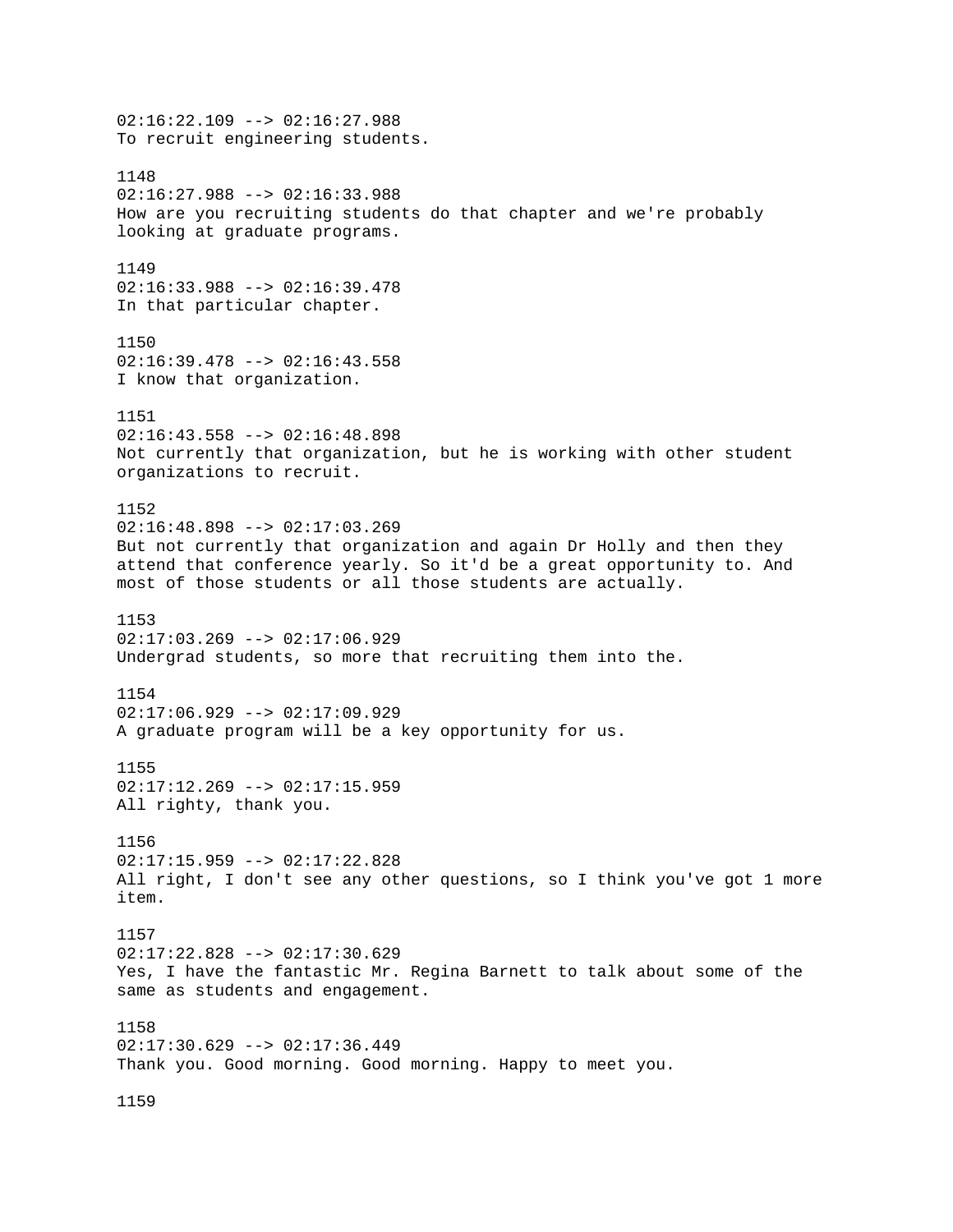$02:17:36.924$  -->  $02:17:46.224$ Good morning, happy New Year always to be able to present to you all and thank you for your support. 1160 02:17:46.613 --> 02:17:54.924 So some success an engagement continues to work very hard, especially in preparation to receive our students. 1161 02:17:55.734 --> 02:18:03.234 So, we, as Dr, Tom indicated a few minutes ago, did actually conduct. 1162 02:18:03.658 --> 02:18:11.158 To town hall meeting and 1 with the parents and 1 with the students in preparation for moving and. 1163  $02:18:11.603$  -->  $02:18:16.734$ And part of that town hall was town hall presentations were 2 words, 1164  $02:18:16.734$  -->  $02:18:28.254$ the videos that we actually shot on campus was some of our local students to provide students within an idea of what the new process would be like because it's very different. 1165  $02:18:28.463$  -->  $02:18:35.783$ We wanted to make sure that the students understood everything that was going to be needed to move in from spring 2021 semester. 1166 02:18:38.213 --> 02:18:44.814 1 of the items that we added to the movement process is called the issue, stop the spread agreement. 1167  $02:18:45.292$  -->  $02:18:55.523$ So all Trojan received this document upon moving and basically the document asked them to this to promise to self monitor self check. 1168  $02:18:55.799$  -->  $02:19:06.929$ When your math question, your hands maintains social distancing, and they sign the document, provided their P number and that document will be maintained on file. 1169  $02:19:06.929$  -->  $02:19:14.429$ And in the event that there, any violations or fractions of stop the spread agreement, we will use that form.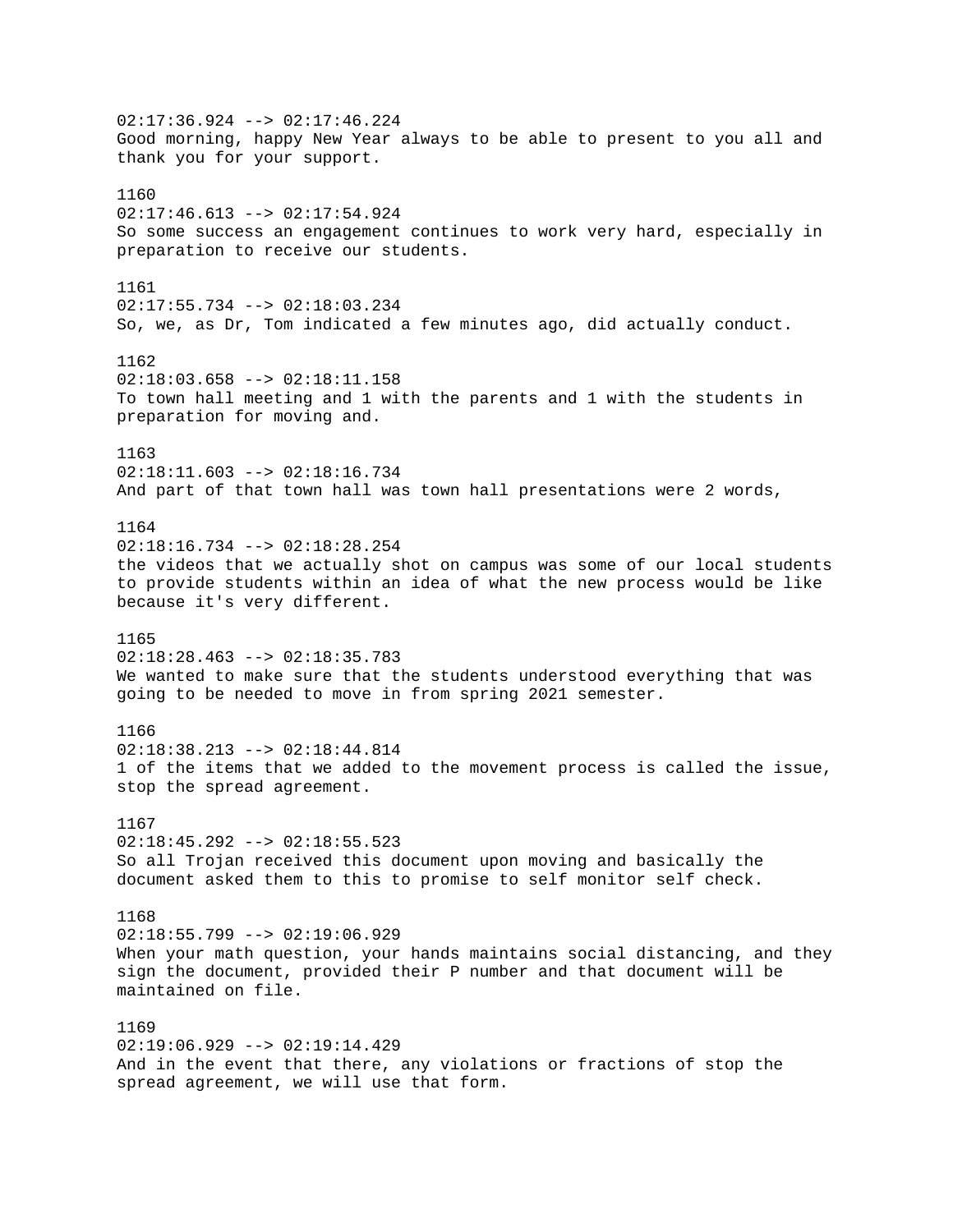1170  $02:19:14.429$  -->  $02:19:20.429$ We will use that within our student office. 1171  $02:19:20.429$  -->  $02:19:28.529$ Tom also talked about the isolation of core chain space, as we mentioned, that think in our winter. 1172 02:19:28.529 --> 02:19:43.254 Board meeting, we converted lighting call into our isolation quarantine space where we can house up to 55 students if we need to. And we created a nice environment for the students to not feel bad while they're in the isolation space. 1173 02:19:43.254 --> 02:19:52.494 And I think that the team sent out an amazing job with making sure that our Trojan feeling okay. About being in this space because this is adopting time for them. 1174  $02:19:53.543$  -->  $02:20:06.293$ And part of the success of that has been the Trojan uncovered response team and that team comprises several different departments as I can pop alluded to earlier for the movement process. 1175 02:20:06.353 --> 02:20:12.084 If they student tested positive, they had the option of going home. And I do believe we had. 1176 02:20:12.418 --> 02:20:25.043 For students that actually did elected to go home, the remaining students decided to stay on campus and we moved them into the residents all. Once we moved them into the abreast of that's all. 1177 02:20:25.043 --> 02:20:37.404 We enact to the trauma choking code response team. And the 1st thing was to make sure that there was food, water juices and things of this nature for them. So they received an amazing snack kit. 1178  $02:20:38.033$  -->  $02:20:41.093$ We haven't picked on that surface deal here of it. So you can see. 1179 02:20:41.459 --> 02:20:47.789 All of the items that went into it, and we wanted to make sure that that was a wonderful.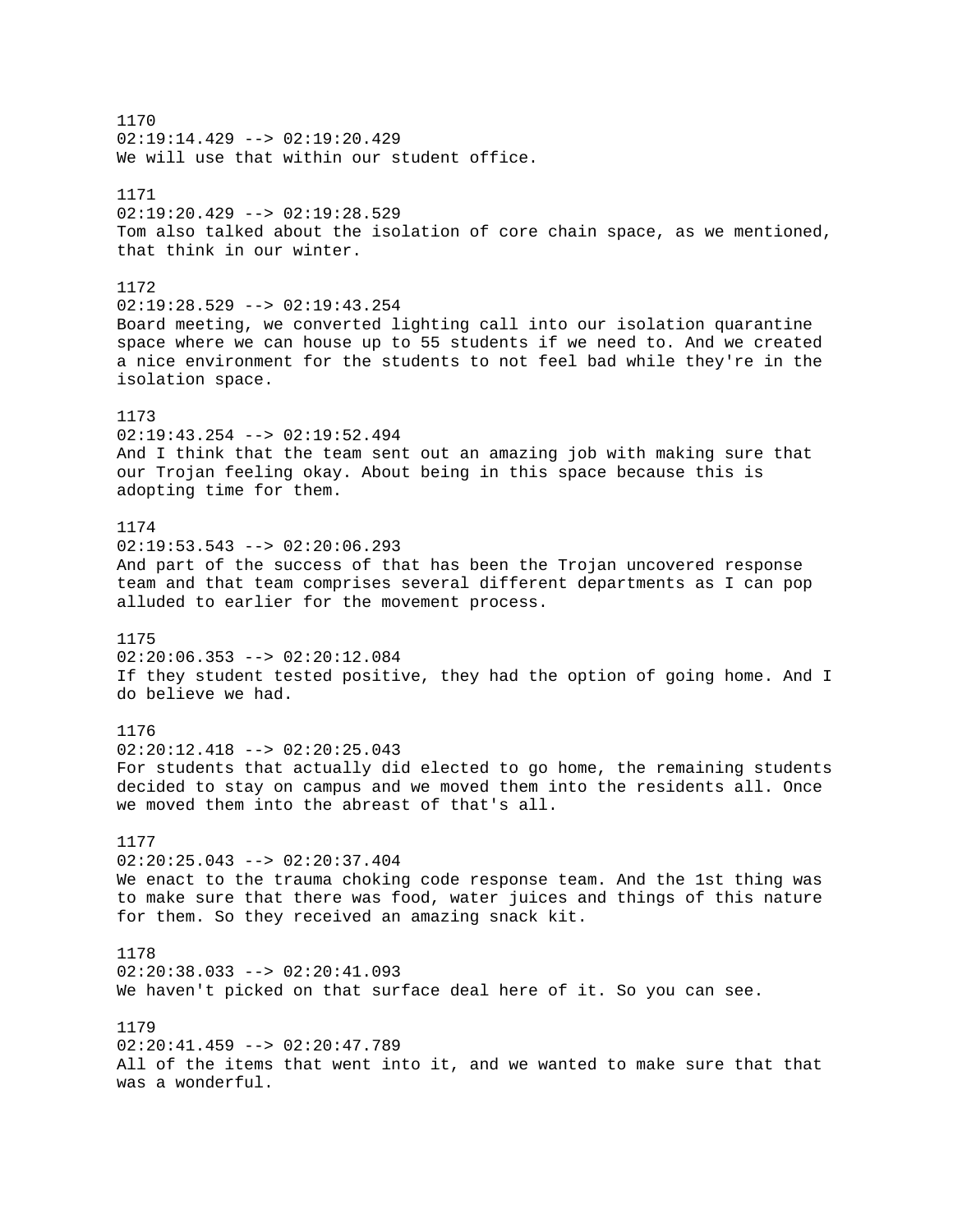1180  $02:20:47.789$  -->  $02:20:58.043$ Well, balanced package, because we've seen horrible stores of other institutions about what that looks like. And Alex has so much you can't even close it. So it's a really great snack kit. 1181 02:20:58.584 --> 02:21:05.394 We also picture student, health checks from the students, and the actual information comes for us to help. 1182  $02:21:05.424$  -->  $02:21:13.763$ So they provide that information to us that they provide face to face as well as telehealth visit University, calculate checks on them. 1183 02:21:13.943 --> 02:21:21.504 But 1 of the things that also think is important, is that the university council center also checks on the pants to make sure that they're okay. 1184 02:21:22.314 --> 02:21:36.263 Because we've had some high levels of anxiety of leaving your student here and having to go into cobit. We did have 1 really extreme situation where the parent just lost the husband 2 weeks before the student came. 1185 02:21:36.504 --> 02:21:48.414 There was a high level of anxiety and the team. Actually gathered around to assure the mother that her children would be taken care of, and you would receive the highest level of care. 1186 02:21:49.134 --> 02:21:57.324 So we're really proud of the Schroeder response team. And then once they isolate they exit out with information from student health services. 1187  $02:21:58.644$  -->  $02:22:12.174$ The next time that we're hoping to secure it, hopefully, this week is called a live safe app. So the live app is a daily sub Checker. So then the student will ask some of those same questions that are on our issue. Stop the spread agreement. 1188 02:22:12.744 --> 02:22:16.584 Do you have a fever? Are you filling chills? 1189 02:22:17.578 --> 02:22:30.894 Lots of sense, or take any of those questions. They checked. Excuse me. Also ask for their temperature. If those questions that they check yes. 2 will prompt them to get a red X on their app.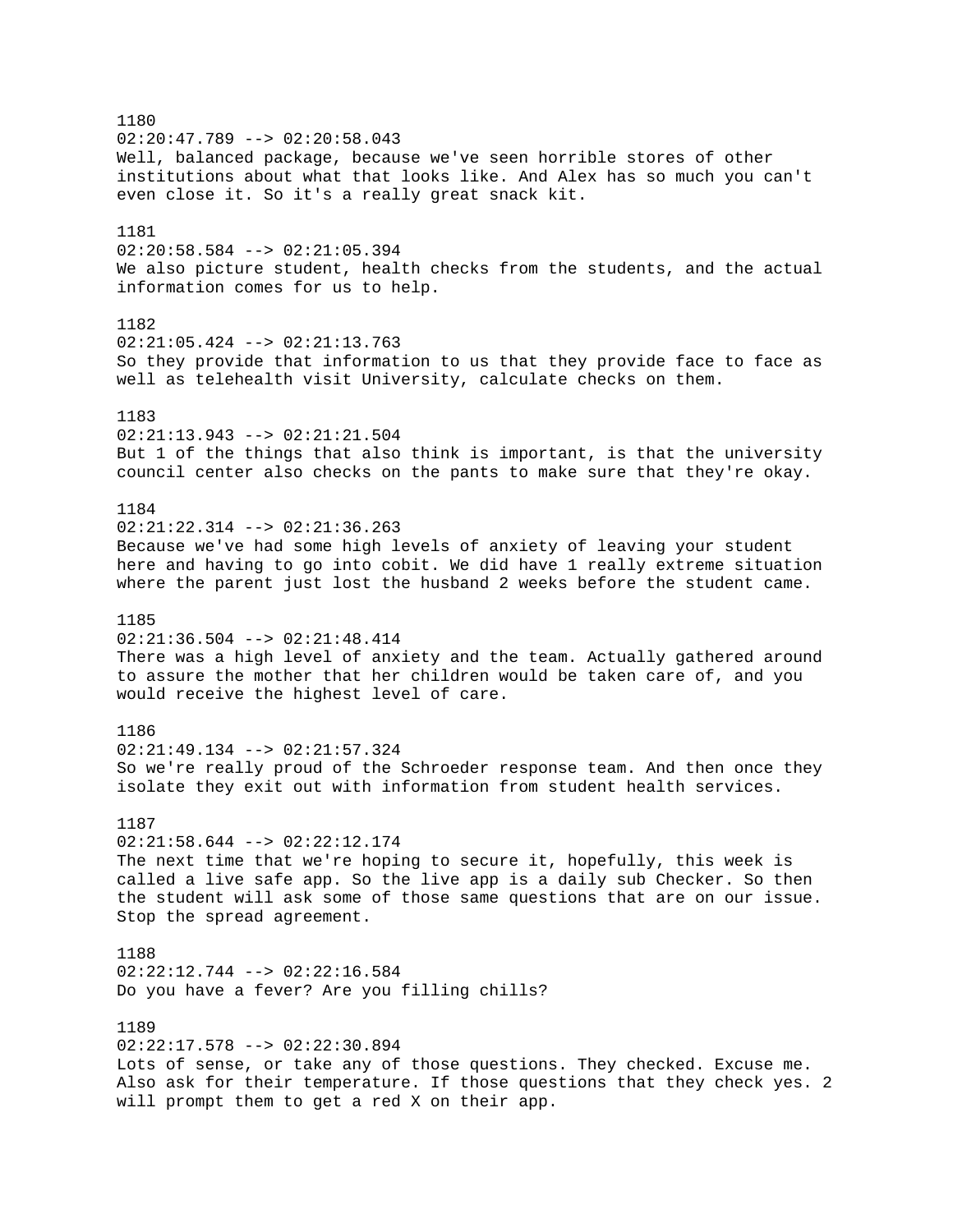1190 02:22:31.914 --> 02:22:46.373 Of course, if everything is, okay, they don't have a temperature, then they will get a green check. They won't use this app as a point of entry and various places on campus. So if they go into the cafeteria, they go into the rest of the classrooms. 1191  $02:22:46.679$  -->  $02:22:59.638$ Some other events that we may have, they can show that to show their status and show and indicate that they are doing well, that information basically prompts the point of contact to call and say. 1192  $02:22:59.638$  -->  $02:23:09.808$ James is not feeling well, we're checking in to see how you're doing. Do you need to go to the health and then move them to the health center so that they can continue that further care? 1193  $02:23:10.734$  -->  $02:23:20.904$ There's also 1 new addition to the choice of decor and I'll talk about that as we move a little project you'll see a picture, but we're really excited about this new addition to the chosen family. 1194  $02:23:21.564$  -->  $02:23:21.744$ So, 1195 02:23:21.744 --> 02:23:24.353 to give you a little bit of updates about residence, 1196  $02:23:24.353$  -->  $02:23:25.343$ life and housing, 1197  $02:23:25.613$  -->  $02:23:27.683$ the residents directors, 1198 02:23:27.683 --> 02:23:30.504 the question that we written the personal requirement last semester, 1199  $02:23:30.834$  -->  $02:23:36.834$ but they wanted to assure that they were still maintaining contact with the students while they were in the virtual environment. 1200 02:23:37.134 --> 02:23:39.593 So, our resident directors had a resident assistance.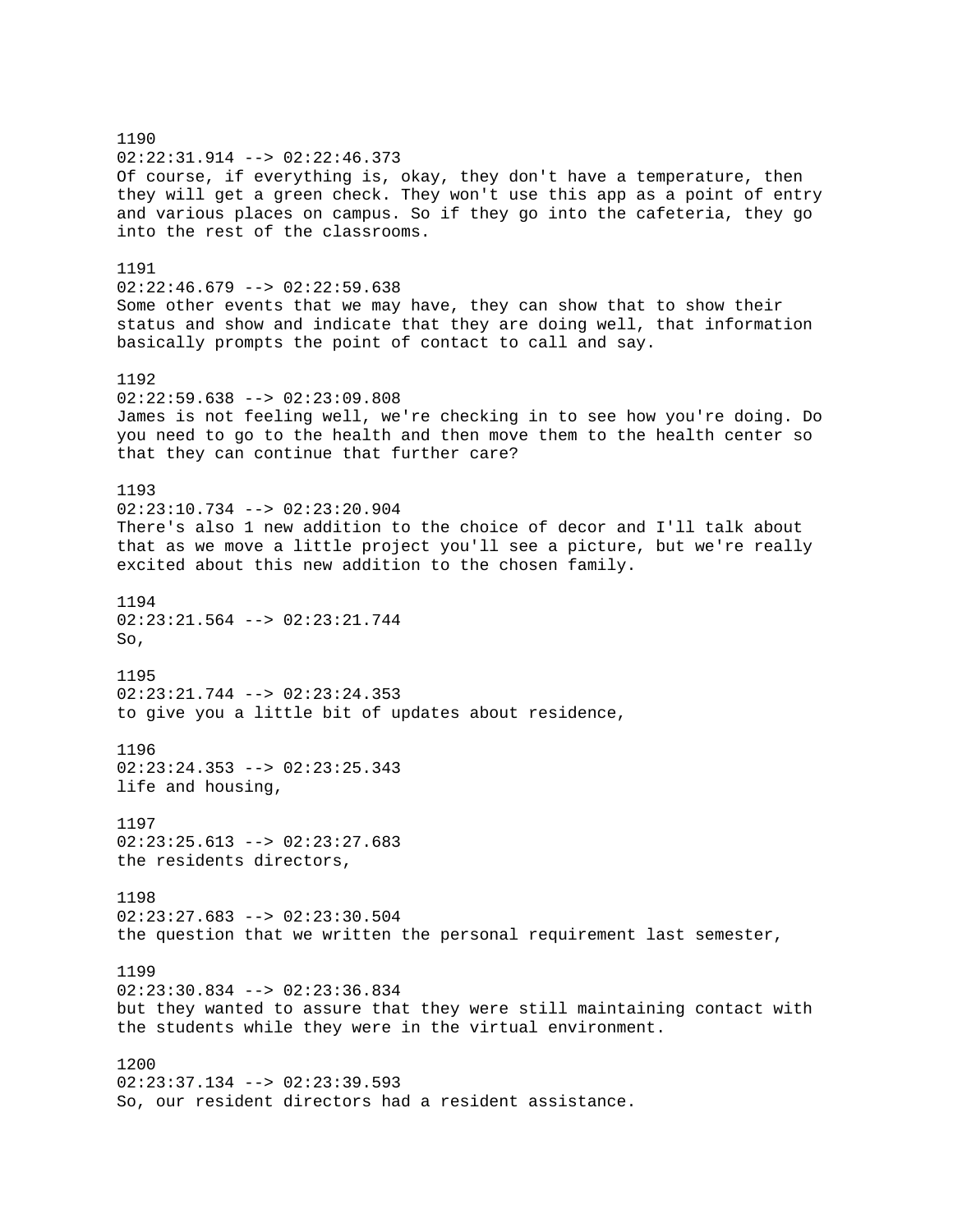1201 02:23:39.869 --> 02:23:46.343 Maintained weekly contact with the students during the fall semester, 1202 02:23:46.494 --> 02:23:47.244 and of course, 1203 02:23:47.963 --> 02:23:49.043 to get in contact with them, 1204 02:23:49.074 --> 02:23:56.033 as they were moving back the chosen favourite fund application we continued that application process because, 1205  $02:23:56.033$  -->  $02:23:56.183$ as, 1206 02:23:56.183 --> 02:23:56.484 you know, 1207  $02:23:56.484$  -->  $02:23:57.683$ while we were not here, 1208 02:23:57.894 --> 02:23:59.904 some of our students were suffering. 1209  $02:23:59.904$  -->  $02:24:09.683$ Some partnerships and the chosen spirit application helps the committed to determine this to me review the application. 1210 02:24:09.924 --> 02:24:23.033 And then that will be awarded and this is a partnership with ZFS and institutional advancement as some of the alumni association. So, we're really happy about the chosen spirit time. 1211 02:24:23.033 --> 02:24:34.703 We just had an application for yesterday as a matter of fact, they also cervical, they're committed to organize and plan to implement the testing and movement process that has been very, very successful. 1212 02:24:34.974 --> 02:24:48.593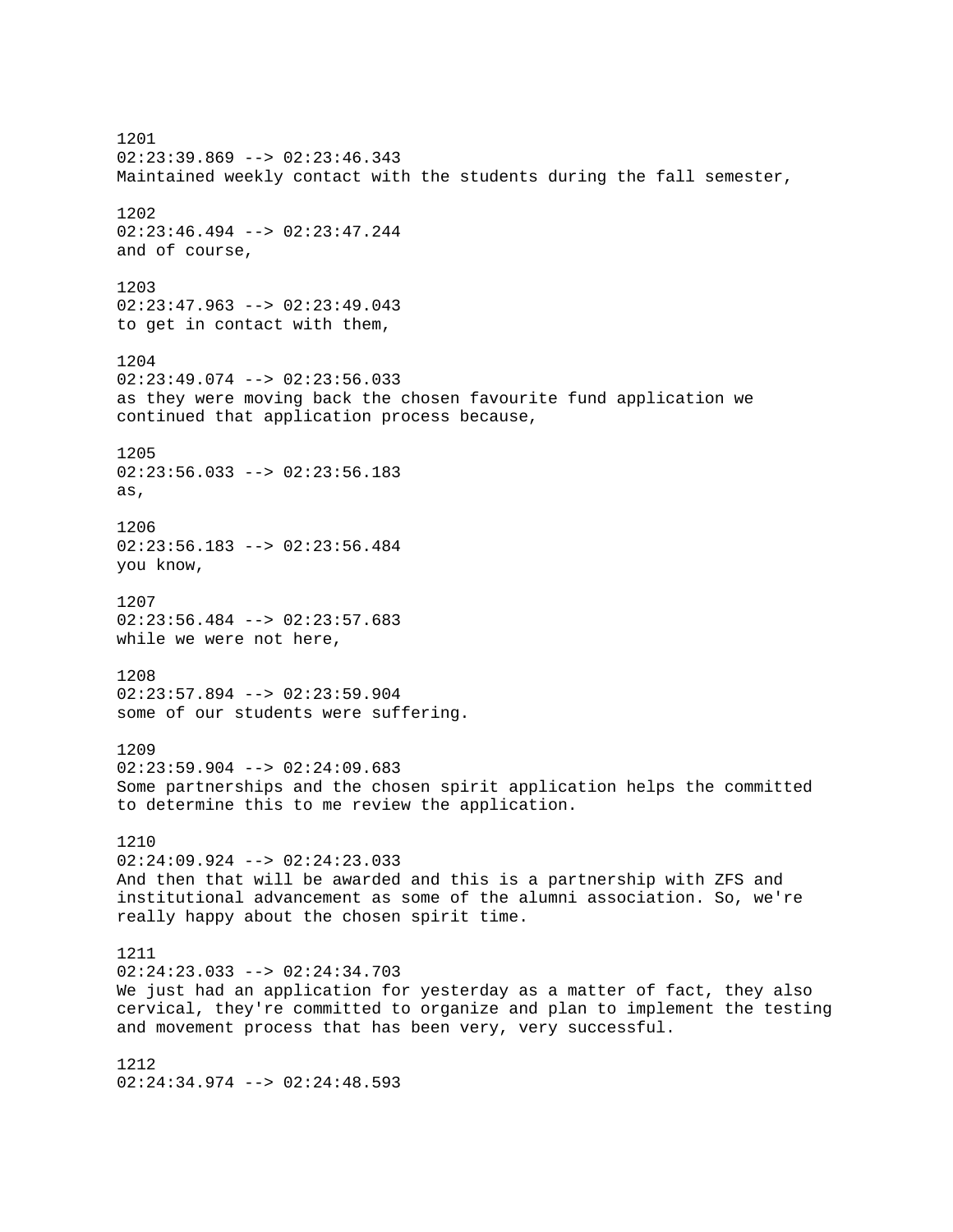And we're really proud that, during this process, all documents were converted to an electronic format that affect student residence life and housing was instrumental in helping some of the other departments, convert their documents. 1213 02:24:48.593 --> 02:25:02.484 So we're really grateful for that. Of course, during activities is all within getting used, and so the also community engagement continued to work with our chosen and the ethnic community, but they tend to be issue, they tend to feel blue Bay. 1214 02:25:02.783 --> 02:25:14.484 And so, the 3rd, Saturday, in that month, Virginia State University, several alarm get together to work with the central Virginia food bank to help distribute food and multipurpose. 1215  $02:25:16.134$  -->  $02:25:24.174$ Student engagement, of course, maintain the virtual programming with the highest rate of social media capital. 1216 02:25:24.174 --> 02:25:27.713 I think the highest rate of social media on campus, 1217 02:25:27.713 --> 02:25:32.093 and so the student engagement staff as always innovative and creative, 1218 02:25:32.213 --> 02:25:34.224 and 1 of the things that will be a 1st, 1219 02:25:34.224 --> 02:25:34.763 for short, 1220 02:25:34.763 --> 02:25:42.504 many institutions around the country is to maintain a virtual student organization in Greek life intake process, 1221 02:25:42.504 --> 02:25:45.834 so this is going to be interesting to see how this plays out, 1222 02:25:45.834 --> 02:25:46.974 but we're very excited. 1223 02:25:47.123 --> 02:25:52.314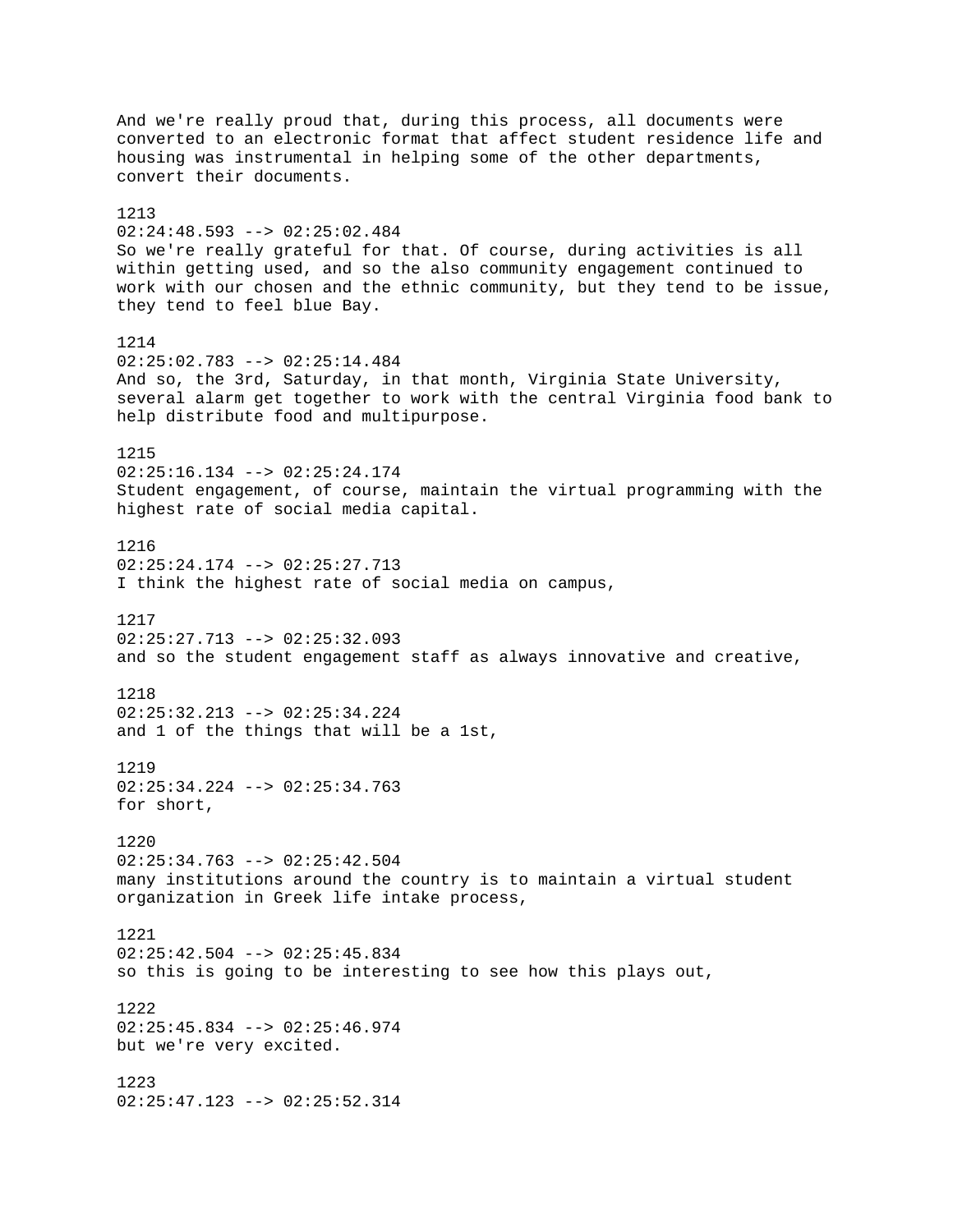Mr. Perry and his staff have done a great job with converting that to a virtual platform. 1224 02:25:53.273 --> 02:26:08.064 So that continue to work hard a converted all of their court cases to virtual. But the big thing for us in this area was the new title 9 levels, and making sure that our student handbook was updated and also working with that type of my office. 1225  $02:26:09.174$  -->  $02:26:19.164$ And then laterally student leadership, specific engagement has been restructured so that we could actually have a true pipeline of student leaders in our program. 1226 02:26:19.164 --> 02:26:30.174 And, of course, leading to that child, he'll dial leadership Institute. So, we're really excited about this new structured chosen leader students, new ship program. 1227  $02:26:31.763$  -->  $02:26:44.033$ If I hear a few pictures of some of our events we are in black history, month, end case dictionary, that's too negative is team continued with the infamous black, 82, black history programs that are plugged. All of our events will be virtual. 1228 02:26:44.033 --> 02:26:54.443 You'll see some of our students here and to core that I was referring to the new the issue below that you can see without students. 1229  $02:26:54.443$  -->  $02:27:07.193$ And if you follow up on Twitter, you will see that the loans have taken on a life of their own being the backdrop for several pictures without students that they were checking in to move and process. 1230 02:27:07.193 --> 02:27:21.683 And so, you see some of the student engagement staff to the contract Mr. pay 2 cents and residents live certify students with that out in for T shirt and they went through the movement process of course, without new belongings and I believe we ordered over 60. 1231 02:27:21.683 --> 02:27:32.904 so all of the residents all will have them donate union and anyone on campus that would like to borrow them for special events. And then the picture, the lower level is Mr. Chandler with.

1232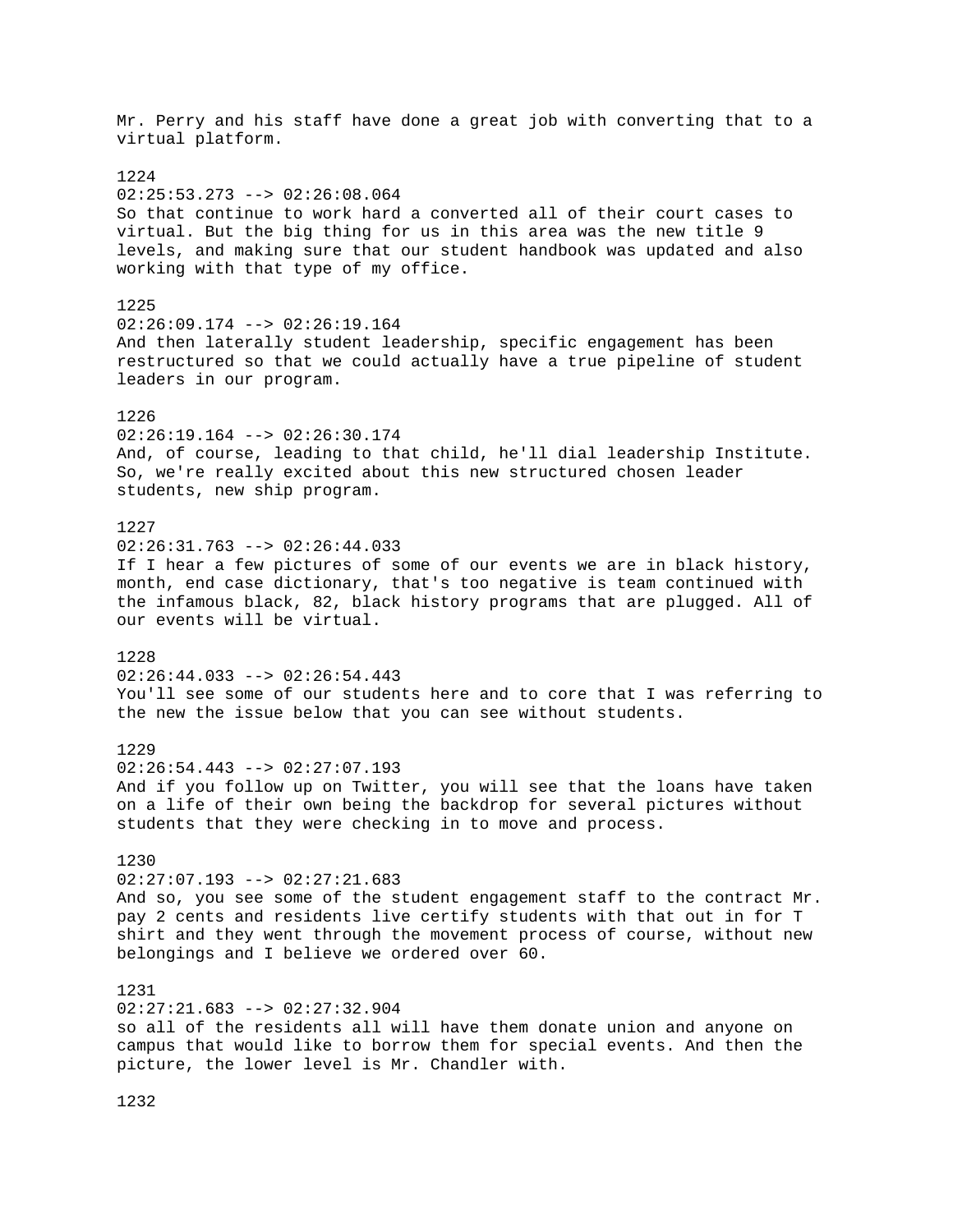02:27:33.629 --> 02:27:40.918 Some of the many tech is something that we have out on Saturday during the central Virginia. 1233 02:27:41.963 --> 02:27:56.394 The trail programs continue to send the community we have tutorial grants that are due this month as a matter of 2nd, next month, educational talent search program, and the educational opportunities centers sold and trail staff is working on those 2 grants. 1234  $02:27:56.634$  -->  $02:27:59.963$ So that we could continue our funding for another 5 years, 1235 02:28:00.474 --> 02:28:01.884 the trail program, 1236 02:28:01.914 --> 02:28:03.953 a profound intelligent yield see, 1237 02:28:03.984 --> 02:28:07.734 or referred to as a Pre college programs continue to serve 1500, 1238 02:28:07.734 --> 02:28:14.394 virtually and annually and all the time to prepare low income 1st, 1239 02:28:14.394 --> 02:28:14.963 generation students, 1240 02:28:14.963 --> 02:28:15.713 veterans students, 1241 02:28:15.713 --> 02:28:19.884 with disabilities for post secondary education and then, 1242 02:28:19.884 --> 02:28:21.324 of course, 1243 02:28:21.324 --> 02:28:21.924 the new funded, 1244 02:28:21.984 --> 02:28:26.273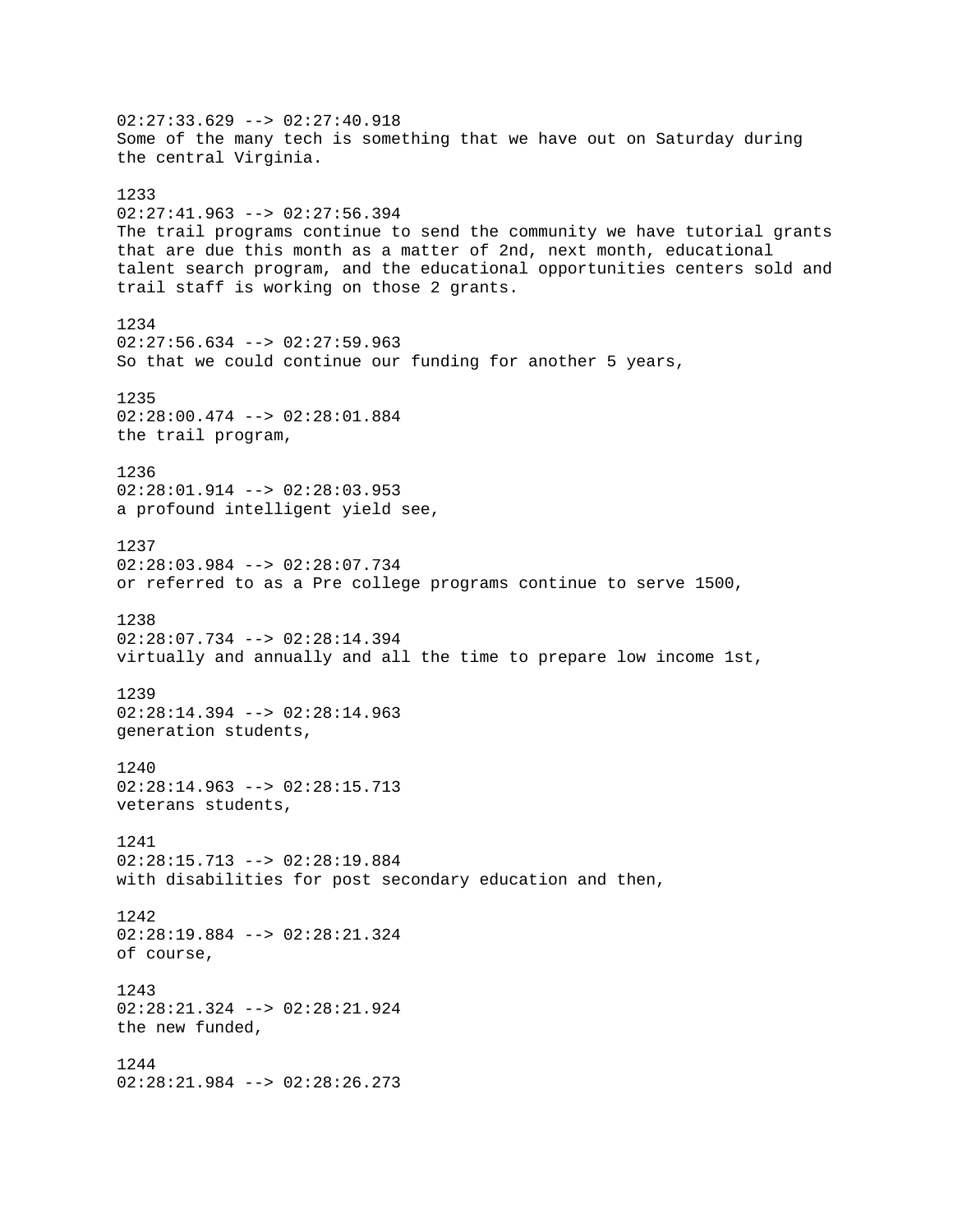the newly funded student support services grant was awarded to us in September, 1245 02:28:26.273 --> 02:28:28.494 and it is now up and running. 1246 02:28:28.523 --> 02:28:41.154 I'm pleased to say that. We have the associate director on board. She has been phenomenal and getting that program off the ground. And so the program was 140 low income 1st, generation via shoes students. 1247 02:28:41.154 --> 02:28:53.814 So that we actually have a formal program for senior State University that serves our low income 1st students and college students to assist with graduation rates and persistence. 1248 02:28:57.869 --> 02:29:02.459 And I do believe that concludes my. 1249 02:29:02.459 --> 02:29:05.818 A presentation are there any questions for me? 1250 02:29:08.789 --> 02:29:14.789 But basically, not much is going on. 1251 02:29:14.789 --> 02:29:18.119 This is always yes. 1252 02:29:18.119 --> 02:29:25.978 This is all very exciting on the 2 grand applications. You said those will be. 1253 02:29:25.978 --> 02:29:30.269 Renewals and they're for 5 years. Did I get that? Right? 1254 02:29:30.269 --> 02:29:41.158 Yes, I have all the trail programs are now fabulous grants. So, educational talent searches do at the end of this month and educational opportunities centers do March 1st. 1255  $02:29:41.158$  -->  $02:29:44.398$ So, what we are working on those 2 right now.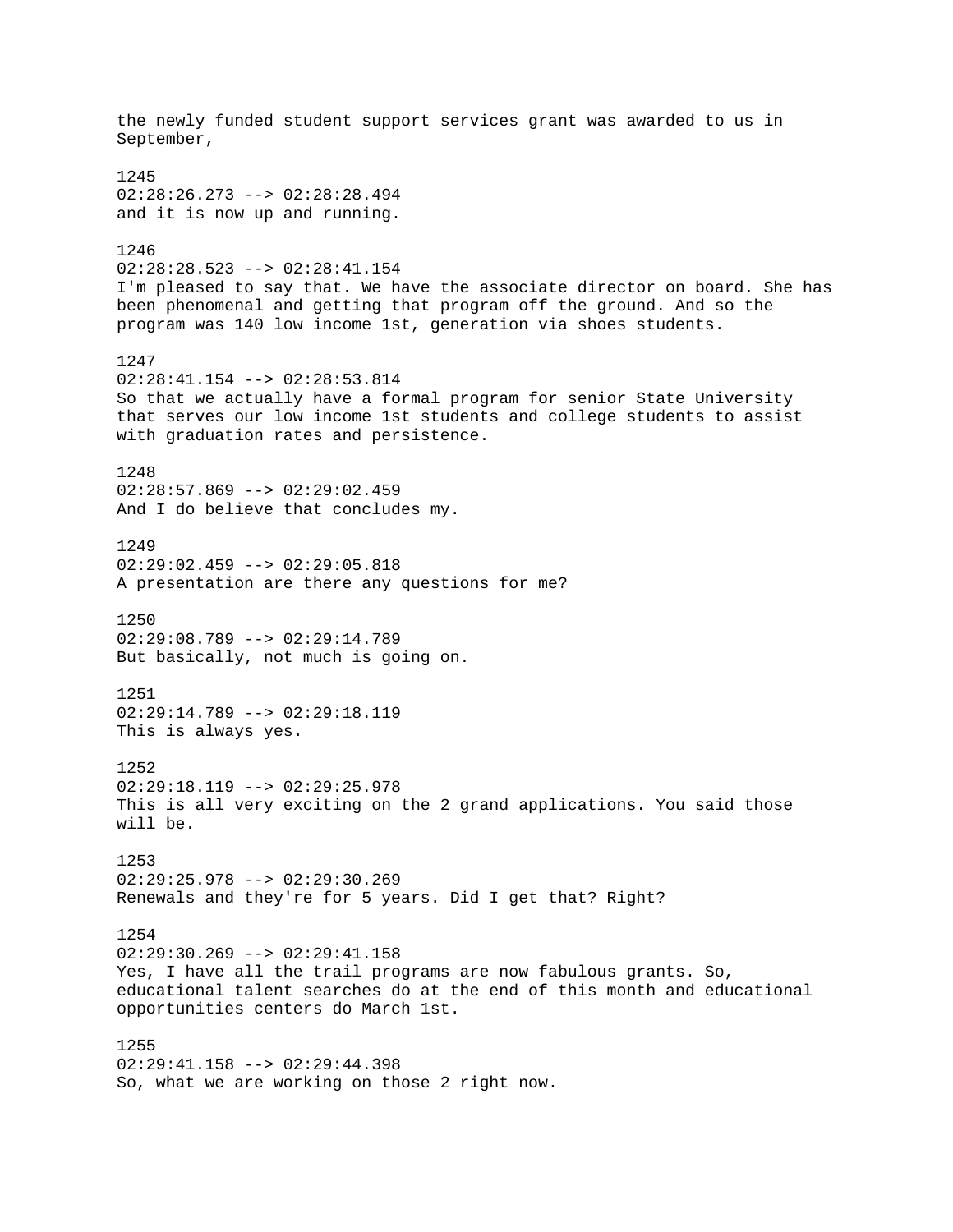1256  $02:29:44.398$  -->  $02:29:51.779$ I'm sure you are. Yes, ma'am. I a\*\*\* personal privilege. 1257 02:29:52.224 --> 02:30:06.924 Yes, I would just like to say, happy birthday to my father Stanley birthday. Oh, last night at Trojan happy birthday to your dad. 1258 02:30:07.494 --> 02:30:08.904 Thank you so much. Thank you. 1259  $02:30:09.209$  -->  $02:30:23.968$ 1 other question I had, and I'll see if anybody else has questions the severity for our students who have tested positive. I know this age group tends to not be. 1260 02:30:23.968 --> 02:30:27.359 Real severe. Has that been our experience? 1261 02:30:27.359 --> 02:30:34.498 So all of the students that we moved into isolation, the quarantine space, we're all asymptomatic. 1262 02:30:34.498 --> 02:30:39.629 Okay, that's good to hear that. Good to hear you very much. So. 1263  $02:30:39.629$  -->  $02:30:44.068$ Do we have other questions. 1264  $02:30:48.148$  -->  $02:31:01.558$ Okay, thank you. All have a great Thank you so much for all that you're doing. That's just amazing. And please, thank all the folks on your team. 1265 02:31:01.558 --> 02:31:05.248 Thank you thanks. 1266 02:31:06.418 --> 02:31:15.209 All right Dr Paul, I think that ends our agenda. I don't. Is there any other business. 1267  $02:31:15.209$  -->  $02:31:22.529$ You're absolutely right. Madam chair that does end our agenda. There's no approval items that we submitted.